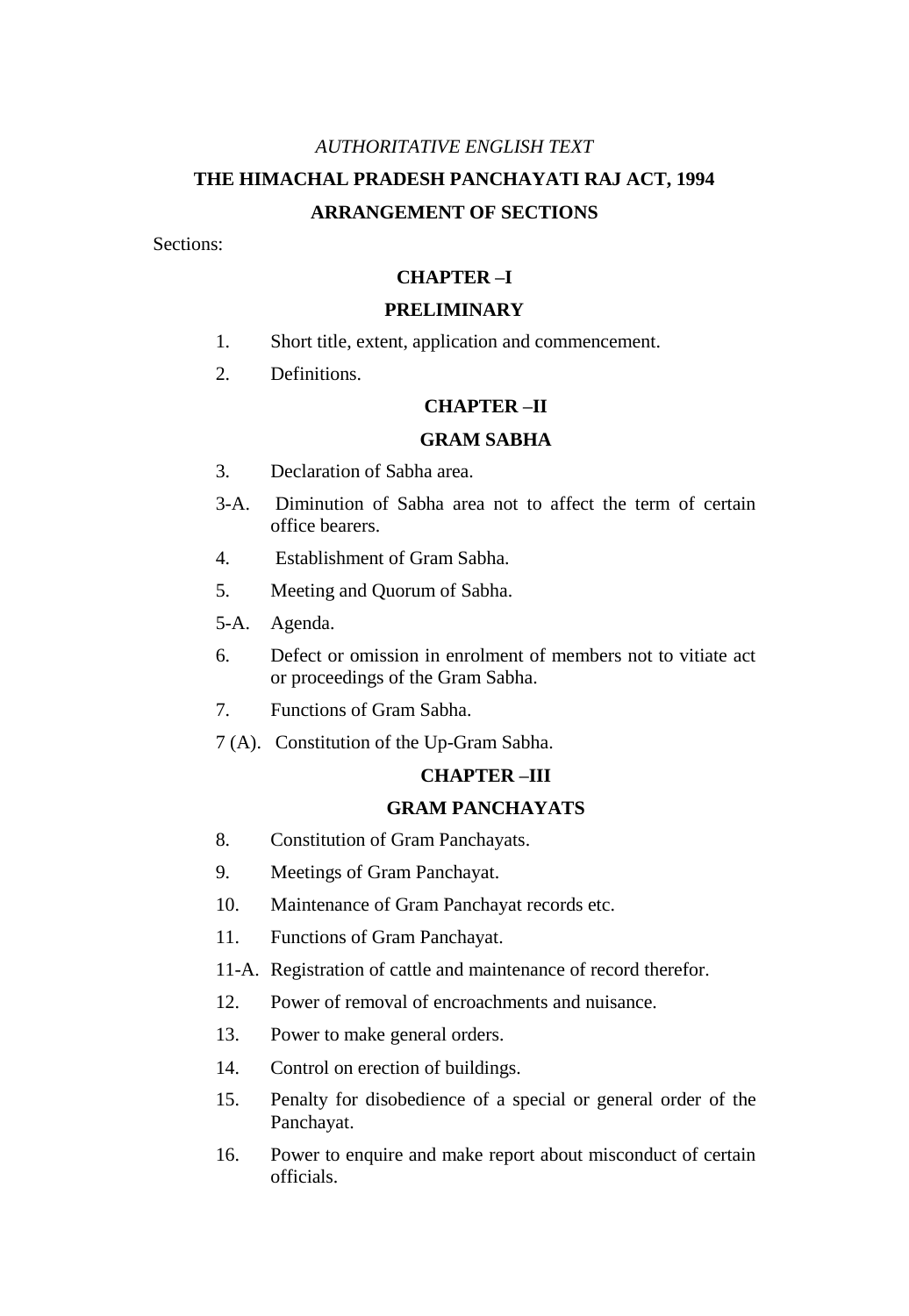- 17. Power to contract for the collection of taxes and other dues.
- 18. Power to introduce prohibition.
- 19. Power of entry and inspection.
- 20. Power to manage fairs and markets.
- 21. Power over water ways etc.
- 22. Powers regarding naming of streets and numbering of buildings.
- 23. Constitution and functions of Standing Committees.
- 24. Joint Committee.
- 25. Work to be entrusted to Joint Committee or Panchayat Samiti.
- 26. Maintenance and improvement of Schools, hospitals and dispensaries.
- 27. Establishment of School, hospital and dispensary for group of Panchayats.
- 28. Assistance to the Government servants.
- 29. Powers to take over management of institutions etc.

# **CHAPTER – IV**

# **JUDICIAL FUNCTIONS AND POWERS OF GRAM PANCHAYAT**

- 30. Bar for Panches to take part in certain cases.
- 31. Territorial jurisdiction.
- 32. Offences cognizable by Gram Panchayat.
- 33. Penalties.
- 34. No cognizance by Courts
- 35. Transfer of criminal proceedings to the Gram Panchayat in certain cases.
- 36. Summary disposal of complaint.
- 37. Return of complaints.
- 38. Certain persons not to be tried by the Gram Panchayat.
- 39. Compensation to the accused.
- 40. Enquiry in cases forwarded by a Magistrate.
- 41. Extent of jurisdiction.
- 42. Extension of jurisdiction by agreement of parties.
- 43. Application for transfer of cases from one Gram Panchayat to another Gram Panchayat.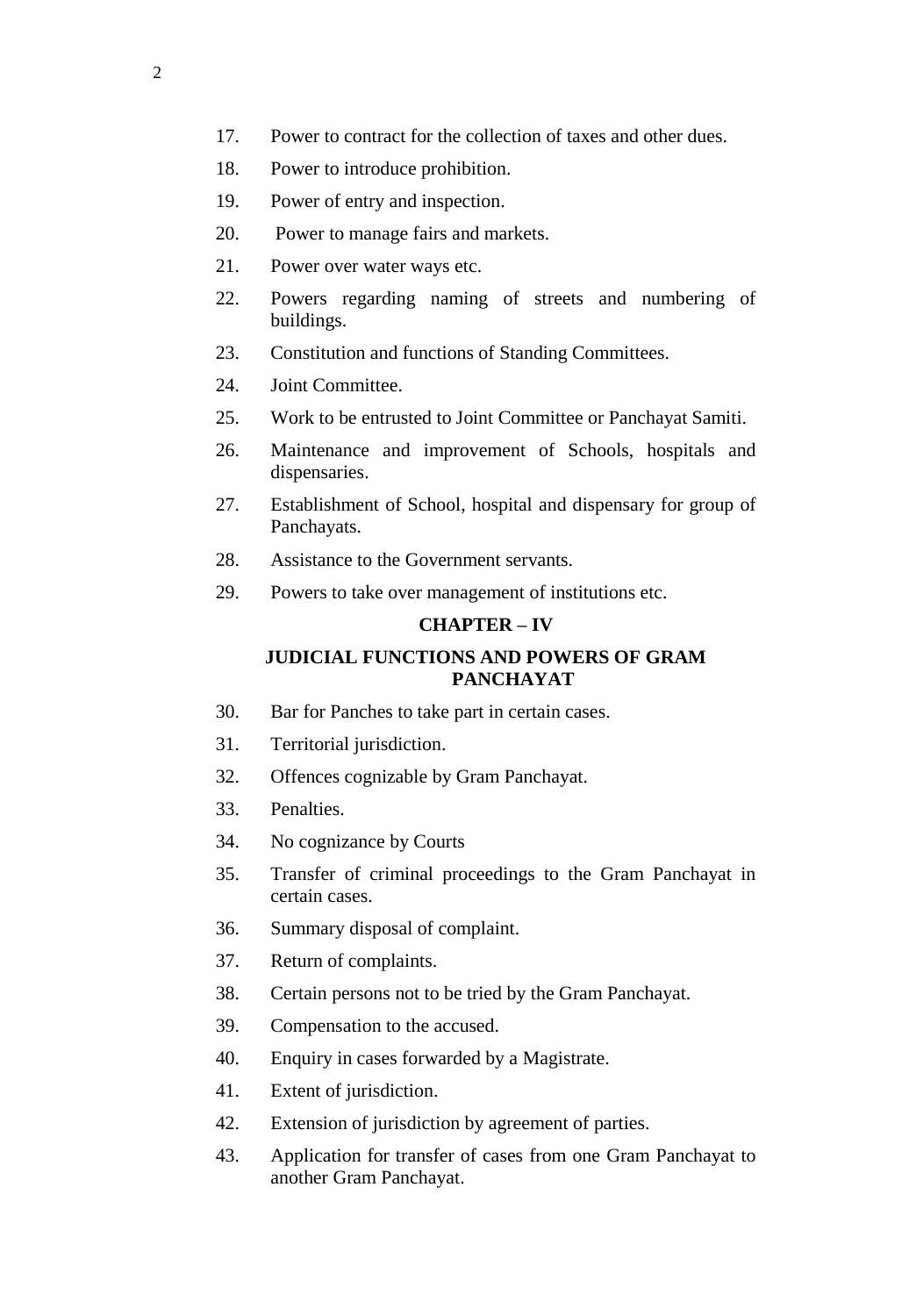- 45. Suit to include the whole claim.
- 46. Limitation.
- 47. Effect of decision by Gram Panchayat.
- 48. Proceeding under section 46 of the Himachal Pradesh Land Revenue Act.
- 49. Procedure in revenue proceedings.
- 50. Resjudicata.
- 51. Double jeopardy.
- 52. Concurrent jurisdiction.
- 53. Institution of suits and cases.
- 54. Recording of substance of the complaints and application and appointment of benches.
- 55. Absence of Parties in cases and suits.
- 56. Gram Panchayat not to revise or alter its decision.
- 57. No legal practitioner to appear.
- 58. Appearance in person or by representative.
- 59. Compromise.
- 60. Procedure and power to ascertain truth.
- 61. Majority to prevail.
- 62. Dismissal of suits etc.
- 63. Summons to defendant or accused.
- 64. Failure of the accused to appear.
- 65. Issue of summons to witnesses.
- 66. Penalties for failing to appear before the Gram Panchayat.
- 67. Appeal.
- 68. Finality of decree or order of the Gram Panchayat.
- 69. Frivolous appeals.
- 70. Payment or adjustment of decree to be recorded.
- 71. Execution of decrees.
- 72. Recovery of fines.
- 73. Protection to Gram Panchayats.
- 74. Duty of police towards Gram Panchayats.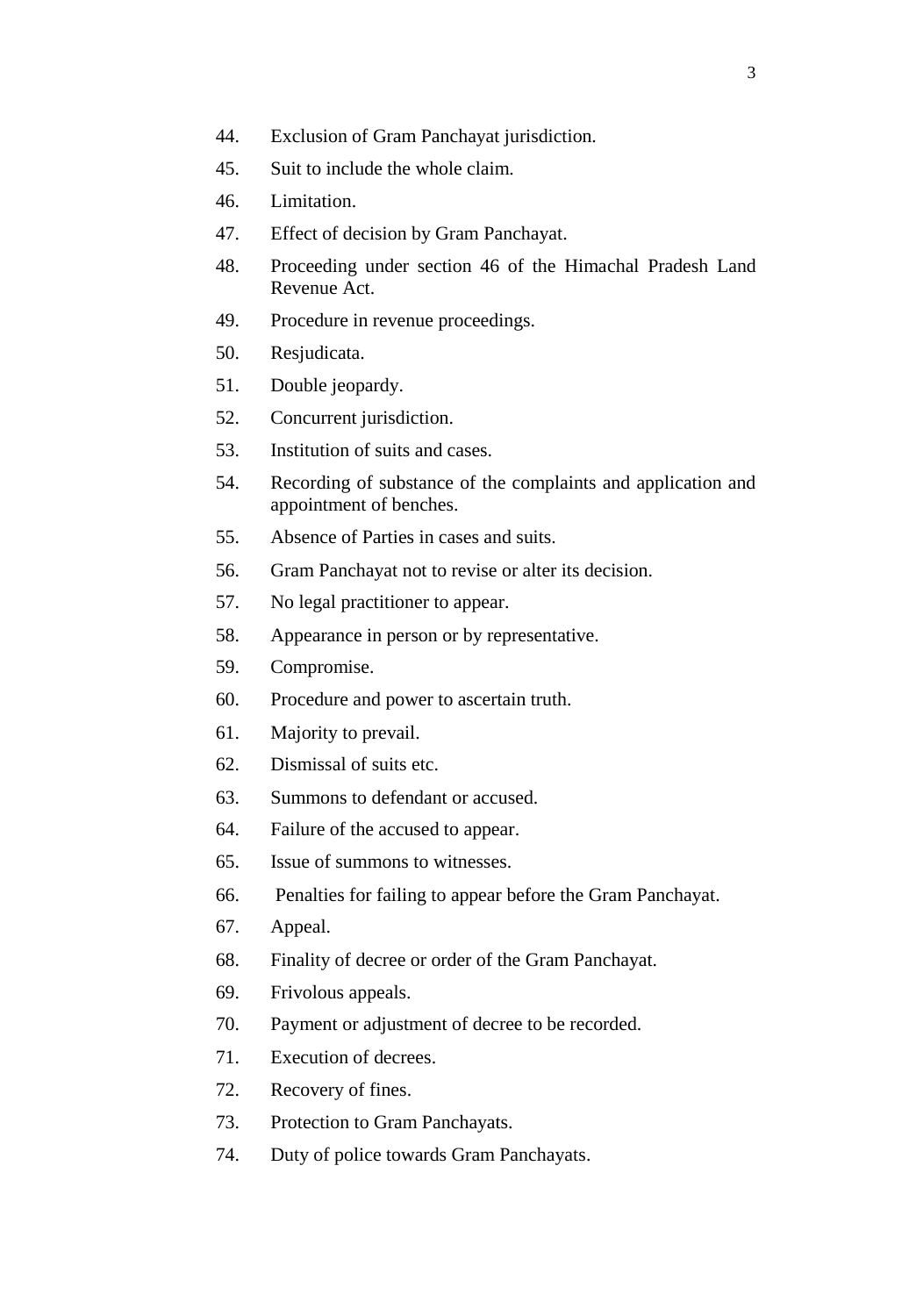- 75. Proceeds of fee and fines etc.
- 76. Conviction by Gram Panchayat not to be a previous conviction.

# **CHAPTER-V**

## **PANCHAYAT SAMITI**

- 77. Establishment of Panchayat Samiti.
- 78. Constitution of Panchayat Samiti.
- 79. Election of Chairman and Vice-Chairman of Panchayat Samiti.
- 80. Meetings.
- 81. Functions of Panchayat Samiti.
- 82. Entrustment of certain functions of state Government to a Panchayat Samiti.
- 83. Powers of the State Government in relation to functions of Panchayat Samiti.
- 84. Standing Committees.
- 85. Functions of the Standing Committees.
- 86. Procedure of the Standing Committees.
- 87. Consultative Committees.

# **CHAPTER –VI**

#### **ZILA PARISHAD**

- 88. Establishment of Zila Parishad.
- 89. Constitution of Zila Parishad.
- 90. Election of Chairman and Vice-Chairman
- 91. Meetings of Zila Parishad.
- 92. Functions of Zila Parishad.
- 93. Entrustment of certain functions of state Government to a Zila Parishad.
- 94. Powers of the State Government in relation to functions of Zila Parishad.
- 95. Standing Committees.
- 96. Functions of Standing Committees.
- 97. Procedure of Committees.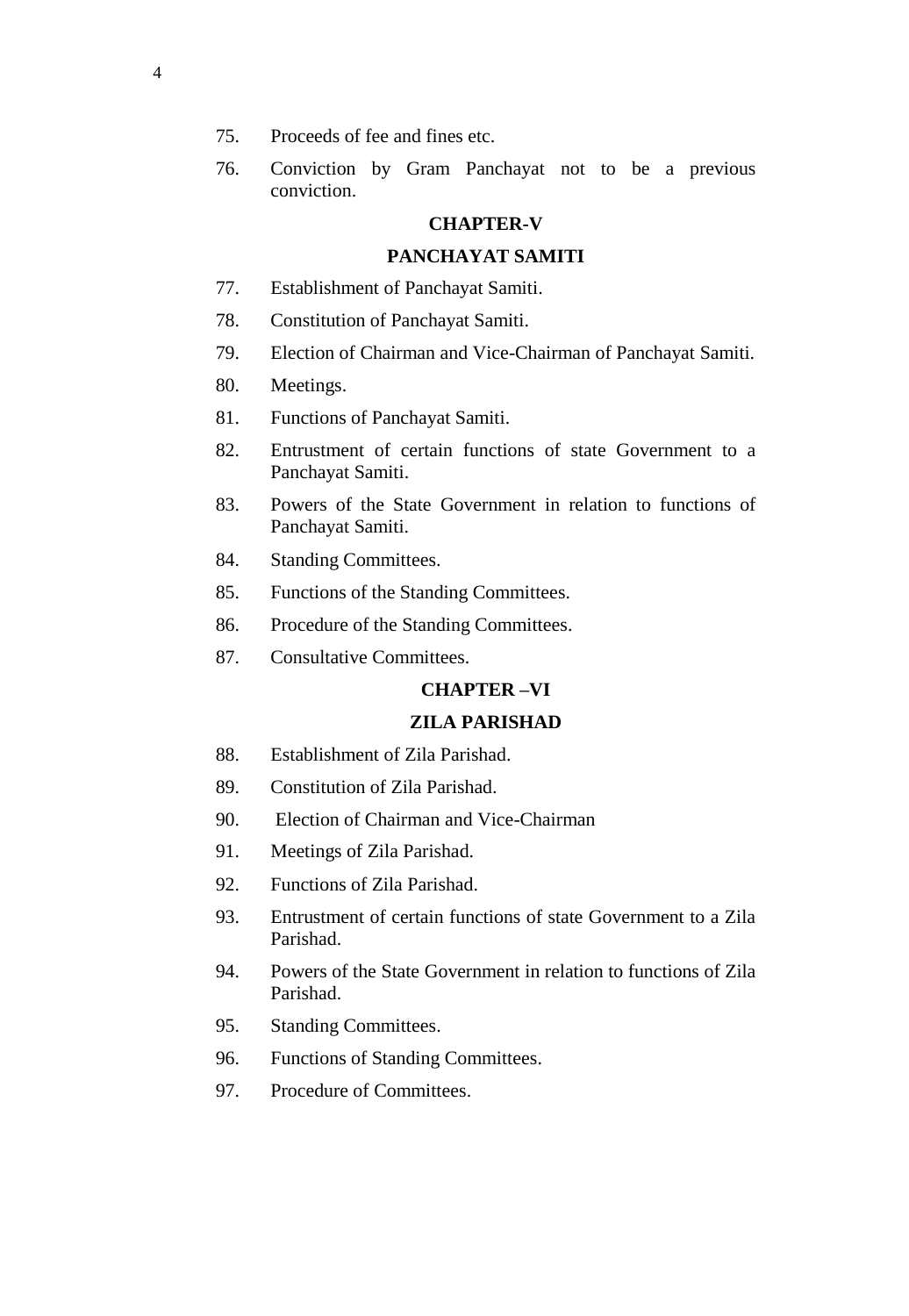### **CHAPTER -VI-A**

# **SPECIAL PROVISIONS RELATING TO THE GRAM PANCHAYATS, PANCHAYAT SAMITIS AND ZILA PARISHADS LOCATED IN THE SCHEDULED AREAS.**

- 97-A. Application of this chapter.
- 97-B. Declaration of village in scheduled areas.
- 97-C. Functions of Gram Sabha.
- 97-D. Reservation of seats of office bearers in Panchayats.
- 97-E. Nomination of persons.
- 97-F. Acquisition of land in the scheduled areas.
- 97-G. Management of minor water bodies in the scheduled areas.
- 97-H. Minor minerals in scheduled areas.
- 97-I. Powers and functions of Gram Panchayats and Panchayat Samitis.

## **CHAPTER- VII**

## **FINANCE, TAXATION AND RECOVERY OF CLAIMS**

- 98. Finance Commission for Panchayats.
- 99. Panchayat Fund.
- 100. Levy at taxes and fees by Gram Panchayats.
- 101. Special tax for community services.
- 102. Commutation of tax by labour.
- 103. Local rate.
- 104. Levy of taxes by Panchayats.
- 105. Power of State Government to regulate taxes.
- 106. Power of State Government in regard to relief in taxes.
- 107. Assignment of funds to Panchayats.
- 108. Grants-in-aid to Panchayats.
- 109. Disbursement of local rate and stamp duty amongst Panchayats.
- 110. Powers of Panchayat to borrow money.
- 111. State Government may vest certain property in Panchayats.
- 112. Transfer of immovable property.
- 113. Mode of executing contracts.
- 114. Penalty for evasion.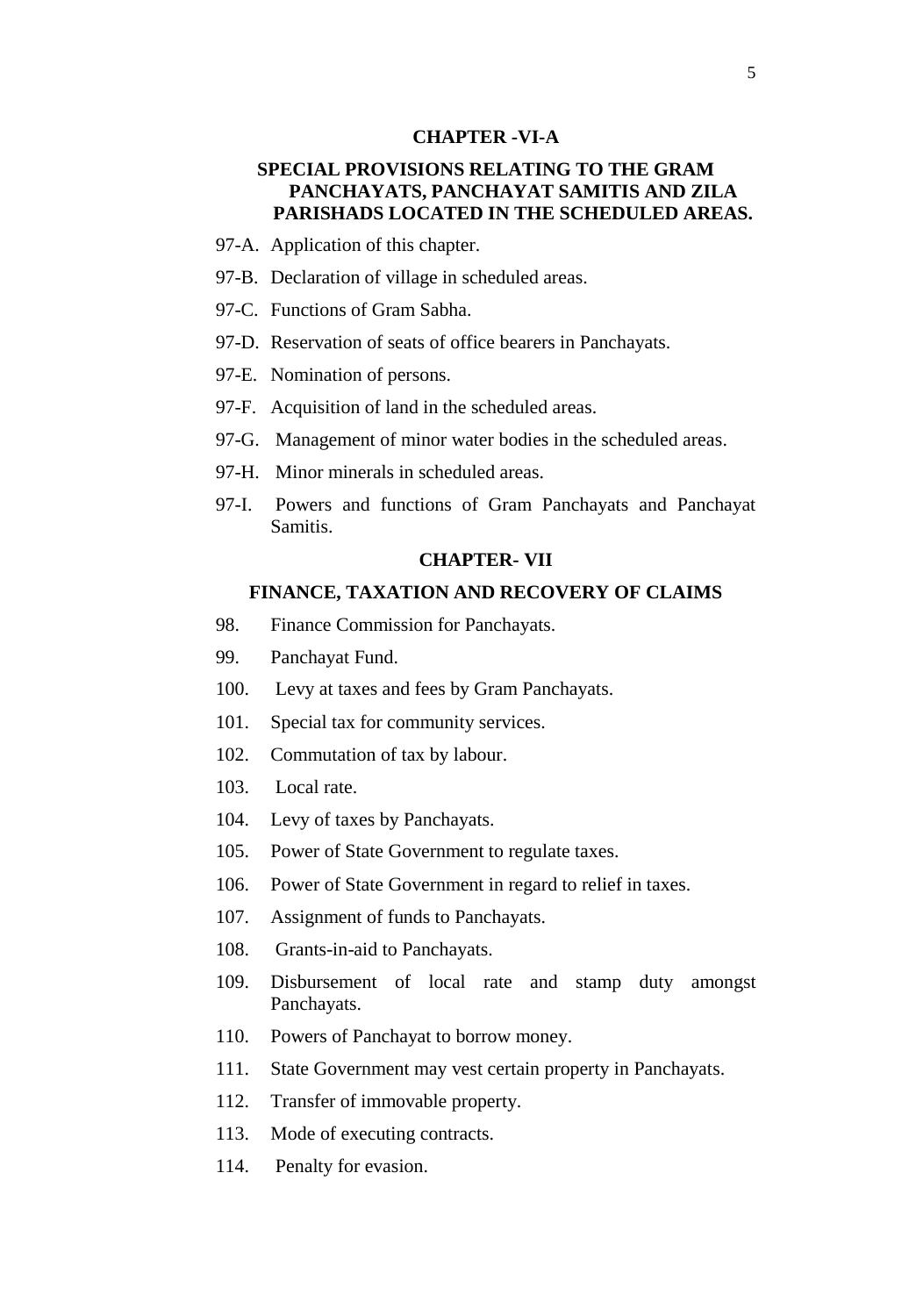- 115. Recovery of arrears.
- 116. Appeal against taxation.
- 117. Budget and annual accounts.
- 118. Audit of Panchayats.

## **CHAPTER-VIII**

# **GENERAL PROVOSIONS RELATING TO INCORPORATION, DURATION, TERRITORIAL CONSTITUENCIES OF PANCHAYATS AND QUALIFICATIONS ETC. OF OFFICE BEARES**

- 119. Incorporation of Panchayats.
- 120. Duration of Panchayats.
- 121. Qualification to vote and to be a candidate.
- 121-A. Account of election expenses and maximum limit thereof.
- 121-B. Lodging of account.
- 122. Disqualifications.
- 123. Bar to hold more than one office.
- 124. Territorial constituencies.
- 125. Reservation for Chairpersons.
- 126. Publication of names of office bearers of Panchayats.
- 127. Oath or affirmation of allegiance.
- 128. First meeting and term of office.
- 129. No confidence motion.
- 130. Resignation by office bearers.
- 131. Casual vacancies.
- 132. Defect or irregularity not to vitiate proceedings.

## **CHAPTER – IX**

# **OFFICERS AND STAFF OF PANCHAYATS**

- 133. Appointment of secretary of Gram Panchayats.
- 134. Appointment of Executive officer of Panchayat Samiti and Zila Parishad.
- 135. Other officers and servants of Panchayats.
- 136. Deputation of government servants.
- 137. Inspection and access to Panchayat records.
- 138. Powers to suspend execution of orders, etc.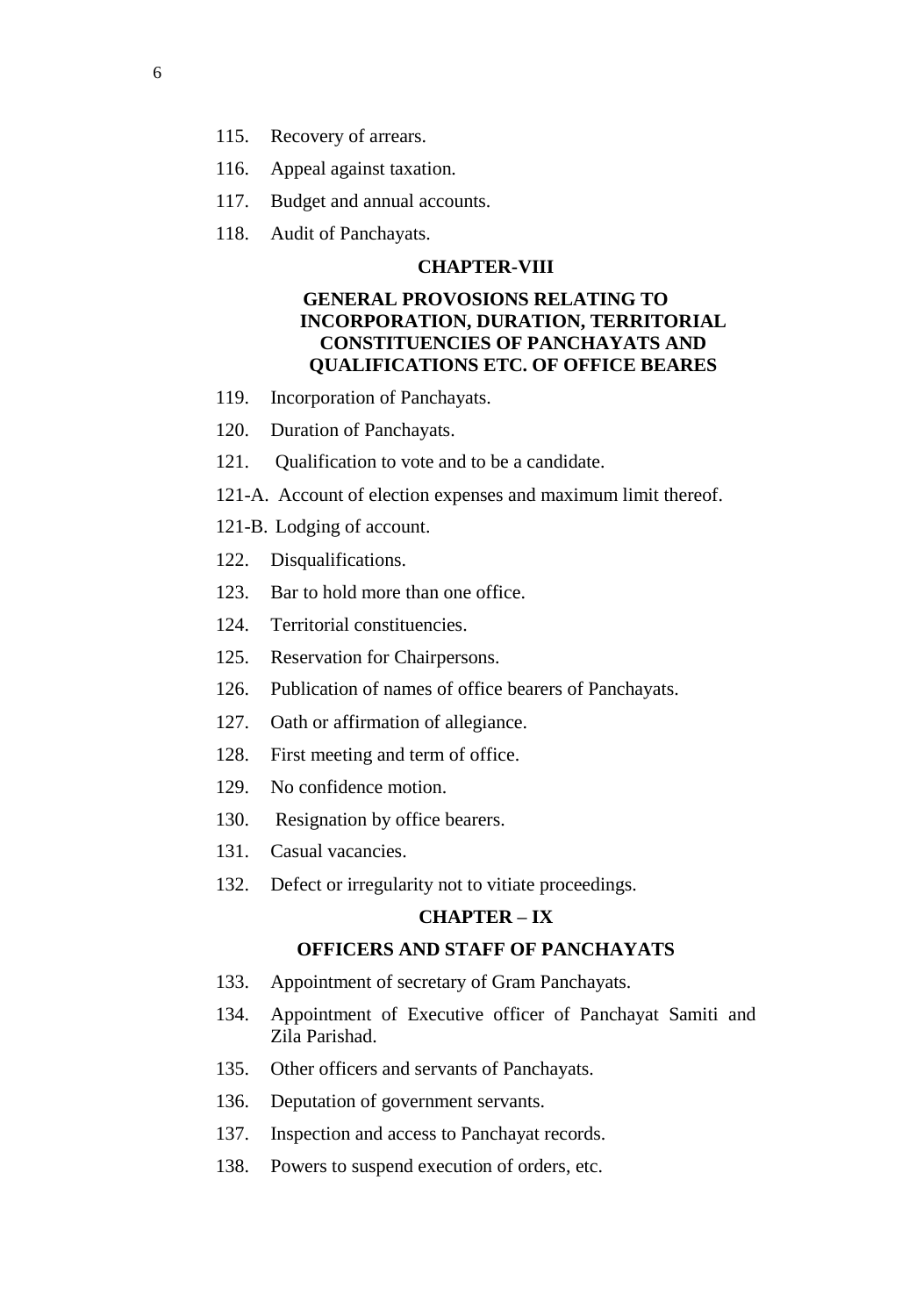- 139. Power of State Government to issue orders directing Panchayats for execution of works in certain cases.
- 140. Power of State Government to dissolve Panchayat for default, abuse of power, etc.
- 141. Inquiry into affairs of Panchayats.
- 142. Liability of office bearers etc., for loss, misappropriation.
- 143. Dispute between Panchayats and other local authorities.
- 144. Power to recover records, articles and money.
- 145. Suspension of office bearers of Panchayats.
- 146. Removal of office bearers of Panchayats.
- 147. Power to call for record.
- 148. Appeal and revision.

## **CHAPTER-X**

# **PENALTY**

- 149. Penalty for acting as members, Pradhan, Up-Pradhan, Chairman, Vice-Chairman when disqualified.
- 150. Penalties for interested members voting.
- 151. Penalty for acquisition by a member, office bearer or servant of interested in contracts.
- 152. Wrongful restraint of officers etc.
- 153. Prohibition against obstruction of members of Panchayats.
- 154. Prohibition against removal or obliteration of notice.
- 155. Penalty for not giving information or giving false information.
- 156. Prohibition of bidding.
- 157. Procedure to make good the damage to any Panchayat.
- 158. Penalty for tempering with the Panchayat property.

#### **CHAPTER-X-A**

## **ELECTROL OFFENCES**

- 158-A. Promoting enmity between classes in connection with the election.
- 158-B. Prohibition of public meetings during period of forty-eight hours ending with hour fixed for conclusion of poll.
- 158-C. Disturbances at election meetings.
- 158-D. Restrictions on the printing of pamphlets, posters, etc.
- 158-E. Maintenance of secrecy of voting.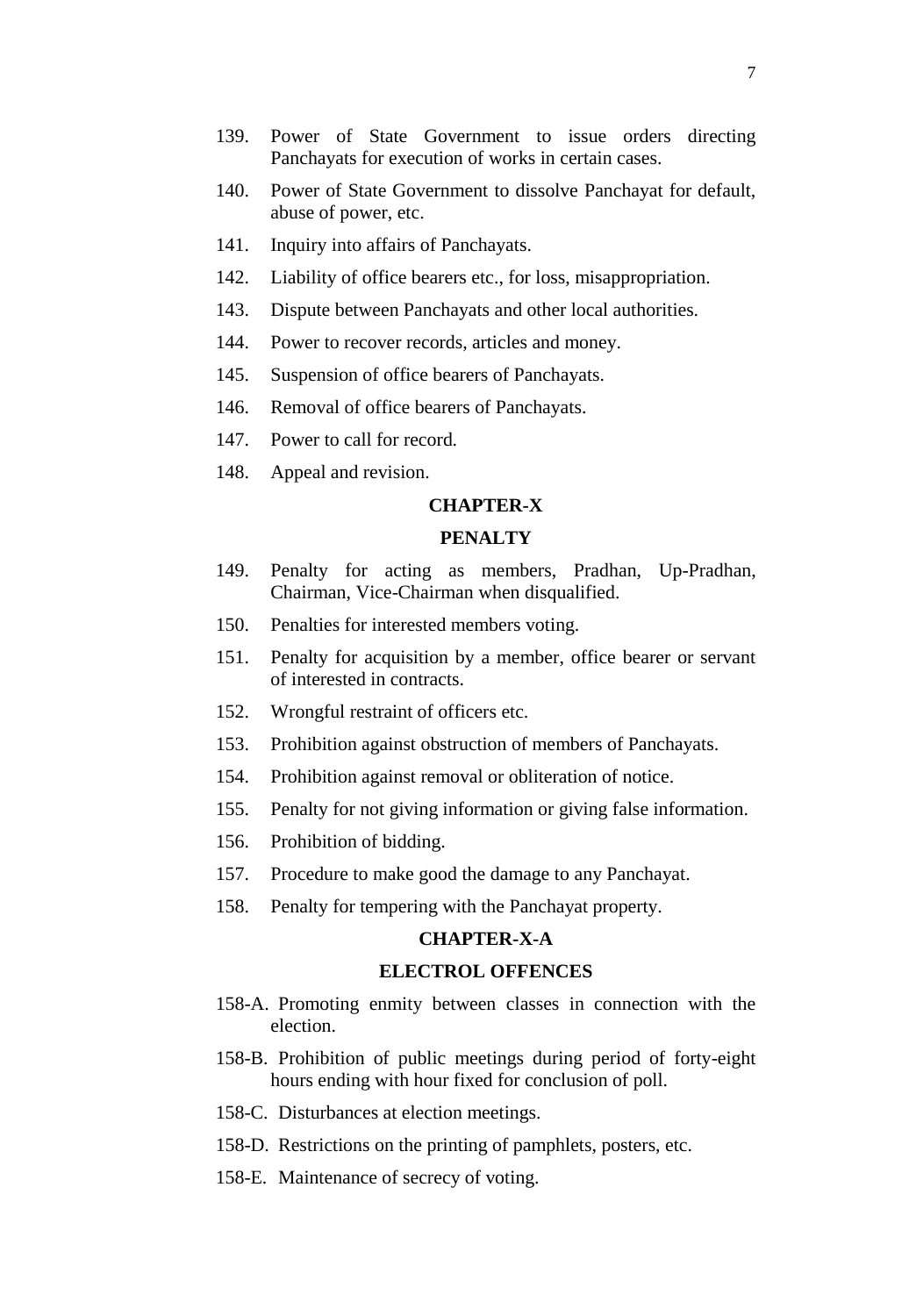- 158-F. Officers etc., at elections not to act for candidates or to influence voting.
- 158-G. Prohibition of canvassing in or near polling stations.
- 158-H. Penalty for disorderly conduct in or near polling stations.
- 158-I. Penalty for misconduct at the polling station.
- 158-J. Penalty for failure to observe procedure for voting.
- 158-K.Penalty for illegal hiring or procuring of conveyance at elections.
- 158-L. Breaches of official duty in connection with election.
- 158-M. Penalty for Government Servants for acting as election agent, polling agent or counting agent.
- 158-N. Prohibition of going armed to or near a polling station.
- 158-O. Removal of ballot papers from polling station to be an offence.
- 158-P. Offence of booth capturing.
- 158-Q. Grant of paid holiday to employees on the day of poll.
- 158-R. Liquor not to be sold, given or distributed on Polling day.
- 158-S. Other offences and penalties therefor.

## **CHAPTER- XI**

# **DISPUTES RELATING TO ELECTION**

- 159. Definitions.
- 160. State Election Commission.
- 160-A. Requisitioning of premises, vehicles, etc., for election purposes.
- 160-B. Payment of compensation.
- 160-C. Release of premises from requisition.
- 160-D. Delegation of functions of the state Government with regard to requisitioning.
- 160-E. Deputation of staff and punishment on breach of official duty.
- 161. Officer authorised to hear election petitions.
- 162. Election petitions.
- 163. Presentation of petition.
- 163-A. Parties to the petition.
- 164. Contents of petition.
- 165. Procedure on receiving election petition.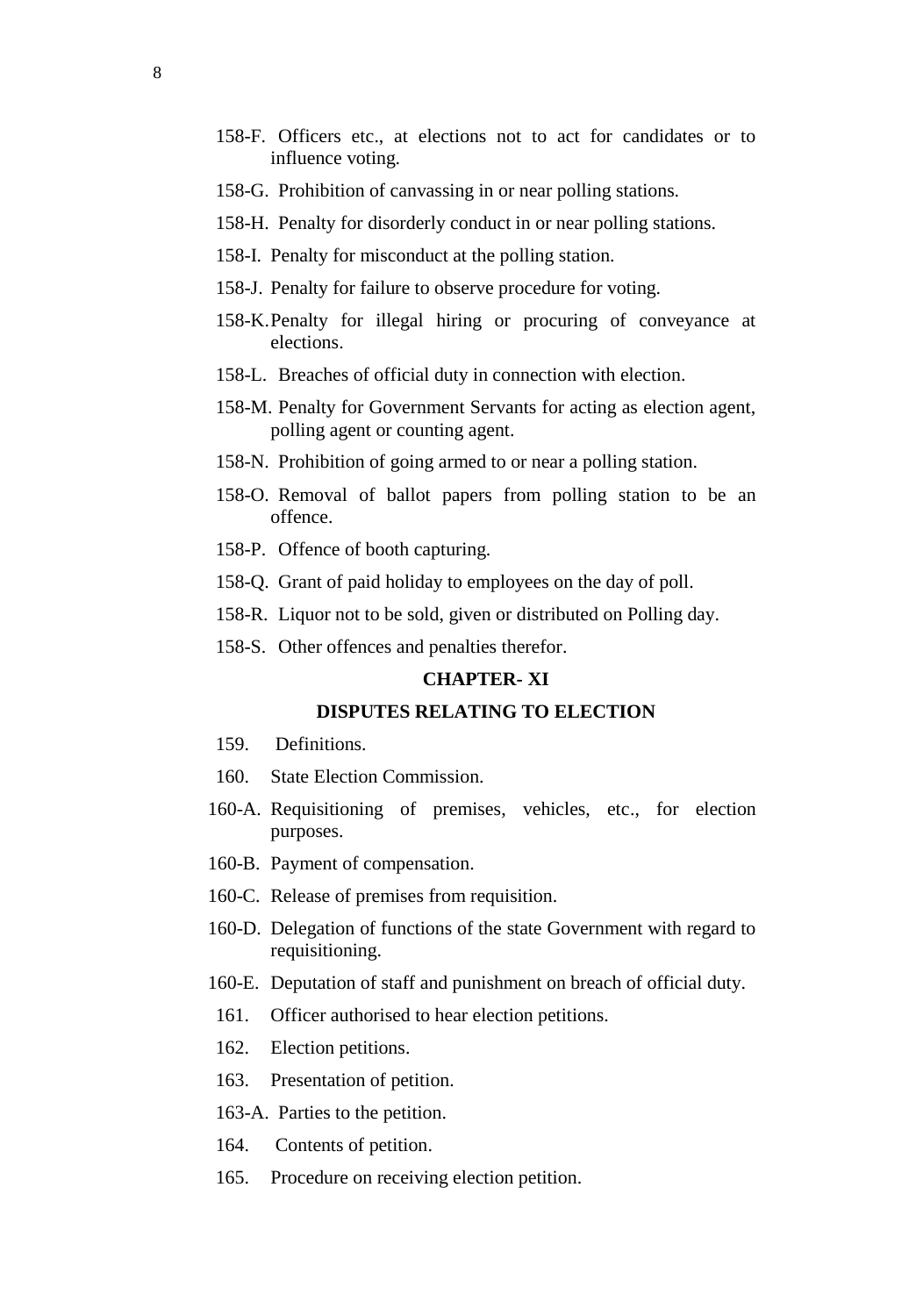- 166. Withdrawal and transfer of petitions.
- 167. Procedure before the authorised officer.
- 168. Appearance before the authorised officer.
- 169. Power of the authorised officer.
- 170. Documentary evidence.
- 171. Secrecy of voting not to be infringed.
- 172. Answering of incriminating questions and certificate of indemnity.
- 173. Expenses of witnesses.
- 174. Decision of authorised officer.
- 175. Grounds for declaring elections to be void.
- 175-A.Grounds for which a candidate other than the elected person may be declared to have been elected.
- 175-B. Procedure in case of equality of votes.
- 176. Abatement of election petitions.
- 177. Costs and payment thereof out of security deposits and return of such deposits.
- 178. Execution of orders as to costs.
- <sup>1</sup>[179. XXXXXXXXXXXXXXXXXXXXXX
- 180. Corrupt practices.
- 181. Appeals.
- 182. Bar of interference by Courts in election matters.
- 183. Power to make rules for conduct of elections.

## **CHAPTER-XII**

# **DEVELOPMENT PLANS AND DISTRICT PLANNING COMMITTEE**

- 184. Preparation of Development Plans.
- 185. District Planning Committee.

#### **CHAPTER-XIII**

#### **RULES AND BYE-LAWS**

- 186. Power to make rules.
- 187. Bye-laws.

l

188. Model bye-laws.

<sup>&</sup>lt;sup>1</sup>. Section 179 deleted vide Act No. 18 of 2000.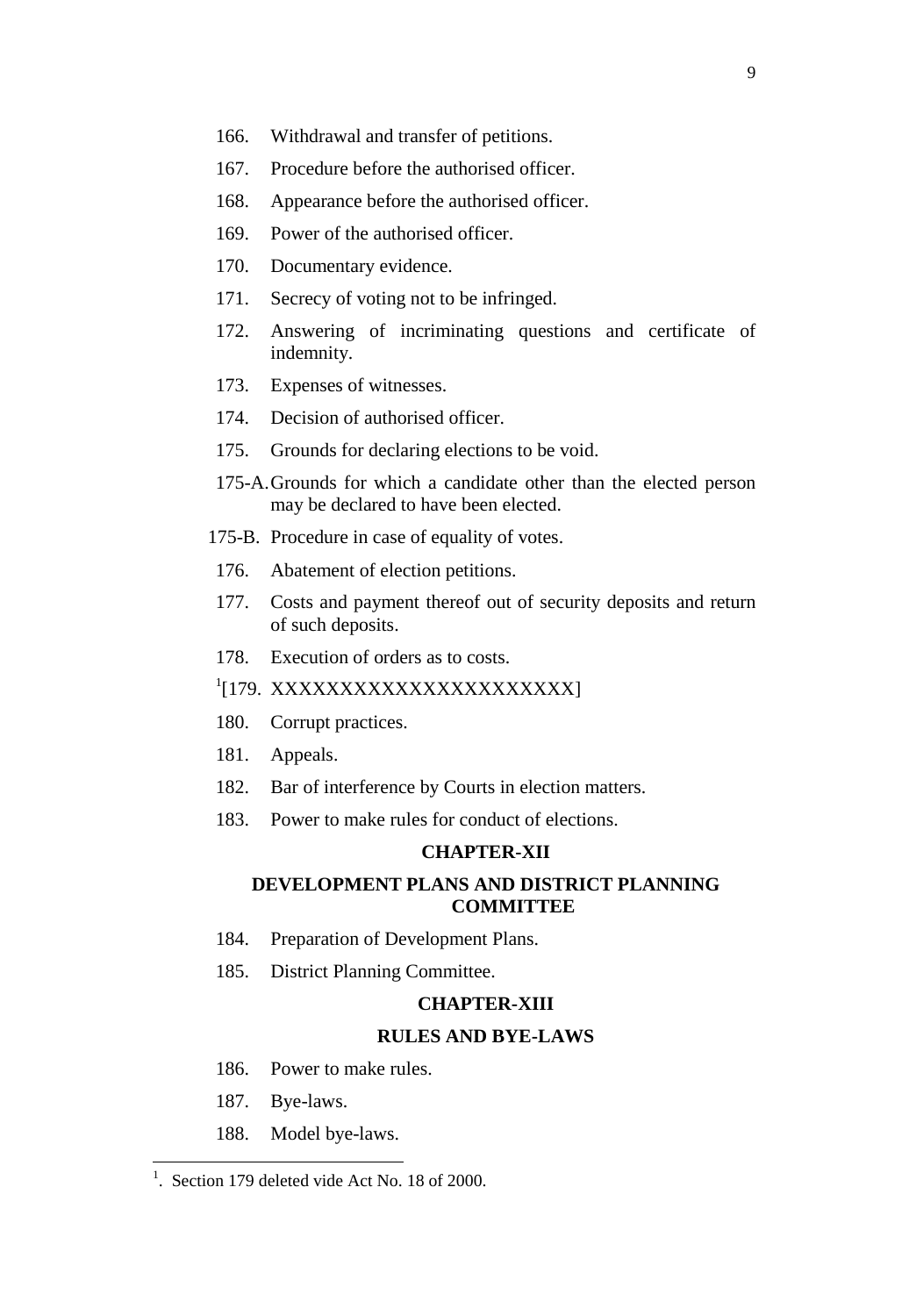189. Delegation of powers.

#### **CHAPTER-XIV**

#### **MISCELLANEOUS**

- 190. Members and servants of Panchayat to be public servant.
- 191. Indemnity for acts done in good faith.
- 192. Certain suits against members, office bearers etc. to be defended at the cost of Panchayat.
- 193. Bar for suit in absence of notice.
- 194. Method of service.
- 195. Proceedings and record of Panchayats open to inspection.
- 196. Prohibition of remuneration to members.
- 197. Panchayat in default of owner or occupier may execute work and recover expenses.
- 198. Acquisition of land.
- 199. Power to remove difficulties.
- 200. Repeal and savings.

Schedules-I, II, III, IVand V.

# --------- **THE HIMACHAL PRADESH PANCHAYATI RAJ ACT, 1994**

# **(ACT NO. 4 OF 1994)<sup>1</sup>**

(Received the assent of the Governor, Himachal Pradesh on 22<sup>nd</sup> April, 1994 and was published in Hindi and English in R.H.P. Extra., dated the  $23^{\text{rd}}$  April, 1994 at p. 813-983).

*Amended, repealed or otherwise affected by*:-

- (i) H.P. Ordinance No. 3 of 1997 replaced by H.P. Act No. 10 of 1997<sup>2</sup>, published in R.H.P. Extra., dated 3-5-1997, P. 1579-1582, effective w.e.f.  $16<sup>th</sup>$  January, 1997.
- $(ii)$  H.P. Act No. 1 of 1998<sup>3</sup>, published in R.H.P. Extra., dated 9-1-1998, P. 59-64. effective w.e.f.  $24<sup>th</sup>$  May, 2004 vide Not. No. PCH-HA(I)4/94-Loose-6025-6236, dated 24<sup>th</sup> May, 2004 published in R.H.P. Extra., dated 24.5.2004, p. 475.

<sup>&</sup>lt;sup>1</sup>. Passed in Hindi by the Himachal Pradesh Vidhan Sabha. For Statement of Objects and Reasons see R.H.P. Extra., dated 5.4.1994, p. 666 and 743.

<sup>&</sup>lt;sup>2</sup>. Passed in Hindi by the Himachal Pradesh Vidhan Sabha. For Statement of Objects and Reasons see R.H.P. Extra., dated 31.3.1997, p. 1109 and 1112.

<sup>&</sup>lt;sup>3</sup>. Passed in Hindi by the Himachal Pradesh Vidhan Sabha. For Statement of Objects and Reasons see R.H.P. Extra., dated 12.12.1997, p. 4722 and 4726.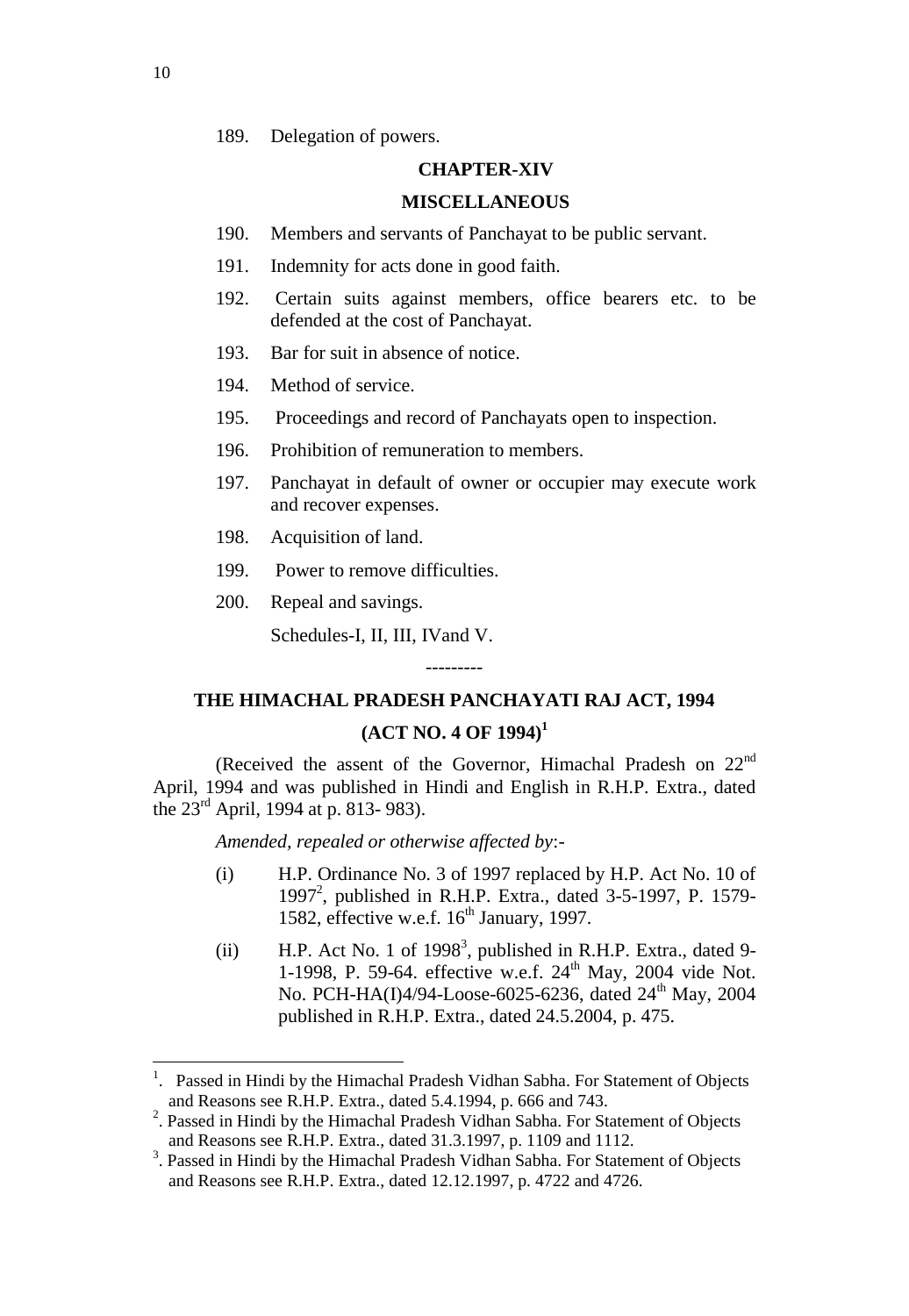11

- (iii) H.P. Act No. 18 of  $2000<sup>1</sup>$ , published in R.H.P. Extra., dated 8-6-2000, P. 1613-1646.
- (iv) H.P. Ordinance No. 1 of 2000 replaced by H.P. Act No. 4 of  $2001^2$ , published in R.H.P. Extra., dated 20-2-2001, P. 5677-5683, effective w.e.f.  $15<sup>th</sup>$  day of November, 2000.
- (v) H.P. Act No. 22 of  $2001<sup>3</sup>$ , published in R.H.P. Extra., dated 19-10-2001, P. 2937-2946.
- (vi) H.P. Act No. 10 of  $2002<sup>4</sup>$ , published in R.H.P. Extra., dated 8-5-2002, P. 313-316.
- (vii) H.P. Act No. 17 of  $2005^5$ , published in R.H.P. Extra., dated 17-5-2005, P. 743-756, effective w.e.f. 30<sup>th</sup> May, 2005 vide Not. No. PCH-HA(1)1/2004-9509-9683, dated  $30^{th}$  May, 2005 published in R.H.P.Extra., dated 30.5.2005, p. 958.
- (viii) H.P. Act No. 20 of  $2006^6$ , published in R.H.P. Extra., dated 12-10-2006, P. 5261-5264.
- $(ix)$  H.P. Act No. 15 of 2007<sup>7</sup>, published in R.H.P. Extra., dated 20-09-2007, P. 5695-5696.
- $(x)$  H.P. Act No. 10 of 2008<sup>8</sup>, published in R.H.P. Extra., dated 27.5.2008, P. 1197-1203, effective w.e.f. 13.6.2008 vide Not. No. PCH-HA(1)8/2008, dated 13.6.2008, published in R.H.P.Extra., dated 16.6.2008, p. 1872-1877.
- (xi) H.P. Act No. 17 of 2008**<sup>9</sup>** , published in R.H.P. Extra., dated 13.10.2008, P. 4247-4250.

<sup>1</sup> . Passed in Hindi by the Himachal Pradesh Vidhan Sabha. For Statement of Objects and Reasons see R.H.P. Extra., dated 17. 4.2000, p. 933 and 951.

 $2$ . Passed in Hindi by the Himachal Pradesh Vidhan Sabha. For Statement of Objects and Reasons see R.H.P. Extra., dated 26.12.2000, p. 4732 and 4737.

<sup>&</sup>lt;sup>3</sup>. Passed in Hindi by the Himachal Pradesh Vidhan Sabha. For Statement of Objects and Reasons see R.H.P. Extra., dated 21.8.2001, p. 1966 and 1974.

<sup>&</sup>lt;sup>4</sup>. Passed in Hindi by the Himachal Pradesh Vidhan Sabha. For Statement of Objects and Reasons see R.H.P. Extra., dated 26. 3.2002, p. 4635 and 4638.

<sup>&</sup>lt;sup>5</sup>. Passed in Hindi by the Himachal Pradesh Vidhan Sabha. For Statement of Objects and Reasons see R.H.P. Extra., dated 4.4..2005, p. 231 and 241.

<sup>&</sup>lt;sup>6</sup>. Passed in Hindi by the Himachal Pradesh Vidhan Sabha. For Statement of Objects and Reasons see R.H.P. Extra., dated 22.8.2006, p. 3710 and 3713.

<sup>&</sup>lt;sup>7</sup>. Passed in Hindi by the Himachal Pradesh Vidhan Sabha. For Statement of Objects and Reasons see R.H.P. Extra., dated 30.8.2007, p. 4657and 4660.

<sup>&</sup>lt;sup>8</sup>. Passed in Hindi by the Himachal Pradesh Vidhan Sabha. For Statement of Objects and Reasons see R.H.P., dated 24.4.2008, p. 392 &398.

<sup>&</sup>lt;sup>9</sup>. Passed in Hindi by the Himachal Pradesh Vidhan Sabha. For Statement of Objects and Reasons see R.H.P. dated 10.09.2008 p. 3733 & 3736.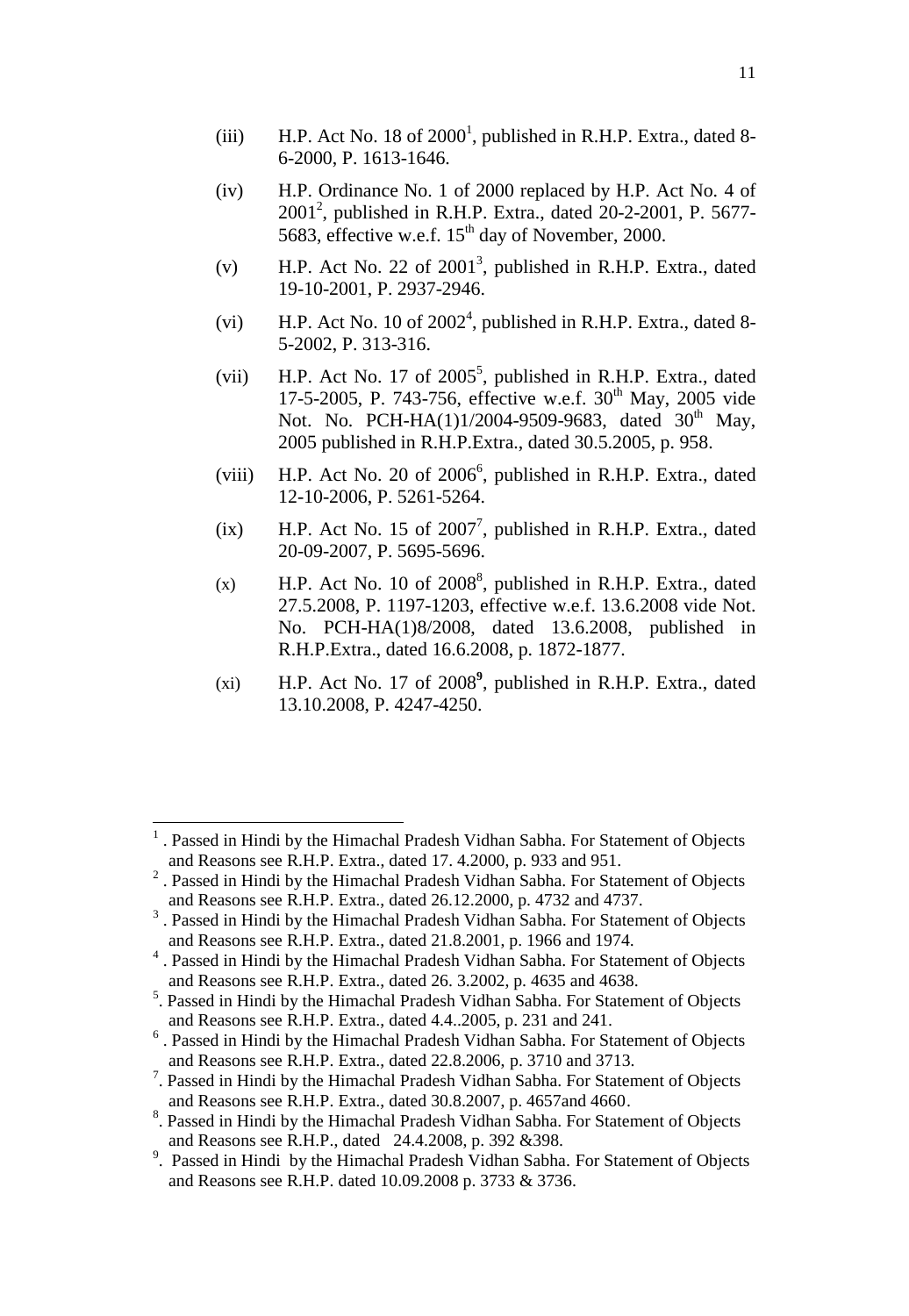- $(xii)$  H.P Act No. 15 of  $2010<sup>1</sup>$  assented to by the Governor on the  $11<sup>th</sup>$  June, 2010 and was published in Hindi and English in R.H.P dated 18.6.2010 p. 1481-1486 .
- $(xiii)$  H.P Act No. 9 of  $2011<sup>2</sup>$  assented to by the Governor on the  $22<sup>th</sup>$  January, 2011 and was published in Hindi and English in R.H.P dated 28.1.2011 p. 8384-8389.

# **AN ACT to consolidate, amend and replace the law relating to Panchayats with a view to ensure effective involvement of the Panchayati Raj Institutions in the local administration and developmental activities.**

**BE** it enacted by the Legislative Assembly of Himachal Pradesh in the Forty-fifth Year of the Republic of India as follows:-

#### **CHAPTER-I**

## **PRELIMINARY**

**1. Short title, extent, <sup>3</sup> [application] and commencement.-** (1) This Act may be called the Himachal Pradesh Panchayati Raj Act, 1994.

(2) It shall extend to the whole of the State of Himachal Pradesh, except the areas administered by a municipality.

 $^{4}$ [(2-A) In their application to the scheduled areas in the State as referred to in clause (1) of Article 244 of the Constitution of India, the remaining provisions of this Act shall apply, subject to the provisions of Chapter VI-A of this Act.]

(3) It shall come into force on such date<sup>5</sup> as the Government may, by notification, appoint.

**2. Definitions.-** In this Act, unless the context otherwise requires,-

- (1) "annual value" means,-
	- (i) double the land revenue for the time being assessed on any land, whether the assessment is leviable or not; or
	- (ii) where the land revenue has been permanently assessed, or has been wholly or in part compounded or redeemed, double the amount which, but for such permanent assessment, composition or redemption, would have been leviable; or

<sup>&</sup>lt;sup>1</sup>. Passed in Hindi by the Himachal Pradesh Vidhan Sabha. For Statement of Objects and Reasons see R.H.P dated 20.4.2010, p.321&326.

 $2$ . Passed in Hindi by the Himachal Pradesh Vidhan Sabha. For Statement of Objects and Reasons see R.H.P dated 21.12.2010., p. 7576 &7582. .

<sup>&</sup>lt;sup>3</sup>. Inserted vide H.P. Act No. 1 of 1998 effective w.e.f.  $24<sup>th</sup>$  May, 2004.

<sup>&</sup>lt;sup>4</sup>. Sub-section (2-A) ins. vide H.P. Act No. 1 of 1998 effective w.e.f.  $24<sup>th</sup>$  May, 2004.

<sup>&</sup>lt;sup>5</sup>. Act came into force w.e.f. 23.4.1994 vide notification No. RDPR.III (Leg-I) 5/93 dated 23.4.1994 and published in R.H.P.Extra., dated 23.4.1994, Pages 985- 986.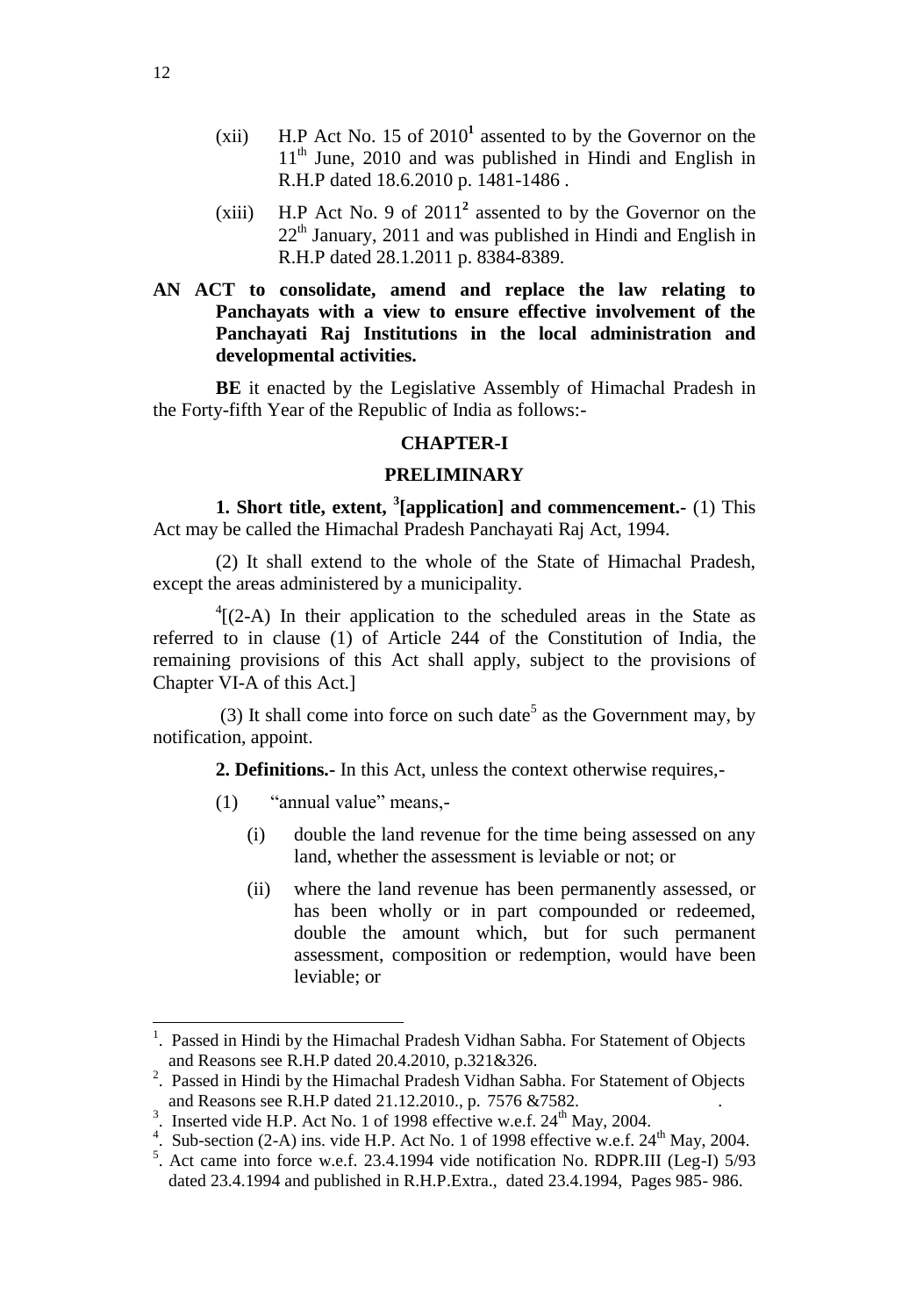(iii) where no land revenue has been assessed, double the amount which, would have been assessed if the average village rate had been applied:

Provided that, in any tract in which, under the settlement for the time being in force, the improvement of the land due to canal irrigation has been excluded from account in assessing the land revenue and rate has been imposed in respect of such improvement, that rate shall be added to the land revenue for the purpose of computing the annual value:

- (2) "backward classes" means such classes of citizens other than Scheduled Castes and Scheduled Tribes as may be identified and notified for the purposes of reservation for appointments or posts in the services under the State Government;
- (3) "block" means such area in a district as may be declared by the Government by notification to be a block;
- (4) "building" means any shop, house, out-house, hut, shed, stable, whether used for the purpose of human habitation or otherwise and whether of stone, concrete, bricks masonry, wood, mud, thatch, metal or any other material whatever and includes a wall;
- (5) "bye-laws" means bye-laws made by a Panchayat under this Act and includes model bye-laws framed by the State Government under section 188;
- (6) "case" means 'criminal proceedings' in respect of an offence triable by a Gram Panchayat;
- $\frac{1}{(6-A)}$ . "cattle" means domestic animals and includes elephants, camels, buffaloes, cows, oxen, horses, mares, geldings, ponnies, colts, fillies, mules, asses, pigs, rams, ewes, sheep, lambs, goats and kids;]
- (7) "collector", "Magistrate" or "Sub-Judge" with reference to a "Gram Sabha" or a "Gram Panchayat" means a Collector, a Judicial Magistrate or a Sub Judge of the District or the Sub Division, as the case may be, in which such Gram Sabha, or Gram Panchayat is constituted;
- (8) "complaint" means any allegation made orally or in writing to the Gram Panchayat, with a view to its taking action under Chapter-IV of this Act, that some person, whether known or unknown has committed an offence;
- <sup>2</sup>[(8-A) XXXXXXXXXXXXXXX;]

<sup>1</sup> . Clause (6-A) inserted vide Act No. 20 of 2006.

<sup>&</sup>lt;sup>2</sup>. Clause (8-A) added vide Act No. 18 of 2000 and deleted vide Act No. 17 of 2008.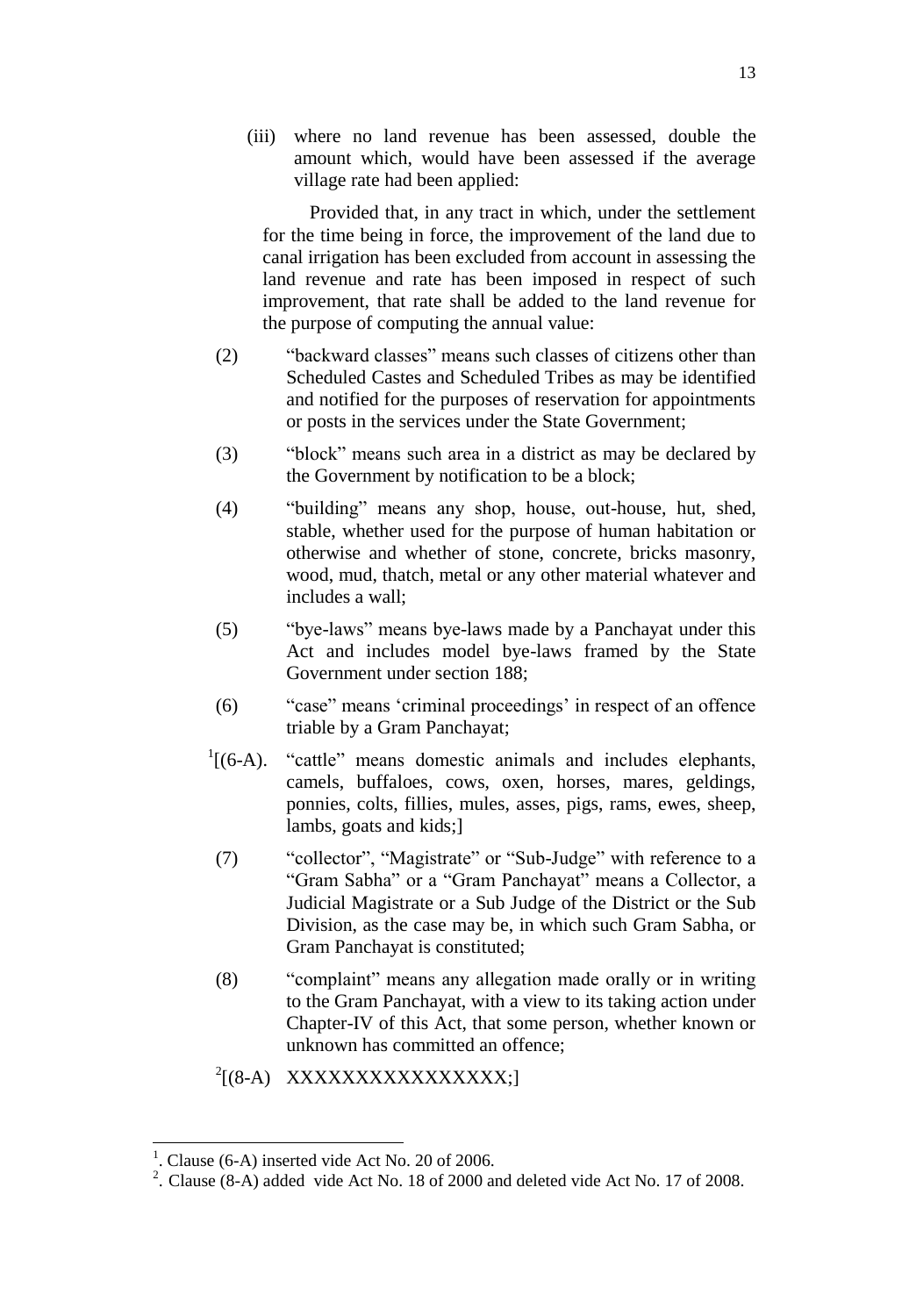- (9) "common land" means the land which is not in the exclusive use of any individual and has, by usage, custom, prescription or by law, been reserved for the common purposes of village community or has been acquired for such purposes;
- (10) "decree", "decree holder", "judgment debtor" and "legal representative" shall have the same meanings as are assigned to them in section 2 of the Code of Civil Procedure, 1908( 5 of 1908);
- (11) "Deputy Commissioner" means the Deputy Commissioner of a district and includes any officer specially appointed by the Government to perform the functions of a Deputy Commissioner under this Act:

Provided that such officer shall not perform any function in respect of which the decision of the Deputy Commissioner under this Act is final;

- $\frac{1}{1}$ [(11-A) "Divisional Commissioner" means the Divisional Commissioner of a Division and includes any officer specially appointed by the State Government to perform function of Divisional Commissioner;]
	- (12) "Director" means the Director of Panchayati Raj appointed under this Act and includes any other officer specially appointed by the Government to perform the functions of the Director under this Act;
	- (13) "district" means a revenue district;
- $2(13-A)$  "family" means a joint family of all persons descended from common ancestor including adoption, who live, worship and mess together permanently as shown in the parivar register of the Gram Panchayat;]
- $3(13-B)$ "Financial Commissioner" means the Financial Commissioner <sup>4</sup>[(Appeal)] to the Government of Himachal Pradesh;".
- (14) "Government" or "State Government" means the Government of Himachal Pradesh;
- (15) "Gram Panchayat" means the Executive Committee of the Gram Sabha established under section 8 of this Act;
- (16) "Gram Sabha" or "Sabha" means a Gram Sabha established under section 4 of this Act and 'Sabha area' means an area declared to be a 'Sabha area' under section 3 of this Act;

 $\overline{\phantom{a}}$ 

<sup>1</sup> . Clause (11-A) ins vide Act No. 17 of 2008.

<sup>&</sup>lt;sup>2</sup>. Clause (13-A) added vide Act No. 4 of 2001 w.e.f. 15.11.2000.<br>
<sup>3</sup>. Clause (13-B) added vide Act No. 17 of 2008

<sup>.</sup> Clause (13-B) added vide Act No. 17 of 2008.

<sup>&</sup>lt;sup>4</sup>. Subs. for the words and brackets "(Revenue)" vide Act No. 15 of 2010.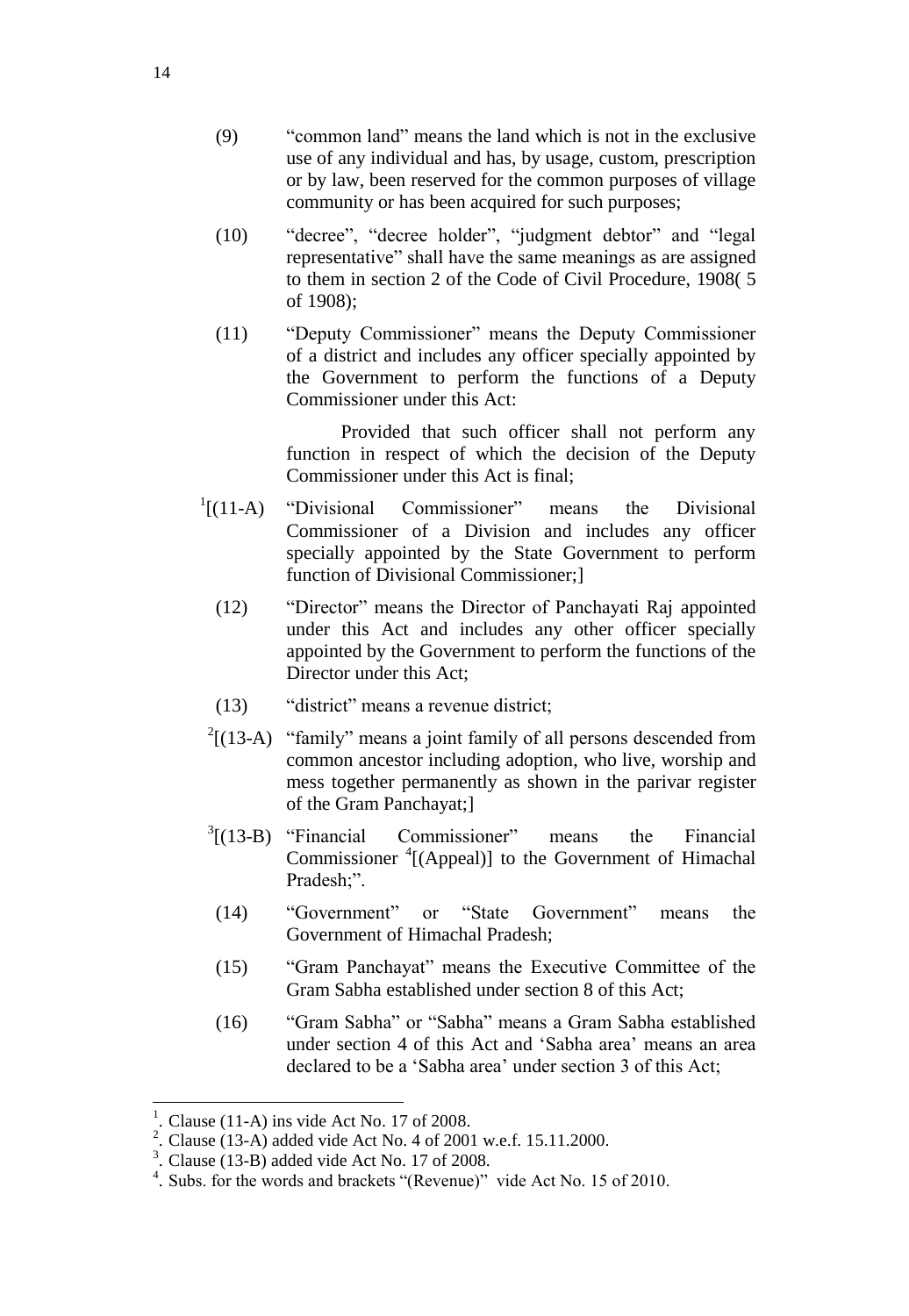- (17) "land" means land assessed to land revenue and includes land whereof the land revenue has been wholly, or in part released, compounded for, redeemed or assigned;
- (18) "land holder" means any person responsible for the payment of the land revenue, if any, assessed on land and includes the proprietor of land, the land revenue of which has been wholly, or in part, released, compounded for, redeemed or assigned;
- (19) "land revenue" includes tirni or grazing dues levied for grazing on Government land;
- (20) "member" means a member of the Gram Panchayat, Gram Sabha, Panchayat Samiti or Zila Parishad, as the case may be;
- (21) "municipality" means an institution of self-Government constituted under article 243-Q of the Constitution of India and includes a Cantonment Board set up under the Cantonments Act, 1924( 2 of 1924);
- (22) "offence", "bailable offence", "non-bailable offence", "cognizable offence", "Officer-in-charge of a police station" and "police station" shall have the same meanings as are assigned to them in section 2 of the Code of Criminal Procedure, 1973(2 of 1974;
- (23) "office-bearer" means a Member, Pradhan or Up-Pradhan of a Gram Panchayat and a Member, Chairman or Vice-Chairman of a Panchayat Samiti or of a Zila Parishad, as the case may be;
- (24) "Official Gazette" or "Gazette" means the Rajpatra of Himachal Pradesh;
- (25) "panch" means a member of Gram Panchayat while discharging the judicial functions of the Gram Panchayat under this Act and includes a Pradhan or Up-Pradhan;
- (26) "panchayat" means a Gram Panchayat, a Panchayat Samiti or a Zila Parishad, as the case may be;
- (27) "panchayat forest" means a forest which has been so declared by the State Government by notification issued in this behalf;
- $\frac{1}{2}$ [(27-A) "Panchayat Sahayak" means a person appointed as Panchayat Sahayak by the Gram Panchayat under section 135 or an official deputed by the State Government under section 136, as the case may be, to perform the functions of Secretary of Gram Panchayat under this Act;]

<sup>&</sup>lt;sup>1</sup>. Clause (27-A) ins. vide Act No. 10 of 2008 effective w.e.f. 13.6.2008.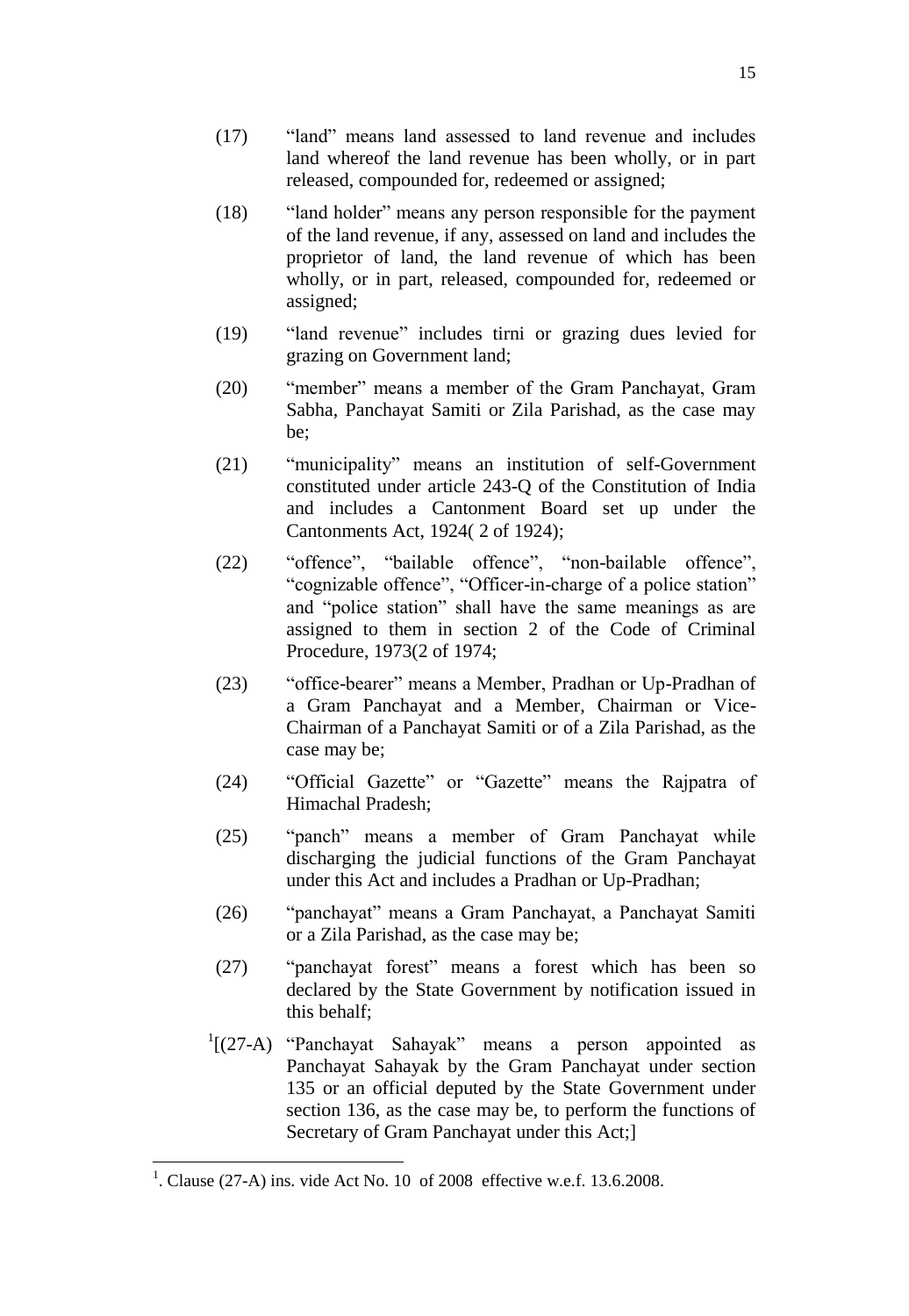- (28) "Panchayat Samiti" means a Panchayat Samiti constituted under section 78 of this Act and having jurisdiction over the block area;
- (29) "population" means the population as ascertained at the last preceding census of which the relevant figures have been published;
- (30) "prescribed" means prescribed by rules made under this Act;
- (31) "prescribed authority" means the authority notified as such by the Government under this Act;
- (32) "proceedings" means a revenue matter triable by a Gram Panchayat;
- (33) "public place" means a space not being private property which is open to use or enjoyment of the public whether such space is vested in a Panchayat or not;
- (34) "public street" means any road, street, bridge, lane, square, court, alley or passage which the public has a right to pass along and includes on either side, the drains or gutters and the land up to defined boundary of any abutting property, notwithstanding any projection over such land of any varandah or other superstructure;
- (35) "public servant" means a public servant as defined in section 21 of the Indian Penal Code, 1860(45 of 1860);
- (36) "schedule" means a schedule appended to this Act;
- (37) "scheduled areas" means the areas specified and declared as scheduled areas in the State of Himachal Pradesh under paragraph 6 of the Fifth Schedule to the Constitution of India for the purposes of clause(1) of Article 244 of the Constitution;
- (38) "Scheduled Castes" shall have the same meaning as assigned to it in clause (24) of article 366 of the Constitution of India;
- (39) "Scheduled Tribes" shall have the same meaning as assigned to it in clause (25) of article 366 of the Constitution of India;
- (40) "section" means the section of this Act;
- (41) "Secretary" means a person, by whatever name called, appointed under section 133 and sub-section (1) of section 134 to discharge the functions of the Secretary of the Gram Panchayat, the Panchayat Samiti and the Zila Parishad concerned;
- (42) "Sub-Divisional Officer" means the officer-in-charge of a Sub-Division of a District constituted for revenue and general purposes and where a Sub-Division does not exist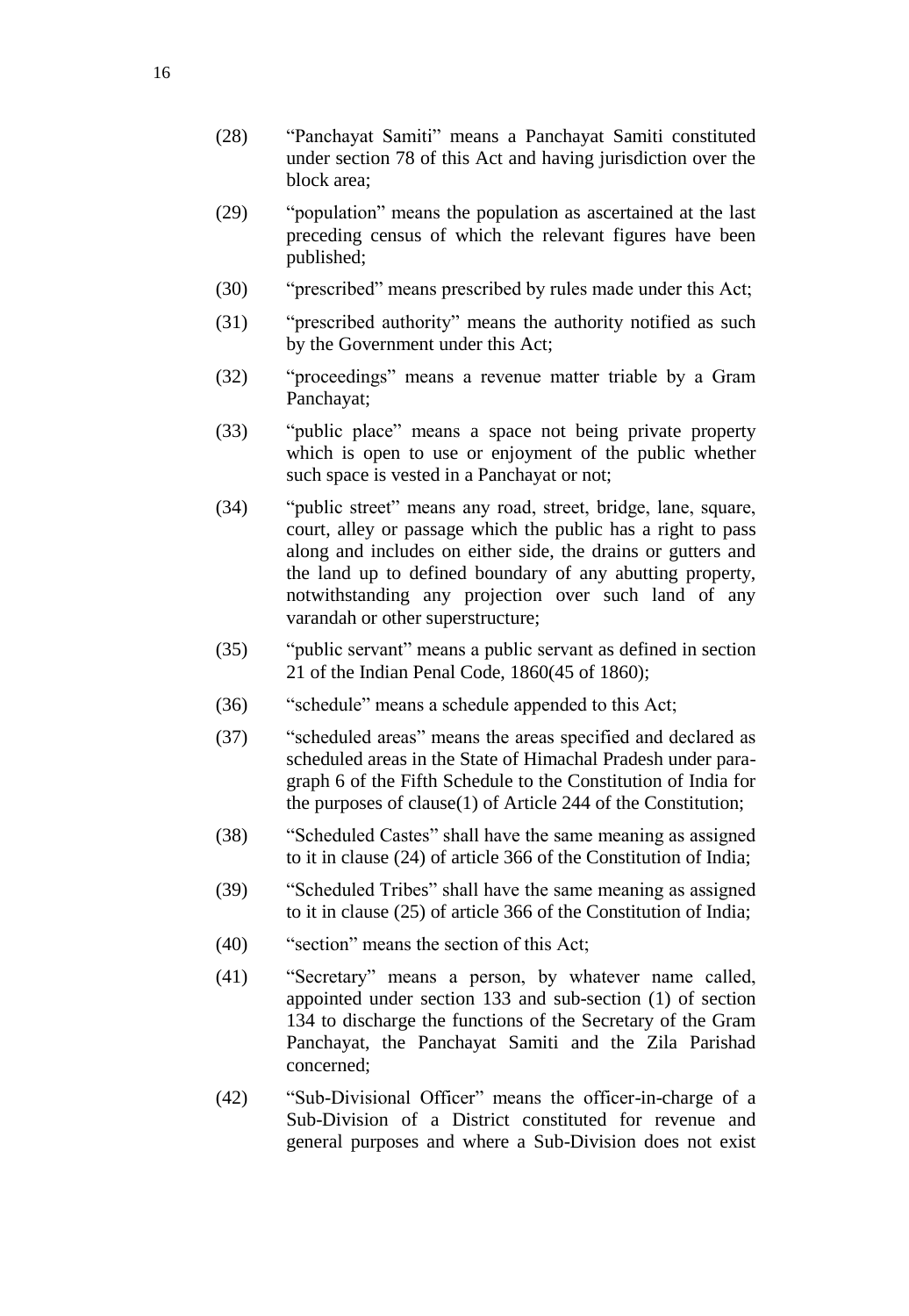such other officer as may be declared by the Government as Sub-Divisional Officer, for the purposes of this Act;

- (43) "suit" means a civil suit triable by a Gram Panchayat;
- (44) "tax" includes a cess, duty, fee, rate or toll, leviable under this Act;
- (45) "tenant", "rent", and "rates and cesses" shall have the same meanings as are assigned to them in section 4 of the Himachal Pradesh Land Revenue Act, 1954( 6 of 1954);
- (46) "village" means any local area, recorded as a revenue estate in the revenue records of the district in which it is situated or any other local area which the Government may, by general or special order, declare to be a village;
- $\frac{1}{(46-A)}$ "ward" means a single member territorial constituency in a Panchayat area as determined under section 124 of the Act;]
	- (47) "water-courses" means a Kuhal or channel which is used for irrigation or providing drinking water and the management whereof has been partly or wholly entrusted to a Panchayat; and
	- (48) "Zila Parishad" means a Zila Parishad constituted under section 89 of this Act.

# **CHAPTER-II**

# **GRAM SABHA**

**3. Declaration of Sabha area.-** (1) The Government may, by notification, declare any village or group of contiguous villages with a population of not less than one thousand and not more than five thousand to constitute one or more Sabha areas for the purposes of this act and also specify its headquarter:

Provided that in a Scheduled area the Government may by order declare any village or group of contiguous villages with a population of less than one thousand to constitute a Sabha area:

Provided further that the Government may, after having due regard of the geographical location, lack of means of transport and communication and administrative convenience, declare an area comprising a village or group of contiguous villages having a population either less than one thousand or more than five thousand to constitute a Sabha area.

(2) The Government may, at the request of the Gram Sabha concerned or otherwise, and after previous publication of a proposal by a notification, at any time,-

<sup>&</sup>lt;sup>1</sup>. Clause (46-A) added vide Act No. 4 of 2001 w.e.f. 15.11.2000.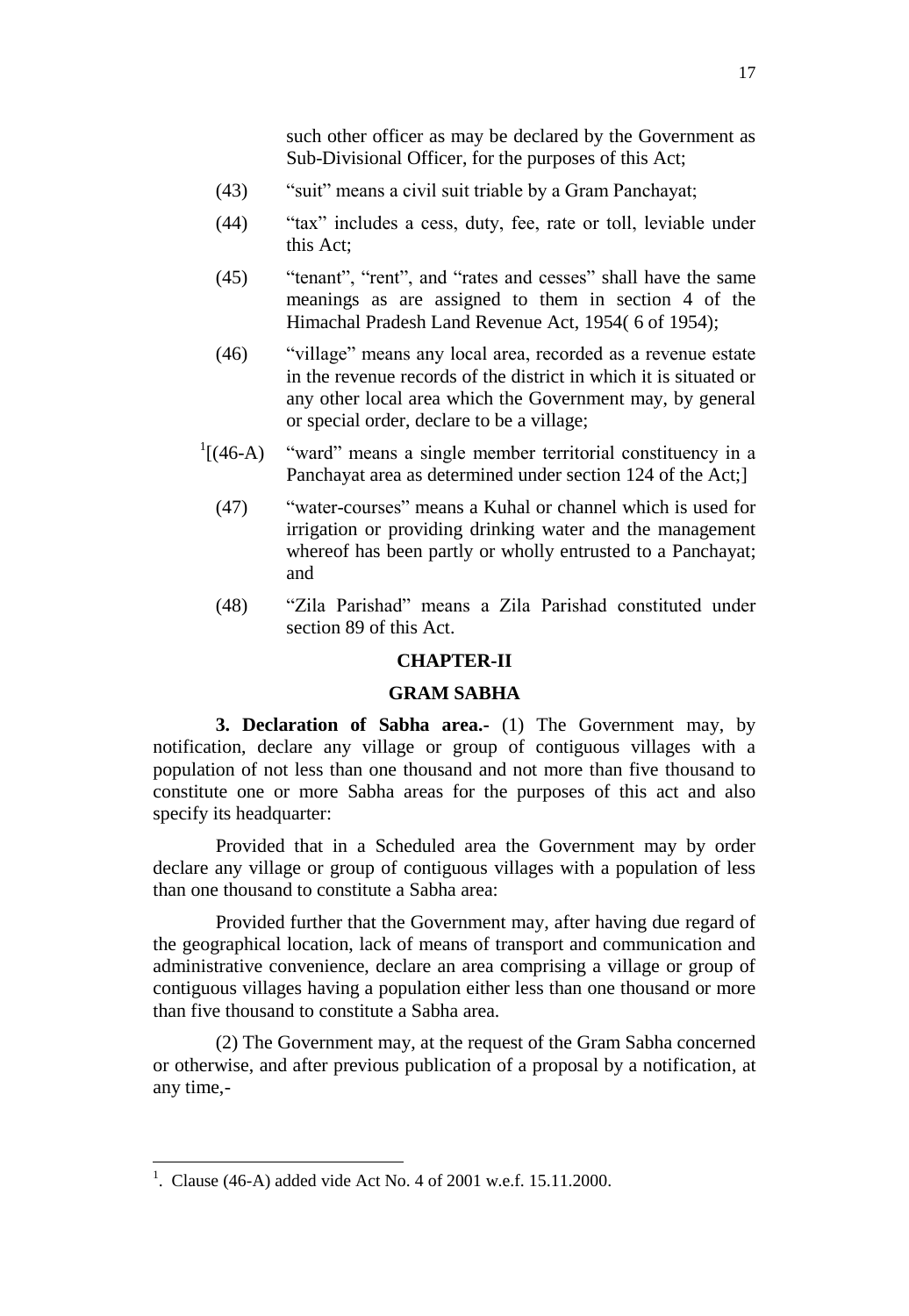- (a) increase any Sabha area by including within such Sabha area any village or group of villages; or
- (b) diminish any Sabha area by excluding from such Sabha area any village or group of villages; or
- (c) alter the headquarter of any Sabha area; or
- (d) alter the name of any Sabha area; or
- (e) declare that any area shall cease to be a Sabha area:

1 [\*\*\*\*\*\*\*\*\*\*\*]

 $2[(2-A)$  When on account of the reason that the Sabha area is, during the term of the Gram Panchayat, increased or diminished or ceased under subsection (2), the increase or diminution or cessation of the Sabha area shall not affect the term of the office bearers of Gram Panchayat, till the expiration of the duration of the Gram Panchayat specified in sub-section (1) of section 120 or its dissolution under section 140 of this Act.]

(3) If the whole of the Sabha area is included in a municipality, the Sabha area shall cease to exist and its assets and liabilities shall in the manner prescribed be disposed of.]

3 [**3-A. Diminution of the Sabha area not to affect the term of certain office bearers.-** Notwithstanding anything to the contrary contained in this Act, but subject to the provision of sub-section (2-A) of section 3, when on account of reason that the Sabha area or the portion thereof is included in a municipality or a portion of municipality excluded therefrom is included in a Sabha area, during the term of the office of the office bearers of a Panchayat Samiti or Zila Parishad, such increase or diminution of the Sabha area, shall not affect the term of the office bearers of the Panchayat Samiti or Zila Parishad, till the expiration of its duration specified in sub-section (1) of section 120 of this Act or its dissolution under section 140 of this Act.]

**4. Establishment of Gram Sabha.-** (1) The Government may, by order, establish a Gram Sabha by name in every Sabha area.

(2) For every Gram Sabha established under sub-section (1), there shall be a list of voters which shall be prepared in accordance with the provisions of this Act and the rules made thereunder.

(3) Every person who is qualified to be registered in the Legislative Assembly roll relatable to the Sabha area or whose name is entered therein and is ordinarily resident within the Gram Sabha area shall be entitled to be registered in the list of voters of that Sabha area:

Provided that no person shall be entitled to be registered in the list of voters for more than one Sabha area:

 $\overline{\phantom{a}}$ 

<sup>&</sup>lt;sup>1</sup>. Proviso omitted vide H.P. Act No. 10 of 1997 w.e.f. 16.1.1997.

<sup>&</sup>lt;sup>2</sup>. Sub-section (2-A) added vide Act No. 10 of 1997 and further subs. vide Act No. 10 of 2002.

 $3.$  Section 3-A added vide H.P. Act No. 10 of 1997, w.e.f. 16.1.1997.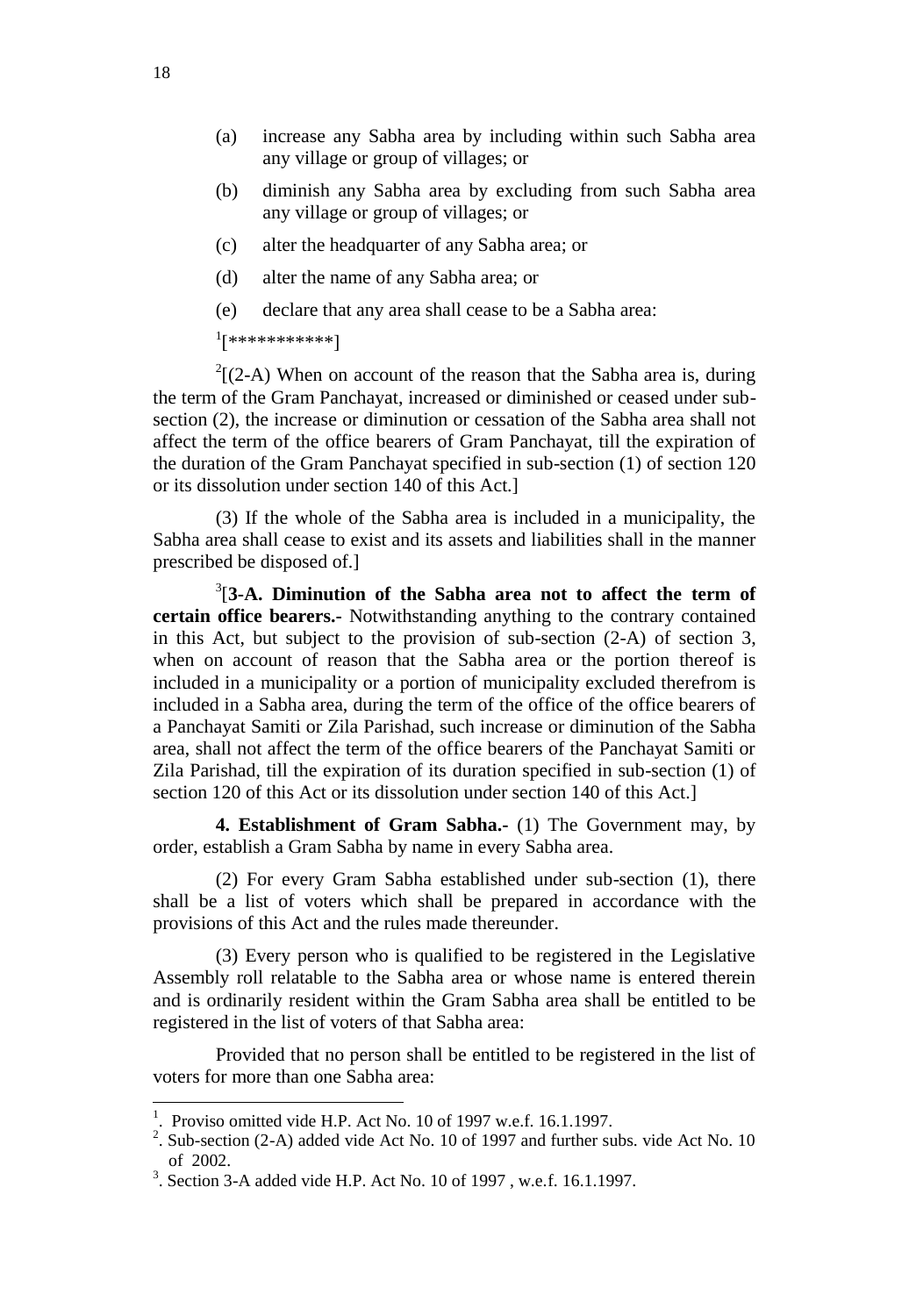<sup>1</sup>[Provided further that no person shall be entitled to be registered in the list of voters of a Sabha area if he is already registered as a voter in a Municipality.]

*Explanation-I*.- The expression "ordinarily resident" shall have the meaning assigned to it in section 20 of the Representation of the People Act, 1950 (43 of 1950) subject to the modification that reference to "Constituency" therein will be construed as a reference to "Sabha area".

*Explanation-II***.-** A person shall be disqualified for registration in the list of voters of Sabha area if he is disqualified for registration in the Legislative Assembly roll.

**5. Meeting and quorum of Sabha.** (1) Every Sabha shall hold <sup>2</sup>[four general meetings in each year and every meeting shall held on the first Sunday of January, April, July and  $3$ [on second October. It] shall be the responsibility of the Pradhan to convene such meetings:

4 [\*\*\*\*\*\*\*\*\*]

Provided that the Pradhan may, at any time or upon a requisition in writing of not less than one-fifth of the members of the Gram Sabha or if required by the Panchayat Samiti, Zila Parishad or the Deputy Commissioner, shall, within 30 days from the receipt of such requisition, call an extraordinary general meeting:

Provided further that where a Pradhan fails to convene the meetings under this sub-section, the prescribed authority shall convene such meetings within a period of thirty days.

(2) The time and place of all the meetings of the Gram Sabha shall be published in the prescribed manner.

(3) For any general meeting of the Gram Sabha,  $5$ [representation of at least one-third of the total number of families represented by one or more members of the Gram Sabha] shall form a quorum and decision will be taken by a majority of members present and voting:

Provided that for a meeting adjourned for want of quorum, <sup>6</sup>[representation of at least one-fifth of the total number of families represented by one or more members of the Gram Sabha] shall be required for holding the adjourned meeting.

<sup>&</sup>lt;sup>1</sup>. Second Proviso added vide Act No. 15 of 2010.

<sup>&</sup>lt;sup>2</sup>. Subs. for the words "two general meetings in each year, one in the summer and the other in the winter" vide Act No. 4 of 2001 w.e.f. 15.11.2000.

<sup>3</sup> . Subs. for the words "October and it" vide Act No. 15 of 2010.

<sup>4</sup> . Existing first proviso deleted vide Act No. 4 of 2001 w.e.f. 15.11.2000.

<sup>&</sup>lt;sup>5</sup>. Subs. for the words "one-fifth of the total number of its members" vide Act No. 4 of 2001 w.e.f. 15.11.2000.

<sup>&</sup>lt;sup>6</sup>. Subs. for the words "at least one-tenth of the total number of its members" vide Act No. 4 of 2001 w.e.f. 15.11.2000.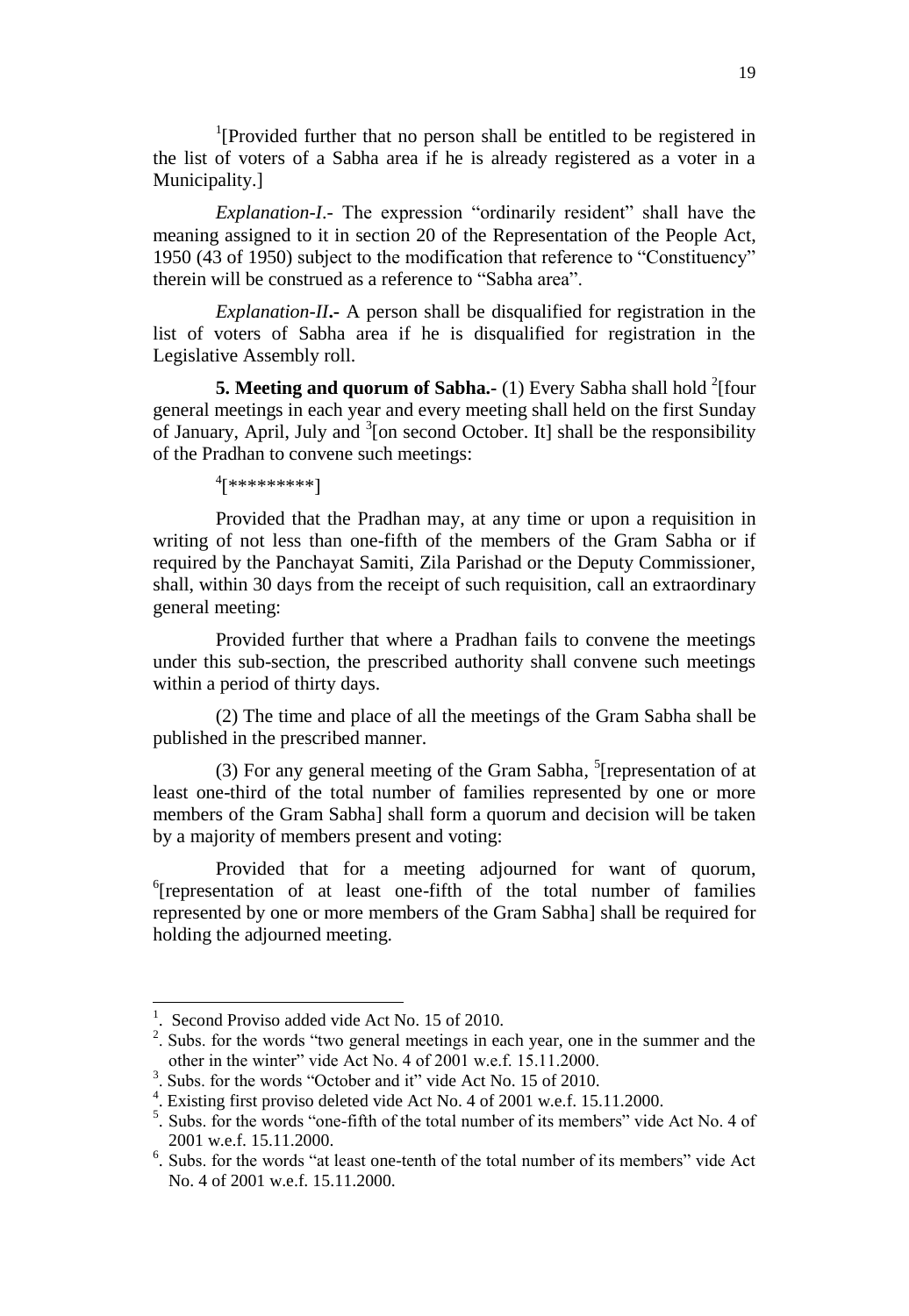(4) The meeting of the Gram Sabha shall be presided over by Pradhan or in absence of Pradhan by Up-Pradhan. In the event of both Pradhan and Up-Pradhan being absent, the meeting of Gram Sabha shall be presided over by a member of the Gram Sabha to be elected for the purpose by the majority of members present in the meeting.

<sup>1</sup>[5-A. Agenda.- (1) Every member of the Gram Panchayat shall, in respect of his ward, prepare agenda items in consultation with the Sabha members of such ward and shall submit the same to the Pradhan and the Secretary at least thirty days prior to the date of meeting of the Gram Sabha.

(2) Any department, other agency or organization shall submit its items, if any, to the Pradhan and the Secretary at least thirty days prior to the date of meeting of the Gram Sabha.

(3) The Secretary shall compile the agenda items received under subsections (1) and (2) and shall circulate the same, in the manner as may be prescribed, along with the notice of meeting.]

**6. Defect or omission in enrolment of members not to vitiate act or proceedings of the Gram Sabha.-** No defect or omission in the enrolment of a member shall vitiate any act or proceeding of a Gram Sabha, if not less than two-thirds of the members at the time, the act is done, or the proceedings are taken, were duly qualified members thereof.

**7. Functions of Gram Sabha.-** (1) the Gram Sabha shall perform the following functions, namely:-

- (a) mobilise voluntary labour and contribution in kind and cash for the Community Welfare Programmes;
- (b) identification of beneficiaries for the implementation of developmental schemes pertaining to the village;
- (c) rendering assistance in the implementation of developmental schemes pertaining to the village;
- $2[(c-a)$  approve plans, programmes and budget, prepared by the Gram Panchayat, for economic development and social justice;
- (c-b) authorise, after being satisfied, issuance of utilization certificate of funds spent on the implementation of the plans, projects and programmes of the Gram Panchayat;]
- (d) promotion of unity and harmony among all sections of society in the Sabha area;
- (e) seek clarifications from the Pradhan, Up-Pradhan and members of the Gram Panchayat about any particular activity, scheme, income and expenditure; and

<sup>1</sup> . Section 5-A ins. vide Act No. 17 of 2005 w.e.f. 30.5.2005.

<sup>&</sup>lt;sup>2</sup>. Clauses (c-a) and (c-b) ins. vide Act No. 17 of 2005 w.e.f. 30.5.2005.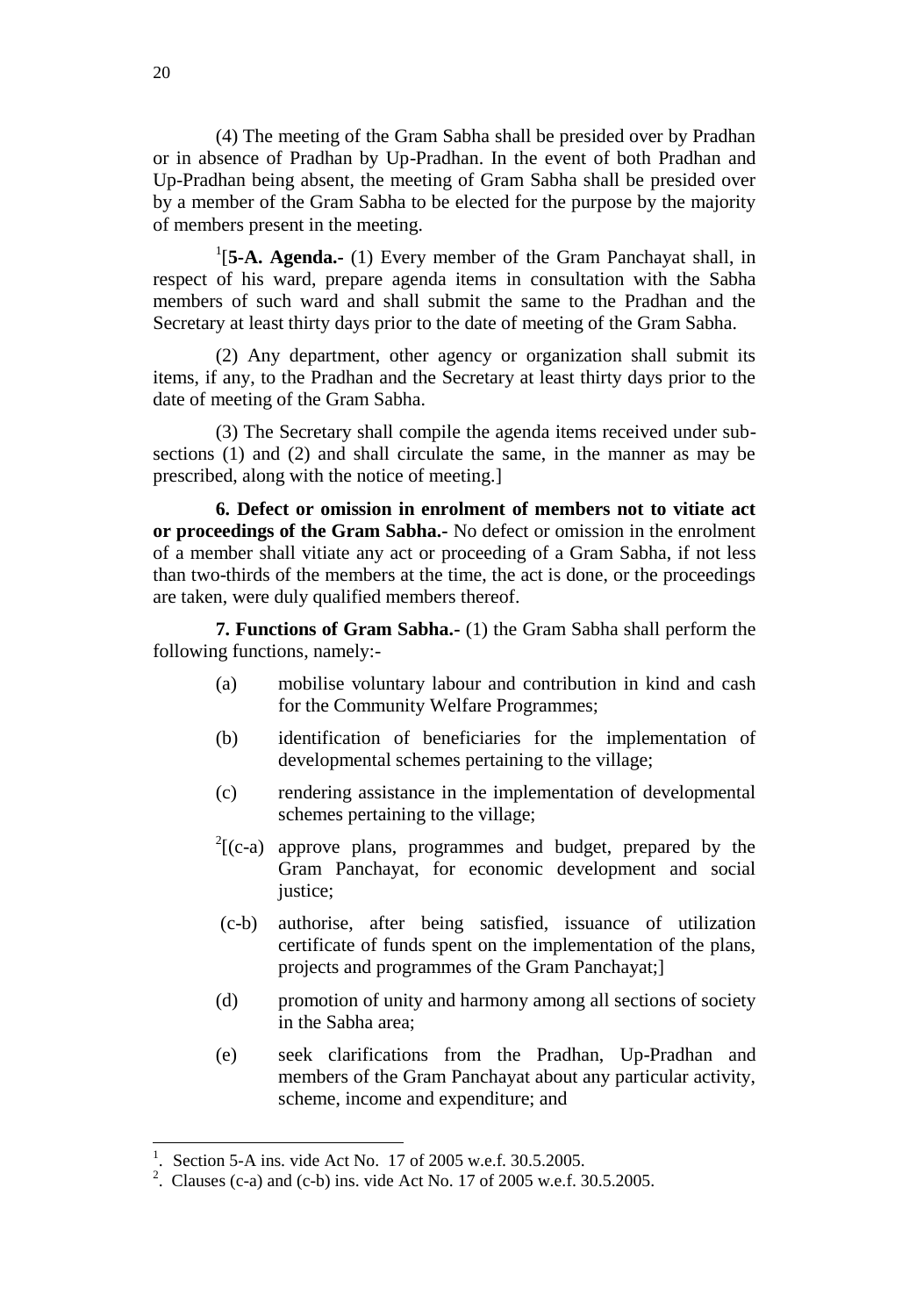(f) such other maters as may be prescribed.

(2) The Gram Sabha shall consider the following matters, and make recommendations and suggestions to the Gram Panchayat, namely:-

- (a) the annual statement of accounts of the Gram Panchayat, the report of the administration of the preceding financial year and the last audit note and replies, if any, made thereto;
- (b) the report in respect of development programmes of the Gram Panchayat relating to the preceding year and development programmes proposed to be undertaken during the current year;
- (c) the promotion of unity and harmony among all sections of society in the village;
- (d) the programme of adult education within the village;
- (e) any other matter which the Panchayat Samiti, Zila Parishad, the Deputy Commissioner or any other officer authorised in this behalf may require to be placed before the Gram Sabha; and
- (f) such other matters as may be prescribed.
- (3) The Gram Panchayat shall give due consideration to the recommendations and suggestions of the Gram Sabha.

(4) The Gram Sabha may also form one or more vigilance committee(s) consisting of not less than five persons, who are not members of the Gram Panchayat, to supervise the Gram Panchayat works, schemes and other activities and to put up reports concerning them in its meeting and shall also send a copy of the said report to such an authority as may be prescribed for this purpose:

<sup>1</sup>[Provided that a person shall be disqualified for being chosen as, and for being a member of the vigilance committee if he has incurred any of the disqualification mentioned in sub-section (1) of section 122, except the disqualification mentioned under clause (g).]

 $2^{2}$ [(5) The village level functionaries of the Agriculture, Animal Husbandry, Primary Education, Forest, Health and Family Welfare, Horticulture, Irrigation and Public health, Revenue and Welfare Departments shall attend the meetings of the Gram Sabha in whose jurisdiction they are posted, and if such village level functionaries fail to attend the meetings, the Gram Sabha shall report the matter to their controlling officer through the Gram Panchayat, who shall take disciplinary action against such functionaries within one month from the date of receipt of the report and shall intimate the action taken on such report to the Gram Sabha through the Gram Panchayat.]

**3 [7-A. Constitution of the Up-Gram Sabha.-** (1) There shall be a Up-Gram Sabha for each ward of a Gram Sabha.

<sup>1</sup> Proviso to Sub-section(4) added vide Act No. 15 of 2010.

<sup>&</sup>lt;sup>2</sup> Sub-section (5) ins. vide Act No. 17 of 2005 w.e.f. 30.5.2005.

<sup>&</sup>lt;sup>3</sup> Section 7-A inserted vide Act No. 4 of 2001 w.e.f. 15.11.2000.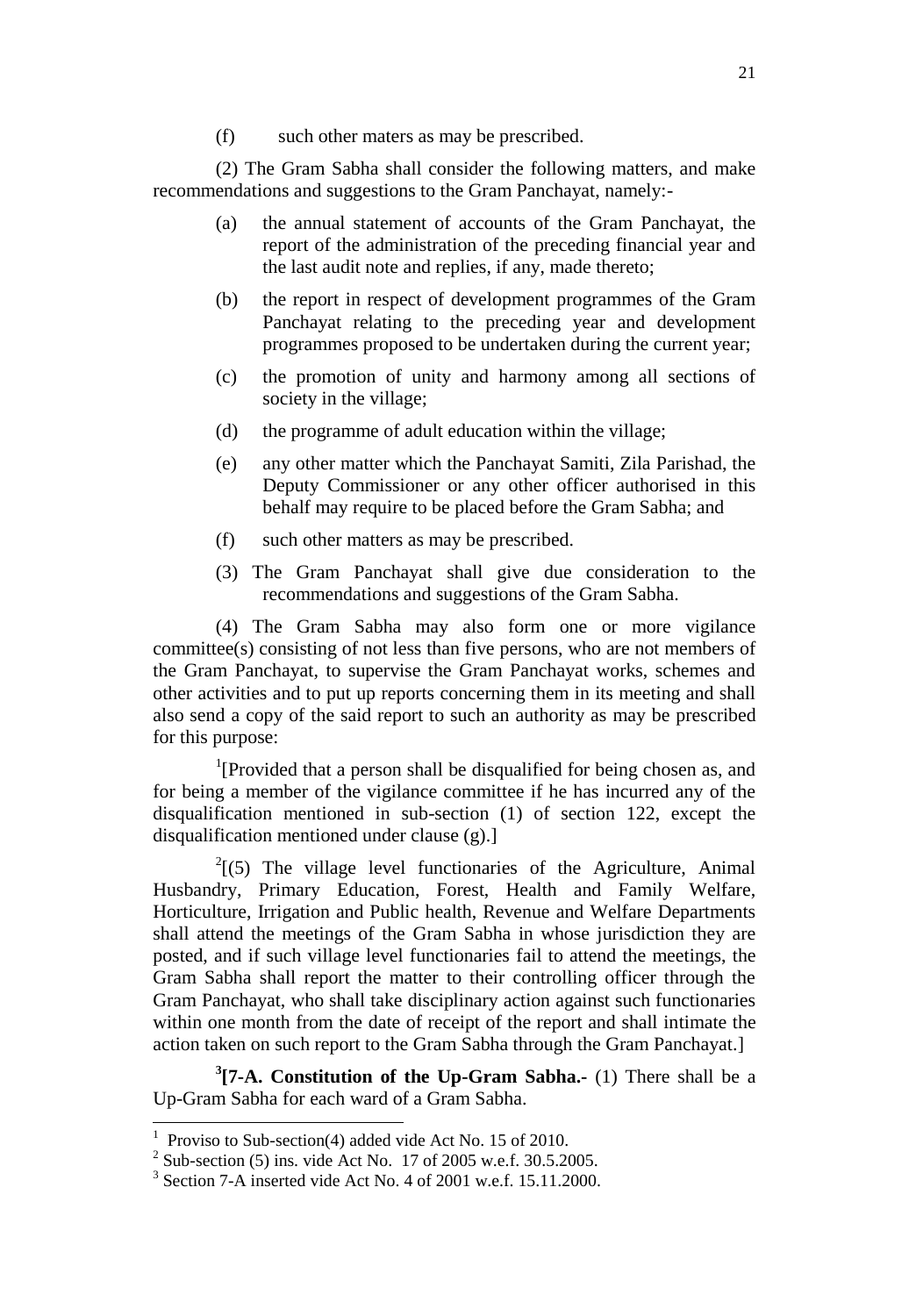(2) All members of the Gram Sabha residing within the area of the ward shall be members of the Up-Gram Sabha.

(3) Every Up-Gram Sabha shall hold two general meetings in each year, and it shall be the responsibility of the member of the Gram Panchayat representing the ward to convene such meetings. The meeting of the Up-Gram Sabha shall be presided over by the member of the Gram Panchayat representing the ward, who shall also record the proceedings.

(4) The time and place of the meetings of the Up-Gram Sabha shall be fixed and notified by the member of the Gram Panchayat representing the ward.

(5) The Up-Gram Sabha shall nominate its members to represent it in the general meeting of the Gram Sabha and these members shall be nominated in a manner so that  $1[50\%]$  of the total families residing in the area of the ward get nominated provided that  $2$ [ one-half] of the nominations shall be of women:

Provided that this nomination shall not debar any member of Up-Gram Sabha from attending the general meetings of the Gram Sabha.

(6) The Up-Gram Sabha may deliberate on issues relating to its area and make recommendations to the Gram Panchayat or Gram Sabha.]

#### **CHAPTER-III**

### **GRAM PANCHAYATS**

**8. Constitution of Gram Panchayats.-** (1) There shall be a Gram Panchayat for a Gram Sabha and every Gram Sabha shall, in the prescribed manner, elect from amongst its members a <sup>3</sup>[Pradhan and Up-Pradhan] of the Sabha who shall also be called the <sup>4</sup>[Pradhan and Up-Pradhan] of the Gram Panchayat and shall also elect from amongst its members an Executive Committee called the Gram Panchayat consisting of such number of persons not being less than seven and more than fifteen, including <sup>5</sup>[Pradhan and Up-Pradhan], as the Government may by notification determine:

 $\rm^{6}$ [Provided that the number of members excluding  $\rm^{7}$ [Pradhan and Up-Pradhan] to be assigned to each Gram Sabha, shall be determined on the following scale:-

<sup>1</sup> . Subs. for the figures and signs "15%" vide Act No. 15 of 2010.

<sup>&</sup>lt;sup>2</sup>. Subs. for the words "one third" vide ibid.

<sup>&</sup>lt;sup>3</sup>. The words "and an Up-Pradhan" deleted vide Act No. 17 of 2005 w.e.f. 30.5.2005 and again subs. for the word "Pradhan" vide Act No. 10 of 2008 effective w.e.f. 13.6.2008.

<sup>&</sup>lt;sup>4</sup>. The words "and an Up-Pradhan" deleted vide Act No. 17 of 2005 w.e.f. 30.5.2005 and again subs. for the word "Pradhan" vide Act No. 10 of 2008 effective w.e.f. 13.6.2008 ..

<sup>&</sup>lt;sup>5</sup>. The words "and an Up-Pradhan" deleted vide Act No. 17 of 2005 w.e.f. 30.5.2005 and again subs. for the word "Pradhan" vide Act No. 10 of 2008 effective w.e.f. ..

<sup>6</sup> . Proviso subs. vide Act No. 17 of 2005 w.e.f. 30.5.2005 .

<sup>&</sup>lt;sup>7</sup>. Subs. for the word "Pradhan" vide Act No. 10 of 2008 effective w.e.f. 13.6.2008.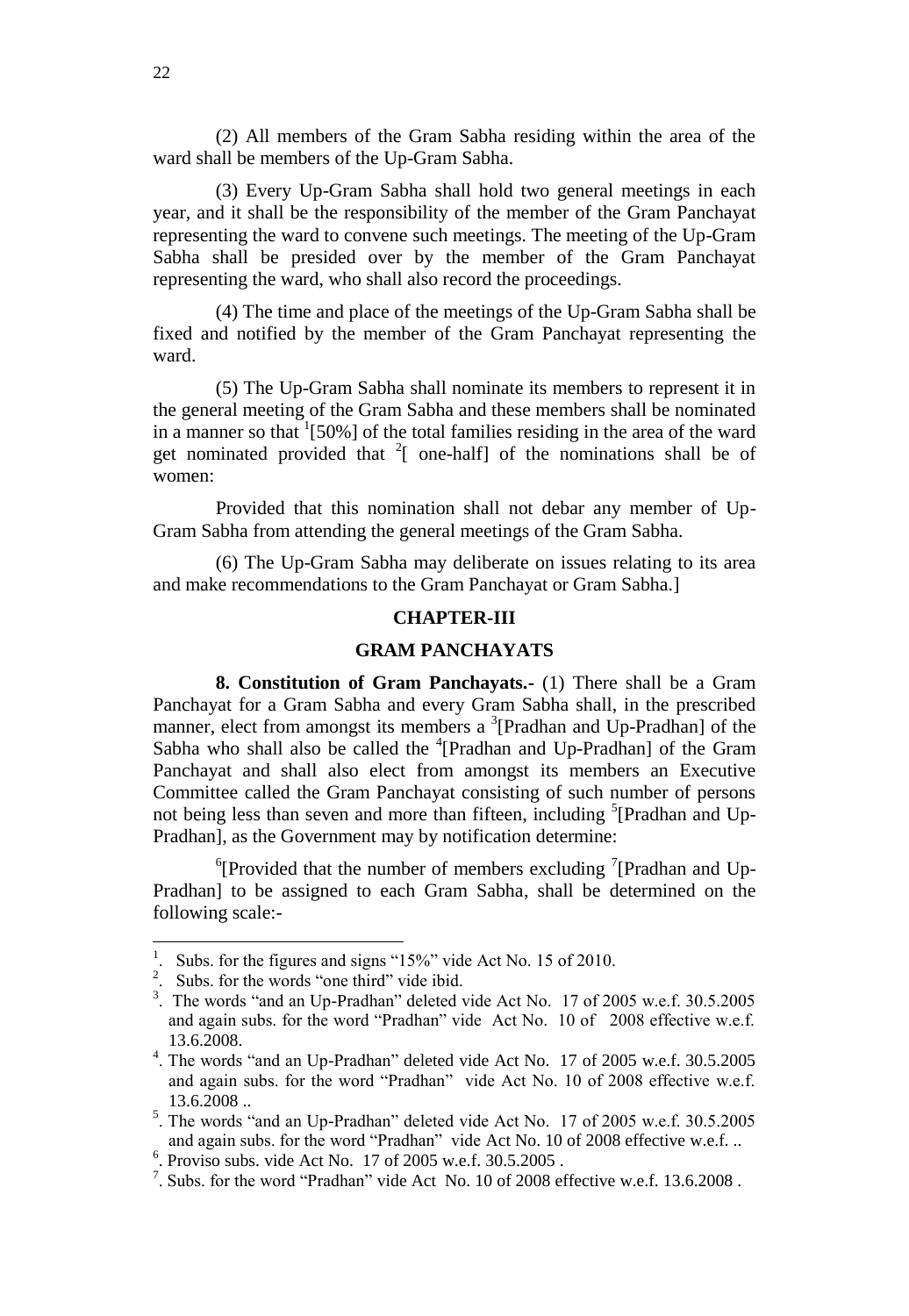| (a) with a population not exceeding 1750                    | five          |
|-------------------------------------------------------------|---------------|
| (b) with a population exceeding 1750 but not exceeding 2750 | seven         |
| (c) with a population exceeding 2750 but not exceeding 3750 | $\ldots$ nine |
| (d) with a population exceeding 3750 but not exceeding 4750 | eleven        |
| (e) with a population exceeding 4750                        | thirteen:]    |

Provided further that the number of members of a Gram Panchayat, excluding <sup>1</sup>[Pradhan and Up-Pradhan], shall be determined in such a manner that the ratio between the population of the Gram Sabha and the number of seats of members in such a Panchayat to be filled by election shall, so far as practicable, be the same throughout the Sabha area:

<sup>2</sup>[Provided further that the member of the Panchayat Samiti, representing a part or whole of the Gram Sabha area shall also be the member of the concerned Gram Panchayat(s) and shall have the right to vote.]

# <sup>3</sup>[XXXXXXXXXXXXXXXXXXXXXXXXX

(2) Seats shall be reserved in a Gram Panchayat--

(a) for the Scheduled Castes, and

(b) for the Scheduled Tribes,

and the number of seats so reserved shall bear, as nearly as may be, same proportion to the total number of seats in the Gram Panchayat as the population of the Scheduled Castes or the Scheduled Tribes in the Sabha area bears to the total population of the Sabha area:

Provided that in case no reservation of seats is possible as aforesaid due to small population of the Scheduled Castes and the population of Scheduled Castes of the Sabha area is atleast five percent of the total population of the Sabha area, one seat shall be reserved for the Scheduled Castes in such a Gram Panchayat:

Provided further that where there is no eligible candidate belonging to the Scheduled Castes to be elected as a member of the Gram Panchayat, no seat shall be reserved for Scheduled Castes:

Provided further that in non-tribal areas where there is Scheduled Tribes population in a Gram Sabha, seats shall be reserved for such members of the Scheduled Tribes within the reservation provided for the members of the Scheduled Castes and the determination of seats to be reserved amongst the Scheduled Castes and Scheduled Tribes shall be in proportion to their population in that Gram Sabha.

<sup>&</sup>lt;sup>1</sup>. The words "and an Up-Pradhan" deleted vide Act No. 17 of 2005 w.e.f. 30.5.2005. and again subs. for the word "Pradhan" vide Act No. 10 of 2008 effective w.e.f. 13.6.2008.

<sup>&</sup>lt;sup>2</sup>. Third Proviso added vide Act No. 22 of 2001.

<sup>&</sup>lt;sup>3</sup>. Fourth Proviso ins. vide Act No. 17 of 2005 w.e.f. 30.5.2005 and deleted. vide Act No. 10 of 2008 effective w.e.f. 13.6.2008.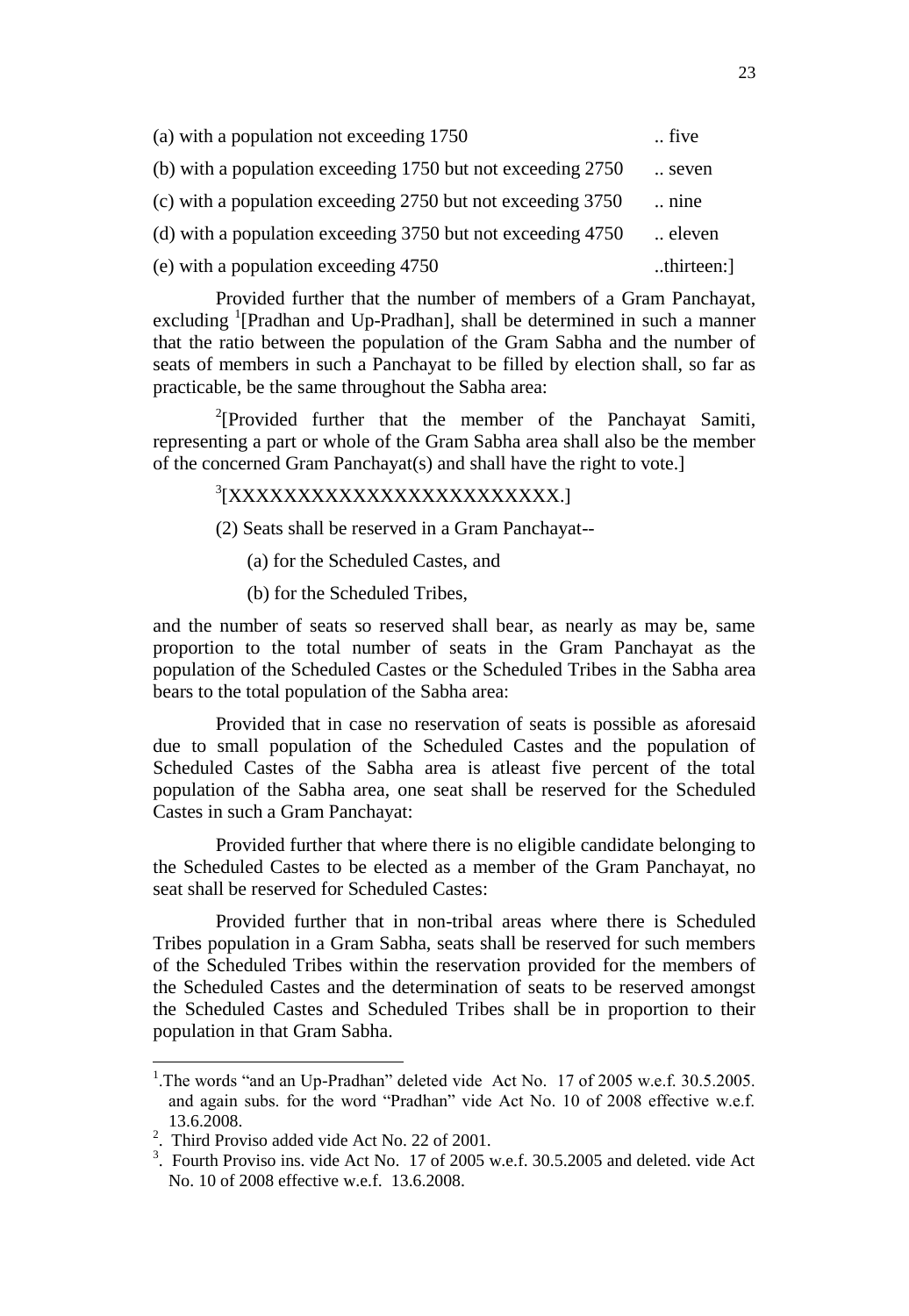*Explanation.***-** The expression "non-tribal area" for the purpose of this proviso shall mean the areas other than the Scheduled Areas specified in relation to the State of Himachal Pradesh.

 $\frac{1}{2}$ [(3)  $\frac{2}{2}$ [One-half] of the total number of seats reserved under subsection (2) shall be reserved for women belonging to the Scheduled Castes or, as the case may be, the Scheduled Tribes.

 $(3-A)^3$ [One- half] (including the number of seats reserved for women belonging to the Scheduled Castes and the Scheduled Tribes) of the total number of seats to be filled by direct election in every Gram Panchayat shall be reserved for women.]

(4) The State Government may, by general or special order, reserve such number of seats for persons belonging to Backward Classes in a Gram Panchayat, not exceeding the proportion to the total number of seats to be filled by direct election in the Gram Panchayat as the population of the persons belonging to Backward Classes in that Gram Sabha area bears to the total population of that area and may further reserve  $\frac{4}{ }$ [one-half] of the total seats reserved under this sub-section for women belonging to Backward Classes.

(5) The seats reserved under sub-sections (2),  $^{5}$ [(3), (3-A)] and (4) shall be allotted by rotation to different constituencies in the Sabha area in such manner as may be prescribed.

(6) If for any reason the election to any Gram Panchayat does not result in the election of required number of persons as specified in sub-section (1), the Deputy Commissioner, shall within one month from the date on which the names of the elected persons are published by him under section 126 arrange another election to make up the deficiency.

**9. Meetings of Gram Panchayat.-** (1) The meeting of the Gram Panchayat shall be public and shall be held at least once a month at the office of the Gram Panchayat and at such time as the Pradhan may fix:

Provided that the Pradhan, when required in writing by a majority of the members to call a meeting, shall do so within three days, failing which the said members shall, with the previous approval of the prescribed authority, be entitled to call a meeting after giving a notice of one week to the Pradhan and the other members.

<sup>&</sup>lt;sup>1</sup>. Subs. for sub-section (3) vide Act No. 18 of 2000.

 $2$ . Subs. for the words "Not less than one-third" vide Act No. 10 of 2008 effective w.e.f. 13.6.2008.

<sup>&</sup>lt;sup>3</sup>. Subs. for the words "Not less than one-third" vide Act No. 10 of 2008 effective w.e.f. 13.6.2008.

<sup>&</sup>lt;sup>4</sup>. Subs. for the words "not less than on-third" vide Act No. 10 of 2008 effective w.e.f. 13.6.2008..

<sup>&</sup>lt;sup>5</sup>. Subs. for the the bracket and figure " $(3)$ " vide Act No. 18 of 2000.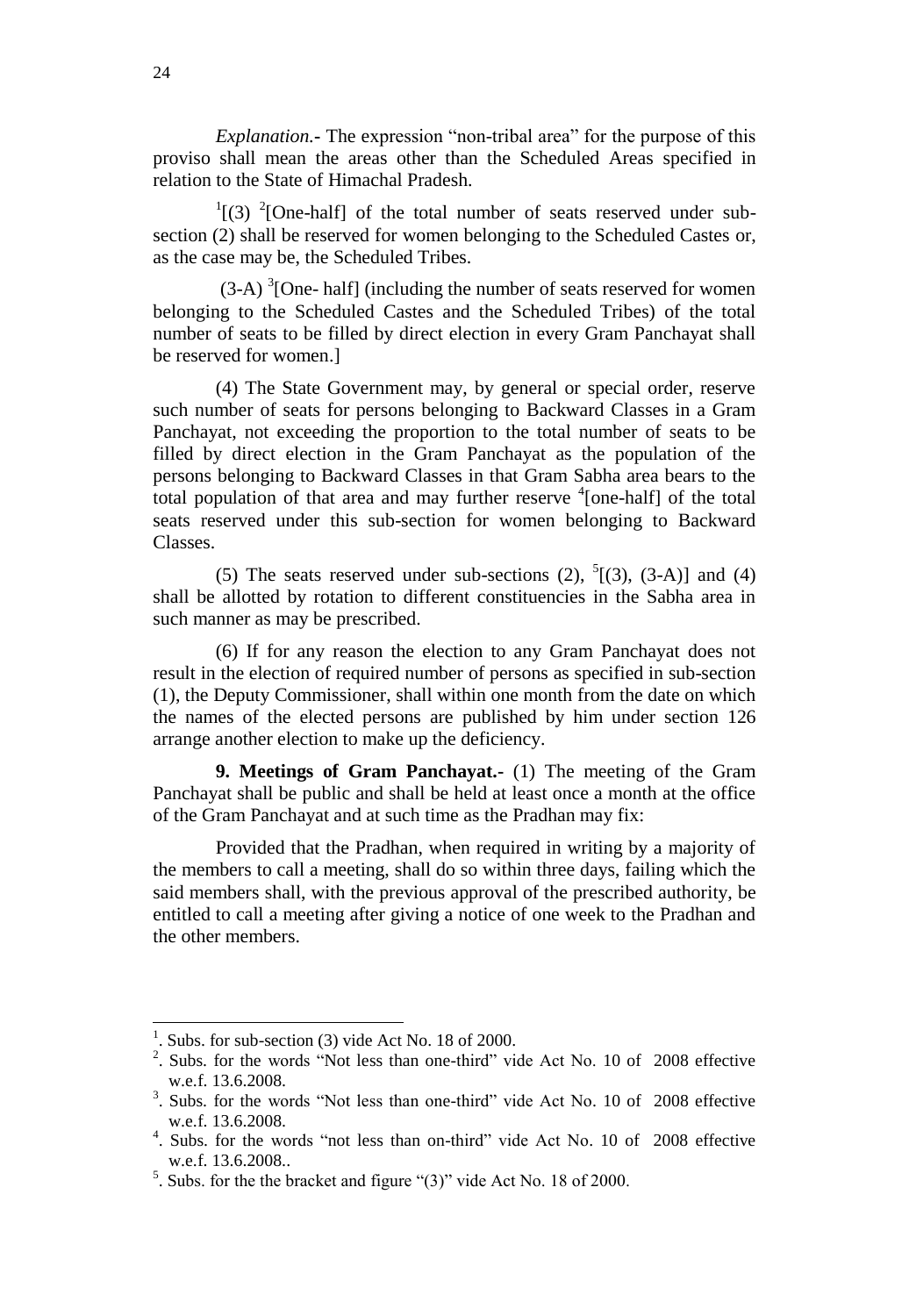(2) Subject to the provisions of this Act and the rules framed thereunder one-half of the <sup>1</sup>[office bearers] of the Gram Panchayat shall form a quorum.

(3) The decisions of the Gram Panchayat shall be by majority and when the voting is equal, the Pradhan, in his absence, the Up-Pradhan, shall have an additional or casting vote.

**10. Maintenance of Gram Panchayat records etc.-** The Secretary of the Gram Panchayat, under the overall supervision of the Pradhan and in his absence under the supervision of the Up-Pradhan, shall be responsible for the custody and maintenance of all prescribed records and registers and other property belonging to or vested in the Gram Sabha or the Gram Panchayat.

**11. Functions of Gram Panchayat.** <sup>2</sup>[(1) The Gram Panchayat shall perform the functions specified in Schedule-I.]

(2) Notwithstanding anything contained in this Act the State Government may, by general or special order, entrust to the Gram Panchayat preparation of plans and implementation of schemes for economic  $\frac{1}{2}$  development and social justice  $\frac{3}{2}$  [including those matters specified in Schedule-II and the Gram Panchayat shall perform such functions.]

(3) The State Government may, by general or special order, add to any of the functions of the Gram Panchayat or withdraw the functions and duties entrusted to such a Gram Panchayat, when the State Government under takes the execution of any of the functions entrusted to the Gram Panchayat, the Gram Panchayat shall not be responsible for such functions so long as the State Government does not re-entrust such functions to the Gram panchayat.

(4) The Government may, by notification and subject to such conditions as may be specified therein ,-

- (a) transfer to any Gram Panchayat the management and maintenance of a forest situated in the Gram Sabha area ;
- (b) make over the Gram Panchayat the management of waste lands, pasture lands or vacant lands belonging to the Government situated within the Gram Sabha area ;
- (c) transfer to the Gram Panchayat the protection of any irrigation work and its execution and the regulation/distribution of water from any such work ;
- (d) transfer to the Gram Panchayat any public property situated within the jurisdiction of the Gram Sabha ;
- (e) entrust the gram Panchayat with the collection of land revenue on behalf of the Government and the maintenance of such records as are connected therewith; and

<sup>1</sup> . Subs. for the words "members" vide Act No. 17 of 2005 w.e.f. 30.5.2005.

<sup>&</sup>lt;sup>2</sup>. Existing Sub-section (1) subs. vide Act No. 22 of 2001.

<sup>&</sup>lt;sup>3</sup>. Subs. for the words "specified in Schedule-II" vide Act No. 22 of 2001.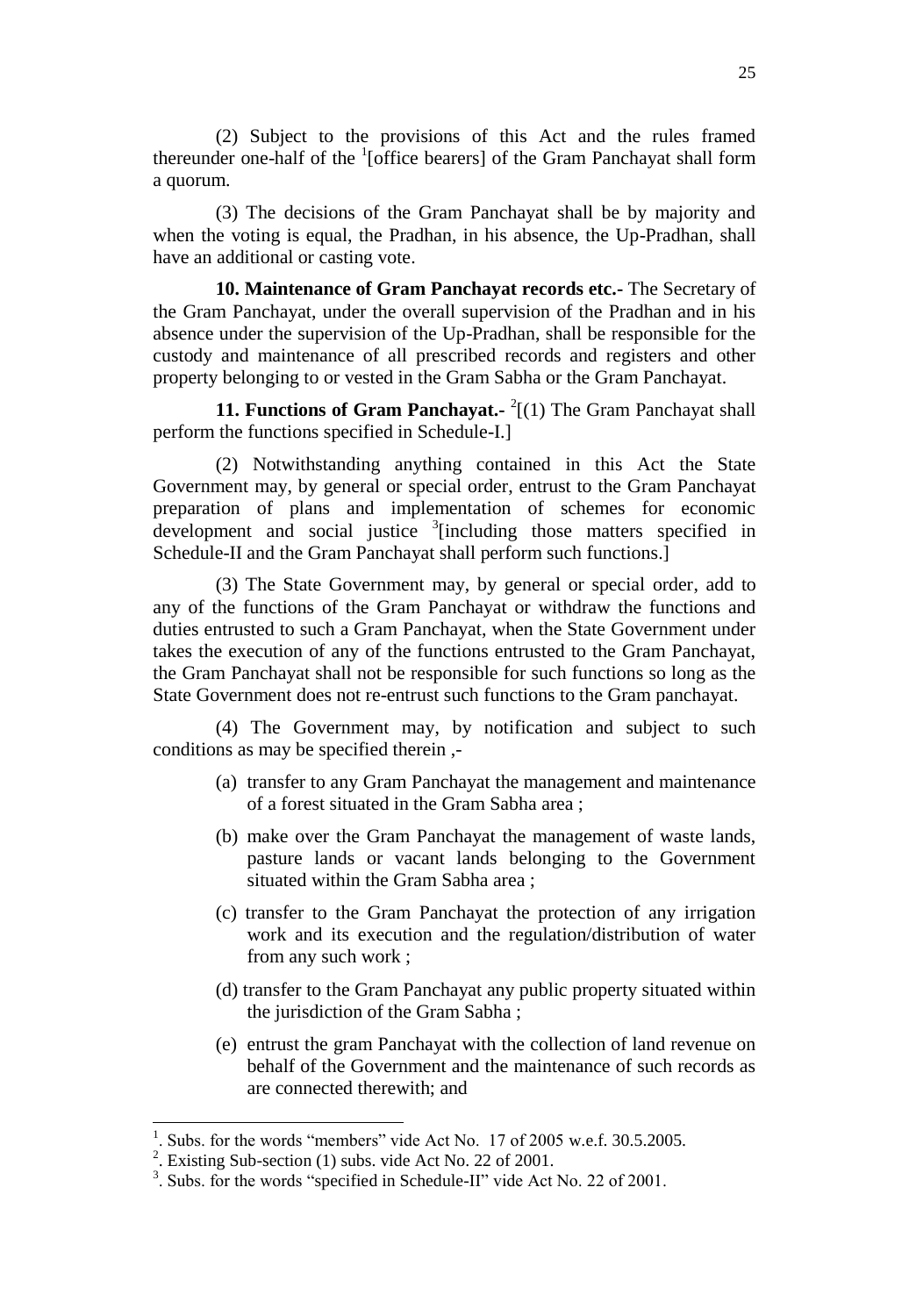(f) entrust such other functions as may be prescribed:

Provided that when any transfer of the management and maintenance of a forest is made under clause (a) or the transfer of any irrigation work is made under clause (c), the Government shall direct that any amount required for such management and maintenance or an adequate portion of the income from such forest or irrigation work be placed at the disposal of the Gram Panchayat.

(5) A Gram Panchayat shall have powers to do all acts necessary for or incidental to the carrying out of the functions entrusted, assigned or delegated to it and, in particular, and without prejudice to the foregoing powers, to exercise all powers specified under this Act.

1 [**(11-A). Registration of cattle and maintenance of record therefor.-** (1) Head of every family shall be responsible to give or cause to be given, either orally or in writing, the details of cattle owned by his family to the concerned Pradhan or the Panchayat Secretary of the Gram Panchayat, within a period of one month from the commencement of the Himachal Pradesh Panchayati Raj (Amendment) Act, 2006, and thereafter every time as and when any change in the number of cattle takes place by any reasons.

(2) On receipt of the details of cattle under sub-section (1), the Gram Panchayat shall register cattle and shall maintain records thereof in such form as may be notified by the State Government:

Provided that the Gram Panchayat may charge registration fee at such rate as may be fixed by the Gram Panchayat.

(3) It shall be the duty of the Gram Panchayat to assist the officials or persons engaged by the Animal Husbandry Department for applying appropriate identification mark on each cattle and to maintain the record of identification.

(4) It shall be the duty of every Gram Panchayat to assist the officials or representatives of the Animal Husbandry Department in identifying the stray cattle within its jurisdiction.

(5) If any cattle with identification mark is found stray, the owner of the cattle shall be identified by the Gram Panchayat from the record maintained by it and such owner shall be liable to a fine of three hundred rupees for the first offence and five hundred rupees in the event of second or subsequent offence, which shall be imposed by the Gram Panchayat.

(6) If the Gram Panchayat fails in identifying such stray cattle due to tampering with identification mark or mutilation thereof, it shall report the matter to the In-charge of the nearest Animal Husbandry Dispensary who shall lodge the stray cattle to the nearest Gosadan or Goshala.]

**12. Power of removal of encroachments and nuisance.-** (1) A Gram Panchayat, on receiving a report or other information and on taking such

 $1$  Section (11-A) inserted vide Act No. 20 of 2006.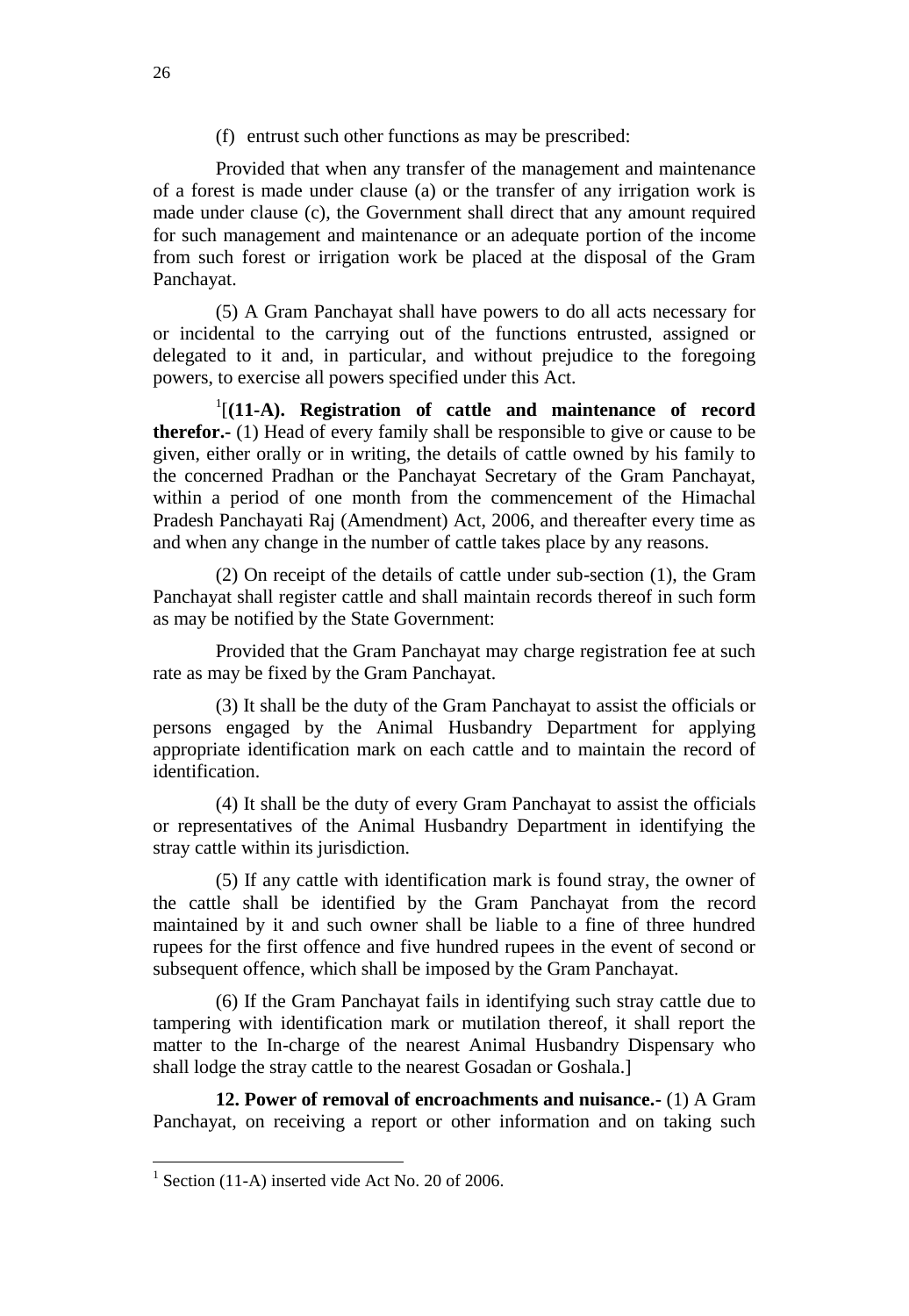evidence, if any, as it thinks fit, may make a conditional order requiring, within a time to be fixed in the order-

- (a) The owner or the occupier of any building or land-
	- (i) to remove any encroachment on a public street, place or drain;
	- (ii) to close, remove, alter, repair, cleanse, disinfect or put in good order any latrine, urinal, water closet, drain, cesspool or other receptacle for filth, sullage-water, rubbish or refuse or to remove or alter any door or trap or construct any drain for any such latrine, urinal or water closet which opens on to a street, drain or to shut off such latrine, urinal, water closet by a sufficient roof and wall or fence from the view of persons passing by or dwelling in the neighborhood;
	- (iii) to cleanse, repair, cover, fill up, drain off, deepen or to remove water from a private well, tank, reservoir, pool, pit, ditch, depression or excavation therein which may appear to the Gram Panchayat to be injurious to health or offensive to the neighborhood;
	- (iv) to remove any dirt, dung, night soil, manure or any noxious or offensive matter therefrom and to cleanse the land or building;
- (b) the owner of any wall or building which is deemed by the Gram Panchayat to be in any way dangerous, to remove or repair such wall or building;
- (c) the owner or occupier of any building or property to keep his building or property in a sanitary state;
- (d) the owner of any dog or other animal suffering or reasonably suspected to be suffering from rabbis or which is dangerous, to destroy or confine or cause to be destroyed or confined such dog or animal;
- (e) the owner or occupier of any agricultural land to destroy harmful weeds from such land;
- (f) the owner or occupier concerned to reclaim an unhealthy place;
- (g) the owner or occupier of any building or land to maintain in proper repair the level and surface of any road or street passing in front of the building or through his land; and
- (h) the owner or person-in-charge of a private water channel to keep it in a state of reasonable repair;

or, if he objects so to do, to appear before it, at a time and place to be fixed by the order and to move to have the order set aside or modified in the manner hereinafter provided. If he does not perform such act or appear and show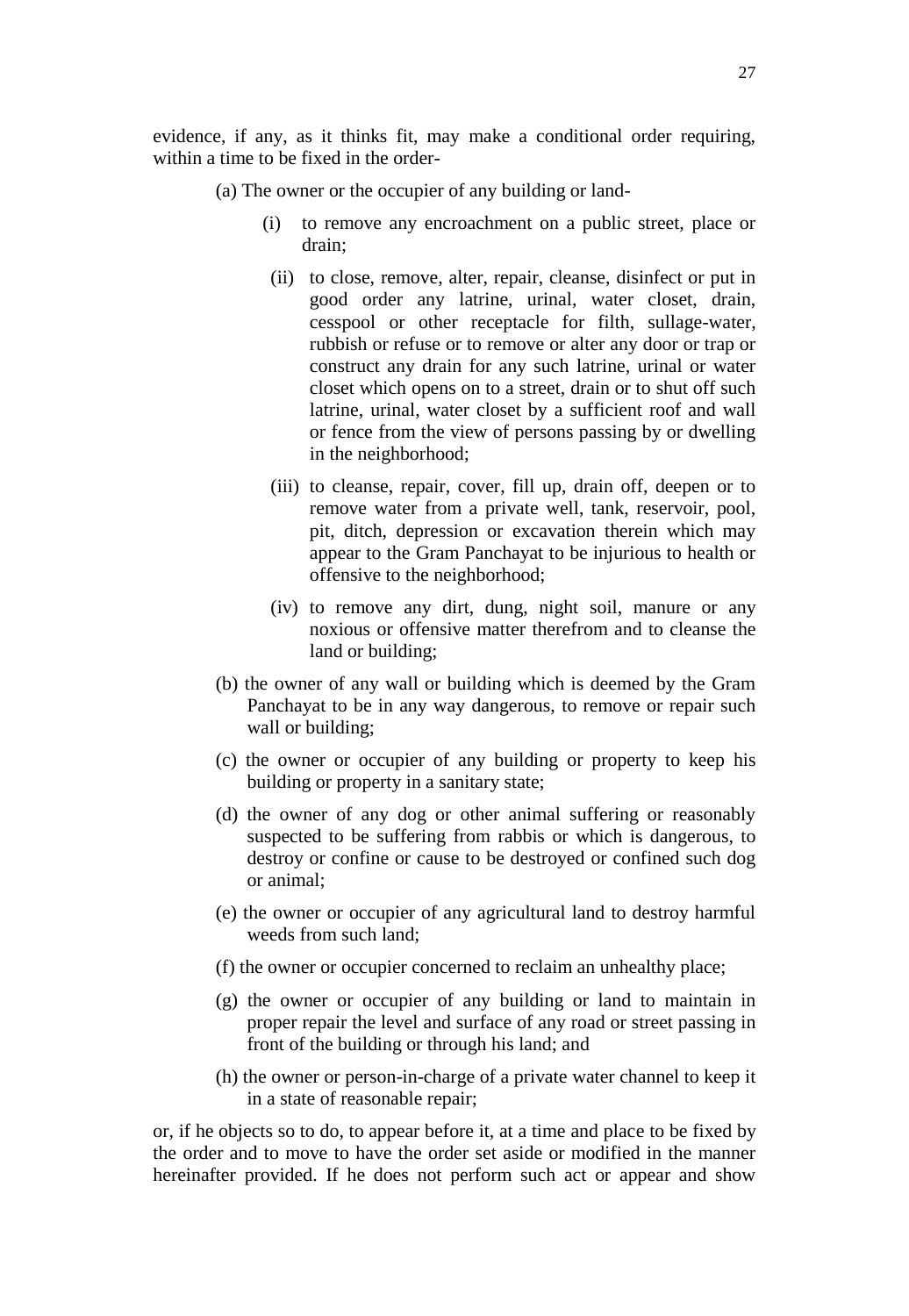cause, the order shall be made absolute. If he appears and shows cause against the order, the Gram Panchayat shall take evidence and if it is satisfied that order is not reasonable and proper, no further proceedings shall be taken in the case. If it is not so satisfied, the order shall be confirmed or modified as it deems fit.

(2) if such act is not performed within the time fixed, the Gram Panchayat may cause it to be performed and may recover the costs of performing it from such person in the prescribed manner.

(3) Any person aggrieved by an order under sub-section (1) may file an appeal within thirty days of the passing of such order before the Sub-Divisional Officer who after holding such enquiry as he may deem fit, may set aside, modify or confirm the said order and his decision thereon shall be final.

**13. Power to make general orders.-** A Gram Panchayat may by general order to be published in the manner prescribed, -

- (a) prohibit the use of water of a well, pond or other excavation suspected to be dangerous to the public health;
- (b) regulate or prohibit the watering of cattle or bathing or washing at or near wells, ponds or other excavations reserved for drinking water;
- (c) regulate or prohibit the steeping of hemp or any other plant in or near ponds or other excavations within two hundred and twenty metres of the residential area of a village;
- (d) regulate or prohibit the dyeing or tanning of skins within four hundred and forty meters of the residential area of a village;
- (e) regulate or prohibit the excavation of earth or stone or other materials, within two hundred and twenty meters of the residential area of a village:

Provided that nothing shall be done under this clause to prevent excavations meant to be filled by the foundation of buildings or other structures;

- (f) regulate or prohibit the establishment of brick kilns and charcoal kilns within eight hundred and eighty meters and pottery kilns within two hundred and twenty metres of the residential area of a village;
- (g) direct that the carcasses of all animals dying within the village, except animals slaughtered for consumption shall not be disposed of within a radius of four hundred and forty metres of the residential area of the village;
- (h) regulate the construction of new buildings or the extension or alterations of any existing building or the abadi;
- (i) regulate with the previous permission of the Government, the parking of public vehicles;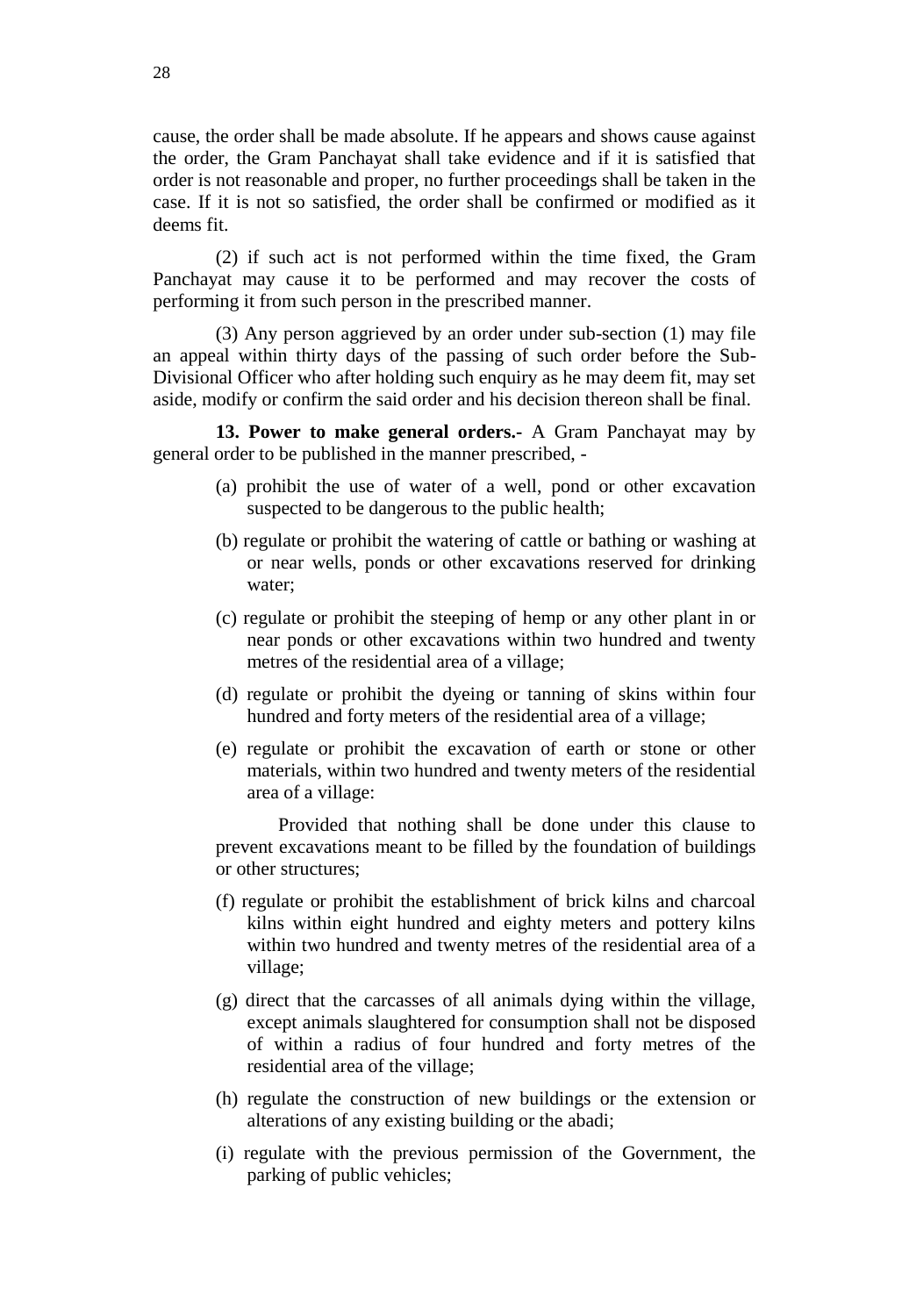- (j) regulate such matters as may be necessary for the general protection of standing trees and trees on common land and the planting of such trees;
- (k) regulate the observance of sanitation and taking curative and preventive measures to remove and prevent the spread of epidemics;
- (l) regulate the maintenance of water courses meant for irrigation purposes;
- (m) regulate the killing of stray dogs;
- (n) regulate the slaughter of animals;
- (o) prohibit beggary;
- (p) direct the taking of measures for the prevention of water-logging;
- (q) regulate the flaying and disposal of dead animals;
- (r) prohibit the sale of harmful eatables within the Sabha area; and
- (s) regulate offensive and dangerous trades or practices;
- $I(t)$  protect public property such as sign boards, mile-stones on public roads, paths, irrigation and water supply schemes, public taps, public wells, hand pumps, community centres, mahila mandal bhawans, school buildings, Health/Veterinary/Ayurvedic Institution buildings.]

**14. Control on erection of buildings.-** (1) The Gram Panchayat, after preparing a model plan for the village which has been approved by the Gram Sabha and the prescribed authority by written order, may-

- (a) direct that before erecting, re-erecting or adding to a building, wall or a platform every person shall present an application to the Gram Panchayat and that no building, wall or platform shall be erected, re-erected or added to in conflict with the model plan or in advance of an alignment to be specified on land demarcated by the Gram Panchayat; and
- (b) specify the space which shall intervene between any new or enlarged building and the building next adjacent or any road in the village.

(2) The Gram Panchayat shall have the power to modify, return for modification or reject the proposed plan for erection, re-erection or addition to a building, wall, or platform.

(3) Where any building, wall or platform has been erected, re-erected or added to in contravention of any order passed under sub-section (1), the Pradhan may report to the Sub-Divisional Officer and the said Officer may make an order-

<sup>&</sup>lt;sup>1</sup> Clause (t) added vide Act No. 4 of 2001 w.e.f.  $15.11.2000$ ..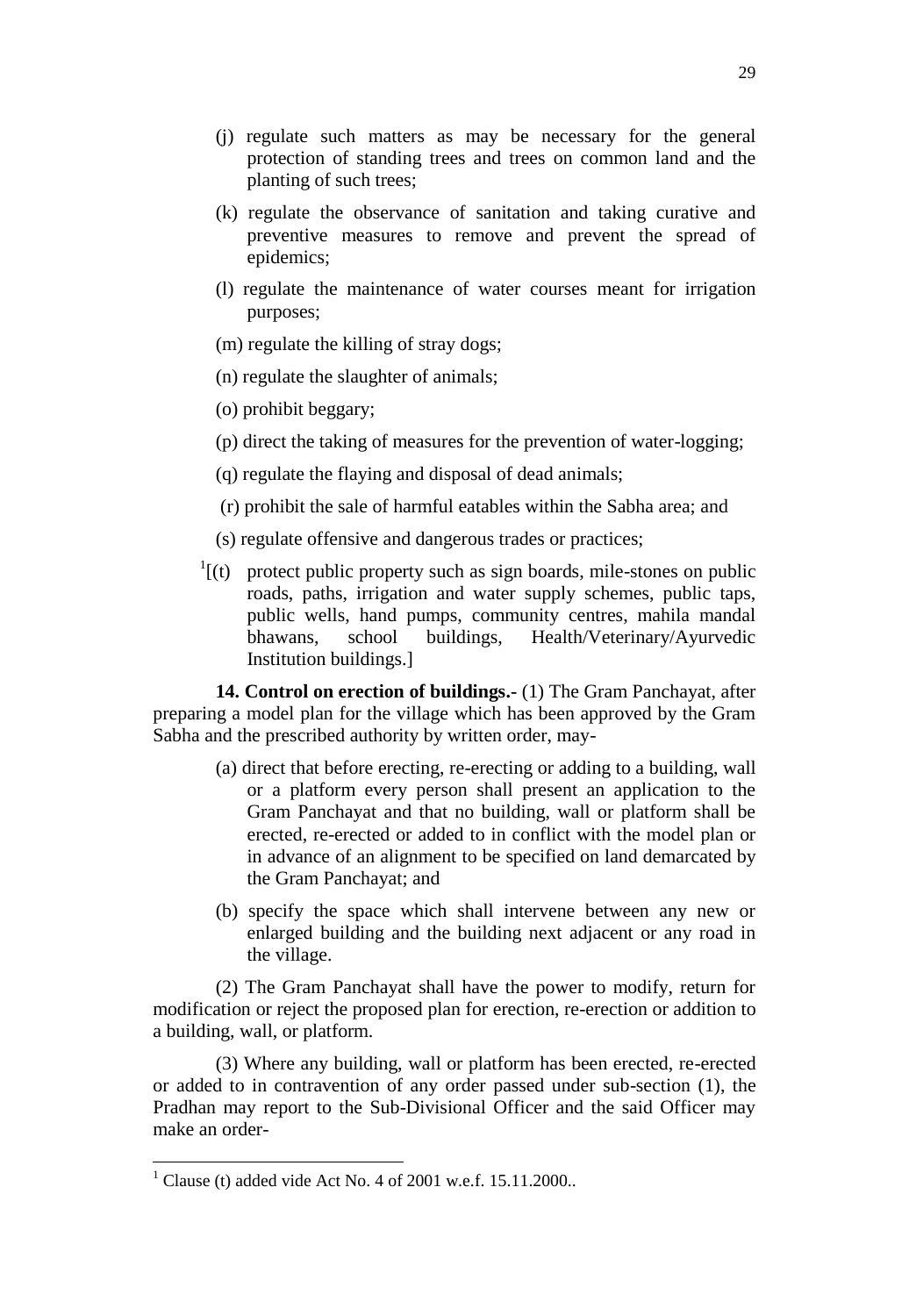- (i) directing that the work done or so much of the same as has been executed in contravention of the order passed under sub-section (1) shall be demolished by the owner of the building, wall or platform or that it shall be altered by him to the satisfaction of the Gram Panchayat within such time as may be fixed by him; or
- (ii) directing that the work done or so much of the same as has been executed in contravention of the order passed under sub-section (1) shall be demolished or altered by the Gram Panchayat at the expense of the owner within such time as may be fixed by him:

Provided that the Sub-Divisional Officer shall not make any such order without giving the owner full opportunity of adducing evidence and of being heard.

(4) If any person to whom a direction to demolish or alter any building, wall or platform, is given under clause (i) of sub-section (3) fails to obey the same, he shall be liable to fine which may extend to twenty-five rupees and when the failure is a continuing one, to further fine which may extend in the case of a masonry building, wall or platform, to five rupees each day on which the failure continues; provided that the recurring penalty shall not exceed the sum of five hundred rupees.

**1 [15. Penalty for disobedience of a special or general order of the Panchayat.-** Any person who disobeys an order of the Gram Panchayat made under sections 12 and 13 shall be liable to a penalty which shall be imposed by the Gram Panchayat and may extend  $2$ [one thousand rupees]; and if the breach is a continuing breach, with further penalty which may extend to ten rupees for every day after the first during which the breach continues:

Provided that recurring penalty shall not exceed the sum of  $3$  five thousand rupees]. The penalty, if not paid shall be recovered as arrears of land revenue.]

**16. Power to enquire and make report about misconduct of certain officials.-** (1) On a complaint being made to the Gram Panchayat by any person that a peon, bailiff, constable, head constable, chaukidar, patrol of the Irrigation Department, forest guard, patwari, vaccinator, canal overseer, gram sewak, game watcher or any other class of public servants to which the Government may, by notification, extend the provisions of this section has misconducted himself in his official capacity, the Gram Panchayat may enquire into the matter and submit a report alongwith the prima facie evidence to the superior officer whom it may concern, or to the Deputy Commissioner or the Sub-Divisional Officer, as the case may be, and the said officer shall, after such further inquiry as may be required, take suitable action under intimation to the Gram Panchayat and the Director.

<sup>&</sup>lt;sup>1</sup>. Section 15 subs. vide Act No.18 of 2000.

<sup>&</sup>lt;sup>2</sup> Subs. for the words "two hundred and fifty rupees" vide Act No. 17 of 2005 w.e.f. 30.5.2005.

<sup>3</sup> Subs. for the words "one thousand rupees" vide Act No. 17 of 2005 w.e.f. 30.5.2005.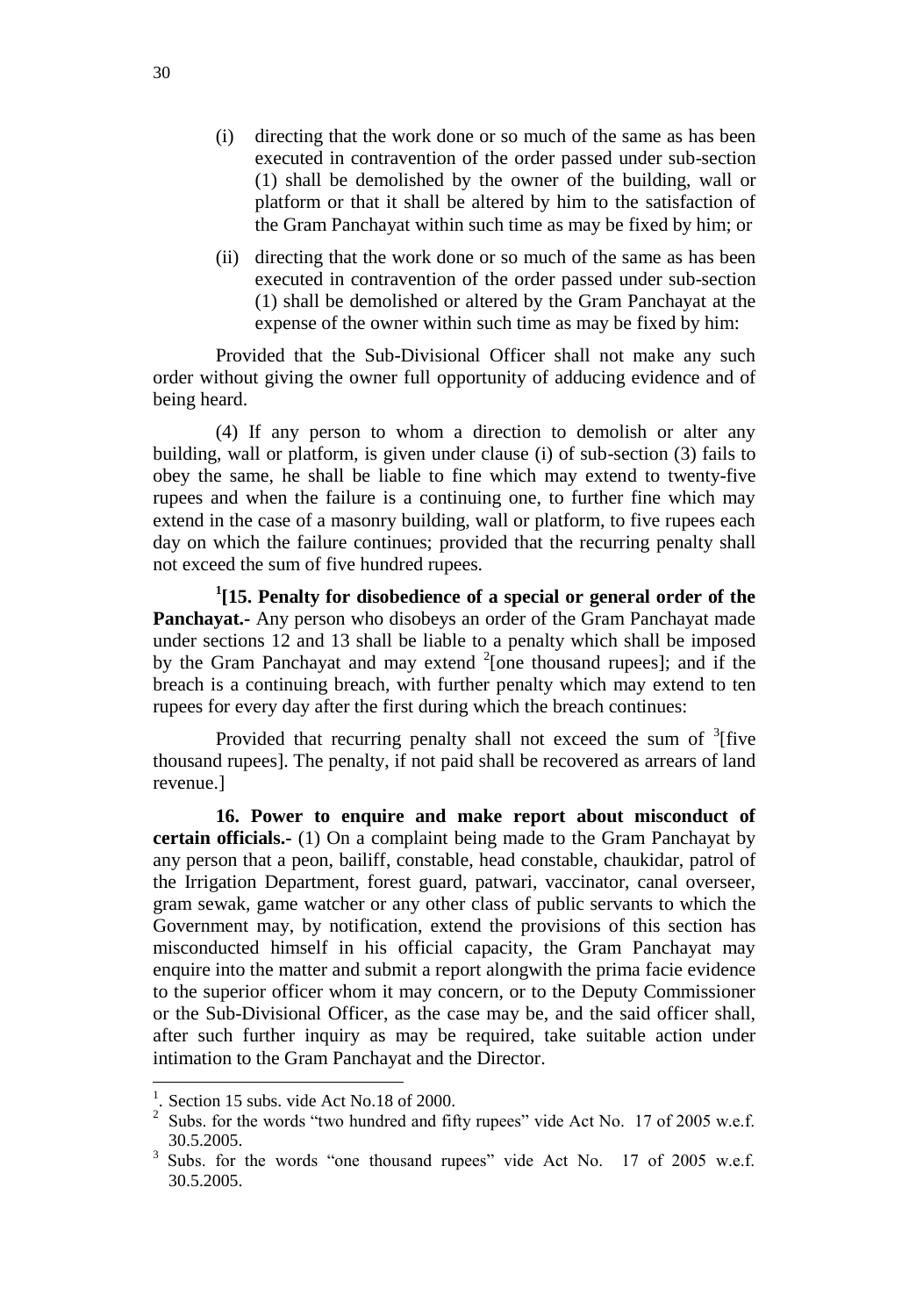(2) On the report being made by any person that a patwari, chaukidar, gram sewak, forest guard or any other class of public servants to which the Government may by notification extend the provisions of this section, has failed to perform any duty imposed upon him by any law or rules, the Gram Panchayat may, by notice fixing a reasonable period, require him to perform the duty and, on his failure to do so, shall report the matter to the superior officer whom it may concern, or to the Deputy Commissioner or the Sub-Divisional Officer, as the case may be, and the said officer shall, after such enquiry as may be required, take suitable action under intimation to the Gram Panchayat and the Director.

**17. Power to contract for the collection of taxes and other dues.-** A Gram Panchayat may, notwithstanding any law to the contrary, in respect of any area within its jurisdiction, enter into contract with the Government or a local body to collect land revenue or any tax or dues payable to the Government or a local body on being allowed such collection charges as may be prescribed. A Gram Panchayat may also within its jurisdiction, enter into a contract with all or any of the land owners to collect rent on his or their behalf on being allowed by the landowner such collection charges as may be prescribed.

**18. Power to introduce prohibition.-** (1) A Gram Panchayat may by vote of at least two-third majority of members, direct that intoxicating liquor may not be sold at any licensed shop within the local area of the Gram Panchayat.

(2) When a resolution has been passed under sub-section (1), it shall take effect from the first day of April of the year next after such resolution.

(3) Notwithstanding anything contained in any Excise Act and the rules made thereunder, such a resolution will be binding upon the Excise and Taxation Commissioner subject to the approval by the Government.

**19. Power of entry and inspection.-** The Pradhan of the Gram Panchayat, and if authorized in writing in this behalf by the Gram Panchayat, Up-Pradhan or any other member may enter into or upon any building or land, with or without assistance or workmen in order to make an inspection or survey or to execute a work which a Gram Panchayat is authorised to make or execute by this Act or the rules or bye-laws made thereunder:

Provided that-

- (a) no such entry shall be made between sun-set and sun-rise;
- (b) sufficient notice shall, in very instance, be given even when any premises can otherwise be entered without notice to enable the inmates of an apartment occupied by women to remove themselves to some part of the premises where their privacy shall not be disturbed; and
- (c) due regard shall always be had to the social and religious usages of the occupants of the premises entered.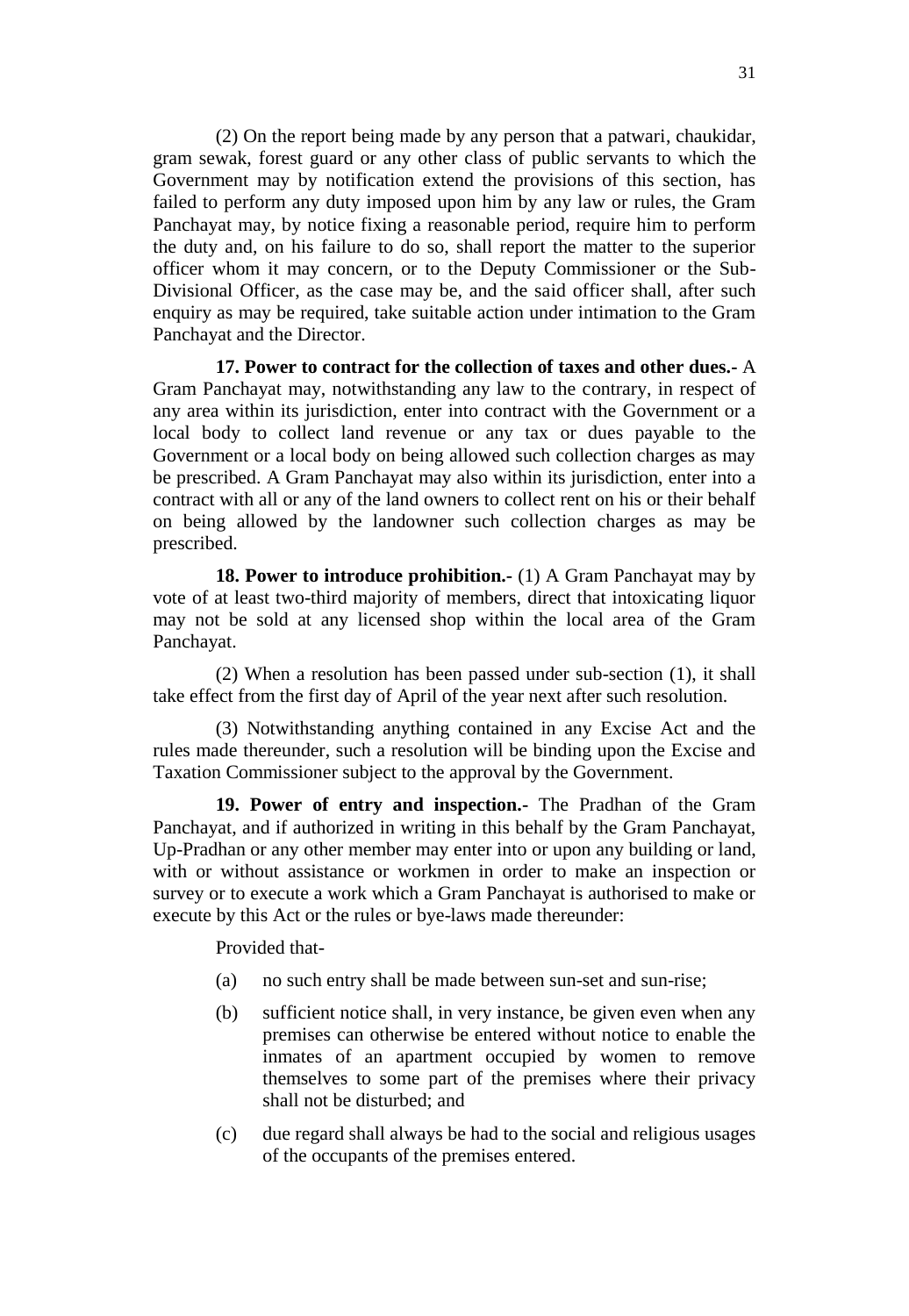**20. Power to manage fairs and markets.-** The Gram Panchayat may start, manage and regulate fairs and markets within the Sabha area in the prescribed manner.

**21. Power over waterways etc.-** A Gram Panchayat shall have control of all public streets, waterways, other than canals as defined in any other enactment for the time being in force relating to a canal or a minor canal, situated within its jurisdiction, not being a private street or waterway and not being under the control of the Government or any other authority specified by the Government and may do all things necessary for the maintenance and repair thereof, and may-

(a) construct new bridges or culverts;

- (b) divert, discontinue or close any public street, culvert or bridge;
- (c) widen, open, enlarge or otherwise improve a public street, culvert or bridge with minimum damage to the neighboring fields;
- (d) deepen or otherwise improve water ways;
- (e) with the sanction of the prescribed authority undertake small irrigation projects;
- (f) cut any hedge or branch of any tree projecting on public street;
- (g) notify the setting a part of any public water course for drinking or culinary purposes, and prohibit bathing, washing of clothes and animals or doing of other acts likely to pollute the course so set apart:

Provided that nothing shall be done under clause (g) which may affect a canal governed by any other enactment for the time being in force relating to a canal or a minor canal, without the prior permission of the authority prescribed by the Government in this behalf.

**22. Powers regarding naming of streets and numbering of buildings.-** (1) A Gram Panchayat may-

- (a) cause a name to be given to a street by affixing it to or painting it on any building or otherwise in such position or manner as it may think fit; and
- (b) cause a number to be affixed to or painted on any building in such a position or manner as it may think fit.

(2) The Gram Panchayat may require the owner or occupier of any building to paint thereon a number or itself cause such a number to be painted on any building.

(3) Any person destroying, pulling down, defacing or altering any name plate of a street or number affixed to or painted on a building under subsections (1) and (2) or affixing to or painting on a building a different name or number from that affixed or painted by or under the order of the Gram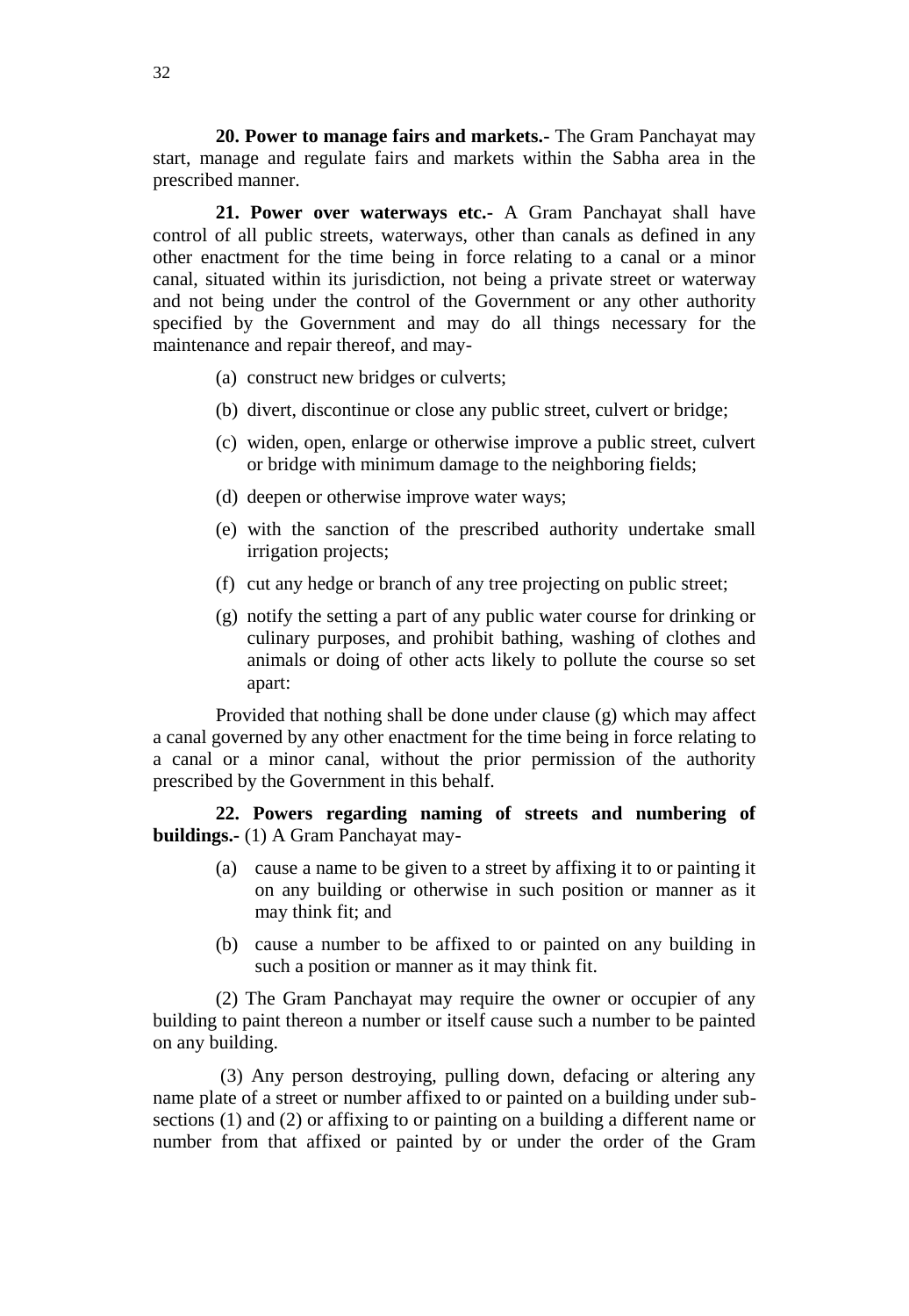Panchayat shall, on conviction, be liable to fine which may extend to  $\frac{1}{2}$  [one hundred rupees]. The fine shall be recoverable in the prescribed manner.

2 **[23. Constitution and functions of Standing Committees.-** (1) Every Gram Panchayat shall, from amongst its members, constitute by election, following Standing Committees:-

(i) Works Committee; and

(ii) Budget Committee.

(2) One committee shall be headed by the Pradhan and the other by the Up-Pradhan, as may be decided by the Gram Panchayat by majority vote in its meeting.

(3) Each committee shall consist of three members including the Pradhan or the Up-Pradhan, as the case may be.

(4) All developmental works of the gram Panchayat shall be executed by the Works Committee, in the manner as may be prescribed, and if considered necessary, the Gram Panchayat may form sub-committees to supervise and monitor performance of such works and to obtain accounts thereof.

(5) The Budget Committee shall prepare the annual budget of the Gram Panchayat and shall submit the same to the Secretary for placing it before the Gram Panchayat for consideration and approval.

(6) The Gram Panchayat may constitute more Standing Committees for performing such other functions as may be entrusted to them by the Gram Panchayat.]

**24. Joint Committee.-** Subject to such rules as may be prescribed two or more Gram Sabhas may combine by means of written instrument to appoint a Joint Committee consisting of their representatives for the purpose of transacting any business in which they are jointly interested.

**25. Work to be entrusted to Joint Committee or Panchayat Samiti.**- (1) If two or more Gram Sabhas are jointly interested in transacting any business, they may delegate to the joint committee, formed in accordance with the provisions of section 24 or to the Panchayat Samiti, power, with such conditions as they may think proper to impose, to frame any scheme binding on each Gram Sabha as to the construction and maintenance of any joint work and as to the power which may be exercised by any such Sabha in relation to such scheme:

Provided that the Gram Sabha shall pay the cost of the transaction of the business or the execution of the scheme as to the construction and maintenance of any joint work in such proportion as may be agreed upon in the written instrument.

<sup>1</sup> Subs. for the words "ten rupees" vide Act No. 18 of 2000.

<sup>&</sup>lt;sup>2</sup> Section 23 subs. vide Act No. 22 of 2001 and further subs. vide Act No. 17 of 2005 w.e.f. 30.5.2005.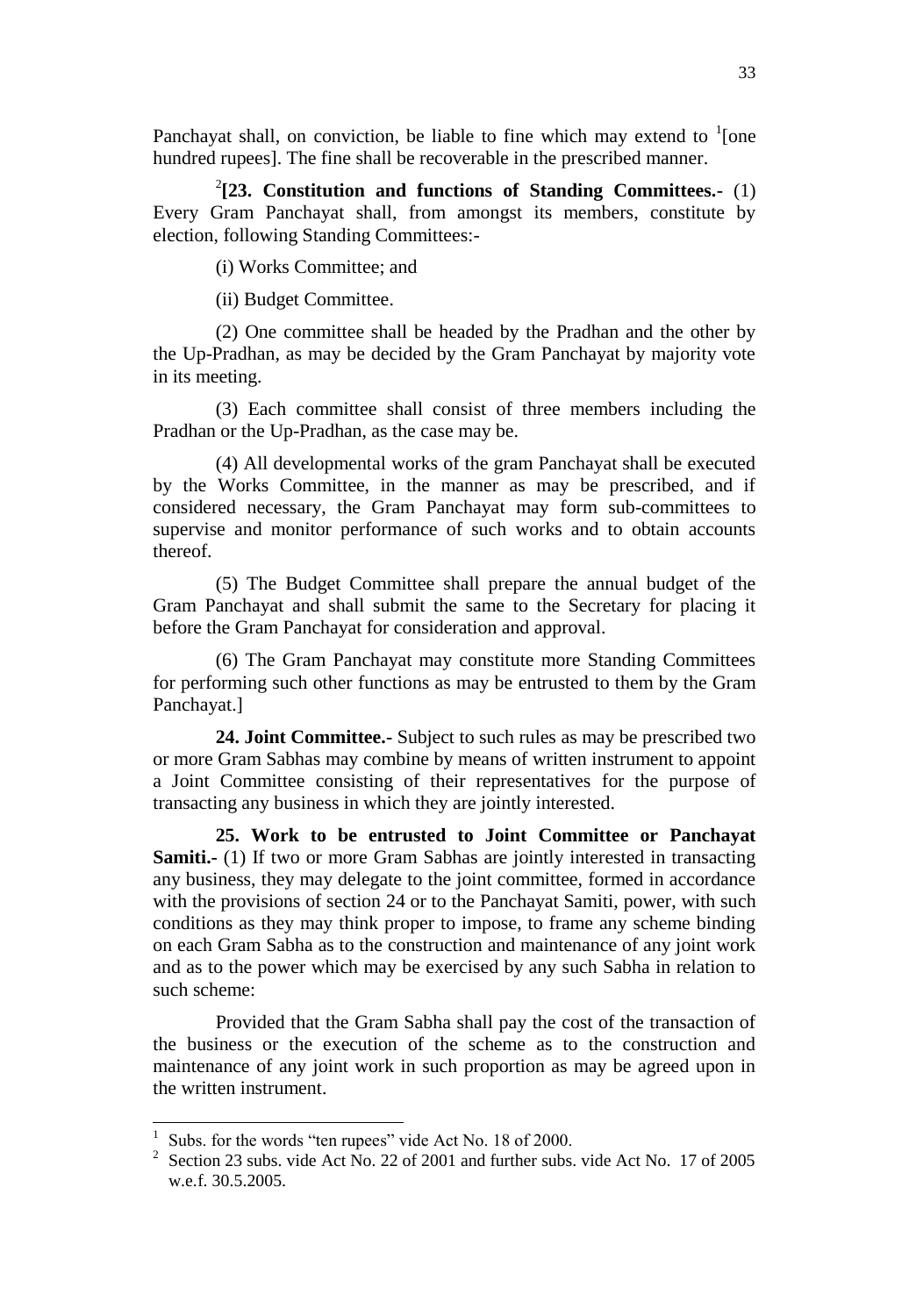(2) If any difference of opinion arises between the Gram Sabha acting under this section it shall be referred to the prescribed authority whose decision shall be final.

**26. Maintenance and improvement of Schools, hospitals and dispensaries.-** (1) The Gram Panchayat shall render such assistance as may be prescribed in the maintenance, improvement and efficient running of the schools, hospitals and dispensaries in or near its jurisdiction.

(2) The Gram Panchayat may contribute funds to any charitable or national cause or any work or scheme for removing distress and ameliorating the conditions of the people in the rural areas as approved by the Government.

**27. Establishment of School, hospital or dispensary for group of Panchayats.-** Where a group of neighbouring Gram Panchayat areas have no school, hospital or dispensary, the Gram Panchayat thereof shall, if so directed by the Government, combine to help in establishing such a school, hospital or Ayurvedic or Unani dispensary and it shall be managed in the manner prescribed:

Provided that the Government shall place such funds, as may be necessary for the purpose, at the disposal of the Gram Panchayats concerned

**28. Assistance to the Government servants.-** A Gram Panchayat shall, if so prescribed and so far as practicable, assist any Government servant in the performance of his duties within its area.

**29. Power to take over management of institutions etc.-** Subject to rules made under this Act and the conditions agreed upon in writing, a Gram Panchayat may receive from any person any property vested in him, or the execution or maintenance of any work, or the performance of any duty, within its area:

Provided that no work of more than five thousand rupees shall be entrusted to, or undertaken by, a Gram Panchayat except with the previous approval of the Deputy Commissioner.

#### **CHAPTER-IV**

#### **JUDICIAL FUNCTIONS AND POWERS OF GRAM PANCHACYAT**

**30. Bar for Panches to take part in certain cases.-** (1) No Panch shall take part in any case, suit or proceedings to which he or she or his or her near relation, employed or employee, or partner in business is a party or in which any of them is personally interested.

(2) If by reason of the number of Panches disqualified under subsection (1) there remains no quorum the Gram Panchayat shall send the case or the suit to the Judicial Magistrate or the Sub-Judge or the Collector having jurisdiction, as the case may be, for disposal in accordance with law.

*Explanation***.-** 'near relation' means father, grandfather, father-in-law, maternal or paternal uncle, son, grandson, son-in-law, brother, nephew,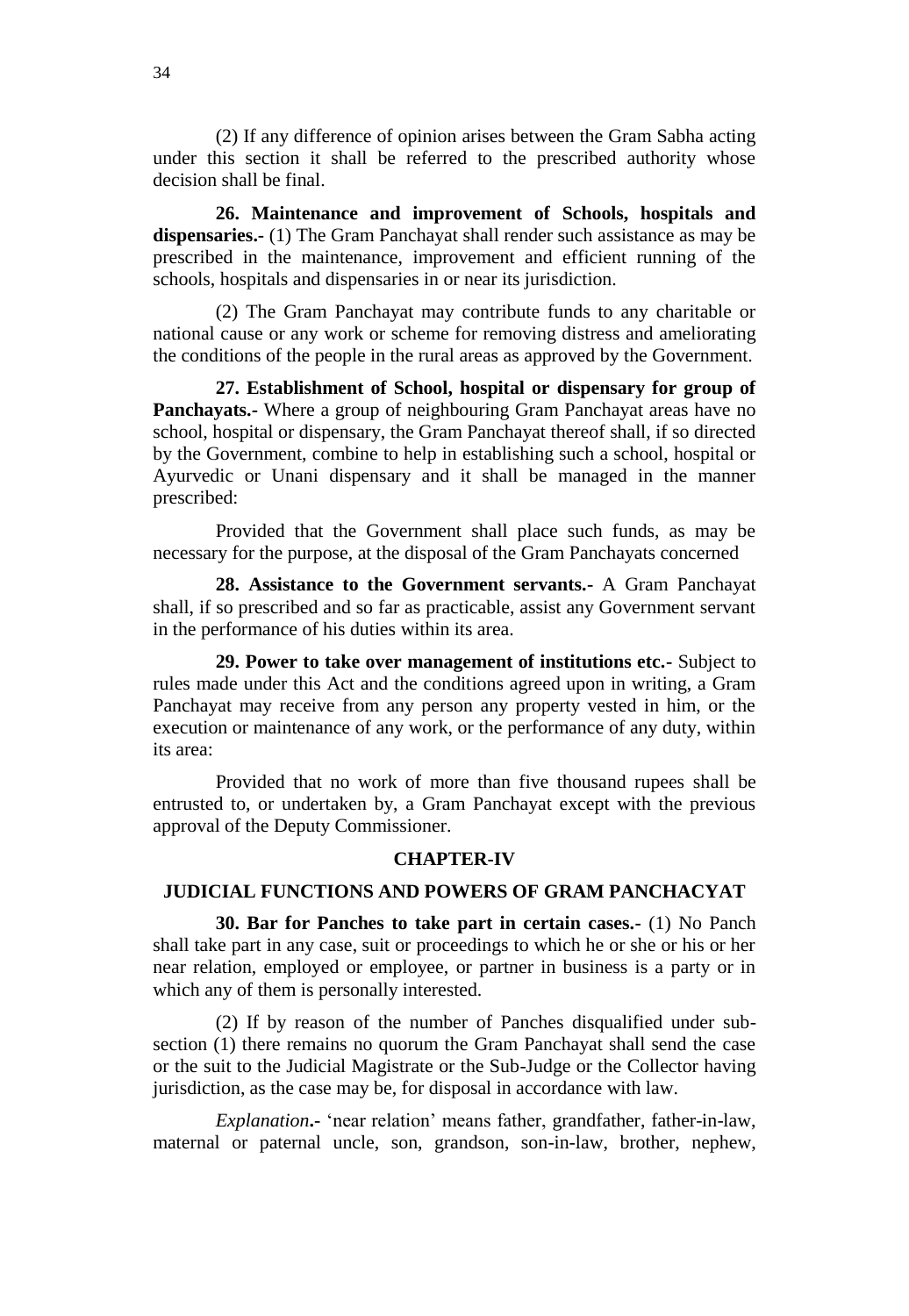brother-in-law, wife, sister , sister's husband, mother, daughter, niece, motherin-law, daughter-in-law and husband.

**31. Territorial jurisdiction.-** (1) Notwithstanding anything contained in the Criminal Procedure Code, 1973( 2 of 1974), every case instituted under this Act shall be instituted before the Pradhan, or in his absence before Up-Pradhan, of the Gram Panchayat of the Sabha area in which the offence was committed.

(2) Notwithstanding anything contained in the Civil Procedure Code, 1908( 5 of 1908) , or in the Himachal Pradesh Tenancy and Land Reforms Act, 1972 (8 of 1974), every suit instituted under this Act shall be instituted before the Pradhan, or in his absence before Up-Pradhan, of the Gram Panchayat of the Gram Sabha area in which the defendant, or any of the defendants, where they are more than one, ordinarily resides or carries on business at the time of the institution of the suit irrespective of the place where the cause of action arose.

(3) Notwithstanding anything contained in the Himachal Pradesh Land Revenue Act, 1954 (6 of 1954), every proceeding specified under section 48 shall be transferred by the revenue court concerned to the Gram Panchayat within the local area in which the land concerned is situated and the Gram Panchayat shall decide such proceedings in the manner prescribed:

Provided that where land is included in the local area of more than one Gram Panchayats, the revenue court concerned shall transfer the proceedings to the Gram Panchayat within the area of which the greater part of the land is situated.

**32. Offences cognizable by Gram Panchayat.-** (1) Offences mentioned in Schedule-III or declared by the State Government to be cognizable by a Gram Panchayat, if committed within the jurisdiction of a Gram Panchayat, and abetment of and attempts to commit such offences shall be cognizable by such Gram Panchayat.

(2) Application for maintenance under section 125 of the Code of Criminal Procedure, 1973 (2 of 1974), shall be heard and decided by the Gram Panchayat. A Gram Panchayat may grant a maintenance allowance not exceeding five hundred rupees per month on such application without prejudice to any other law for the time being in force in this behalf.

**33. Penalties.-** A Gram Panchayat may impose a fine not exceeding one hundred rupees but shall not inflict a sentence of imprisonment either substantive or in default of payment of fine.

**34. No cognizance by Courts.-** No Court shall take cognizance of any case suit or proceeding which is cognizable under this Act by a Gram Panchayat established for the area to which the case, suit or proceeding relates, unless an order has been passed under section 67.

**35. Transfer of criminal proceedings to the Gram Panchayat in certain cases.-** If, at any stage of the proceedings in a criminal case pending before a Magistrate, it appears that the case is triable by a Gram Panchayat, he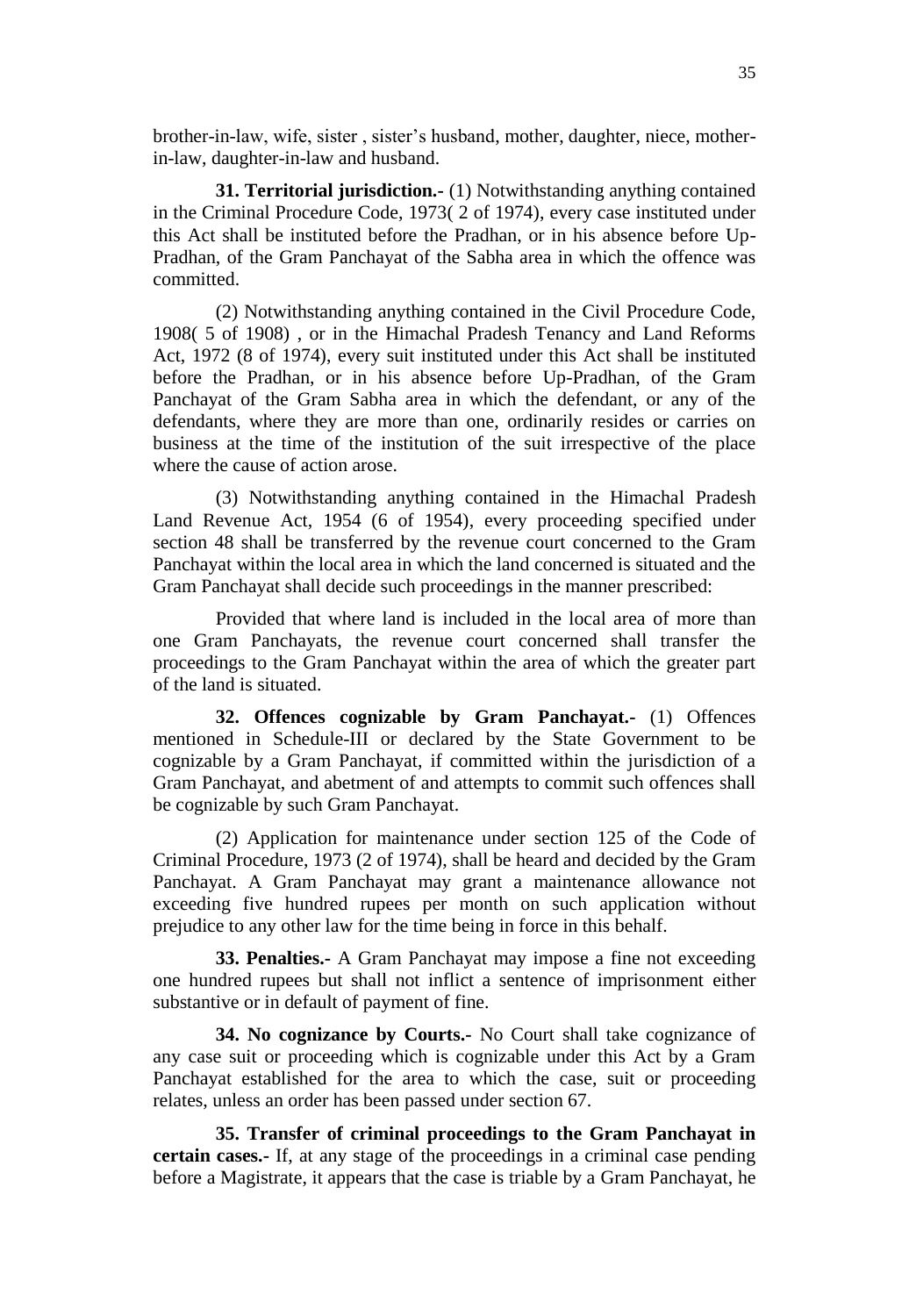shall at once transfer the case to that Gram Panchayat which shall try the case de-novo.

**36. Summary disposal of complaint.-** A Gram Panchayat may dismiss any complaint, if after examining the complainant and taking such evidence as he produces, it is satisfied that the complaint is frivolous, vexatious or untrue.

**37. Return of complaints.-** If, at any time, it appears to a Gram Panchayat,-

- (a) that it has no jurisdiction to try any case before it; or
- (b) that the offence is one for which it cannot award adequate punishment; or
- (c) that the case is of such a nature or complexity that it should be tried by a regular court,

it shall return the complaint to the complainant directing him to file it before the Magistrate having jurisdiction to try such case.

**38. Certain persons not to be tried by the Gram Panchayat.-** No Gram Panchayat shall take cognizance of any offence where the accused--

- (a) has been previously convicted of an offence punishable with imprisonment of either description for a term of three years or more; or
- (b) has been previously fined under section 379 of the Indian Penal Code (45 of 1860) by any Gram Panchayat or has been previously convicted and sentenced under the said section by a Court; or
- (c) has been bound over to be of good behaviour under section 109 or 110 of the Code of Criminal Procedure, 1973( 2 of 1974); or
- (d) has been previously convicted of gambling; or
- (e) is Government servant and act complained of is the one done in his official capacity.

**39. Compensation to the accused.-** If a Gram Panchayat is satisfied after enquiry that a case brought before it was false, frivolous or vexatious, it may order the complainant to pay to the accused such compensation not exceeding two hundred rupees, as it thinks fit.

**40. Enquiry in cases forwarded by a Magistrate.-** A Magistrate may direct an inquiry to be made under section 202 of the Code of Criminal Procedure, 1973 (2 of 1974), by a Gram Panchayat in any case in which the offence was committed within the territorial jurisdiction of such Gram Panchayat and the Gram Panchayat shall inquire into the case and submit its report to the said Magistrate.

**41. Extent of jurisdiction.-** (1) The jurisdiction of a Gram Panchayat shall extend to any suit of the following description if its value does not exceed two thousand rupees:-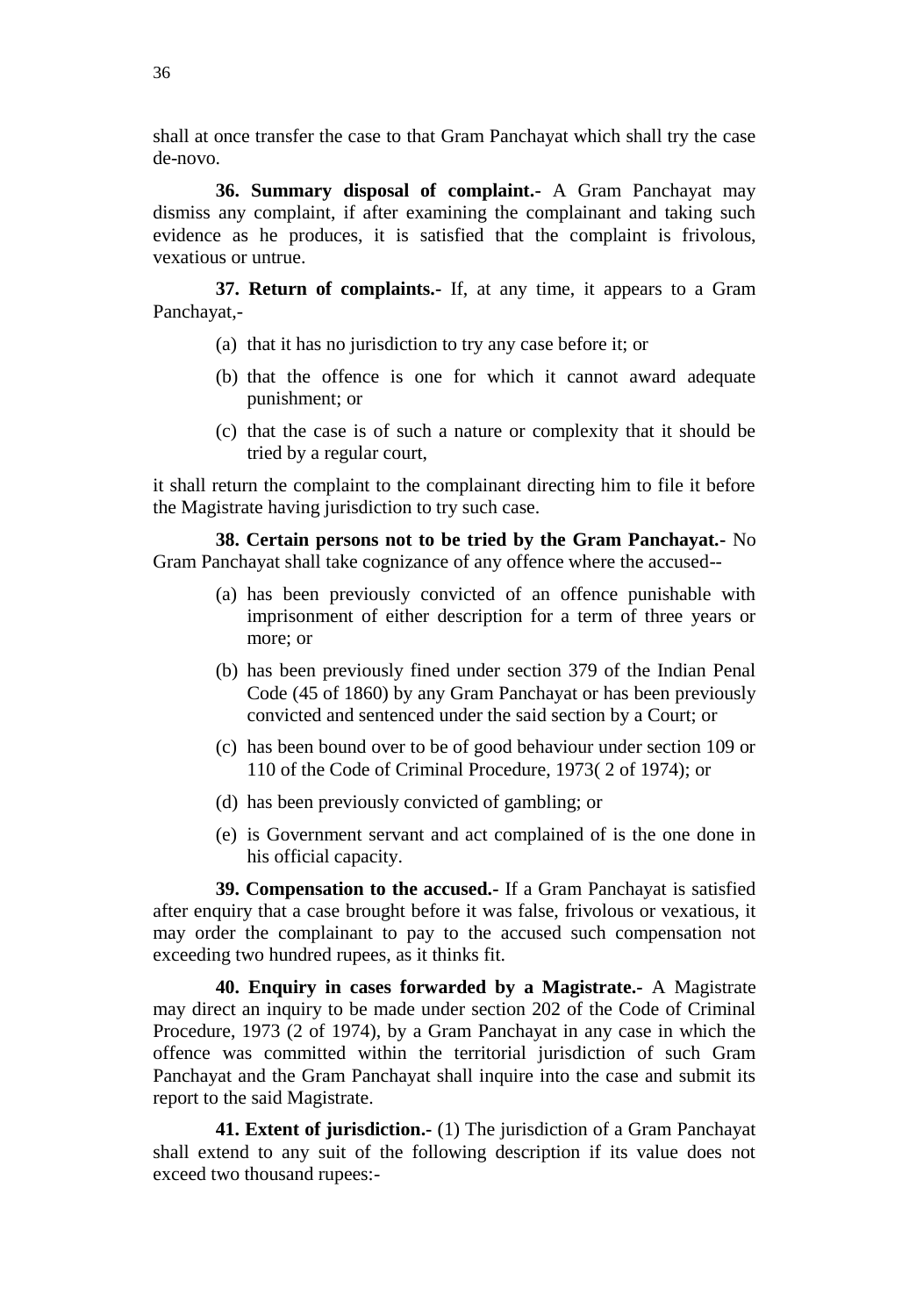- (a) a suit for money due on contract other than a contract in respect of immovable property;
- (b) a suit for the recovery of movable property or for the value there of;
- (c) a suit for compensation for wrongfully taking or damaging a moveable property;
- (d) a suit for damages caused by cattle trespass; and
- (e) a suit under clauses (f) and (i) of sub-section (3) of section 58 of the Himachal Pradesh Tenancy and Land Reforms Act, 1972 (8 of 1974).

(2) Notwithstanding anything contained in sub-section (1), the State Government or the prescribed authority may, by notification in the Official Gazette, extend the pecuniary jurisdiction of Gram Panchayat to five thousand rupees in respect of any or all the suits of the description mentioned in subsection  $(1)$ .

**42. Extension of jurisdiction by agreement of parties.-** Parties to a suit may, by a written agreement, refer any suit of the nature mentioned in section 59 to a Gram Panchayat for decision by it and the Gram Panchayat shall, subject to the rules prescribed, determine and dispose of such suit under this Act.

**43. Application for transfer of cases from one Gram Panchayat to another Gram Panchayat.-** (1) Notwithstanding anything to the contrary contained in this chapter, if in any criminal case or civil suit or revenue proceeding before a Gram Panchayat any party intimates, at any stage before the pronouncement of the final order or decree, that it intends to put up an application under this section to the Judicial Magistrate or the Sub-Judge or the Collector, as the case may be, for transfer of the case, suit or proceeding, the Gram Panchayat shall direct the applicant to make such application within a reasonable time to be fixed by the Gram Panchayat, which shall not be less than fifteen days and adjourn the case, suit or proceeding for such period as will afford sufficient time for the application to be put up and an order to be obtained thereon:

Provided that nothing herein contained shall require the gram Panchayat to adjourn the case, suit or proceeding upon a second or subsequent intimation form the same party.

(2) The Judicial Magistrate or the Sub-Judge or the Collector, as the case may be, may upon such application, for reasons to be recorded in writing, transfer the case, suit or proceeding to another Gram Panchayat within his jurisdiction which shall try or hear the case, suit or proceeding, as the case may be.

**44. Exclusion of Gram Panchayat jurisdiction.-** A Gram Panchayat shall have no jurisdiction to take cognizance of any of the following suits:-

(a) a suit for a balance of partnership account;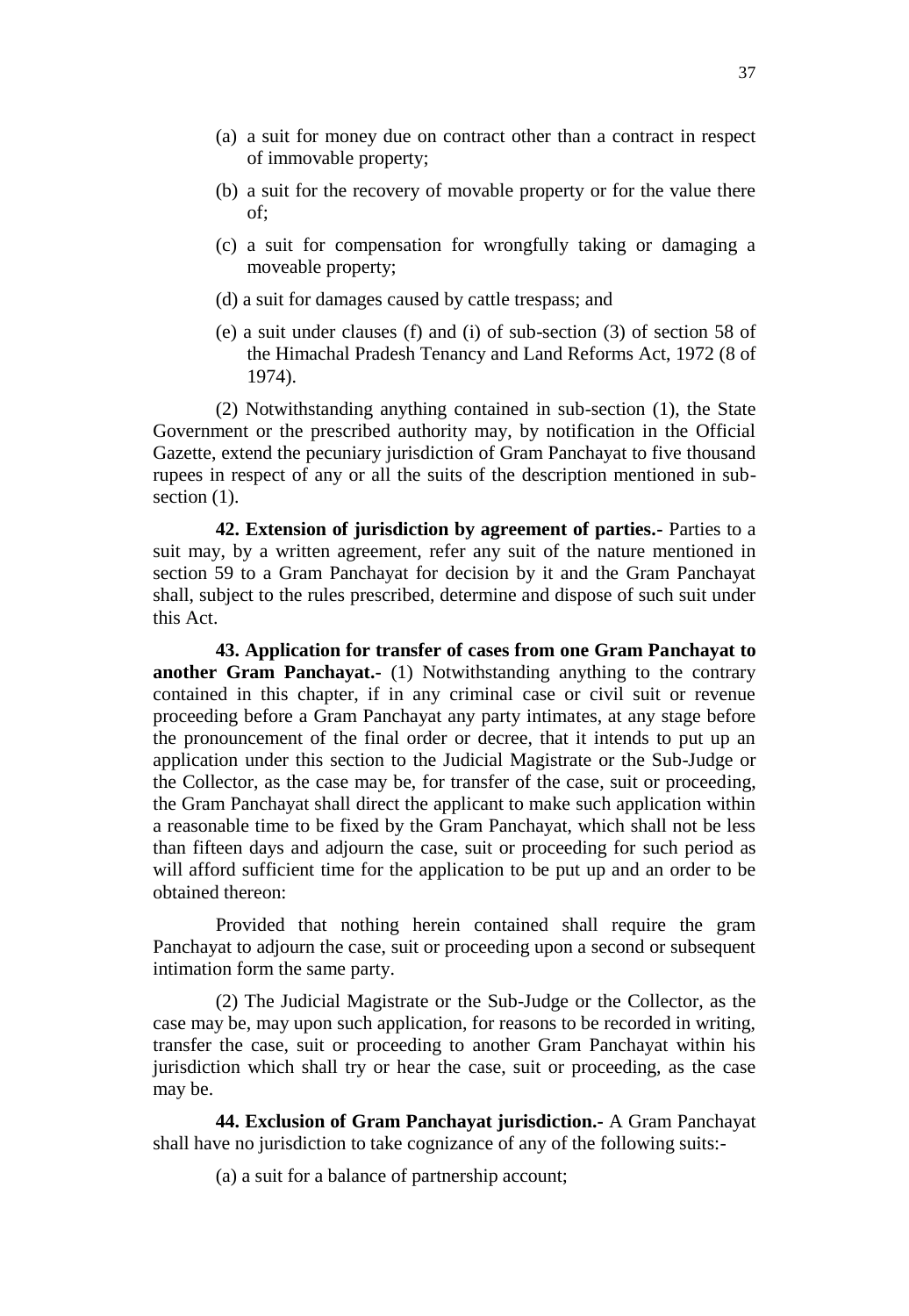- (b) a suit for a share or part of a share under intestacy or for a legacy or part of legacy under a will;
- (c) a suit by or against the State or a public servant for acts done in his official capacity; and
- (d) a suit by or against a minor, or a person of unsound mind.

**45. Suit to include the whole claim.-** (1) Every suit instituted before a Gram Panchayat shall include the whole of the claim which the plaintiff is entitled to make in respect of the matter in dispute, but he may relinquish any portion of his claim in order to being it within the jurisdiction of the Gram Panchayat.

(2) If a plaintiff omits to sue in respect of or relinquishes any portion of the claim, he shall not afterwards sue in respect of the portion so omitted or relinquished.

**46. Limitation.-** Every suit instituted before a Gram Panchayat after the period of limitation prescribed therefor in Schedule-IV shall be dismissed, even though limitation has not been set up as a defence:

Provided that in computing the period of limitation prescribed for any suit the time during which the plaintiff has prosecuted with due diligence the suit against the defendant in any court shall be excluded where such suit is founded upon the same cause of action and was prosecuted in good faith in a court which from defect of jurisdiction or any cause of like nature was unable to entertain it.

**47. Effect of decision by Gram Panchayat.-** The decision of the Gram Panchayat on the question of title, legal character, contract or obligation shall not bind the parties except in respect of the suit in which such matter is decided.

**48. Proceeding under section 46 of the Himachal Pradesh Land Revenue Act.-** (1) The revenue court concerned shall transfer to the Gram Panchayat, if any, having jurisdiction, all applications under section 46 of the Himachal Pradesh Land Revenue Act, 1953( 6 of 1954) if the relief required is the restoration of possession to the lawful occupant who is found to have been wrongfully dispossessed of landed property within a period of three months previous to the date of filing the application in the office of the revenue court concerned:

Provided that the revenue court concerned may for sufficient reasons to be recorded, forward any such application to the Sub-Divisional Officer who shall decide whether the application should or should not be transferred to the Gram Panchayat.

(2) A revenue officer may, in a proceeding under section 46 of the said Act, call for a report from the Gram Panchayat on a question of fact.

**49. Procedure in revenue proceedings.-** In proceedings under the Himachal Pradesh Land Revenue Act, 1953( 6 of 1954) the Gram Panchayat shall follow the prescribed procedure.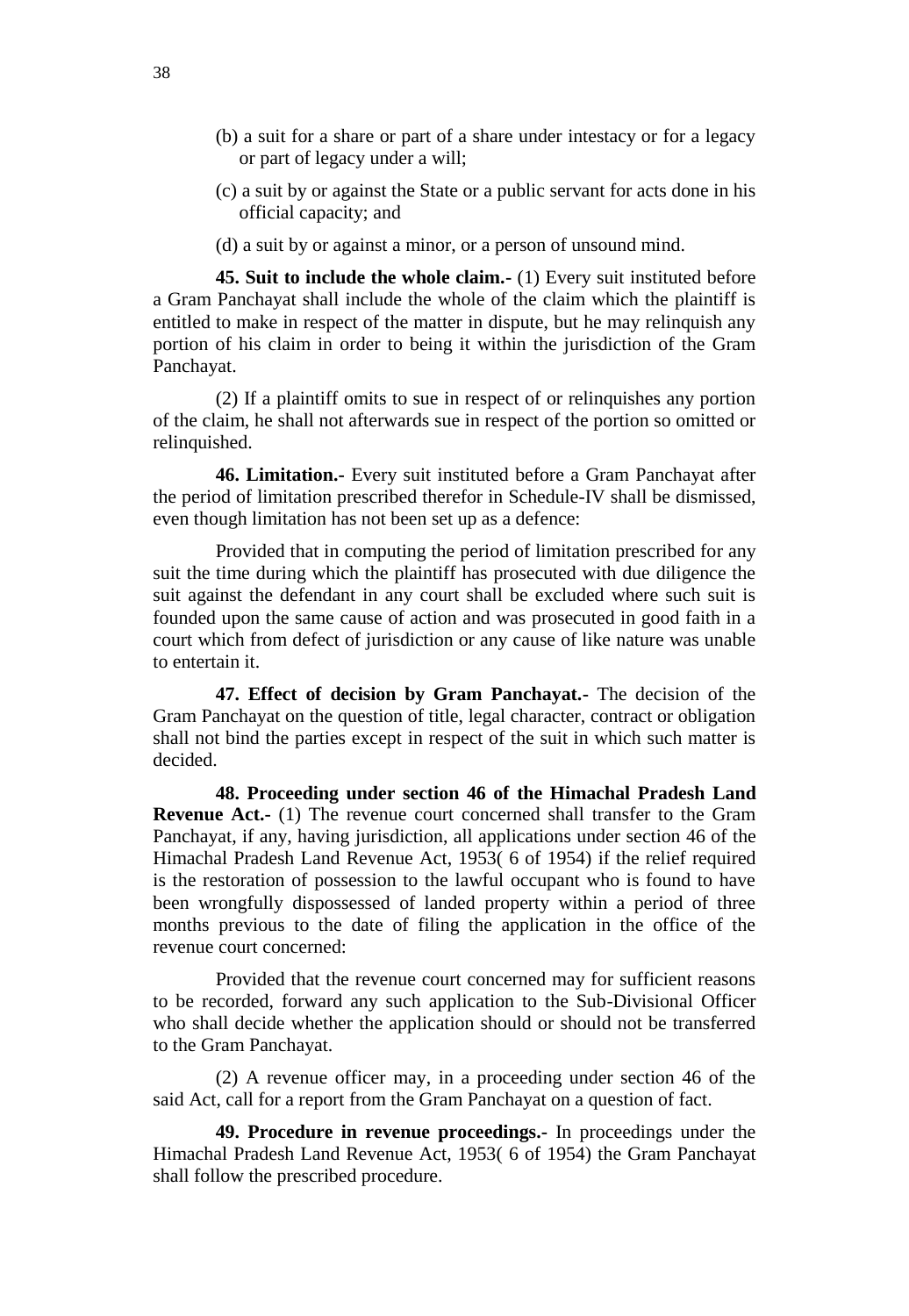**50. Resjudicata.-** No Gram Panchayat shall try any suit, proceedings or issue in respect of any matter which is pending for decision, or has been heard or decided by a court of competent jurisdiction in a former suit between the same parties or between the parties under whom they or any of them claim.

**51. Double jeopardy.-** Where a case is pending in any court against an accused person in respect of any offence or where an accused person has been tried for any offence, no Gram Panchayat shall take cognizance of any such offence, or on the same facts, of any other offence, of which the accused might have been charged or convicted.

**52. Concurrent jurisdiction.-** Where a case, suit or proceeding is maintainable in more than one Gram Panchayats the plaintiff or the complainant or the applicant, as the case may be, may bring the case, suit or proceeding in any one of such Gram Panchayats. Any dispute regarding jurisdiction shall be decided by the judicial Magistrate, Sub-Judge or the Collector having jurisdiction, as the case may be.

**53. Institution of suits and cases.** (1) Any person may institute a case, a suit or a proceeding before a Gram Panchayat by an oral or written application to the Pradhan, or in his absence to the Up-Pradhan, of the Gram Panchayat and shall at the same time pay the prescribed fee. The Himachal Pradesh Court Fees Act, 1968 (8 of 1968) shall not apply to Gram Panchayat except as may be prescribed.

(2) In every suit the plaintiff shall state its value.

**54. Recording of substance of the complaints and application and appointment of benches.-** (1) Where a case, suit or a proceeding is instituted orally, the Pradhan or the Up-Pradhan receiving the complaint or application shall record without delay the prescribed particulars and take the signature or thumb impression of the complainant or applicant thereon.

(2) On recording the substance of the complaint or application in the register under sub-section (1) the Pradhan or in his absence the Up-Pradhan, as the case may be, shall, or on a reference by a revenue court concerned, appoint a bench of the Gram Panchayat consisting of three Panches and refer the said complaint or application to that bench for disposal and shall also fix a date for the first hearing of the complaint or application before the said bench and give notice of the said date to the complainant or the applicant and to the Panches thereof:

Provided that no Panch, who is a member of the Gram Sabha in the ward for election to the Gram Panchayat in which ward the place of occurrence of the case lies, or in which ward the cause of action for the suit arose, as the case may be, shall be included on the bench.

(3) On the date fixed for the first hearing of case, suit or proceedings the bench formed under sub-section (2), shall, unless the Pradhan or Up-Pradhan is a member of it, choose one of the Panches to be the Chairman of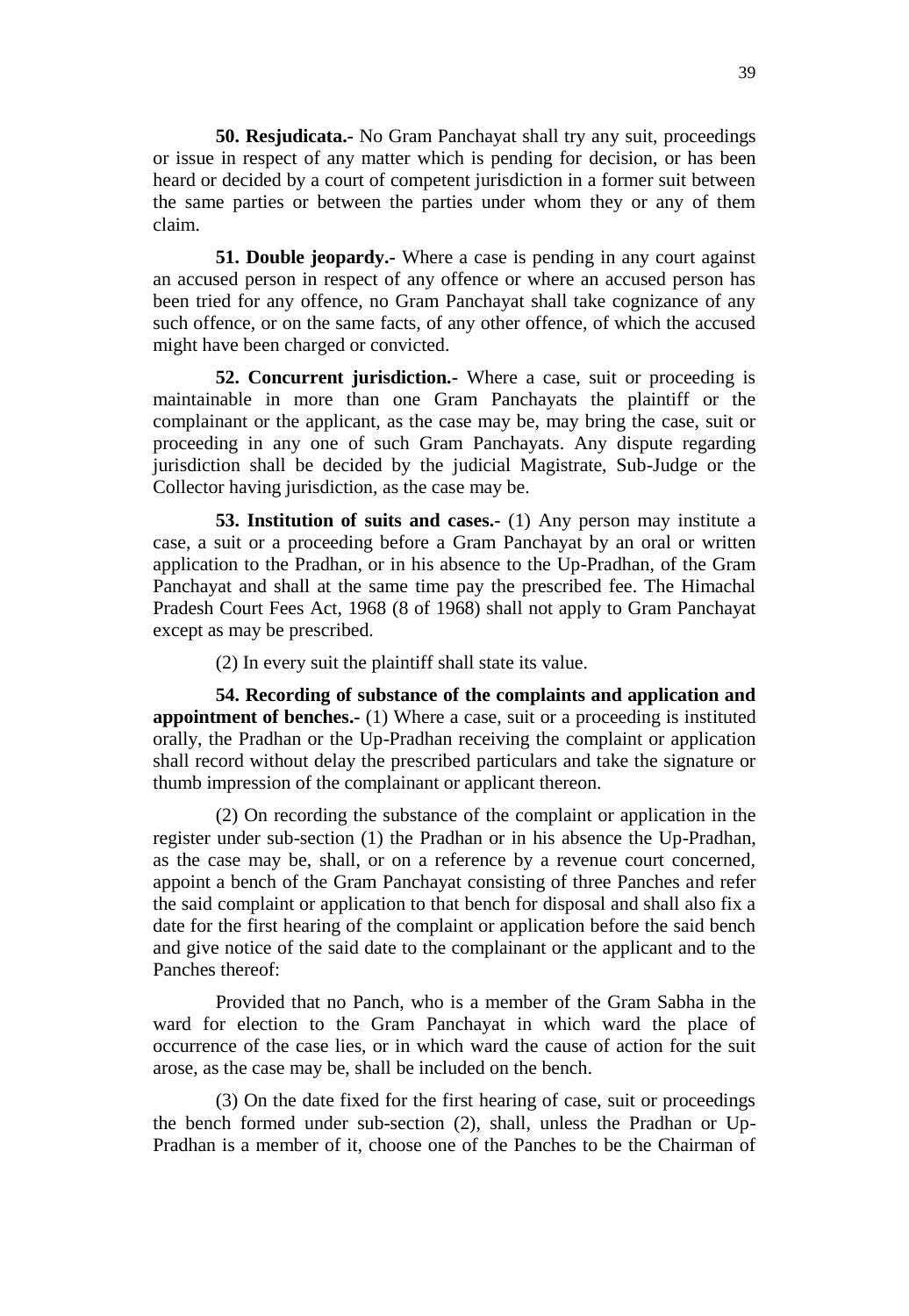that bench to conduct the proceedings and shall take up and hear case, suit or proceedings, as the case may be, in the prescribed manner.

(4) For the purposes of judicial functions, a Gram Panchayat shall include a bench thereof.

**55. Absence of parties in cases and suits.-** (1) If the complainant or the plaintiff or the applicant fails to appear after having been informed of the time and place fixed for hearing, the Gram Panchayat may dismiss the case, suit or proceedings or pass such order as it may deem fit.

(2) The Gram Panchayat may hear and decide the suit or proceeding in the absence of the defendant or opposite party, if the summons have been served upon him or if he has been informed of the time and place fixed for hearing.

**56. Gram Panchayat not to revise or alter its decision.-** (1) Except as provided in sub-section (2) or to correct a clerical error, a Gram Panchayat shall have no power to cancel, revise or alter any decree or order passed by it.

(2) On an application made within one month of the date of the decree or order or knowledge thereof in case personal service of summons has not been affected, a Gram Panchayat, may for sufficient reasons to be recorded, restore any suit or proceedings which has been dismissed in default or set aside a decree or order which has been passed ex-parte.

**57. No legal practitioner to appear.-** No legal practitioner shall appear, plead or act, on behalf of any party in any suit, case or proceeding before a Gram Panchayat.

**58. Appearance in person or by representative.-** Subject to the provisions of section 57 any party to a suit, case or proceeding may appear before a Gram Panchayat either in person or by such servant (not being a tout or a petition writer), partner or relation authorized by him and permitted by Gram Panchayat to represent him.

**59. Compromise.-** (1) Notwithstanding anything contained in this Act or in any other law for the time being in force, a Gram Panchayat may decide any civil or revenue dispute arising in its local area and not pending in any court in accordance with any settlement or promise or oath agreed upon by the parties and like-wise decide a case if compoundable.

(2) For the removal of doubts, it is hereby declared that a Gram Panchayat shall exercise the power vested in it under sub-section (1) in respect of such cases, suits or proceedings with reference to which it has power to decide.

**60. Procedure and power to ascertain truth.-** (1) The Gram Panchayat shall receive such evidence in a case, suit or proceeding, as the parties may adduce and may call for such further evidence as, in their opinion, may be necessary for the determination of the points in issue.

(2) The Gram Panchayat may make local investigation in the village to which the dispute relates.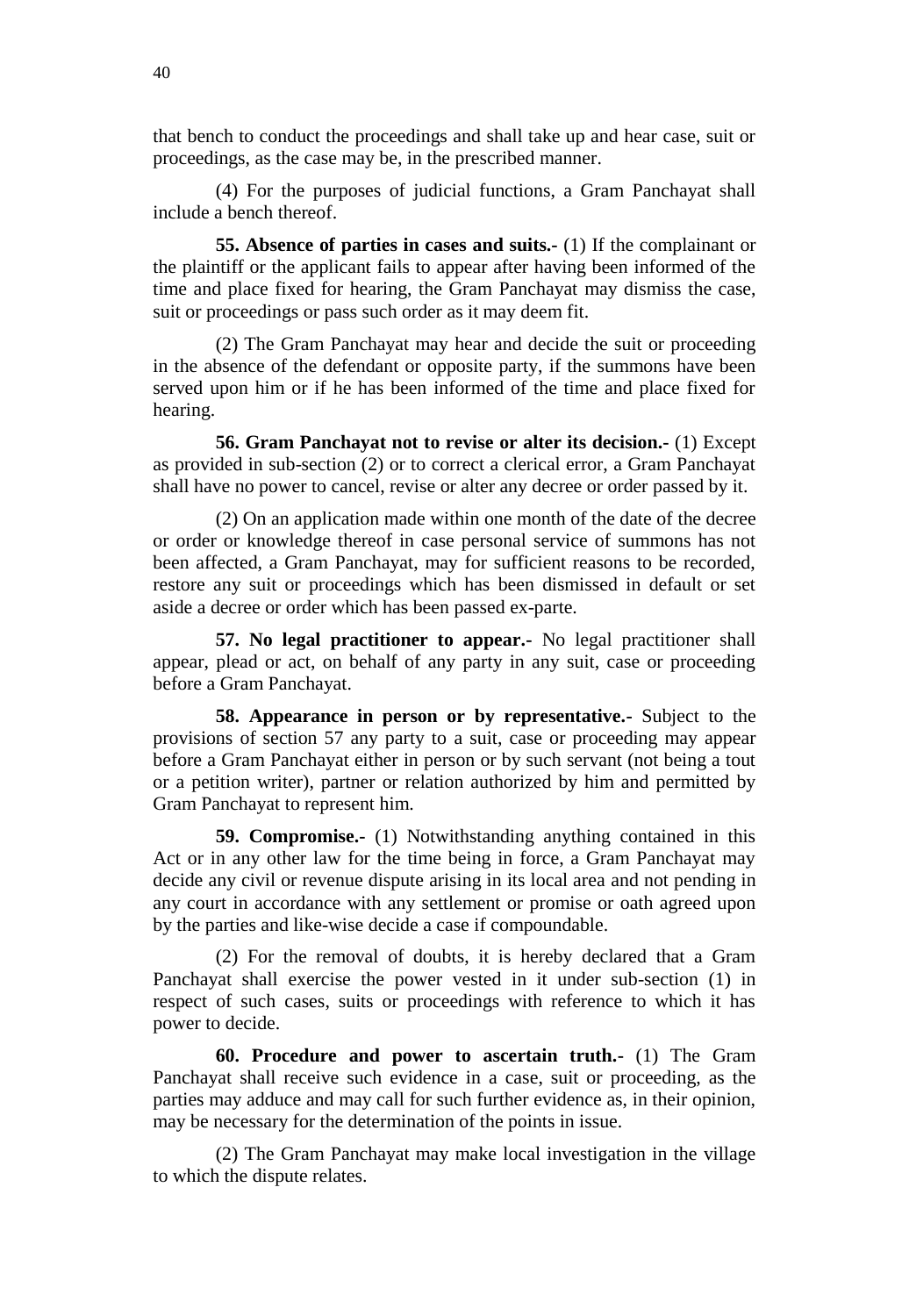(3) It would be the duty of the Gram Panchayat to ascertain the facts of every case, suit or proceeding before it by every lawful means, in its power and thereafter to make such decree, or order, with or without costs as it may deem just and legal.

(4) The Gram Panchayat shall follow the procedure prescribed by or under this Act. The Code of Civil Procedure, 1908 ( 5 of 1908), the Indian Evidence Act, 1872 ( 1 of 1872), the Code of Criminal Procedure, 1973 (2 of 1974) and the Limitation Act, 1963 (36 of 1963), shall not apply to any suit, case or proceedings before a Gram Panchayat except as provided in this Act or as may be prescribed.

**61. Majority to prevail.-** In the event of any disagreement between the Panches, while deciding a criminal case, suit or proceeding, the opinion of the majority shall prevail.

**62. Dismissal of suits etc.-** A Gram Panchayat may dismiss any suit or proceeding if after examining the plaintiff or the applicant it is satisfied that the suit or proceeding is frivolous, vexatious or untrue.

**63. Summons to defendant or accused.-** A Gram Panchayat, after an application is made under section 53, shall, unless it has been dismissed or otherwise disposed of under the provisions of this Act, cause summons in the prescribed form to be served in the prescribed manner on the defendant or the accused person or an opposite party requiring him to attend and produce his evidence at such time and place as may be stated in the summon and shall at the same time direct the plaintiff or complainant or the applicant to attend and produce his evidence at such time and place.

**64. Failure of the accused to appear.-** (1) If the accused fails to appear or cannot be found, the Gram Panchayat shall report the fact to the nearest Magistrate.

(2) The Magistrate shall, on the receipt of a report under sub-section (1), issue a warrant for the arrest of the accused and shall direct by an endorsement on the warrant that if such person executes a bond with sufficient sureties for his attendance before himself in the manner provided by section 7 of the Code of Criminal Procedure, 1973, he shall be released from custody.

(3) When the accused appears before the Magistrate he shall direct him to execute a bond with or without sureties to appear before the Gram Panchayat, Pradhan or Up-Pradhan or any Panch on such date as he may direct and thereafter to continue to appear before the Gram Panchayat as directed by such person or the Gram Panchayat.

(4) On his failure to execute such bond the Magistrate shall order that the accused be produced in custody before the person mentioned in subsection (3) or the Gram Panchayat on such date not more than fifteen days later as he may direct.

(5) If the accused fails to appear before the Gram Panchayat after executing a bond under sub-section (3), the Gram Panchayat shall report the fact to the Magistrate before whom the bond was executed, and such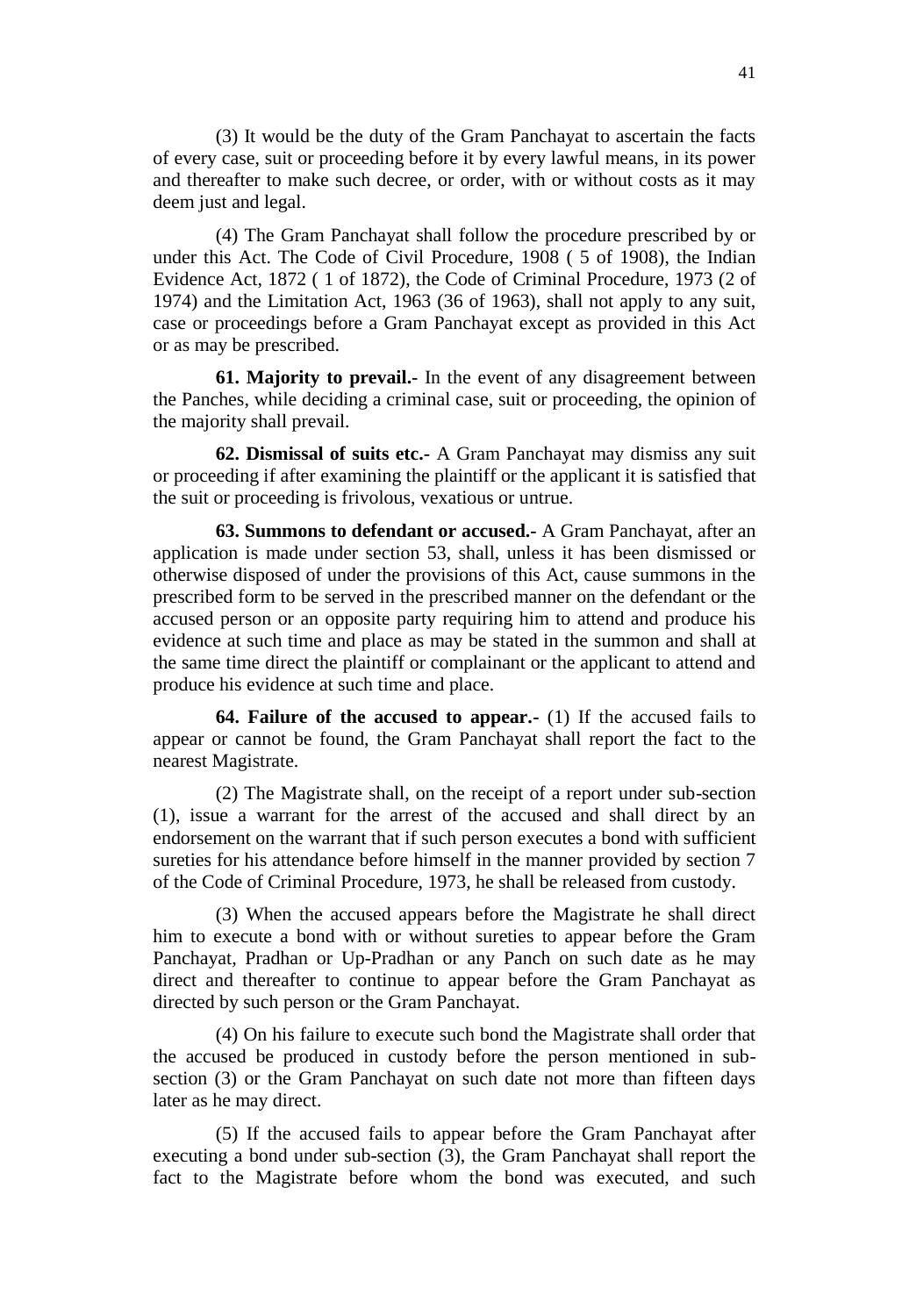Magistrate before whom the bond was executed, and such Magistrate shall proceed in accordance with the provisions of Chapter XXXIII of the Code of Criminal Procedure, 1973 (2 of 1974).

**65. Issue of summons to witnesses.-** A Gram Panchayat may if it considers the evidence of, or the production of a document by, any person necessary in a suit, case or proceeding issue and cause to be served in the prescribed manner, summons on such person to compel his attendance or to produce or cause the production of such document and such person shall be bound to comply with the direction contained in the summons.

**66. Penalties for failing to appear before the Gram Panchayat.-** If any person who is summoned by a Gram Panchayat by a written order to appear, to give evidence or to produce any document before it, willfully disobeys such summons or notice or order, the Gram Panchayat may make a complaint to the Magistrate having jurisdiction and the said person shall be punishable with fine which may extend to twenty five rupees:

Provided that no women shall be compelled to appear in person before the Gram Panchayat, and she may be examined on commission in the manner prescribed:

Provided further that if a document is produced in obedience to a summon issued under this section, the Gram Panchayat shall cause the document to be copied, mark the copy, after comparing with the original, to be true copy and return the original document to the person producing the same.

**67. Appeal.-** Any person aggrieved by an order or decree of a Bench of the Gram Panchayat may appeal within a period of thirty days from the date of such order or decree to the Judicial Magistrate/Sub-Judge in respect of any case or suit, as the case may be, and the Collector concerned in respect of any proceedings under the Himachal Pradesh Land Revenue Act, 1953 (6 of 1954).

**68. Finality of decree or order of the Gram Panchayat.-** A decree or order passed by a Gram Panchayat in any suit, case or proceedings under this Act shall be final subject to the provisions of section 67.

**69. Frivolous appeals.-** If any application under section 67 is frivolous, the appellant may be fined upto rupees fifty by the Judicial Magistrate, Sub-Judge or Collector concerned, as the case may be.

**70. Payment or adjustment of decree to be recorded.-** If on the application of the decree holder or the judgment debtor the Gram Panchayat which passed the decree finds after inquiry that the decree has been satisfied wholly or in part, the Gram Panchayat shall record the fact in the prescribed register.

**71. Execution of decrees.-** (1) A decree or order passed by a Gram Panchayat shall be executed in such manner as may be prescribed. If the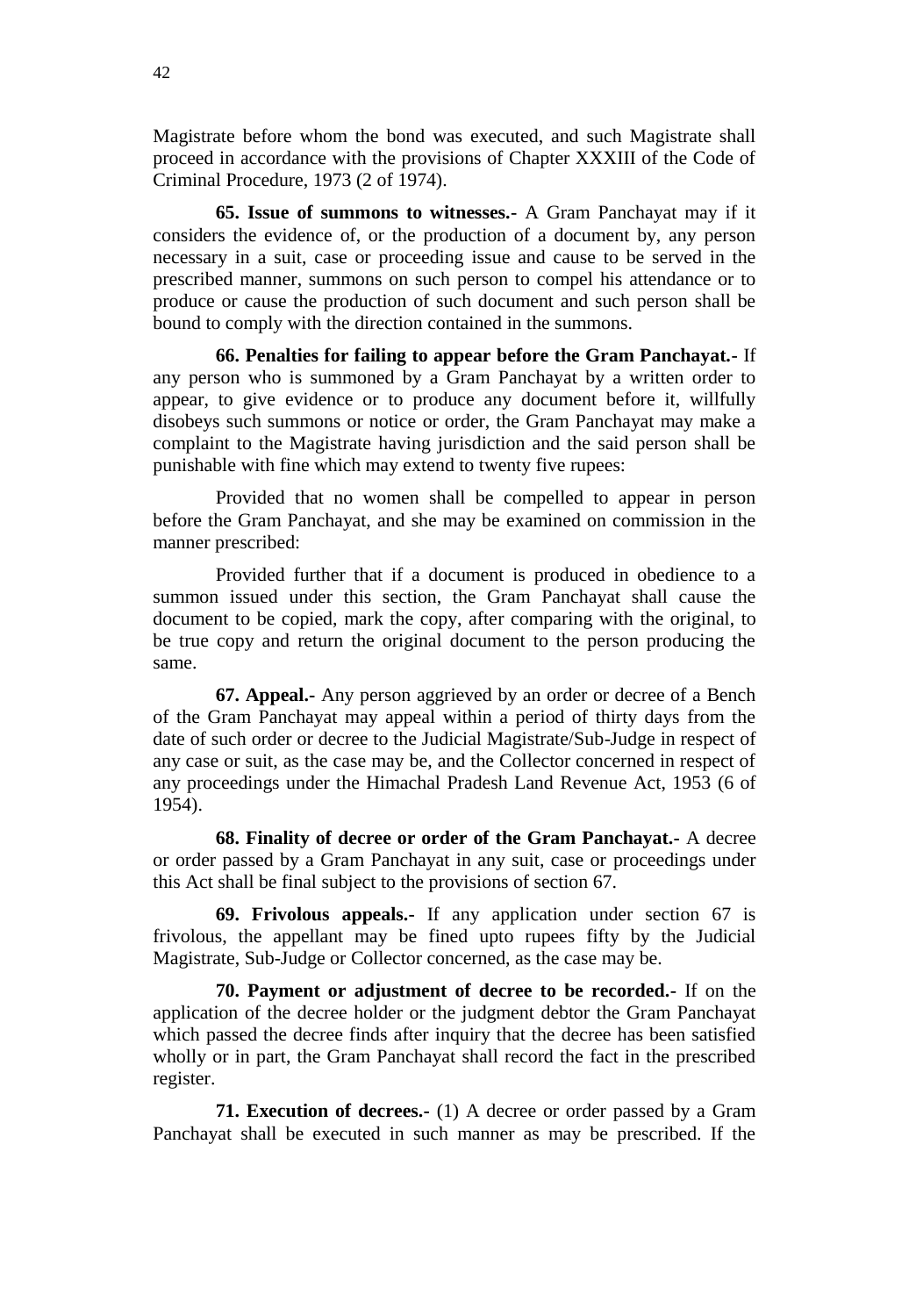property of the defendant  $\frac{1}{1}$  [or respondent, as the case may be,] is situated outside the jurisdiction of the Gram Panchayat passing such order or decree, it may transfer the decree or order for execution in the prescribed manner to the Gram Panchayat within whose jurisdiction the property may be situated and if there be no such Gram Panchayat then to the court of the Sub-Judge<sup>2</sup> [or the Judicial Magistrate] within whose jurisdiction it may be situated and the said Gram Panchayat or the Sub-Judge  $3$ [or the Judicial Magistrate], as the case may be, shall execute the decree or order as if it were a decree or order passed by it or him.

 $^{4}$ [(2) If a Gram Panchayat finds any difficulty in executing a decree or order, it may forward the same to the Sub-Judge or the Judicial Magistrate concerned and the Sub-Judge or the Judicial Magistrate, as the case may be, shall than execute the decree or order as if it were a decree or order passed by him.]

(3) An order under the Himachal Pradesh Land Revenue Act, 1953 (6 of 1954), shall, as far as possible, be executed as provided in sub-sections (1) and (2). Sub-section (2) shall be read and construed as if for the word "Sub-Judge" the words "Collector concerned" were substituted.

**72. Recovery of fines.-** The fine imposed in a case by a Gram Panchayat shall be recoverable in the manner prescribed. If the Gram Panchayat finds any difficulty in its recovery, it may request the Judicial Magistrate within whose jurisdiction the Gram Panchayat lies, to recover it and he shall recover it as if the sentence of fine had been passed by him.

**73. Protection to Gram Panchayats.-** The provisions of the Judicial Officers Protection Act, 1850 (18 of 1850) shall apply to the members of the Gram Panchayat, in respect of the acts done by it or them in judicial capacity.

**74. Duty of police towards Gram Panchayats.-** Every police officer shall give immediate information in the prescribed manner to the Gram Panchayat of an offence coming to his knowledge which has been committed within the jurisdiction of the Gram Panchayat and is triable by the Gram Panchayat and shall assist all Panches and servants of the Gram Panchayat in the exercise of their lawful authority.

**75. Proceeds of fee and fines etc.-** All sums realised by way of court fees in any case, suit or proceeding or by way of fine in cases tried and disposed of by Gram Panchayat shall be handed over by the State Government to the Gram Panchayat in the prescribed manner.

**76. Conviction by Gram Panchayat not to be a previous conviction.-** No conviction by a gram Panchayat shall be deemed to be a previous conviction for the purpose of section 75 of the Indian Penal Code,

 $\overline{a}$ 

<sup>1</sup> . Inserted vide Act No. 10 of 2002.

 $2$ . Inserted vide Act No. 10 of 2002.

 $3$ . Inserted vide Act No. 10 of 2002.

 $4$ . Existing sub-section (2) subs. vide Act No. 10 of 2002.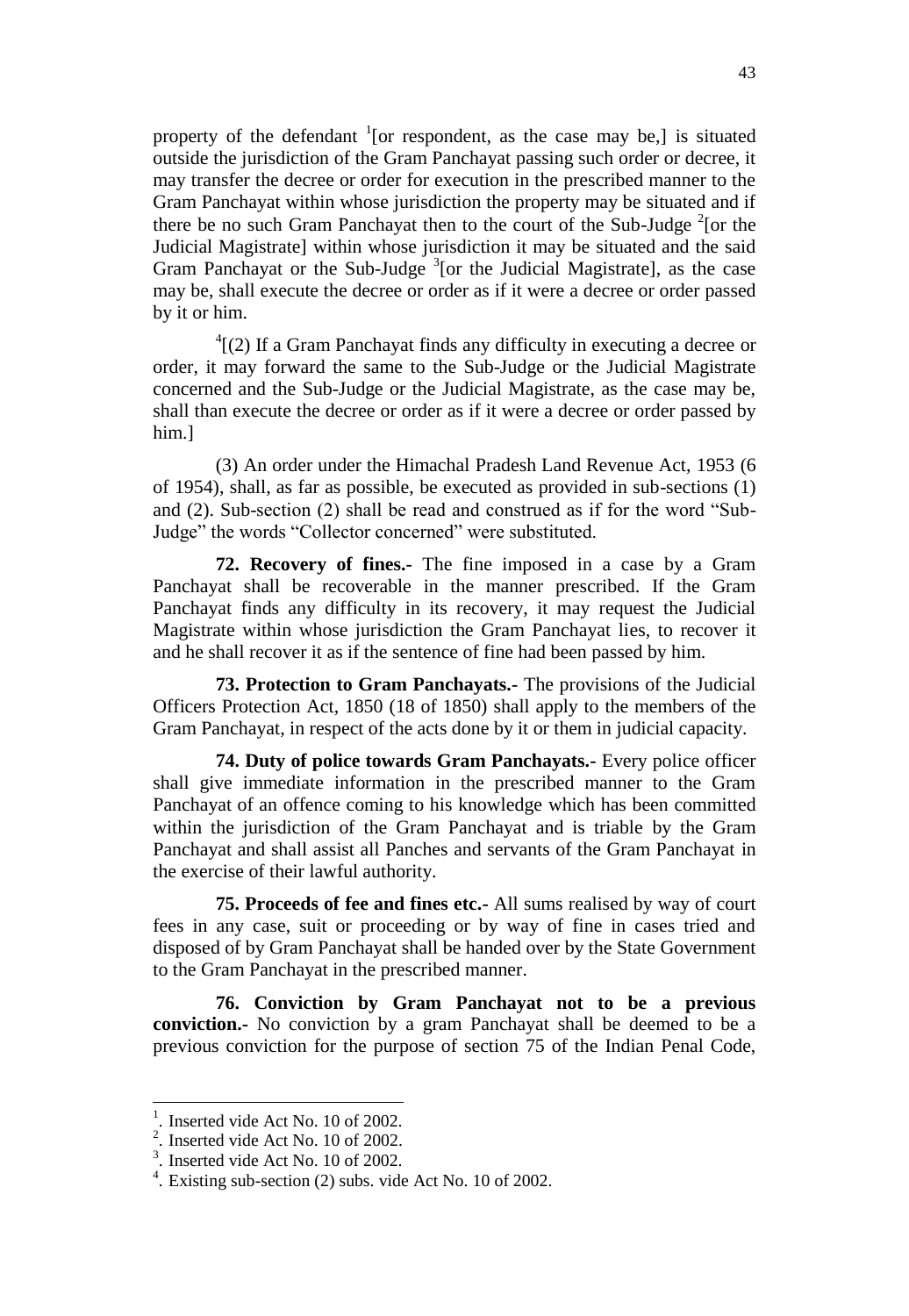1860 (45 of 1860) or section 356 or 360 of Code of Criminal Procedure, 1973 (2 of 1974).

### **CHAPTER-V**

### **PANCHAYAT SAMITI**

**77. Establishment of Panchayat Samiti.-** (1) For each Block there shall be a Panchayat Samiti, having jurisdiction, over the entire block excluding such portions of the block as are included in a Municipality constituted under any law for the time being in force.

```
1
[*** **********]
```
**78. Constitution of Panchayat Samiti.-** (1) Every Panchayat Samiti shall consist of-

- (a) the directly elected members from territorial constituencies as determined under the Act;
- (b) the Members of the House of the people and the Members of the Legislative Assembly of the State representing constituencies which comprise wholly or partly the Panchayat Samiti area;
- (c) the Members of the Council of States, where they are registered as electors within the Panchayat Samiti area;
- (d) one-fifth of the Pradhans of Gram Panchayats in the Panchayat Samiti area, by rotation, for such period as the prescribed authority may determine, by lot:

Provided that a Pradhan who was a member under this clause for one term shall not be eligible to become member for a second term during the remainder of his term of office as Pradhan;

 $2^{2}$ [(e) the member of the Zila Parishad, representing the ward which comprises wholly or partly the Panchayat Samiti area.]

(2) The Pradhans of Gram Panchayat and other members of the Panchayat Samiti whether or not chosen by direct election from territorial constituencies in the Panchayat Samiti shall have the right to vote in the meetings of the Panchayat Samiti except in the election and removal of the Chairman or Vice-Chairman only the elected members shall have the right to vote.

(3) The number of elected members of a Panchayat Samiti under clause (a) of sub-section (1) shall consist of persons elected from the territorial constituencies in the Samiti area as may be notified from time to time by the Government at the rate of one member for every <sup>3</sup>[three thousand five hundred] population or part thereof:

<sup>1</sup> . Sub-section (2) omitted vide H.P. Act No. 10 of 1997 w.e.f. 16.1.1997.

<sup>&</sup>lt;sup>2</sup>. Clause (e) added vide Act No. 22 of 2001.

 $3.$  Subs. for the words "three thousand" vide Act No. 17 of 2005 w.e.f. 30.5.2005.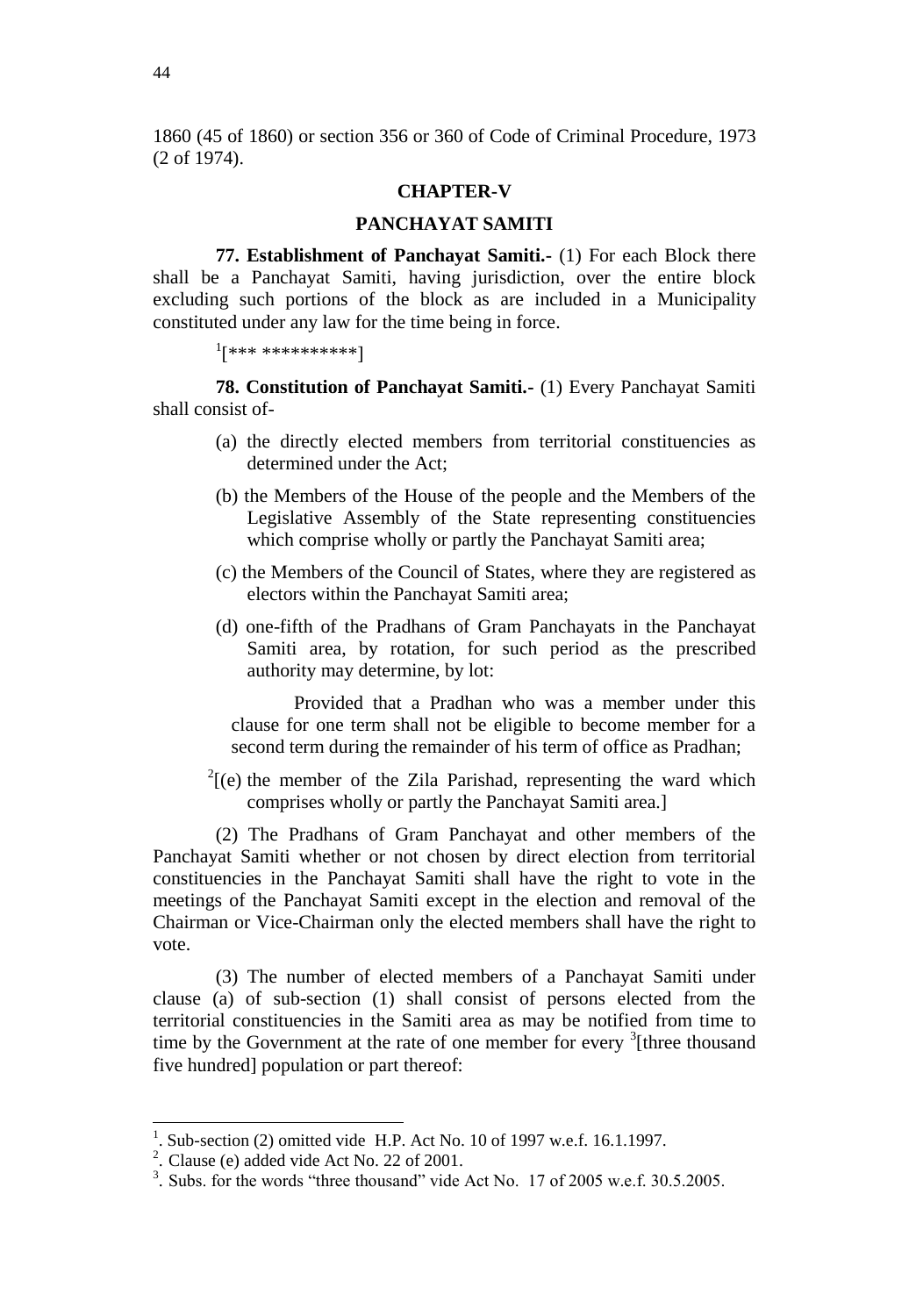Provided that in a Panchayat Samiti area having a population of not exceeding <sup>1</sup>[fifty two thousand five hundred] there shall be minimum of 15 elected members:

Provided further that where the population of a Panchayat Samiti area is more than  $2$ [one lakh and forty thousand], it shall be divided into territorial constituencies in such manner that the total number of constituencies shall not exceed forty and the population of each constituency shall, as far as practicable, be the same in each constituency:

Provided further that the Government may, irrespective of the population of the Panchayat Samiti area, declare, by a notification, that the provisions of this section shall apply to a Panchayat Samiti in a scheduled area, subject to such exceptions and modifications as may be specified by it in such a notification.

*Explanation.***-** For the purpose of sub-section (3) of this section the word part thereof shall mean the calculation to the nearest multiple of one-half ignoring less than one-half and counting one-half or more as one for determining the population for fixing the seats.

- (4) Seats shall be reserved in a Panchayat Samiti for the:-
	- (a) Scheduled Castes; and
	- (b) the Scheduled Tribes;

l

and the number of seats so reserved shall bear, as nearly as may be, the same proportion to the total number of seats to be filled by direct election in that Panchayat Samiti as the population of the Scheduled Castes in that Panchayat Samiti area or of the Scheduled Tribes in that Panchayat Samiti area bears to the total population of that area and such seats may be allotted by rotation to different constituencies in a Panchayat Samiti in such manner, as may be prescribed.

 $3(5)$  <sup>4</sup>[One-half] of the total number of seats reserved under subsection (4) shall be reserved for women belonging to the Scheduled Castes or, as the case may be, the Scheduled Tribes.

 $(5-A)$ <sup>5</sup>[One-half] (including the number of seats reserved for women belonging to the Scheduled Castes and the Scheduled Tribes) of the total number of seats to be filled by direct election in every Panchayat Samiti shall be reserved for women.]

<sup>1</sup> Subs. for the words "forty five thousand" vide Act No. 17 of 2005 w.e.f. 30.5.2005.

<sup>&</sup>lt;sup>2</sup> Subs. for the words "one lakh and twenty thousand" vide Act No. 17 of 2005 w.e.f. 30.5.2005.

<sup>3</sup> . Sub-Sections (5) and (5-A) subs. for existing Sub-Section (5) vide Act No. 18 of 2000.

<sup>&</sup>lt;sup>4</sup>. Subs. for the words "Not less than one-third" vide Act No. 10 of 2008 effective w.e.f. 13.6.2008.

<sup>&</sup>lt;sup>5</sup>. Subs. for the words "Not less than one-third" vide Act No.10 of 2008 2008 effective w.e.f. 13.6.2008.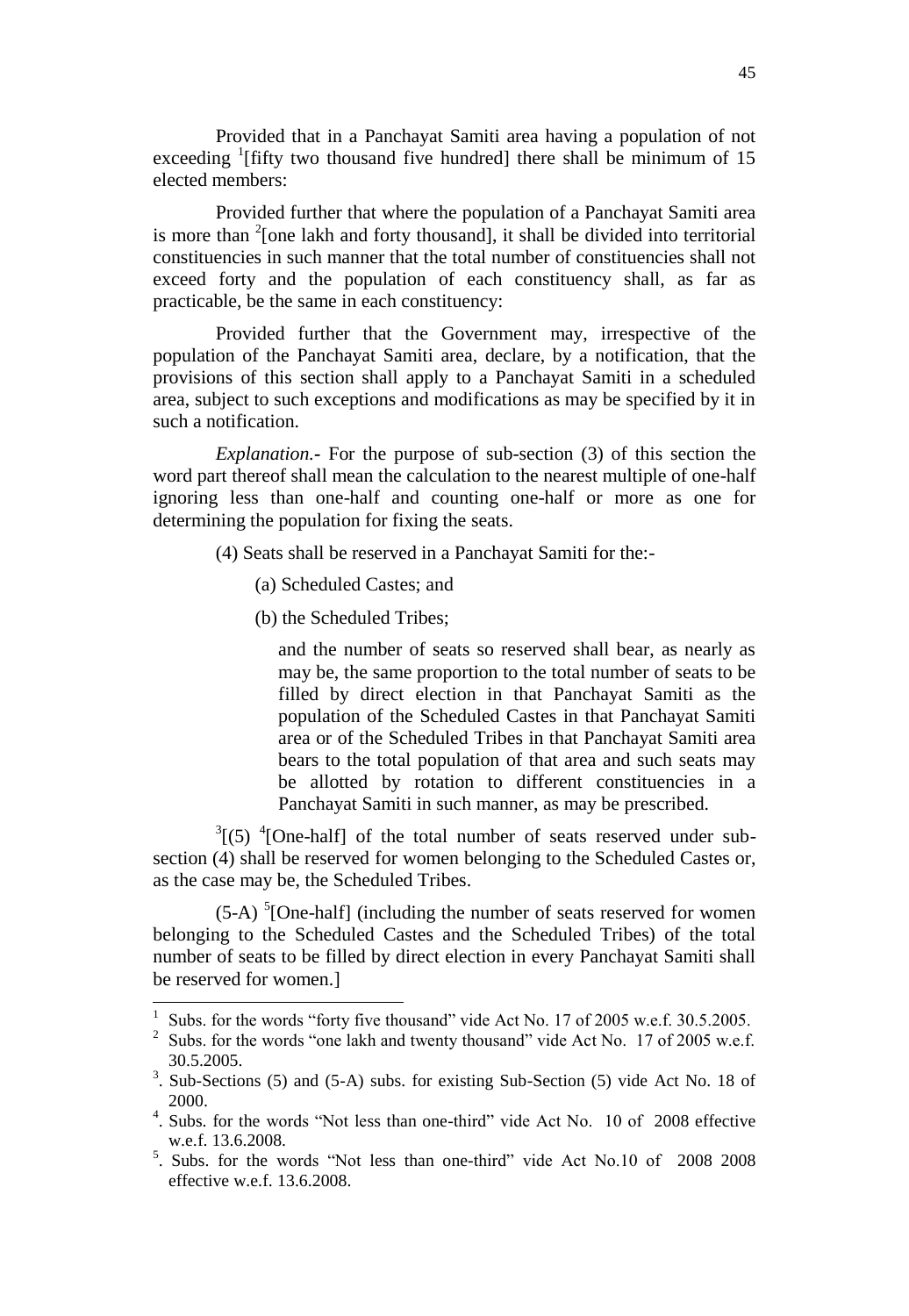(6) The State Government may, by general or special order, reserve such number of seats for persons belonging to Backward Classes in a Panchayat Samiti, not exceeding the proportion to the total number of seats to be filled by direct election in the Panchayat Samiti as the population of the persons belonging to Backward Classes in that Panchayat Samiti area bears to the total population of that area and may further reserve  $\frac{1}{2}$  [one-half] of the total seats reserved under this sub-section for women belonging to Backward Classes.

(7) The seats reserved under sub-sections (4),  $^{2}$ [(5), (5-A)] and (6) shall be allotted by rotation to different constituencies in the Samiti area in such manner as may be prescribed.

**79. Election of Chairman and Vice-Chairman of Panchayat Samiti.-** (1) After the declaration of result of election of the elected members of the Panchayat Samiti in the prescribed manner, the Deputy Commissioner concerned or any Gazetted Officer appointed by him in this behalf shall as soon as possible but not later than one week of such declaration call under his Presidentship a meeting of all elected members for the purpose of oath, or the affirmation of allegiance under section 127.

(2) Immediately after oath or affirmation of allegiance under section 127 is administered or made, the elected members of a Panchayat Samiti shall, in the prescribed manner, elect one of its members to be the Chairman and another member to be the Vice-Chairman of the Panchayat Samiti:

 $3$ [Provided that if the office of the Chairman or Vice-Chairman, as the case may be, is vacated or falls vacant during the tenure on account of death, resignation or no-confidence motion, a fresh election within a period of two months from the date of occurrence of vacancy shall be held from the same category, in the prescribed manner.]

**80. Meetings.-** (1) A meeting of a Panchayat Samiti shall be either ordinary or special and, except as otherwise provided under this Act, the meetings of the Panchayat Samiti shall be convened by the Chairman and in his absence by the Vice-Chairman.

(2) A Panchayat Samiti shall ordinarily meet at its headquarters atleast four times in each year for the transaction of its business and not more than three months shall be allowed to elapse between any two successive meetings.

(3) Notice of every meeting specifying the time and date thereof and the business to be transacted there at shall be sent to every member of the Panchayat Samiti and exhibited at the office of the Panchayat Samiti not less than ten clear days before an ordinary meeting and seven clear day before special meeting:

 $\overline{a}$ 

<sup>&</sup>lt;sup>1</sup>. Subs. for the words "not less than one-third" vide Act No. 10 of 2008 effective w.e.f. 13.6.2008

<sup>&</sup>lt;sup>2</sup>. Subs. for the bracket and figure " $(5)$ " vide Act No. 18 of 2000.

<sup>&</sup>lt;sup>3</sup>. Proviso added vide Act No. 18 of 2000.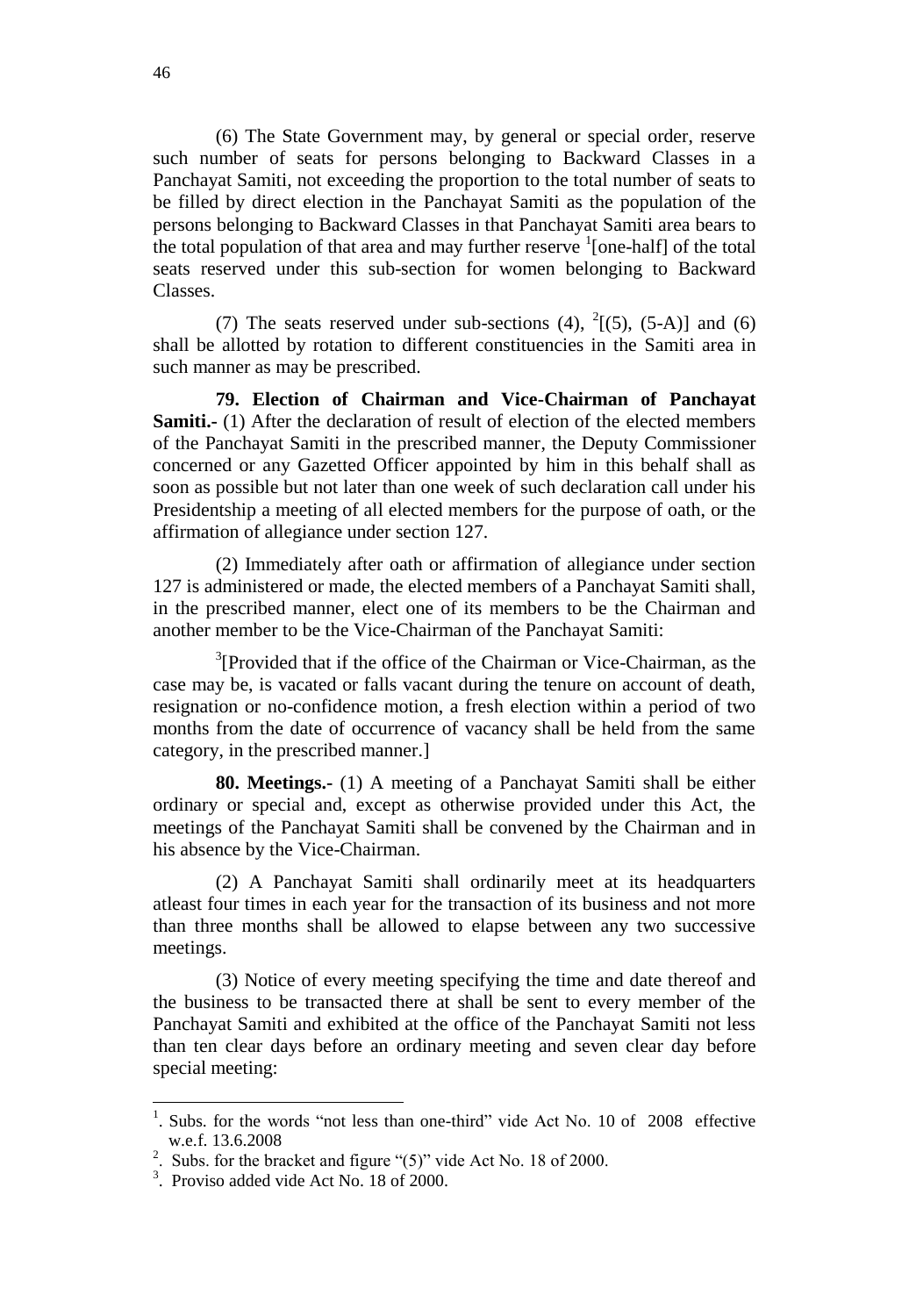Provided that wherever it is considered expedient to do so in the public interest the requirement of the time limits specified in this sub-section may be relaxed with the approval of the prescribed authority.

(4) The Chairman, or in his absence the Vice-Chairman, may whenever he thinks fit, and shall, on requisition made in writing by not less than one-third of the total members of the Panchayat Samiti or if required by the Zila Parishad or the Deputy Commissioner, convene a special meeting within two weeks of the receipt of the written requisition.

(5) Any meeting of a Panchayat Samiti may, with the consent of the majority of the members present, be adjourned to any other date; but no business other than that left over at the adjourned meeting shall be transacted at the next following meeting:

<sup>1</sup>[Provided that additional agenda may be included for the adjourned meeting if the same is notified on the day of adjournment of the meeting or at least one week before the date fixed for the adjourned meeting:

Provided further that when a special meeting is adjourned for want of quorum, fresh adjourned special meeting shall be convened by giving fifteen days notice to the members within one month from the date of adjournment of special meeting.]

(6) At every meeting of a Panchayat Samiti, the Chairman if present, or in his absence the Vice-Chairman, and if there be no Chairman or Vice-Chairman present, then such one of its members, as the members may elect, shall preside.

(7) Except as otherwise provided by this Act or the rules made thereunder all questions coming up before any meeting of a Panchayat Samiti shall be decided by a majority of votes of the members present and voting and, in case of an equality of votes, the authority presiding at the meeting shall have a second or casting vote.

(8) Any matter finally disposed of by a Panchayat Samiti shall not be reconsidered unless the recorded consent of not less than two-thirds of its total members has been obtained there to or unless the Zila Parishad, or the Director has directed its reconsideration.

(9) Subject to the provisions of this Act and the rules framed thereunder, for the transaction of business at a meeting of a Panchayat Samiti, the quorum shall be:-

- (a) if it is an ordinary meeting one-half of its members having right to vote; and
- (b) if it is a special meeting, two-thirds of its members having right to vote.

**81. Functions of the Panchayat Samiti.-** Subject to the provisions of this Act and the rules made thereunder, and subject to general or special

<sup>&</sup>lt;sup>1</sup>. Provisos added vide Act No. 18 of 2000.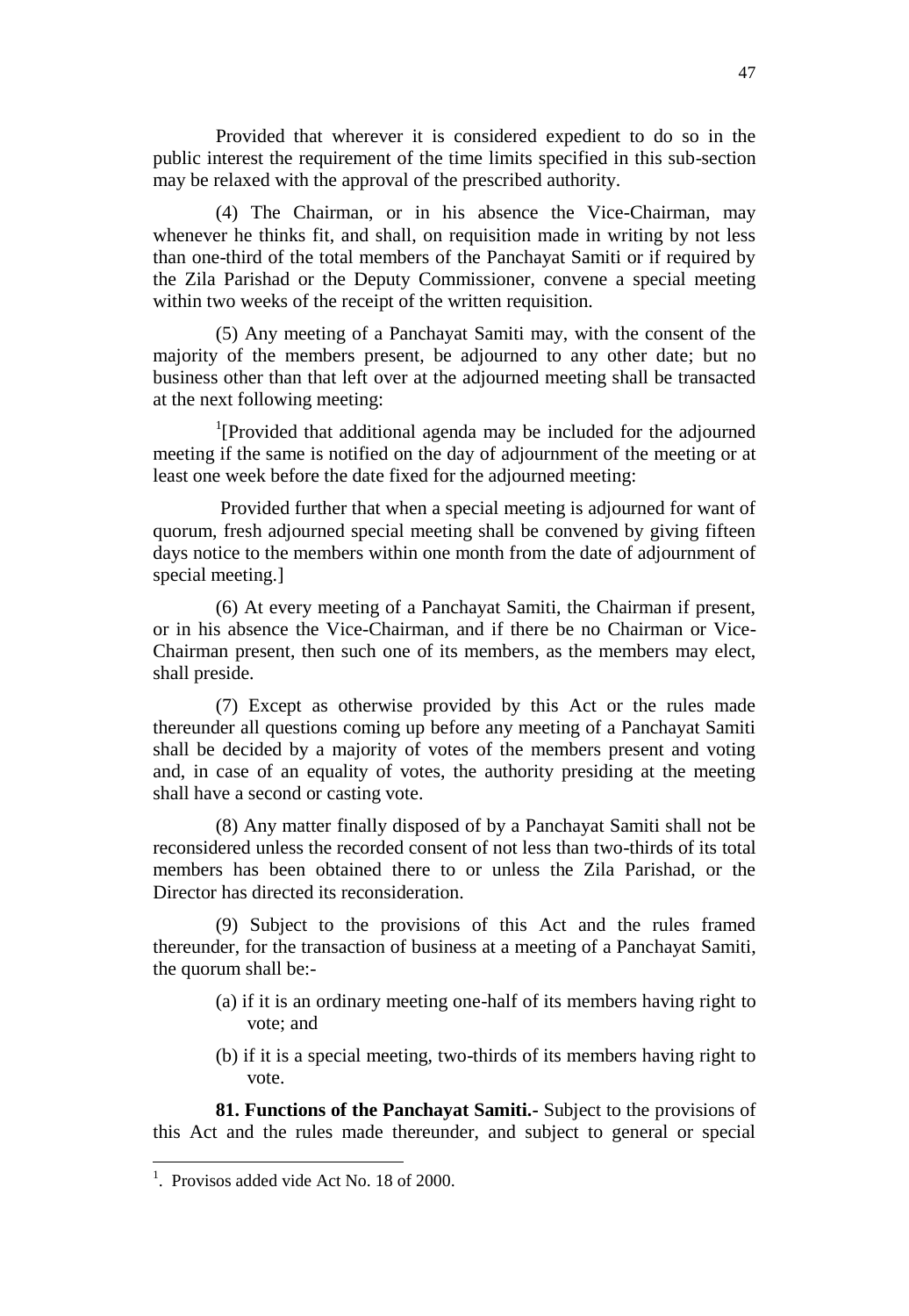orders, as may be issued by the State Government, from time to time, it shall be the duty of a Panchayat Samiti so far as the Panchayat Samiti funds allow to make reasonable provision in the Samiti area for the following matters:-

- (a) Integrated Rural Development, Agriculture, Social Forestry, Animal Husbandry and Fisheries, Health and Sanitation, Adult Education, Communication and Public Works, Co-operation, Cottage Industries, Welfare of Women, Youth and Children, Welfare of disabled and the destitutes and welfare of Backward Classes, family planning and sports and rural employment programmes;
- (b) provision of emergency relief in cases of distress caused by fires, floods, drought, earthquake, scarcity, locust, swarms, epidemics and other natural calamities;
- (c) arrangement in connection with local pilgrimage and festivals;
- (d) management of public ferries;
- (e) management of public markets, public melas and exhibitions; and
- (f) any other function with the approval of the State Government or Zila Parishad.

**82. Entrustment of certain functions of State Government to a Panchayat Samiti.-** (1) The State Government may entrust, to a Panchayat Samiti functions in relation to any matter to which the executive authority of the State Government extends or in respect of functions which, have been entrusted to the State Government by the Central Government and the Panchayat Samiti shall be bound to perform such functions. It shall have necessary powers to perform such functions.

(2) Where functions are entrusted to a Panchayat Samiti under subsection (1), the Panchayat Samiti shall in the discharge of those functions, act as an agent of the State Government.

(3) There shall be paid by the State Government to the Panchayat Samiti such sum as may be deemed necessary for discharging the functions entrusted to it under this section.

(4) The Panchayat Samiti shall, for the purposes of discharging the functions entrusted to it under this section, be under the general control of the State Government or any other authority appointed by it and shall comply with such directions as may from time to time, be given to it.

**83. Power of the State Government in relation to functions of Panchayat Samiti.-** (1) Notwithstanding anything contained in the Act the State Government may, by general or special order, entrust to the Panchayat Samitis preparation of plan and implementation of schemes for economic development and social justice including those in relation to the matters listed in Schedule-II.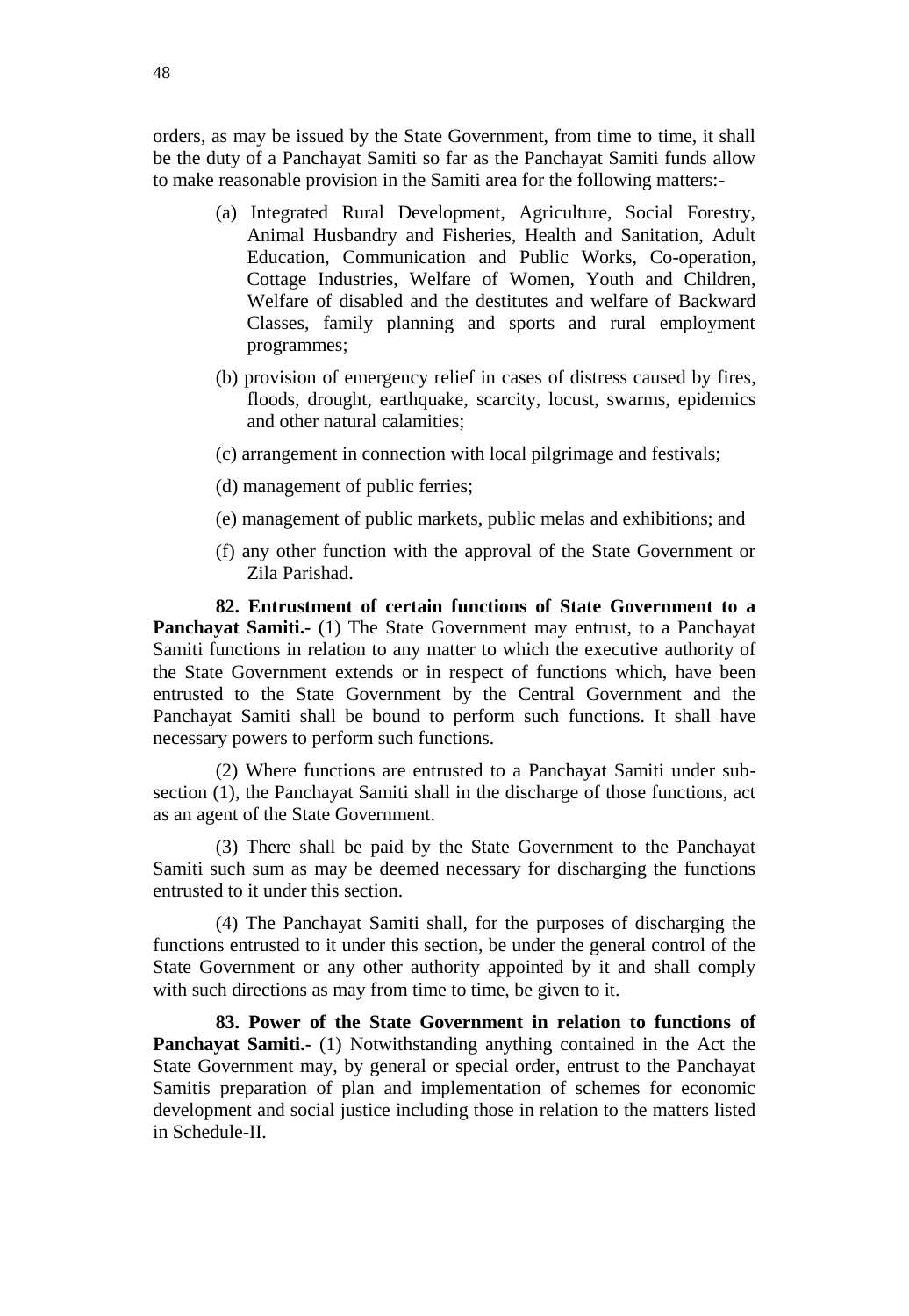(2) The state Government may, by general or special order, add to any of the function of the Panchayat Samiti or withdraw the functions and duties entrusted to such a Panchayat Samiti when the State Government undertakes the execution of any of the functions entrusted to the Panchayat Samiti. The Panchayat Samiti shall not be responsible for such functions so long as the State Government does not re-entrust such functions to the Panchayat Samiti.

**84. Standing Committees.-** (1) The Panchayat Samiti shall have the following Standing Committees:-

(a) General Standing Committee.

(b) Finance, Audit and Planning Committee.

(c) Social Justice Committee.

(2) Each Standing Committee shall consist of such number of members not exceeding seven, including the Chairman, as specified by the Panchayat Samiti, elected by the members of the Panchayat Samiti from amongst the elected members:

<sup>1</sup>[Provided that the term of each Standing Committee shall be two and a half years.]

(3) The Chairman shall be the *ex-officio* member and also Chairman of the General Standing Committee and the Finance, Audit and Planning Committee. The Vice-Chairman shall be the *ex-officio* member and Chairman of the Social Justice Committee:

Provided that if the Vice-Chairman acts as the Chairman of Panchayat Samiti the members of the Social Justice Committee shall elect its Chairman from amongst themselves.

(4) No elected member of the Panchayat Samiti Shall be eligible to serve on more than two Standing Committees.

(5) The Executive Officer shall be the *ex-officio* Secretary of every Standing Committee.

**85. Functions of the Standing Committees.-** (1) The General Standing Committee shall perform functions relating to the establishment matters, communications, buildings, rural housing, village extension, relief against natural calamities, water supply and all residuary matters.

(2) The Finance, Audit and Planning Committee shall perform the functions relating to the finance of the Panchayat Samiti framing of budgets, scrutinising proposals for increase of revenue, examination of receipts and expenditure statement, consideration of all proposals affecting the finances of the Panchayat Samiti and general supervision of the revenue and expenditure of the Panchayat Samiti and co-operation, small savings schemes and any other function relating to the development of the Block.

(3) The Social Justice Committee shall perform functions relating to-

<sup>&</sup>lt;sup>1</sup> Proviso added vide Act No. 18 of 2000.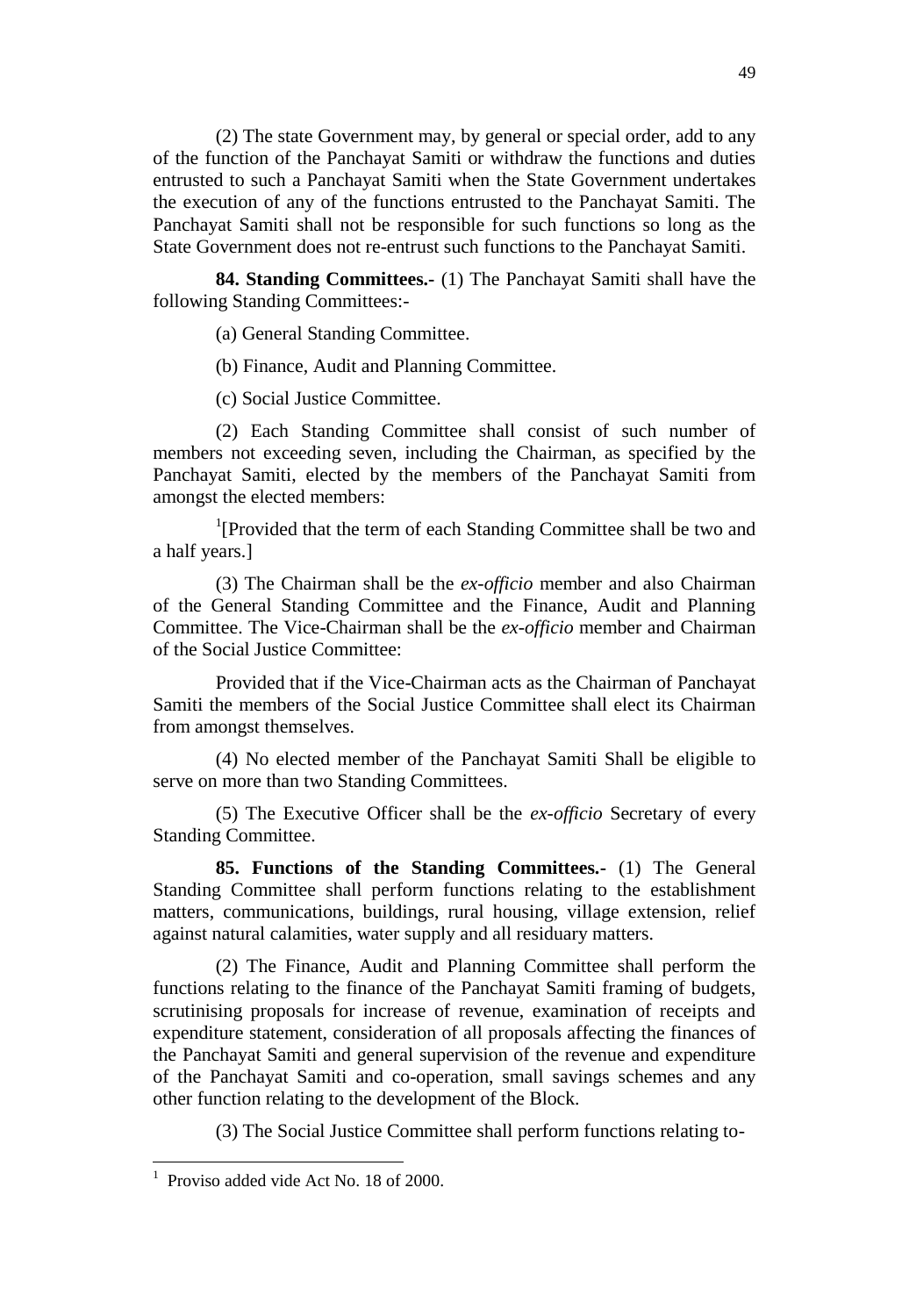- (a) promotion of education, economic, social, cultural and other interests of the Scheduled Castes, Scheduled Tribes, Backward Classes, women and other weaker sections of the society;
- (b) protecting them from social injustice and all other forms of exploitation;
- (c) amelioration of the Scheduled Castes, Scheduled Tribes, Backward Classes, women and other weaker sections of the society; and
- (d) securing social justice to the Scheduled Castes, Scheduled Tribes, women and other weaker sections of the society.

(4) The Standing Committees shall perform the functions referred to above to the extent the powers are delegated to them by the Panchayat Samiti.

**86. Procedure of Standing Committees.-** (1) Subject to the provisions of section 187, the Panchayat Samiti may frame bye-laws relating to election of members of committees, conduct of business therein and all other matters relating thereto.

(2) The Chairman of every committee shall in respect of the work of the committee be entitled to call for any information, return, statement, account or report from the office of the Panchayat Samiti and to enter on and inspect any immovable property of the Panchayat Samiti or work in progress connected with the work of the committee.

(3) Each committee shall be entitled to require attendance at its meetings of any officer of the Panchayat Samiti who is connected with the work of committee. The secretary shall under instructions of the committee, issue notices and secure the attendance of the officer.

**87. Consultative Committees.-** (1) In addition to the Standing Committees under section 84 a Panchayat Samiti may from time to time appoint from amongst its members one or more committees consisting of such number of persons and may refer to such committees for enquiry and report or for opinion such special subjects relating to the purpose of this Act, as it thinks fit.

(2) For any part of the area of a Panchayat Samiti, it may appoint committees consisting of persons who are residing within such area, for the purpose of inspection and supervision of any institution under its charge or the execution of any local works or measures carried on by it in such area.

(3) The constitution, term of office, duties and procedure of and powers to be exercised by such committees shall be such as may be laid down by bye-laws made by the Panchayat Samiti.

(4) Notwithstanding anything contained in any bye-law made under sub-section (3), the Panchayat Samiti may, at any time, dissolve a committee constituted under sub-section (2) and may reconstitute any other committee in its place.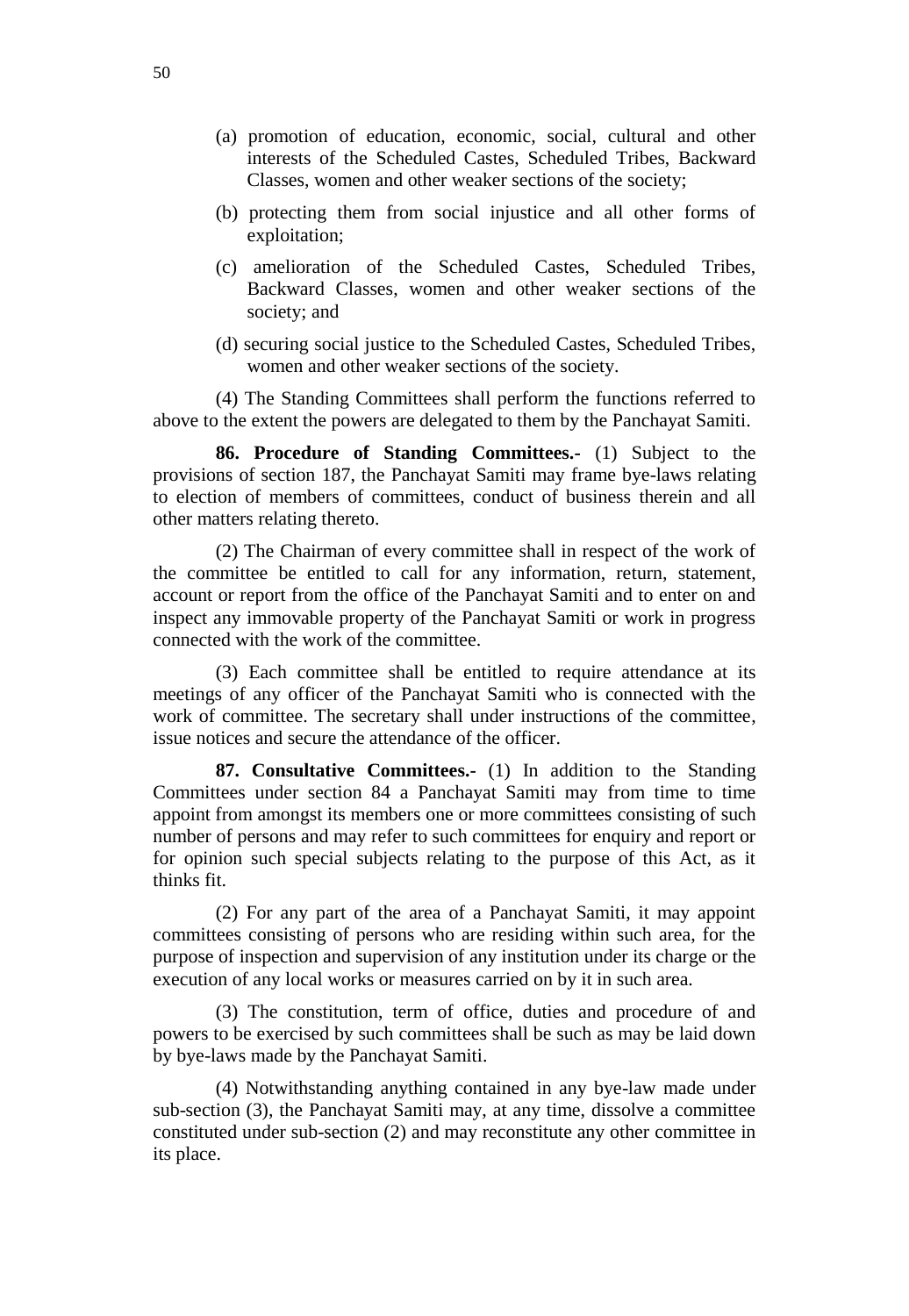### **CHAPTER-VI**

### **ZILA PARISHAD**

**88. Establishment of Zila Parishad.-** (1) For each district there shall be a Zila Parishad, having jurisdiction, over the entire district excluding, such portions of the district as are included in a Municipality constituted under any law for the time being in force.

 $(2)$   $^{1}[***************]$ 

**89. Constitution of Zila Parishad.-** (1) Every Zila Parishad shall consist of-

- (a) the directly elected members from territorial constituencies in the district as determined under this Act;
- (b) the Members of the House of People and the Members of the State Legislative Assembly representing a part or whole of the district whose constituencies lie within the district;
- (c) the members of the Council of States, where they are registered as electors within the district; and
- (d) the Chairmen of all Panchayat Samitis in the district:

Provided that when the total number of members under clauses (b), (c) and (d) exceed the total number of members under clause (a), only onefifth of the members under clause (d) shall be selected by rotation for such period as the prescribed authority may determine, by lot. Subject to the condition that a Chairman who was a member under this clause for one term shall not be eligible to become member for a second term during the remainder of his term of office as the Chairman of Panchayat Samiti.

(2) The number of elected members of a Zila Parishad under clause (a) of sub-section (1) shall consist of persons elected from the territorial constituencies in the district as may be notified from time to time by the Government at the rate of one member for every  $2$ [twenty five thousand] population or part thereof :

Provided that in a district having population of not exceeding  $\frac{3}{1}$  two lakhs and fifty thousand], there shall be minimum of ten elected members in a Zila Parishad:

Provided further that the Government may irrespective of the population of the district, declare, by a notification, that the provisions of this section shall apply to a Zila Parishad in a scheduled area, subject to such exceptions and modifications as may be specified by it in such a notification.

(3) All members of Zila Parishad, whether or not elected by direct election from territorial constituencies in the district shall have the right to

<sup>1</sup> . Sub-section (2) omitted vide H.P. Act No. 10 of 1997 w.e.f. 16.1.1997.

<sup>&</sup>lt;sup>2</sup>. Subs. for the words "twenty thousand" vide Act No. 17 of 2005 w.e.f. 30.5.2005.

 $3$ . Subs. for the words "two lakhs" vide Act No. 17 of 2005 w.e.f. 30.5.2005.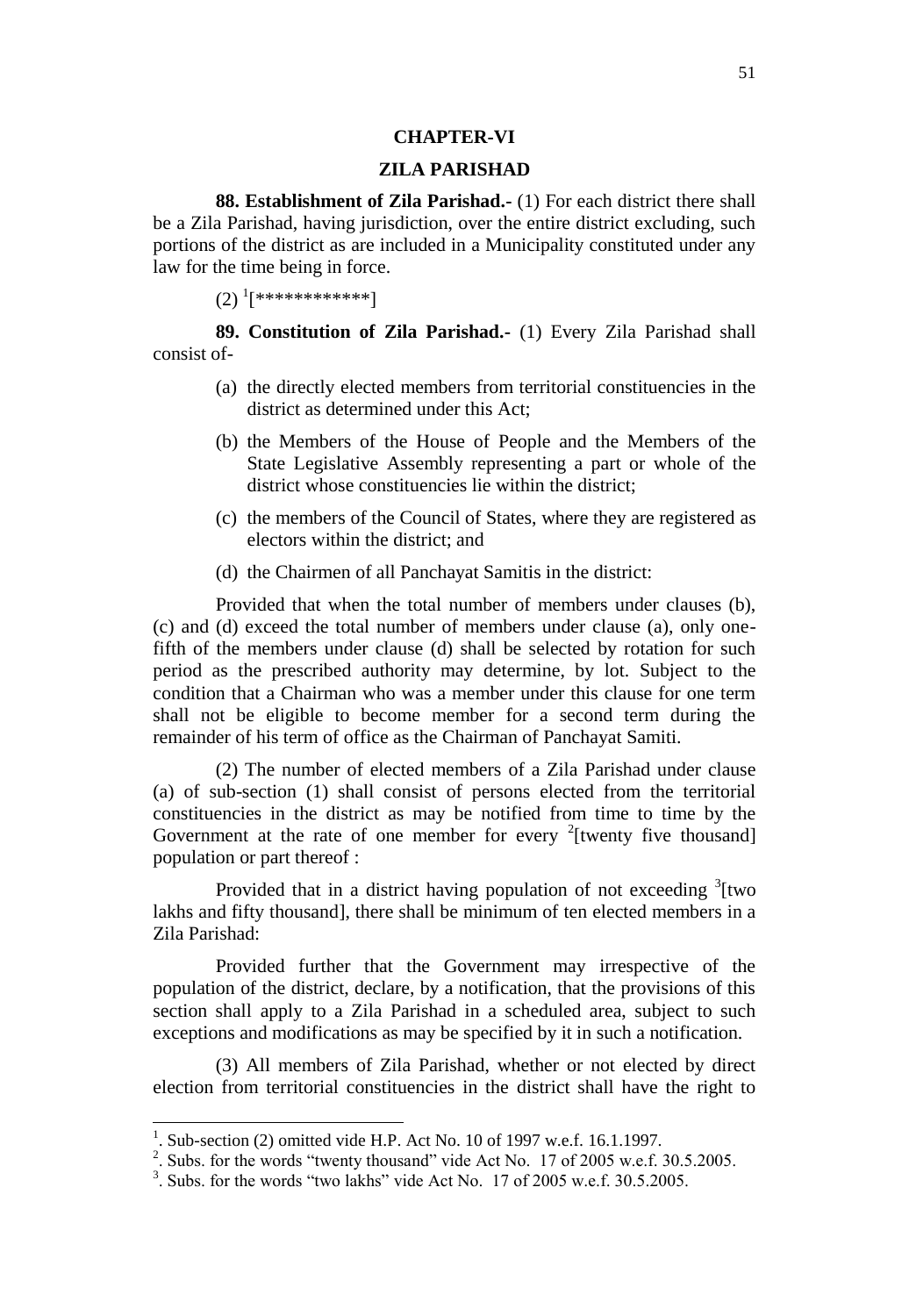vote in the meeting of the Zila Parishad except in the election or removal of the Chairman and Vice-Chairman only the elected members shall have the right to vote.

(4) Seats shall be reserved in the Zila Parishad-

(a) for the Scheduled Castes; and

(b) for the Scheduled Tribes;

and number of seats so reserved shall bear, as nearly may be, the same proportion to the total number of seats to be filled by direct election in the Zila Parishad as the population of the Scheduled Castes in the district or of the Scheduled Tribes in the district bears to the total population of the district.

 $\frac{1}{1}$ [(5)  $\frac{2}{1}$ [One-half] of the total number of seats reserved under subsection (4) shall be reserved for women belonging to the Scheduled Castes or, as the case may be, the Scheduled Tribes.

 $(5-A)^3$ [One-half] (including the number of seats reserved for women belonging to the Scheduled Castes and the Scheduled Tribes) of the total number of seats to be filled by direct election in every Zila Parishad shall be reserved for women.]

(6) The State Government may, by general or special order, reserve such number of seats for persons belonging to Backward Classes in a Zila Parishad, not exceeding the proportion to the total number of seats to be filled by direct election in the Zila Parishad as the population of the persons belonging to Backward Classes in that district bears to the total population of that district and may further reserve <sup>4</sup>[one-half] of the total seats reserved under this sub-section for women belonging to Backward Classes.

(7) The seats reserved under sub-sections (4),  $<sup>5</sup>[(5), (5-A)]$  and (6)</sup> shall be allotted by rotation to different constituencies in the district in such manner as may be prescribed.

**90. Election of the Chairman and Vice-Chairman.-** (1) After the declaration of the results, the Deputy Commissioner shall, as soon as possible but not later than one week of such declaration, call under his presidentship a meeting of elected members of the Zila Parishad for the purposes of oath or affirmation or allegiance under section 127.

(2) Immediately after oath or affirmation of allegiance under section 127 is administered or made, the elected members of a Zila Parishad shall, in

 $\overline{a}$ 

<sup>&</sup>lt;sup>1</sup>. Subs. for sub-section  $(5)$  vide Act. No. 18 of 2000.

<sup>&</sup>lt;sup>2</sup>. Subs. for the words "Not less than one-third" vide Act No. 10 of 2008 effective w.e.f. 13.6.2008.

<sup>&</sup>lt;sup>3</sup>. Subs. for the words "Not less than one-third" vide Act No. 10 of 2008 effective w.e.f. 13.6.2008.

<sup>4</sup> . Subs. for the words "not less than one-third" vide Act No. 10 of 2008 effective w.e.f. 13.6.2008.

 $<sup>5</sup>$ . Subs. for the bracket and figure "(5)" vide Act No. 18 of 2000.</sup>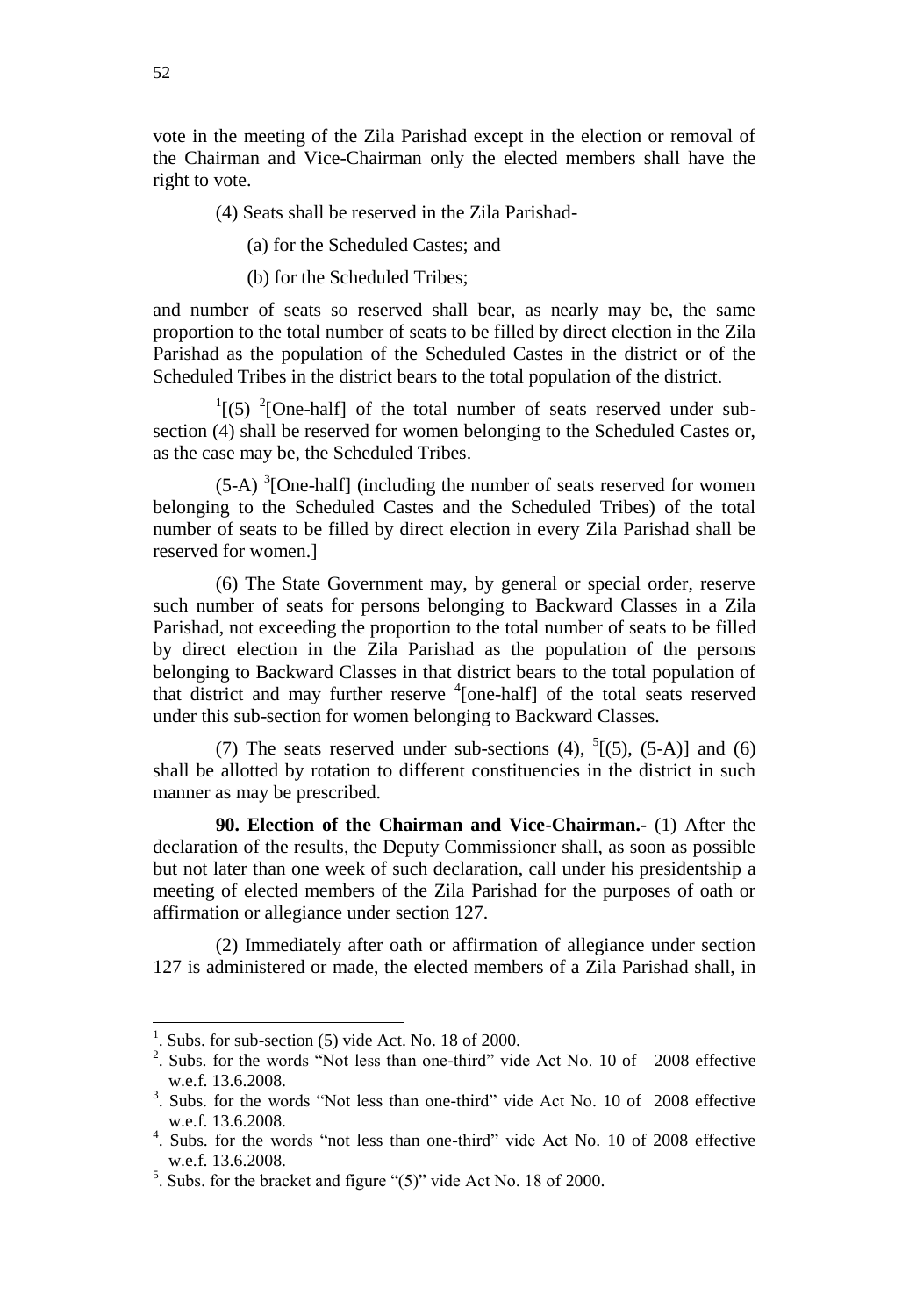the prescribed manner, elect from amongst themselves one of its members to be the Chairman and another to be the Vice-Chairman of the Zila Parishad:

<sup>1</sup>[Provided that if the office of the Chairman or Vice-Chairman, as the case may be, is vacated or falls vacant during the tenure on account of death, resignation or no-confidence motion, a fresh election within a period of two months from the date of occurrence of vacancy shall be held from the same category, in the prescribed manner.]

**91. Meetings of Zila Parishad.-** (1) A meeting of a Zila Parishad shall be either ordinary or special and except as otherwise provided under this Act, the meetings of the Zila Parishad shall be convened by the Chairman and, in his absence by the Vice-Chairman.

(2) A Zila Parishad shall ordinarily meet at its headquarters at least four times in each year for the transaction of its business and not more than three months shall be allowed to elapse between any two successive meetings.

(3) Notice of every meeting specifying the time and date thereof and the business to be transacted thereat shall be sent to every member of the Zila Parishad and exhibited at the office of the Zila Parishad not less that ten clear days before an ordinary meeting and seven clear days before a special meeting:

Provided that wherever it is considered expedient to do so in the public interest the requirement of the time limits specified in this sub-section may be relaxed with the approval of the prescribed authority.

(4) The Chairman, or, in his absence, the Vice-Chairman may whenever he thinks fit, and shall, on requisition made in writing by not less than one-third of the total members of the Zila Parishad, or if required by the Government or the Director, convene a special meeting within two weeks of the receipt of the written requisition.

(5) Any meeting of a Zila Parishad may, with the consent of the majority of the members present, be adjourned to any other date; but no business other than that left over at the adjourned meeting shall be transacted at the next following meeting:

 $2$ [Provided that additional agenda may be included for the adjourned meeting if the same is notified on the day of adjournment of the meeting or at least one week before the date fixed for the adjourned meeting:

Provided further that when a special meeting is adjourned for want of quorum, fresh adjourned special meeting shall be convened by giving fifteen days notice to the members within one month from the date of adjournment of special meeting.]

(6) At every meeting of a Zila Parishad the Chairman if present, or in his absence the Vice-Chairman, and if there be no Chairman or Vice-

<sup>&</sup>lt;sup>1</sup>. Proviso added vide Act. No. 18 of 2000.

 $2$ . Provisos added vide Act. No. 18 of 2000.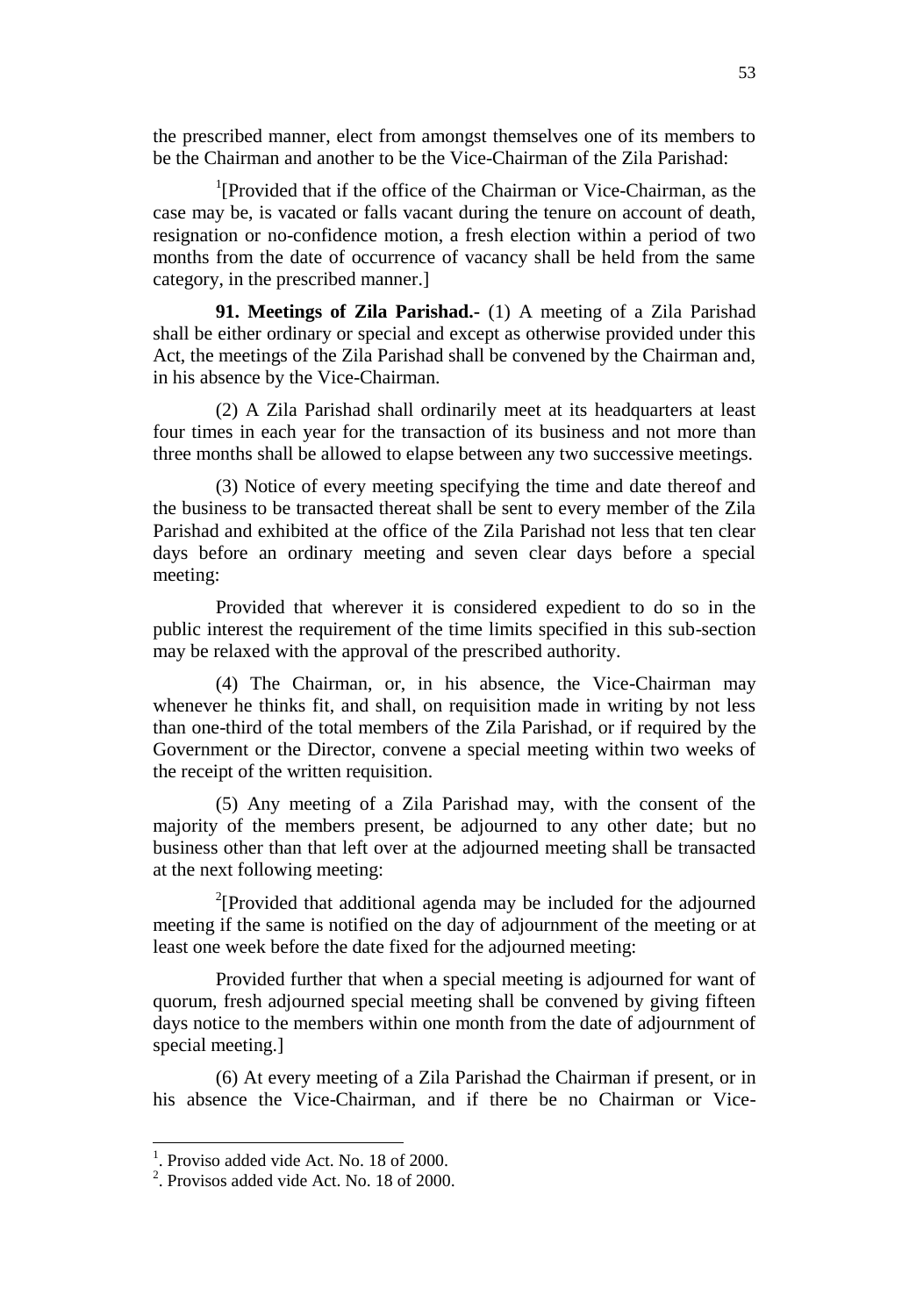Chairman present, then such one of its members, as the members may elect, shall preside.

(7) Except as otherwise provided by this Act or the rules made thereunder all questions coming up before any meeting of a Zila Parishad shall be decided by a majority of votes of the members present and voting and, in case of an equality of votes, the authority presiding at the meeting shall have a second or casting vote.

(8) Any matter finally disposed of by a Zila Parishad, shall not be reconsidered unless the recorded consent of not less than three-fourth of its total members has been obtained thereto, or, unless the Government or the Director has directed its reconsideration.

(9) Subject to the provisions of this Act and the rules framed thereunder for the transaction of business at a meeting of a Zila Parishad, the quorum shall be-

- (a) if it is an ordinary meeting one-half of its members having right to vote; and
- (b) if it is a special meeting, two-third of its members having right to vote.

**92. Functions of the Zila Parishad.-** (1) Subject to the provisions of this Act and rules made thereunder, it shall be duty of the Zila Parishad to-

- (i) control, co-ordinate and guide, the Panchayat Samiti and Gram Panchayat within the district;
- (ii) co-ordinate and consolidate the Panchayat Samiti plans;
- (iii) co-ordinate the demands for grants for special purpose received from the Panchayat Samiti and forward them to the State Government;
- (iv) secure the execution of the plans, projects schemes, or other works common to two or more Panchayat Samitis in the district;
- (v) advise the State Government in the developmental activities, social forestry, family welfare, welfare of the disabled, destitutes, women, youth and children and sports;
- (vi) exercise and perform such other powers and functions as the State Government may, confer on or entrust to it;
- $\frac{1}{1}$ [(vii) distribute grants received from the Government for development works and to monitor the implementation of such works.]

(2) The Zila Parishad of two or more adjacent districts may jointly undertake and execute any development schemes on such terms and conditions as may be mutually agreed upon.

 $<sup>1</sup>$ . Clause (vii) added vide Act. No. 18 of 2000.</sup>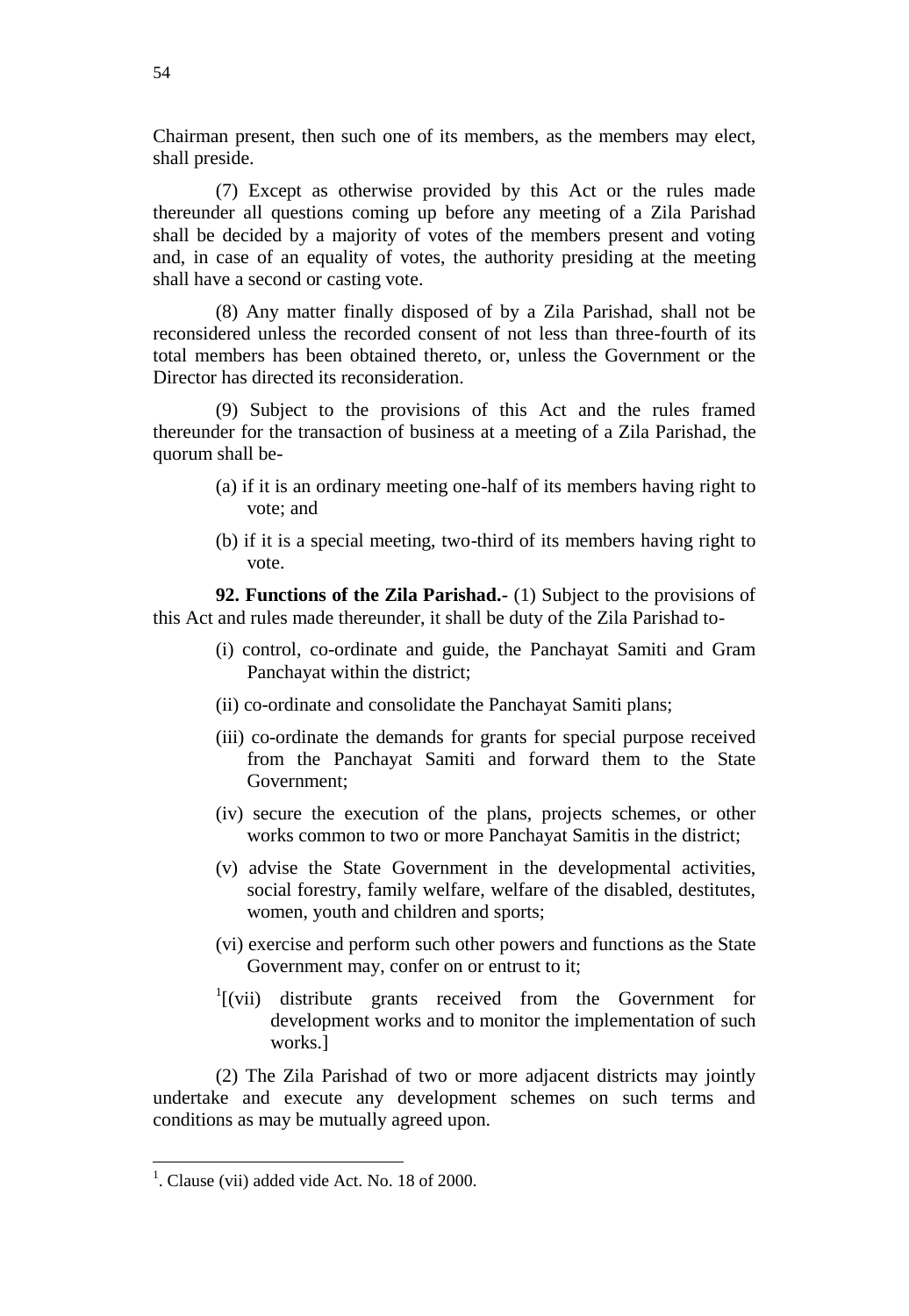**93. Entrustment of certain functions of State Government to a Zila Parishad.-** (1) The State Government may entrust, to a Zila Parishad functions in relation to any matter to which the executive authority of the State Government extends or in respect of functions which have been entrusted to the State Government by the Central Government and the Zila Parishad shall be bound to perform such functions. It shall have necessary powers to perform such functions.

(2) Where functions are entrusted to a Zila Parishad under sub-section (1), the Zila Parishad shall in the discharge of those functions, act as an agent of the State Government.

(3) There shall be paid by the State Government to the Zila Parishad such sum as may be deemed necessary for discharging the functions entrusted to it under this section.

(4) The Zila Parishad shall, for the purposes of discharging the functions entrusted to it under this section, be under the general control of the state Government  $\frac{1}{x^{***}}$ ] and shall comply with such directions as may from time to time, be given to it.

**94. Power of the State Government in relation to functions of Zila Parishad.**- (1) Notwithstanding anything contained in the Act the State Government may, by general or special order, entrust to the Zila Parishad preparation of plans and implementation of schemes for economic development and social justice including those in relation to the matters listed in Scheduled-II.

(2) The State Government may, by general or special order, add to any of the functions of Zila Parishad or withdraw the functions and duties entrusted to such a Zila Parishad, when the State Government undertakes the execution of any of the functions entrusted to the Zila Parishad. The Zila Parishad shall not be responsible for such functions so long as the State Government does not re-entrust such functions to the Zila Parishad.

**95. Standing Committees.-** (1) The Zila Parishad shall have the following Standing Committees, namely:-

- (a) General Standing Committee;
- (b) Finance, Audit and Planning Committee;
- (c) Social Justice Committee;

l

- (d) Education and Health Committee;
- (e) Agriculture and Industries Committee.

(2) Each Standing Committee shall consist of such number of members not exceeding five including the Chairman, as specified by the Zila Parishad, elected by the members of the Zila Parishad from amongst the elected members:

<sup>&</sup>lt;sup>1</sup>. The words "or any other authority appointed by it" deleted vide Act No. 18 of 2000.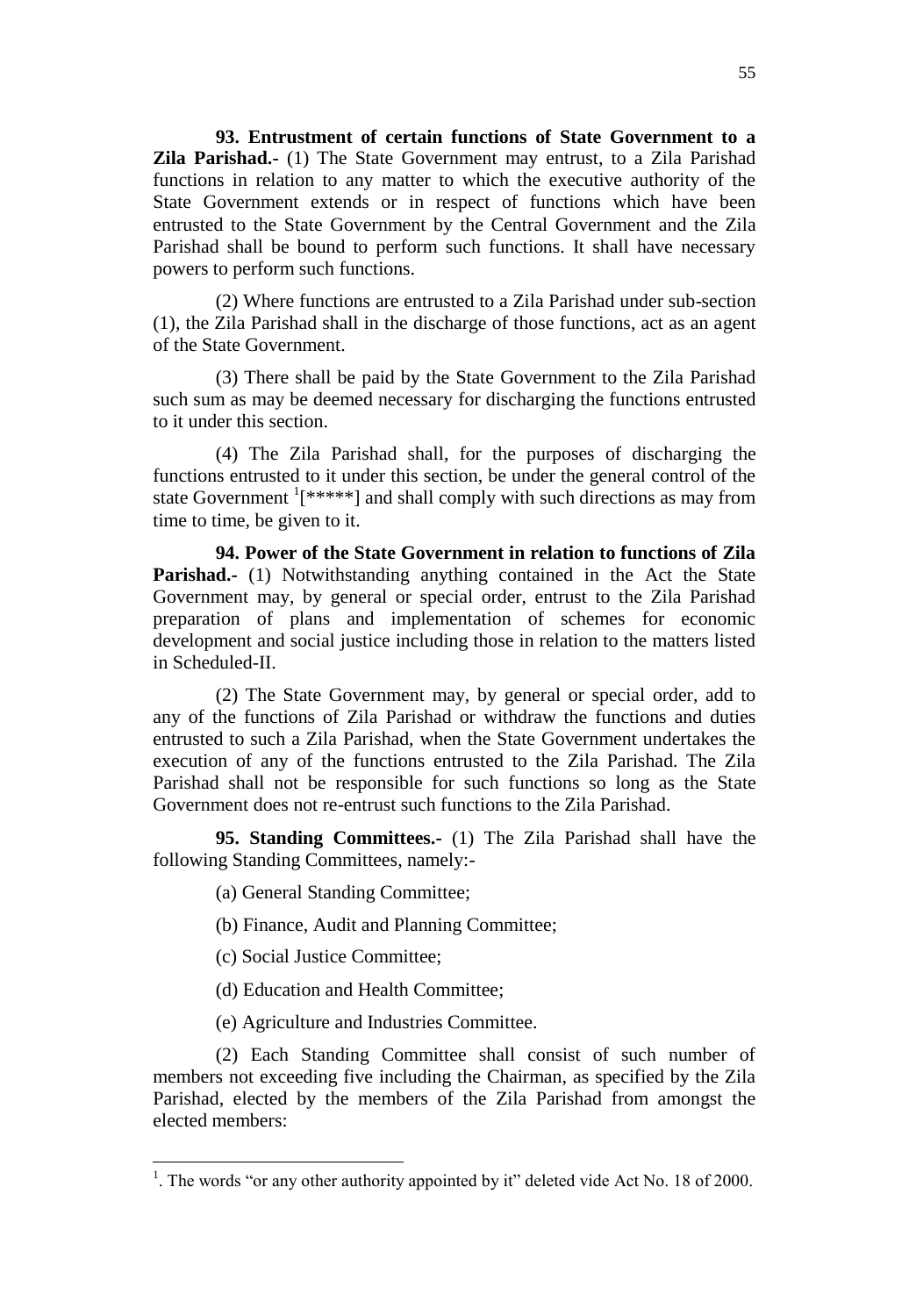<sup>1</sup>[Provided that the term of each Standing Committee shall be two and a half years.]

(3) The Chairman shall be the *ex-officio* Member and Chairman of the General Standing Committee and the Finance, Audit and Planning Committee. The Vice-Chairman shall be the *ex-officio* Member and Chairman of the Social Justice Committee. The other Standing Committees shall elect the Chairman from amongst themselves:

Provided that if the Vice-Chairman of the Zila Parishad acts as the Chairman of the Zila Parishad, the members of the Social Justice Committee or any other Standing Committee of which the Vice-Chairman of the Zila Parishad, is the *ex-officio* member and Chairman, shall elect its Chairman from amongst themselves.

(4) No member of the Zila Parishad shall be eligible to serve on more than three Standing Committees.

(5) The Secretary shall be the *ex-officio* Secretary of the General Standing Committee and the Finance, Audit and Planning Committee and he may nominate any other person to act as *ex-officio* Secretary for each of the remaining Standing Committees. The Secretary shall be entitled to attend the meeting of all the Standing Committees.

**96. Functions of the Standing Committees.-** (1) The General Standing Committee shall perform functions relating to the establishment matters and functions relating to communications, buildings, rural housing, village extension, relief against the natural calamities and allied matters and all residuary matters.

(2) The Finance and Planning Committee shall perform the functions relating to:-

- (a) the finances of the Zila Parishad, framing of budgets, scrutinizing proposals for increase of revenue, examination of receipts and expenditure statements, consideration of all proposals affecting the finances of the Zila Parishad and general supervision of the revenue and expenditure of the Zila Parishad;
- (b) the plan priorities allocation of outlays to developments, horizontal and vertical linkages, implementation of guidelines issued by the Government, regular review of planning programmes, evaluation of important programmes and small savings schemes.
- (3) The Social Justice Committee shall perform functions relating to-
- (a) promotion of education, economic, social, cultural and other interests of the Scheduled Castes and Scheduled Tribes and Backward classes;

<sup>1</sup> Proviso added vide Act No. 18 of 2000.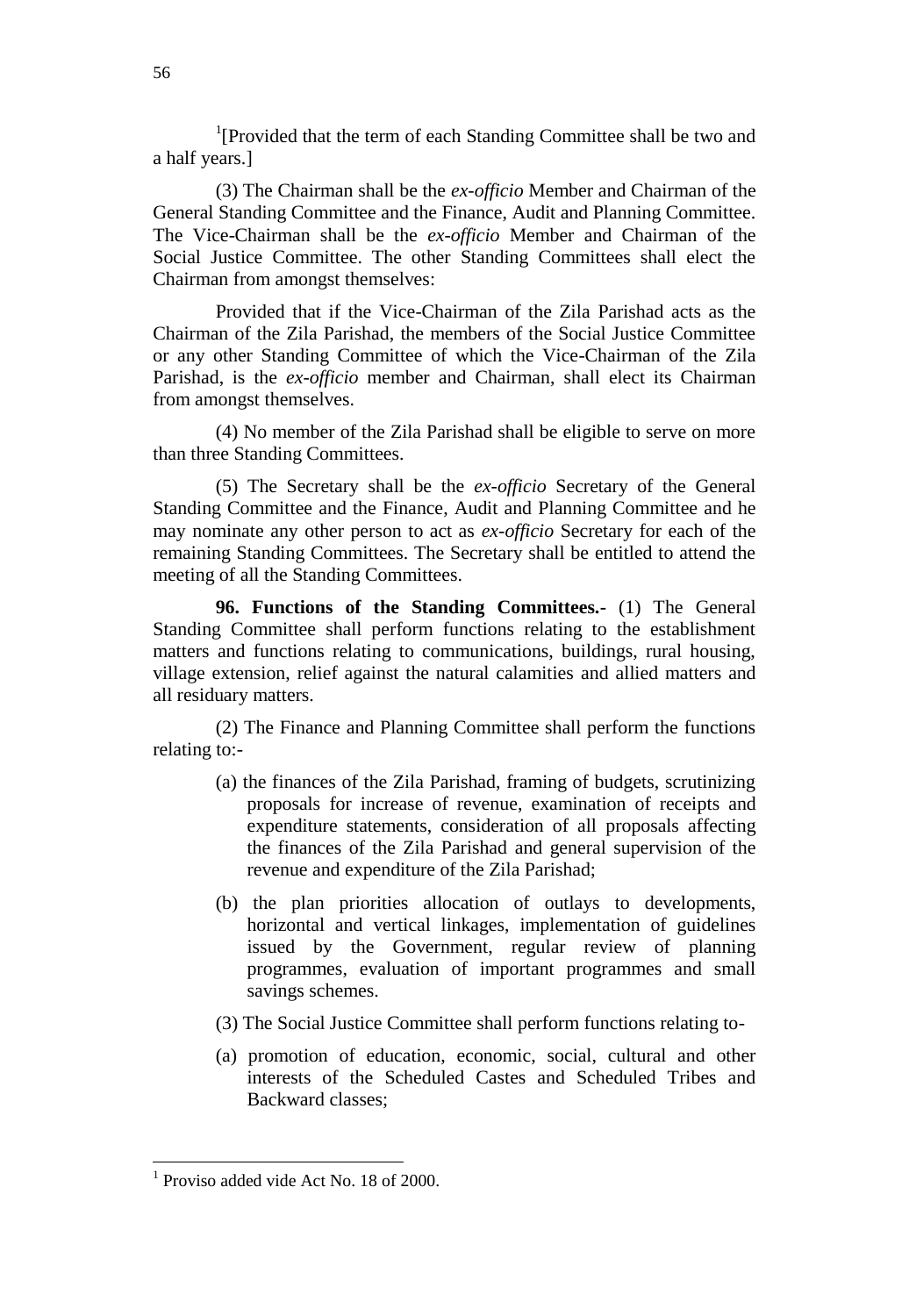- (b) protecting them from social injustice and all other forms of exploitation;
- (c) amelioration of the Scheduled Castes and Scheduled Tribes and Backward Classes;
- (d) securing social justice to the Scheduled Castes and Scheduled Tribes, Women and other weaker sections of the society.

(4) The Education and Health Committee shall perform the following functions-

(a) be incharge of all education activities of the Zila Parishad;

- (b) undertake the planning of education in the district within the framework of the national policy and the national and State plans;
- (c) survey and evaluate the educational activities of the Zila Parishad;
- (d) perform such other duties pertaining to education, audit literacy and cultural activities as the Zila Parishad may assign to it;
- (e) health services, hospitals water supply, family welfare and other allied matters.

(5) The Agriculture and Industry Committee shall perform function relating to:-

- (a) agriculture production, animal husbandry, co-operation, contour bunding and reclamation;
- (b) village and cottage industries;

(c) promotion of industrial development of the district.

(6) The Standing Committees shall perform the functions referred to above to the extent the powers are delegated to them by the Zila Parishad.

(7) The Committees shall perform in respect of maters assigned to them such additional duties as may be prescribed.

**97. Procedure of Committees.-** (1) Subject to the provision of section 187 the Zila Parishad may frame bye laws relating to election of members of committees, conduct of business therein, and all other matters relating to them.

(2) The Chairman of every committee shall in respect of the work of that committee be entitled to call for any information, return, statement or report from the officers of the Zila Parishad and to enter on and inspect any immovable property of the Zila Parishad or any work in progress concerning the committee.

(3) Each committee shall be entitled to require attendance at its meetings of any officer of the Zila Parishad who is connected with the work of the Committee. The Secretary shall under instructions of the Committee, issue notices and secure the attendance of the officer.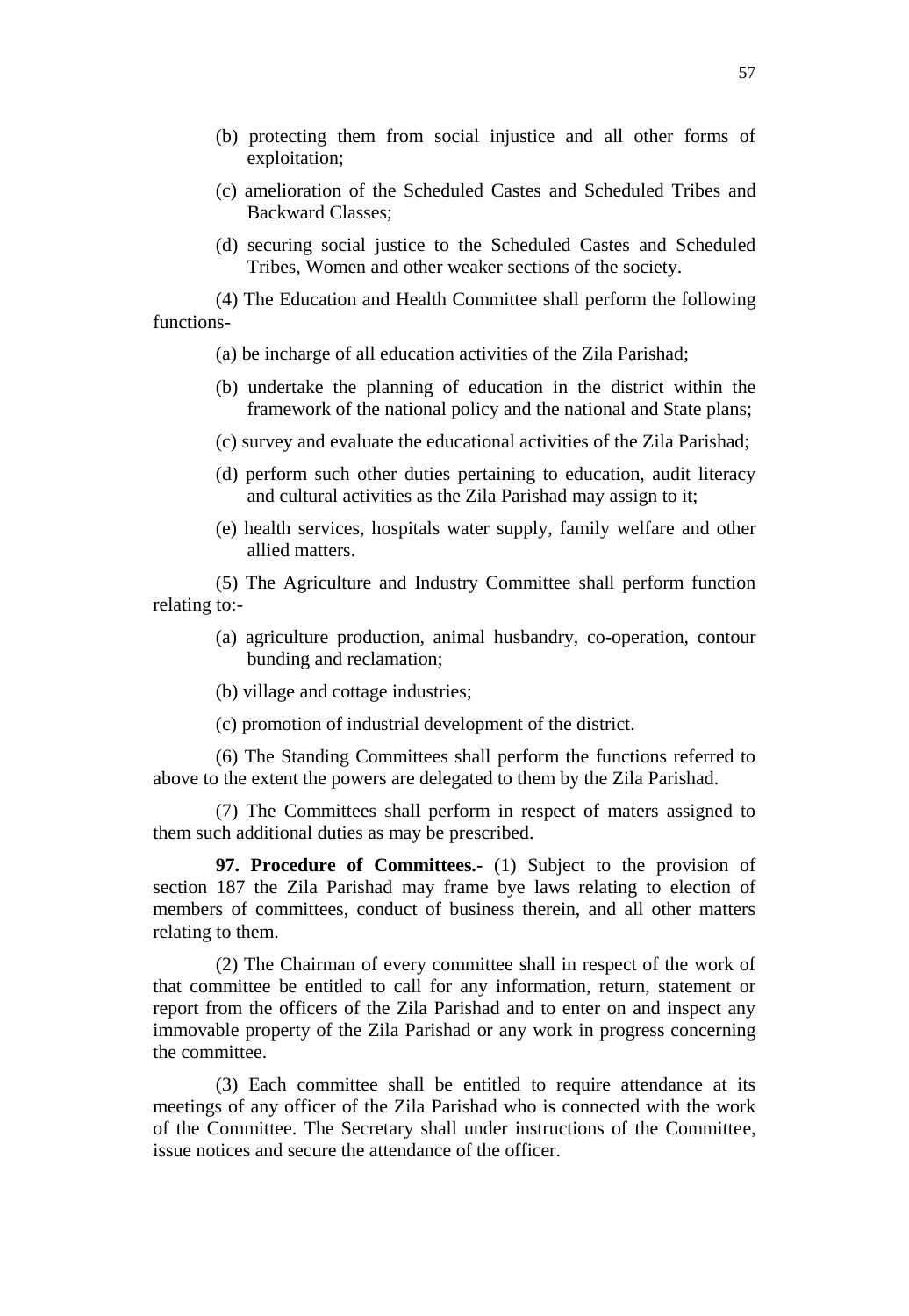# **1 [CHAPTER-VI-A**

# **SPECIAL PROVISONS RELATING TO THE GRAM PANCHAYATS, PANCHAYAT SAMITIS AND ZILA PARISHADS LOCATED IN THE SCHEDULED AREAS.**

**97-A. Application of this Chapter.-** (1) The provisions of this Chapter shall apply to the Gram Panchayats, Panchayat Samitis and Zila Parishads constituted in the scheduled areas in the state.

(2) The provisions of this Chapter shall prevail over anything inconsistent therewith elsewhere in this Act.

**97-B. Declaration of village in scheduled areas.-** For the purposes of section 3, a village shall ordinarily consist of a habitation or a group of habitations or a hamlet or a group of hamlets thereof comprising a community or communities and managing their affairs in accordance with traditions and customs.

**97-C. Functions of Gram Sabha.-** (1) Every Gram Sabha shall be competent to safeguard and preserve the traditions and customs of the people, their cultural identity, community resources and without detriment to any law for the time being in force, the customary mode of dispute resolution.

(2) Every Gram Sabha shall,-

- (i) approve plans, programmes and projects for social and economic development before such plans, programmes and projects are taken up for implementation by the Gram Panchayat, at the village level;
- (ii) be responsible for the identification or selection of persons as beneficiaries under poverty alleviation and other programmes.

(3) Every Gram Panchayat shall obtain from the Gram Sabha, a certification of utilization of funds by that Panchayat for the plans, programmes and project referred to in sub-section (2).

**97-D. Reservation of seats of office bearer in Panchayats.-** The reservation of seats in the scheduled areas to every Gram Panchayat and Panchayat Samiti shall be in proportionate to the population of the communities in that Gram Panchayat or the Panchayat Samiti, as the case may be:

Provided that the reservation for the Scheduled Tribes shall not be less than one-half of the total number of seats:

Provided further that all seats of Pradhan of Gram Panchayats and Chairman of Panchayat Samitis shall be reserved for the Scheduled Tribes.

 $\overline{\phantom{a}}$ 

CHAPTER-VI-A ins. vide H.P. Act No. 1 of 1998 effective w.e.f.  $24<sup>th</sup>$  May, 2004.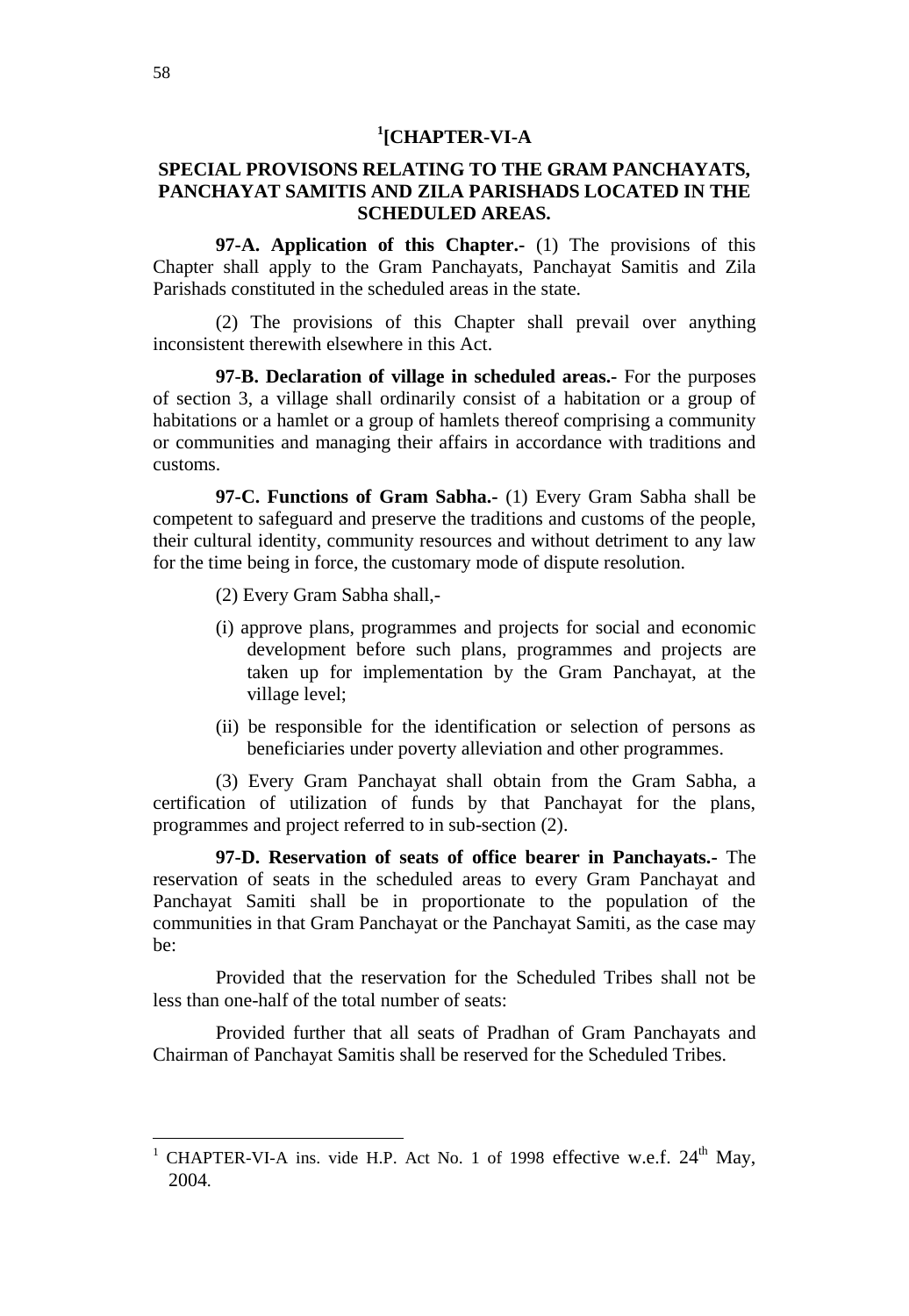**97-E. Nomination of persons.-** The Government may nominate persons belonging to such scheduled Tribes who have no representation in Panchayat Samitis or the Zila Parishad, as the case may be:

Provided that such nomination shall not exceed one-tenth of the total members to be elected in the Panchayat Samiti or Zila Parishad, as the case may be.

**97-F. Acquisition of land in the scheduled areas.-** The Gram Sabha shall be consulted before making the acquisition of land in the scheduled areas for development of projects and before re-settling or rehabilitating persons evicted by such projects in the scheduled areas; the actual planning and implementation of the projects in the scheduled areas shall be co-ordinated at the State level.

**97-G. Management of minor water bodies in the scheduled areas.-** Planning and management of minor water bodies in the scheduled areas shall be entrusted to Gram Panchayats, Panchayat Samitis or the Zila Parishads, as the case may be, in such manner as may be prescribed.

**97-H. Minor minerals in the scheduled areas.-** (1) The recommendations of the Gram Sabha, made in such manner as may be prescribed, shall be taken into consideration prior to grant of prospecting license or mining lease, for minor minerals in the scheduled areas.

(2) The prior recommendation of the Gram Sabha, made in such manner as may be prescribed, shall be taken into consideration for grant of concession for the exploitation of minor minerals by auction.

**97-I. Powers and functions of Gram Panchayats and Panchayat Samitis.-** (1) The Gram Panchayat or as the case may be, the Gram Sabha shall exercise such powers and perform such functions in such manner and to such extent as may be prescribed in respect of the following matters, namely:-

- (a) the ownership of minor forest produce;
- (b) enforcement of prohibition or regulation or restriction of the sale and consumption of any intoxicant;
- (c) management of village markets by whatever name called; and
- (d) exercising control over money lending to the Scheduled Tribes.

(2) The Panchayat Samiti shall exercise such powers and perform such functions in such manner and to such extent as may be prescribed, in respect of the following matters, namely:-

- (a) exercising control over institutions and functionaries in all social sectors; and
- (b) control over local plans and resources for such plans including tribal sub-plans.]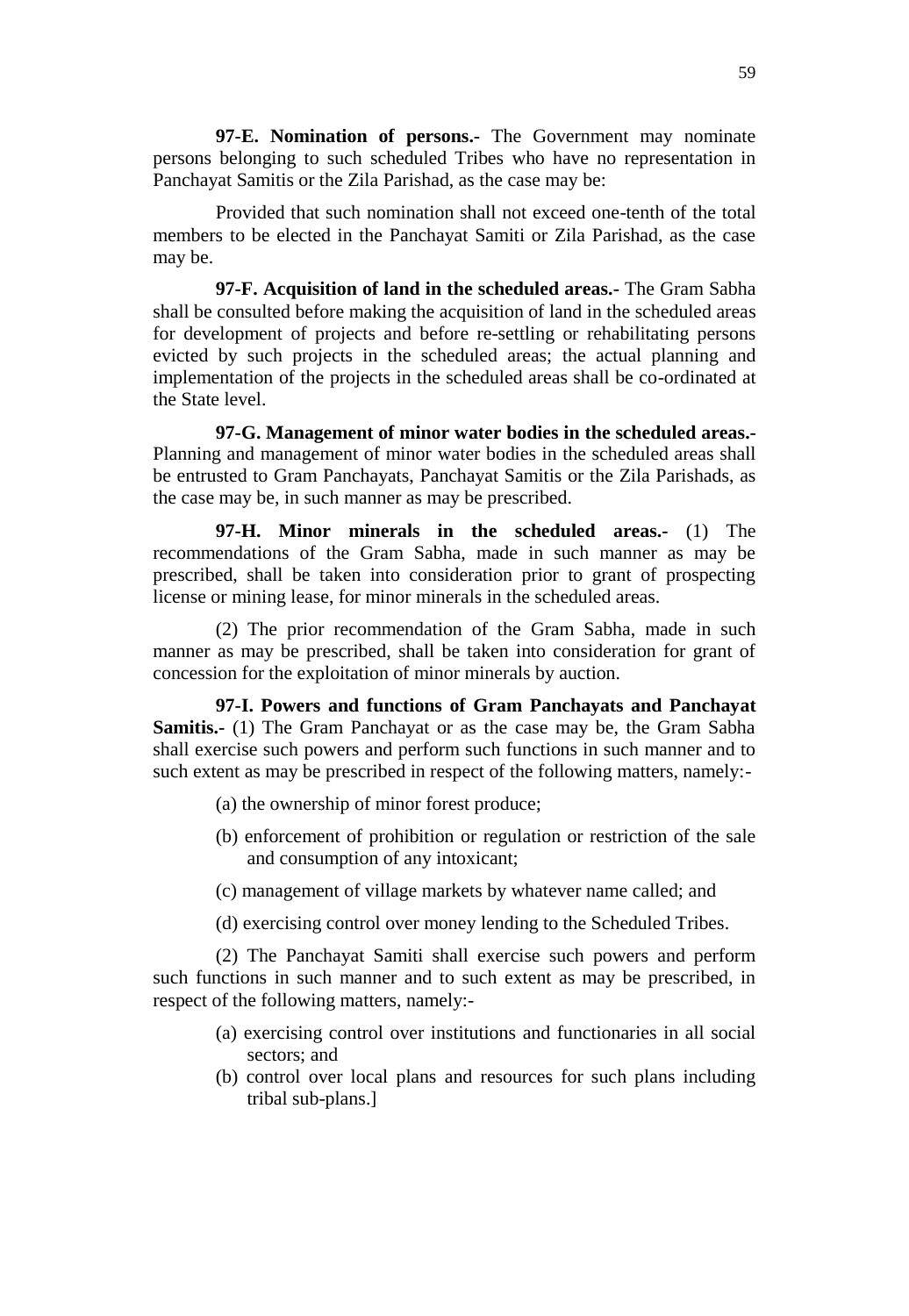### **CHAPTER-VII**

### **FINANCE, TAXATION AND RECOVERY OF CLAIMS**

**98. Finance Commission for Panchayats.-** (1) The government shall within one year from the commencement of the Constitution (Seventy-third Amendment)Act, 1992 and thereafter at expiration of every fifth year constitute a Finance Commission to review the financial position of Panchayats and to make recommendations to the Government as to-

(a) the principles which should govern-

- (i) the distribution between the State and the Panchayats of the net proceeds of the taxes, duties, tolls and fees leviable by the Government which may be divided between them and allocation between the Panchayats of their respective shares of such proceeds;
- (ii) the determination of the taxes, duties, tolls and fees which may be assigned to or appropriated by the Panchayats;
- (iii) the grants-in-aid to Panchayats from the Consolidated Fund of the State.
- (b) the measures needed to improve the financial position of the Panchayats;
- (c) any other matter referred to the Finance Commission by the Government in the interest of the sound finance of the Panchayats.

(2) The Finance Commission shall consist of a Chairman and two other members.

 $\frac{1}{1}$ [(3) The Chairman of the Finance Commission shall be selected from amongst the persons who have experience in public affairs and who have,—

- (i) special knowledge and experience in economic and financial matters relating to Panchayats; or
- (ii) special knowledge and experience in economic and financial matters relating to Municipalities; or
- (iii) wide experience in administration and financial matters;or

(iv) special knowledge of economics.

(3-A) The other two members of the Finance Commission shall be selected from amongst the officers of the State Government not below the rank of Secretary to the Government or the Head of the Department.

<sup>&</sup>lt;sup>1</sup>. Sub-section (3) subs. vide Act No. 9 of 2011.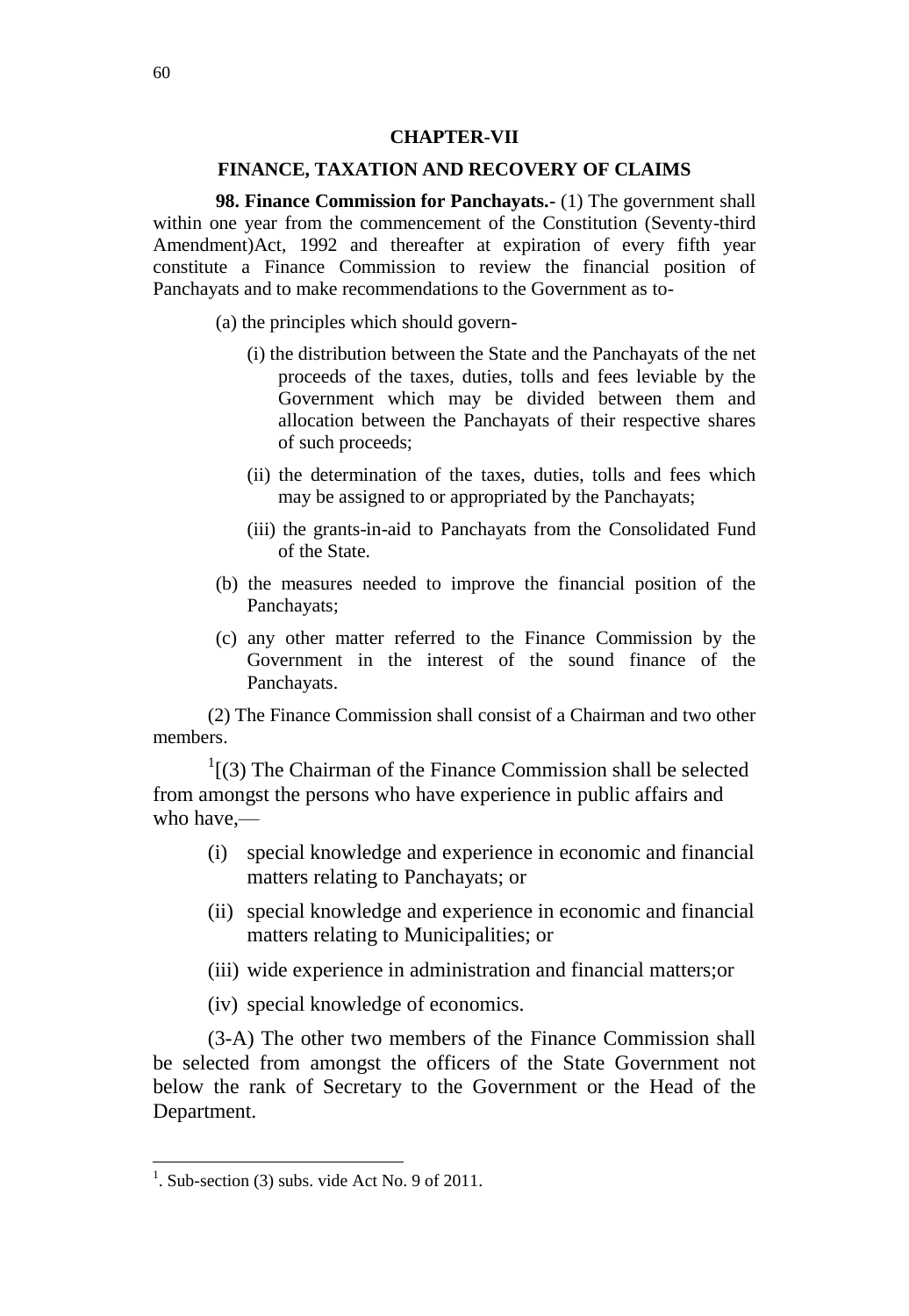(3-B) The Chairman of the Finance Commission shall be paid such salary and allowances as may be prescribed.]

(4) The Chairman or a member of the Finance Commission may resign his office by writing under his hand and addressed to the Government, but he shall continue in office until his resignation is accepted.

(5) The casual vacancy created by the resignation of the member or Chairman under sub-section (4) or for any other reasons may be filled by fresh appointment and a member or Chairman so appointed shall hold office for the remaining period for which the member or Chairman in whose place he was appointed would have held office.

(6) The Finance Commission shall determine its procedure.

(7) The Commission shall have the following powers in the performance of its functions, namely:-

(a) to call for any record from any officer or authority;

(b) to summon any person to give evidence or produce record; and

(c) such other powers as may be prescribed.

(8) The Government shall cause every recommendation made by the Finance Commission under this section together with an explanatory memorandum as to the action taken thereon to be laid before the State Legislative Assembly.

**99. Panchayat Fund.-** (1) Every Panchayat shall establish a fund to be called the Panchayat Fund and all sums received by the Panchayat, shall form part of the said Fund.

(2) Subject to the provisions of this Act and the rules made thereunder, all property vested in the Panchayat and the Panchayat fund shall be applied for the purposes of this Act or for other purposes connected with the activities for the development of Panchayat generally or for such other expenses as the State Government may approve on an application of Panchayat or otherwise in the public interest. The Panchayat Fund shall be kept in the nearest Government Treasury or Sub-Treasury or Post Office or Co-operative Bank or Scheduled Bank.

(3) An amount allotted to the Panchayat by the State Government or any other person or local authority for any specified work or purpose shall be utilized exclusively for such work or purpose and in accordance with such instructions as the State Government may either generally or specially issue in this behalf.

 $\frac{1}{1}$ [(4) The amount from the Gram Panchayat Fund shall be withdrawn, only under the joint signatures of the  $2$ [Secretary or the Panchayat Sahayak] of Gram Panchayat and Pradhan, if there is casual vacancy in the office of the

 $\overline{a}$ 

<sup>1</sup> Sub-section (4) subs. vide Act No. 17 of 2005 w.e.f. 30.5.2005.

<sup>&</sup>lt;sup>2</sup>. Subs. for the word "Secretary" vide Act No. 10 of 2008 effective w.e.f. 13.6.2008.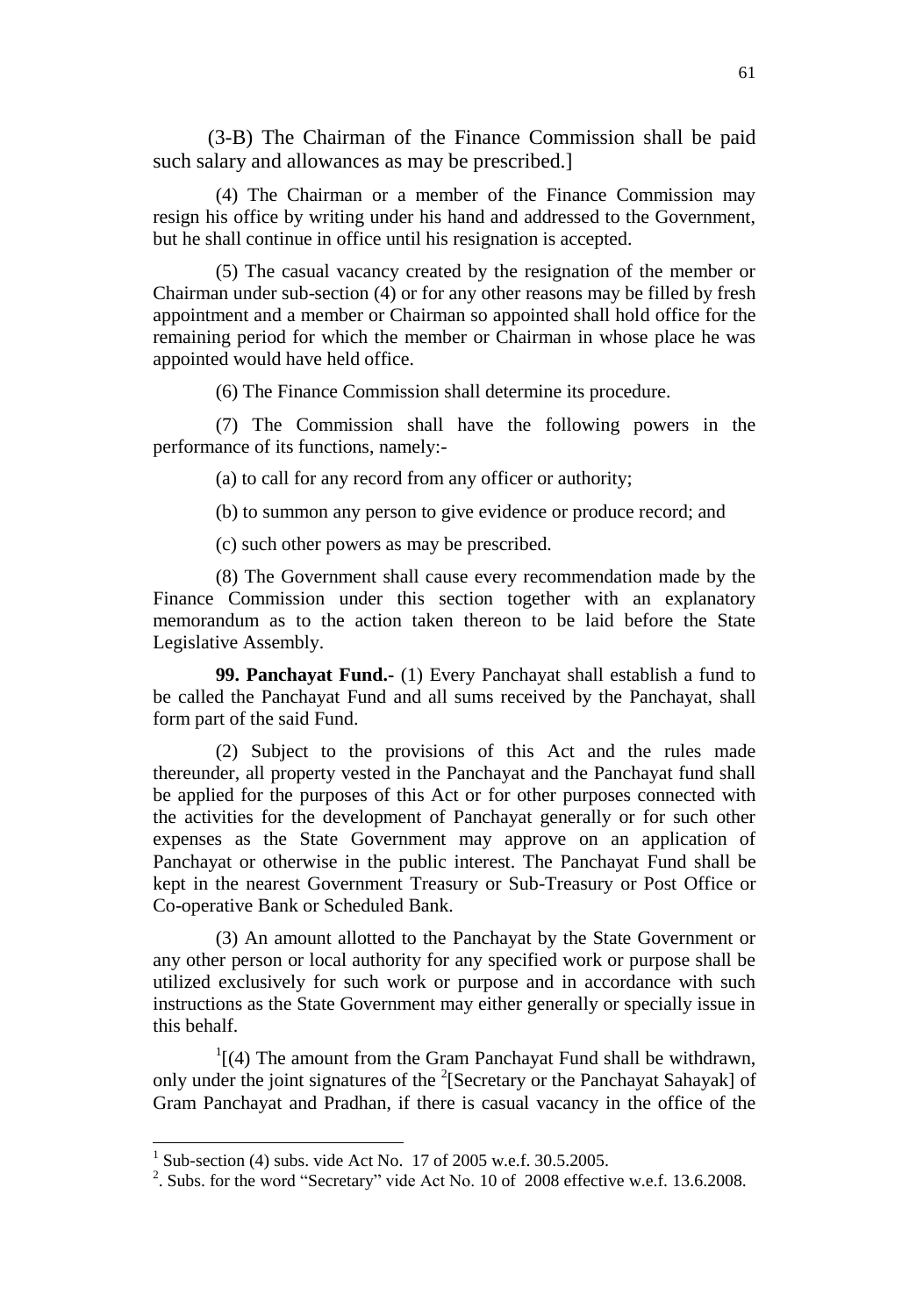Pradhan, under the joint signatures of the  $1$ [Secretary or the Panchayat Sahayak] of Gram Panchayat and the Up-Pradhan and, if there are casual vacancies simultaneously in the offices of both the Pradhan and the Up-Pradhan, under the joint signatures of the  $2$ [Secretary or the Panchayat Sahayak] of Gram Panchayat and any member of the Gram Panchayat authorised by the Gram Panchayat in this behalf:]

 $3$ [Provided that the Panchayat Sahayak shall not withdraw the amount from the Gram Panchayat fund as joint signatory unless authorized by the Director for this purpose:

Provided further that in a particular Gram Panchayat, the Panchayat Sahayak shall withdraw the amount from the Gram Panchayat Fund as joint signatory only in case there is no Panchayat Secretary posted in that Panchayat.]

(5) The amount from the Panchayat Samiti Fund shall be withdrawn only under the joint signatures of Executive Officer, by whatever name called, of the Panchayat Samiti and Chairman or any other member of the Panchayat Samiti authorized by the Panchayat Samiti.

(6) The amount from the Zila Parishad Fund shall be withdrawn only under the joint signatures of the Secretary, by whatever name called, of the Zila Parishad and Chairman or any other member of the Zila Parishad authorized by the Zila Parishad.

4 [**100. Levy of taxes, duty, cess and fees by Gram Panchayats.**— (1) A Gram Panchayat may, through a resolution and after previous publication, levy property tax at such rates and in such manner as it may deem fit on residential and commercial buildings in the Sabha area:

Provided that property tax levied under this sub-section shall be payable by the owner of such building.

(2) Subject to such maximum rates as the Government may fix and the provisions of the rules made under this Act or any order made by the Government in this behalf, a Gram Panchayat may levy,—

> (a) with the previous approval of the Government, a tax on persons carrying on any profession, trade, calling and employment other than agriculture in the Sabha area; provided such tax has not been levied in the Sabha area by any other local authority under any law for the time being in force;

 $\overline{\phantom{a}}$ 

<sup>1</sup> . Subs. for the word "Secretary" vide Act No. 10 of 2008 effective w.e.f 13.6.2008.

<sup>&</sup>lt;sup>2</sup>. Subs. for the word "Secretary" vide Act No. 10 of 2008 effective w.e.f 13.6.2008.

<sup>3</sup> . Provisos ins. vide Act No. 10 of 2008 effective w.e.f 13.6.2008.

 $4$ . Section 100 subs. vide Act No. 9 of 2011.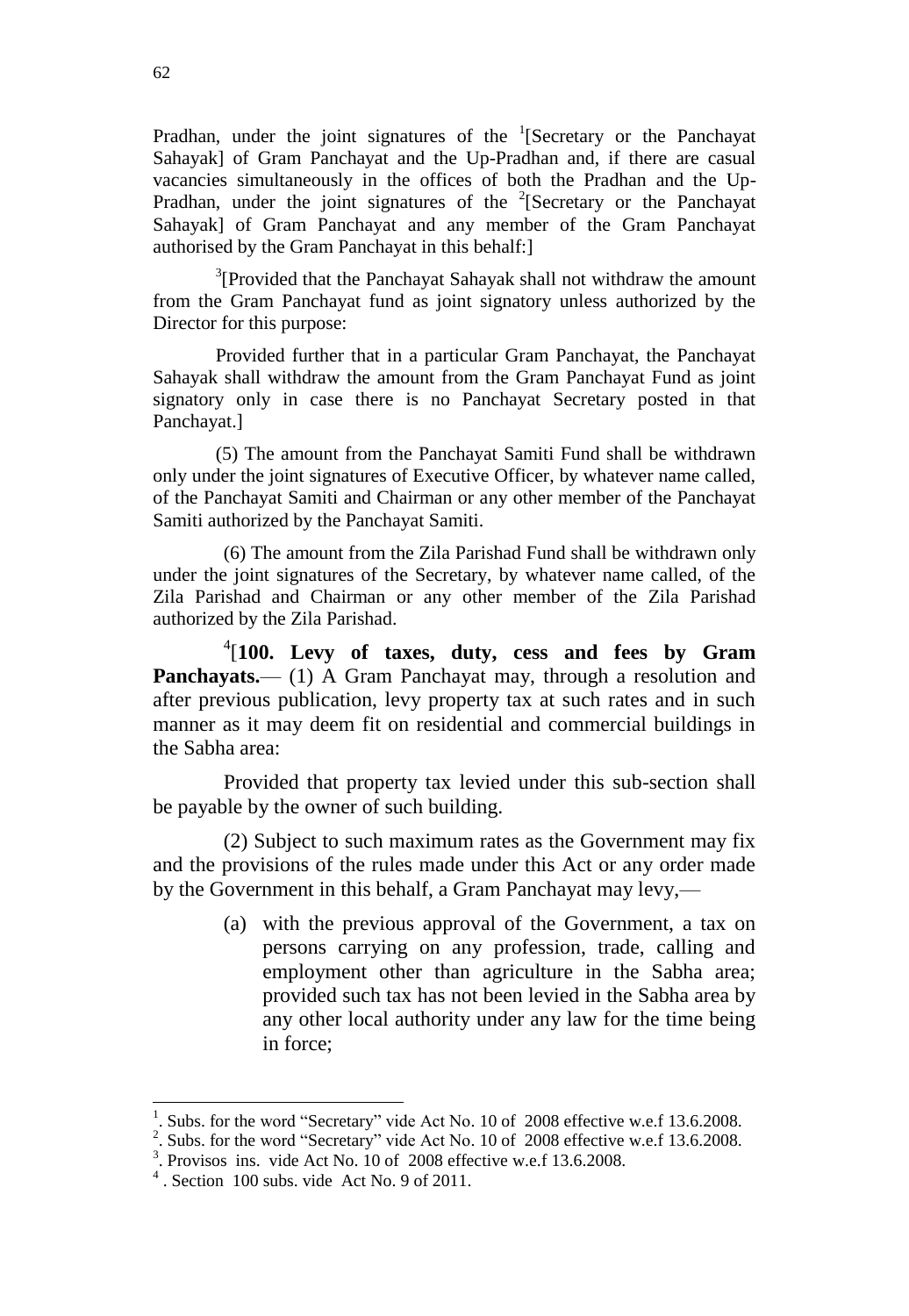- (b) if so authorized by the Government, a duty on transfer of property in the form of a surcharge on the duty levied under the Indian Stamp Act, 1899, in its application to Himachal Pradesh, on instruments of sale, gift and mortgage with possession of immovable property situated in the Sabha area at such rate as may be fixed by the Government not exceeding two per cent on, as the case may be, the amount of the consideration, the value of the property or the amount secured by the mortgage, as set forth in the instrument; and
- (c) if so authorized by the Government, any other tax, duty or cess which the Legislative Assembly of Himachal Pradesh has power to levy:

Provided that if the Gram Panchayat fails to levy the tax, duty or cess, the Government may take necessary steps to levy it and the tax, duty or cess so levied shall be deemed to have been levied by the Gram Panchayat:

Provided further that the Government may at any time withdraw the authorisation under clause (b) or clause (c) whereupon the tax, duty or cess shall cease to be levied.

(3) A Gram Panchayat may, through a resolution and after previous publication, levy following fees at such rates and in such manner as it may deem fit in the Sabha area, namely:—

- (i) teh-bazari from the shop-keepers in fairs;
- (ii) service fee for cleaning of streets, lighting of streets, sanitation, solid and liquid waste management, parking of vehicles, as the case may be ;
- (iii) fee for registration of animals sold in the Sabha area; and
- (iv) water rate where water is supplied by the Gram Panchayat.]

**101. Special tax for community services.-** A Gram Panchayat may, with the <sup>1</sup>[prior approval of the Gram Sabha], impose a special tax on the adult male members of the Gram Panchayat area for the construction of any public work of general utility for the inhabitants of the said area:

Provided that it may exempt any member from payment of this tax in lieu of doing voluntary labour or having it done by another person on his behalf.

 $\overline{a}$ 

<sup>1</sup> Subs. for the words "previous permission of the Deputy Commissioner" vide Act No. 18 of 2000.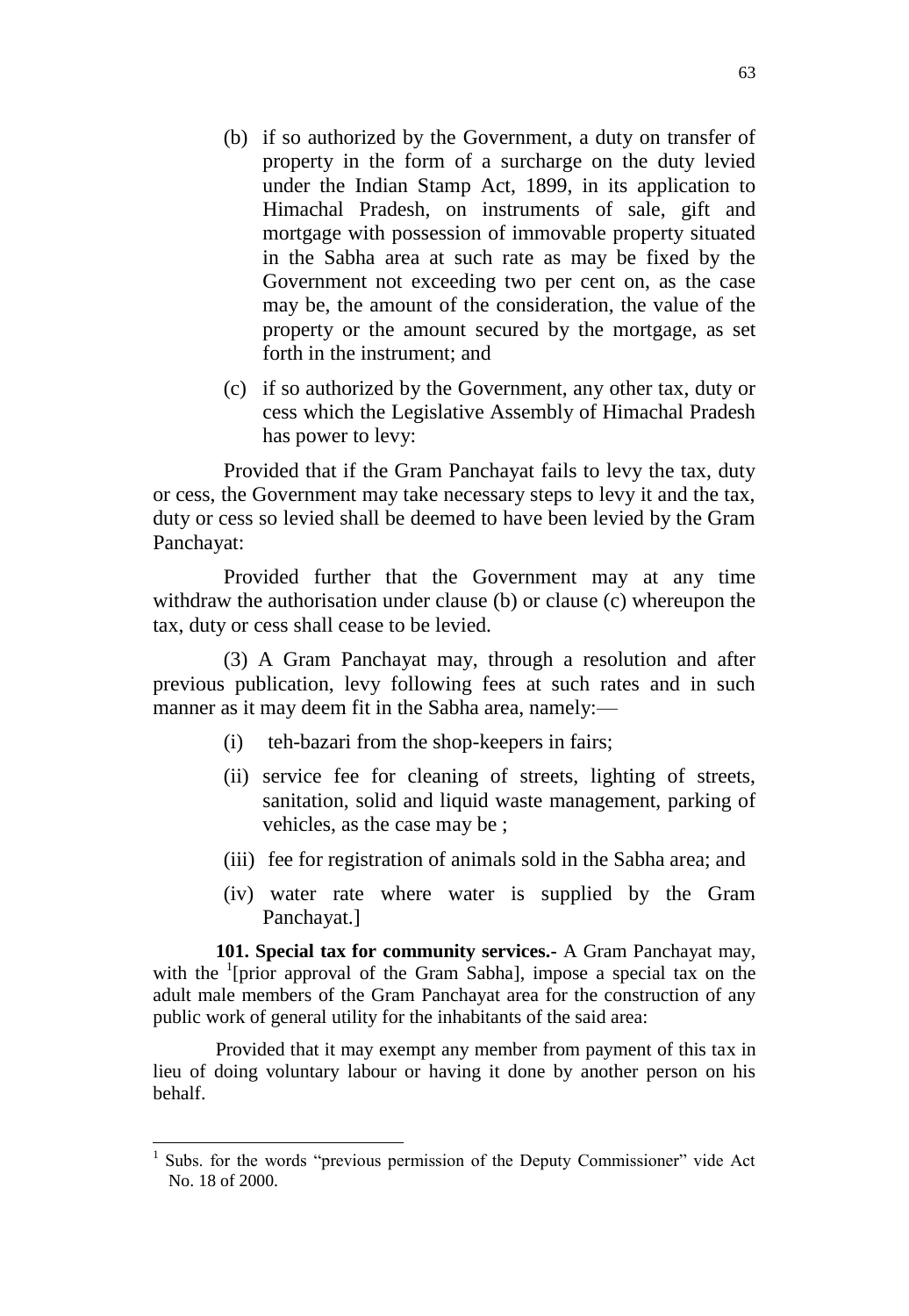*Explanation*.- For the purposes of this section, the expression "adult male member" means a male member who has attained the age of 21 years.

**102. Commutation of tax by labour.-** A Gram Panchayat may with the consent of the person by whom any tax is payable under this Act, commute the payment into a contribution of labour not exceeding twenty four units of labour in any one year, at such intervals, for such period of time and on such conditions, as may be prescribed.

*Explanation.-* One unit of labour means four hours of manual labour.

**103. Local rate.-** (1) Except as hereinafter provided all land shall be subject to payment of a rate to be called the "local rate" at such rate of its annual value not exceeding twenty five per cent as Government may determine from time to time.

(2) The Government may, by notification, abolish, reduce or exempt any land or any class of land from the levy of the local rate.

**104. Levy of taxes by Panchayats.-** Subject to the general direction and control of the Government, a Panchayat may, with the previous permission of the Government and in the prescribed manner, impose any tax which the Legislative Assembly of Himachal Pradesh has power to impose under the Constitution of India:

Provided that no tax under this section shall be imposed in respect of any property subject to the local rate.

**105. Power of State Government to regulate taxes.-** (1) The State Government may make rules to regulate the imposition, assessment, collection and sharing of taxes under this Act.

(2) No objection shall be taken to any assessment nor shall be the liability of any person to be assessed or taxed be questioned otherwise than in accordance with the provisions of this Act or the rules made thereunder.

**106. Power of State Government in regard to relief in taxes.-** (1) If it appears to the State Government that any tax imposed by Panchayat is excessive in its incidence on tax-payer it may, after calling a report from the Panchayat in this regard, abolish any tax or suspend or reduce the amount or rate of any tax.

(2) The State Government may, on its own motion or otherwise after giving the Panchayat an opportunity of expressing its view in the matter, by order, exempt from the payment of any tax in whole or in part any person or class of persons or any property subject to such conditions as may be specified in such order.

**107. Assignment of funds to Panchayats.-** The State Government may assign to a Panchayat such taxes, tolls and fees levied and collected by the State Government and may make grants-in-aid from the Consolidated Fund of the State for such purposes and subject to such conditions and limits as the State Government may deem fit.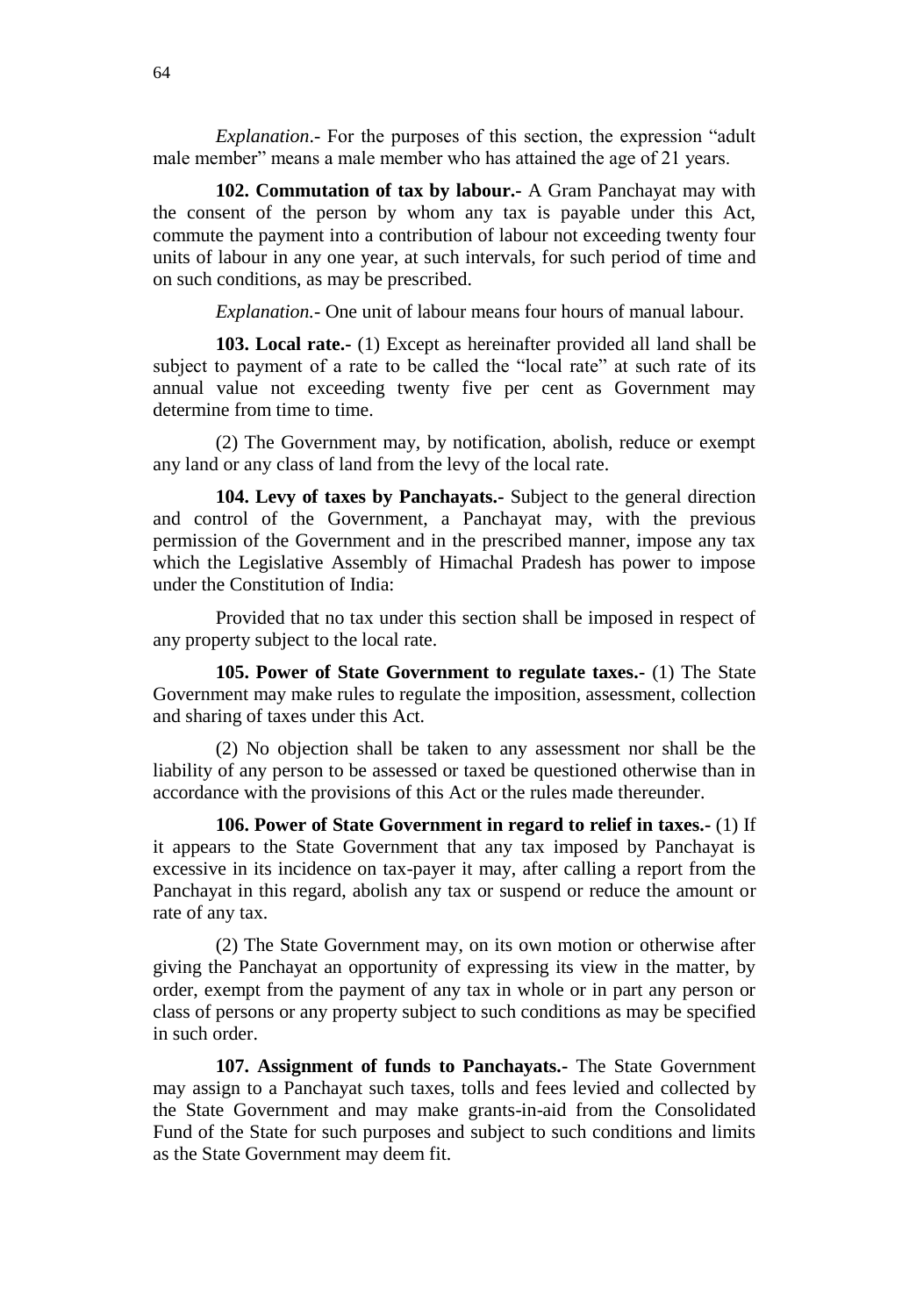**108. Grants-in-aid to Panchayats.-** The State Government shall make grants-in-aid to the Panchayats as may be decided by it on the basis of the recommendations of the State Finance Commission.

**109. Disbursement of local rate and stamp duty amongst Panchayats.**- (1) The proceeds of the duty imposed by the Gram Panchayat under clause (c) of sub-section (1) of section 100 and local rate under subsection (1) of section 103 shall first be credited to the Consolidated Fund of the State in such manner as may be prescribed and the State Government shall at the commencement of each financial year if the Legislative Assembly by appropriation made by law in this behalf so provides, withdraw from the Consolidated Fund of the State an amount equivalent to the proceeds of the duty and the local rate realised by the State Government in the preceding financial year and place the same to the credit of separate Fund to be called the Himachal Pradesh Panchayati Raj Fund hereinafter referred to in this section as "the said Fund".

(2) The State Government shall also credit to the said Fund an amount equivalent to twenty percent of the total land revenue collected during the preceding financial year.

(3) Any sum credited into the said Fund under sub-sections (1) and (2) shall be an expenditure charged on the Consolidated Fund of the State of Himachal Pradesh.

(4) From and out of the said Fund, there shall be paid every year, subject to such rules as may be made in this behalf, grant-in-aid,-

- (a) to all Gram Panchayats, from and out of the amount in the said Fund pertaining to extra stamp duty;
- (b) to Panchayat Samitis from and out of the amount in the said Fund pertaining to local rate realised under sub-section (1) of section 103.
- (c) to all Panchayats, from and out of the amount in the said Fund pertaining to land revenue.

**110. Power of Panchayat to borrow money.-** Subject to such rules as may be made in this behalf and the restriction contained in any law for the time being in force relating to raising of loans by local authorities a Panchayat may, with the previous sanction of the State Government, raise a loan for carrying out the purposes of this Act:

1 [Provided that if loan is to be raised for creation of income generating assets and the project is assessed by the lending institution as economically/financially viable, previous sanction of the State Government shall not be essential for taking a loan. It shall, however, be mandatory to inform the Government about the details of the project which will include the particulars of the project:

<sup>&</sup>lt;sup>1</sup> Provisos added vide Act No. 4 of 2001 w.e.f. 15.11.2000.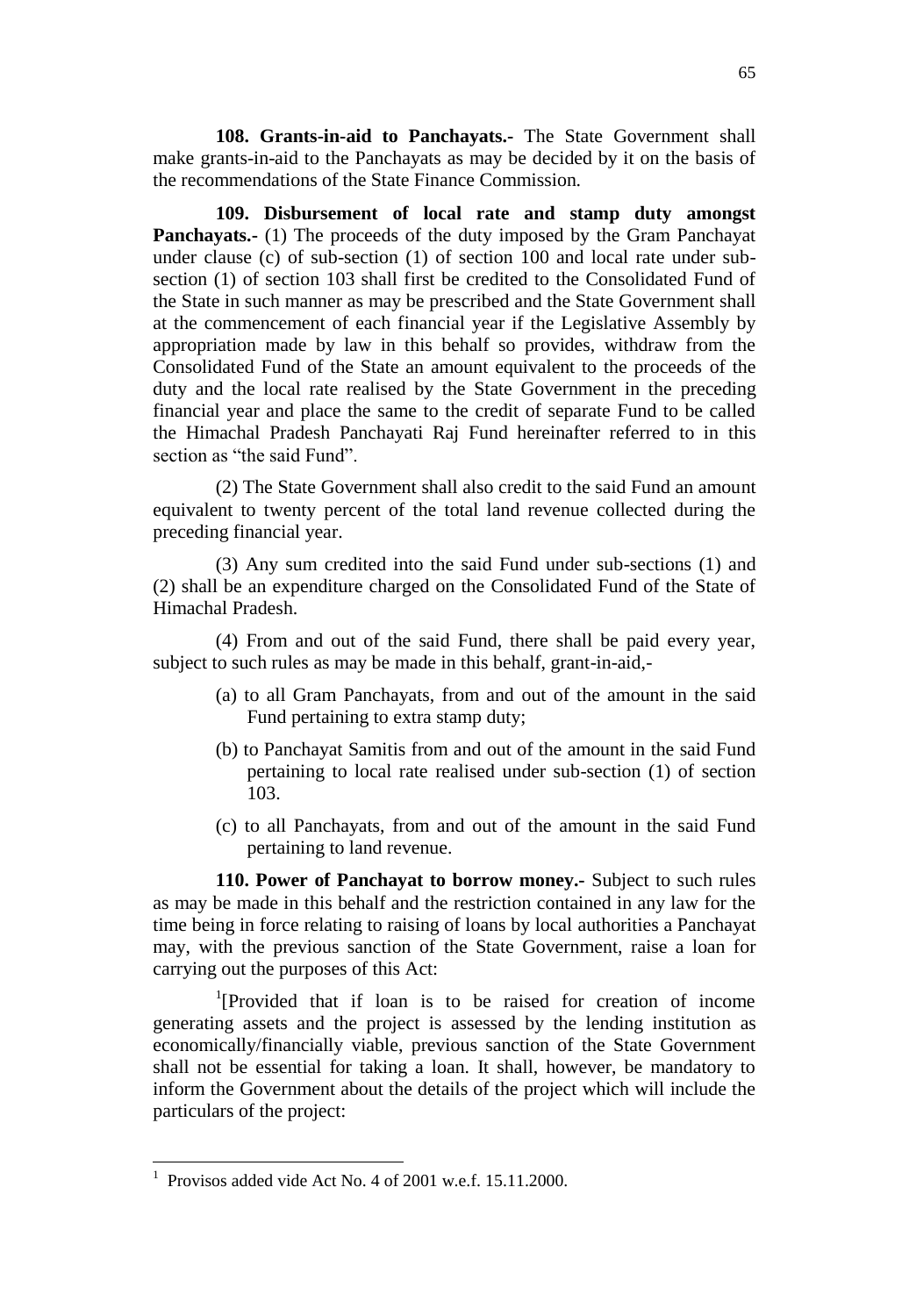Provided further that the Gram Panchayat shall be required to obtain prior approval of the Gram Sabha for raising a loan.]

**111. State Government may vest certain property in Panchayats.-** (1) The State Government may, by notification and subject to such conditions and restrictions as it may think fit to impose, vest in a Panchayat, any property vested in the State Government.

(2) The State Government may resume any property vested in the Panchayat under sub-section (1). No compensation other than the amount paid by the Panchayat for such transfer or the market value at the date of resumption of any building or works erected or executed on such property by the Panchayat shall be payable:

Provided that no compensation shall be payable in respect of building, structure or works constructed or erected in contravention of the terms and conditions of the vesting.

**112. Transfer of immovable property.-** (1) No immovable property vested in or belonging to a Panchayat shall be transferred by sale, gift, mortgage or exchange or by lease or otherwise except with the sanction of the State Government or any officer authorized by it in this behalf.

(2) The procedure of transfer of immovable property shall be such as may be prescribed.

**113. Mode of executing contracts.-** The mode of the executing the contract by the Panchayats shall be such as may be prescribed.

**114. Penalty for evasion.-** (1) Any person evading the payment of any tax, fee, rate or any amount due shall be punishable with fine which may extend to  $\frac{1}{2}$  [one hundred rupees].

(2) When any fee has been imposed under this Act or the right to collect it has been leased thereunder, any person employed by the Panchayat concerned or any person duly authorised in this behalf by it or by the lessee to collect such fees, may subject to the condition of the lease to collect the fee expel from the place for the use of which a fee is payable, any person who is liable to pay the fee but refuses to pay it.

**2 [115. Recovery of arrears**.— Any amount on account of arrears of any tax, water rate, rent, fee or any other money claimable by a Panchayat under this Act besides being recoverable in any other manner provided by this Act, may be recovered by the Collector, as arrear of land revenue:

Provided that the State Government may appoint any other officer to exercise the powers of the Collector under the Himachal Pradesh Land Revenue Act, 1953 (6 of 1954).]

**116. Appeal against taxation.-** An appeal against any tax, imposed under this Act, may be preferred to the prescribed authority in such manner

 $\overline{a}$ 

<sup>1</sup> Subs. for the words "fifty rupees" vide Act No. 18 of 2000.

 $2^2$ . Section 115 subs. vide Act No. 15 of 2010.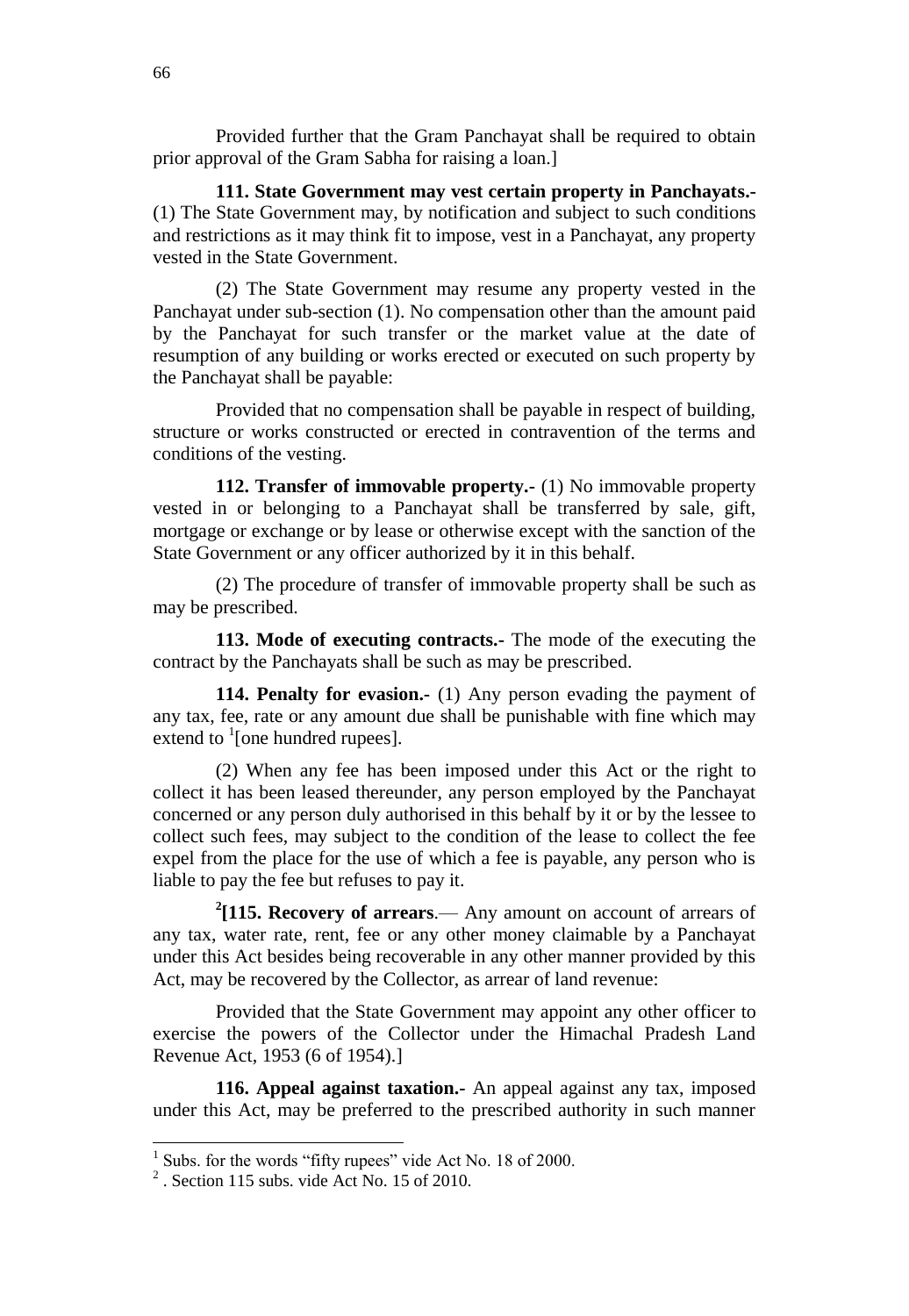and within such time as may be prescribed and the decision of such authority shall be final.

**117. Budget and annual accounts.-** (1) Every Panchayat shall prepare annually in such form and in such manner and by such date, as may be prescribed, budget estimates, of its receipts and expenditure for the next financial year.

(2) The budget estimates prepared under sub-section (1) shall be approved by such authorities and in such manner as may be prescribed.

(3) The annual accounts and report of administration by Panchayat shall be presented to the prescribed authority in the prescribed manner.

**1 [118. Audit of Panchayats**.— (1) There shall be an audit agency, in the Panchayati Raj Department, to conduct audit of accounts of Panchayats.

(2) The audit agency shall consist of such officers and servants, to be appointed by the Director, as the State Government may deem fit from time to time.

(3) The manner of audit of Panchayat accounts, payment of audit fees and action on such audit reports shall be such as may be prescribed.

(4) Notwithstanding anything contained in sub-section (1), the accounts of Panchayat may be audited by the Accountant General, Himachal Pradesh and the Director of Local Fund Audit who shall have access to relevant information and records of the Panchayats:

Provided that the audit of the accounts of Panchayats shall be conducted under the over all technical guidance and supervision of the Accountant General, Himachal Pradesh.

(5) The annual technical inspection report of the Accountant General, Himachal Pradesh as well as the annual report of the audit shall be placed before the State Legislature.]

### **CHAPTER-VIII**

# **GENERAL PROVISIONS RELATING TO INCORPORATION, DURATION, TERRITORIAL CONSTITUENCIES OF PANCHAYATS AND QUALIFICATION ETC. OF OFFICE BEARERS.**

**119. Incorporation of Panchayats.-** Every Gram Panchayat, Panchayat Samiti and Zila Parishad shall be a body corporate by the name specified, therefor in the notification under section 3 or section 77 or section 88, as the case may be, having perpetual succession and a common seal and shall by the said name, sue and be sued and shall subject to the provisions of this Act and the rules made thereunder, have power to acquire, hold or transfer

 $<sup>1</sup>$ . Section 118 subs. vide Act No. 9 of 2011.</sup>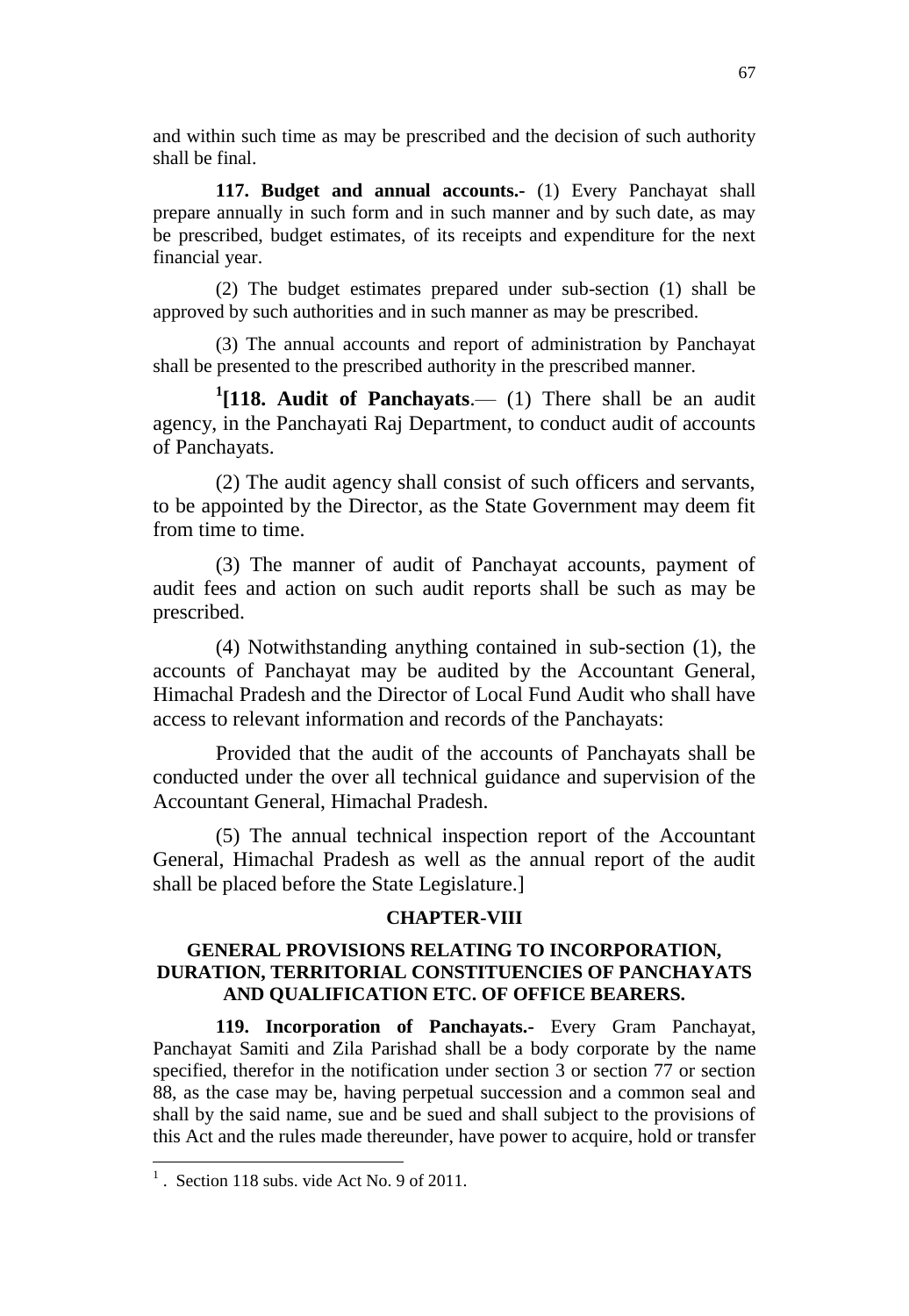property movable or immovable, to enter into contracts and to do all other things necessary for the purposes of this Act.

**120. Duration of Panchayats.-** (1) Every Panchayat shall continue for five years from the date appointed for its first meeting and no longer unless sooner dissolved under this Act.

(2) An election to constitute a Panchayat shall be completed-

- (a) before the expiry of its duration specified in sub-section (1); and
- (b) before the expiration of a period of six months from the date of its dissolution:

Provided that where the remainder of the period for which the dissolved Panchayat would have continued is less than six months it shall not be necessary to hold any election under this clause for constituting the Panchayat for such period.

(3) A Panchayat constituted upon the dissolution of a Panchayat before the expiration of its duration shall continue only for the remainder of the period for which the dissolved Panchayats, would have continued under sub-section (1) had it not been so dissolved.

**121. Qualification to vote and to be a candidate.-** (1) Every person whose name is included in the list of voters of a Sabha area shall be qualified to vote at the election of an office bearer of a Panchayat within whose area the Sabha area situates.

(2) Every such person unless disqualified under this Act or any other law for the time being in force shall be qualified to be elected as an office bearer, of a Panchayat.

**1 [121-A. Account of election expenses and maximum limit thereof.-** (1) Every candidate at an election of member of Zila Parishad shall, either by himself or by his election agent, keep a separate and correct account of all expenditure in connection with the election incurred or authorized by him or by his election agent between the date on which he has been nominated and the date of declaration of the result thereof, both dates inclusive.

(2) The account shall contain such particulars, as may be prescribed by the State Government in consultation with the State Election Commission.

(3) The total of the said expenditure shall not exceed such amount as may be prescribed by the State Government in consultation with the State Election Commission.

**121-B. Lodging of account.-** Every contesting candidate at an election of member of Zila Parishad shall, within thirty days from the date of election of the returned candidate or, if there are more than one returned candidate at the election and the dates of their election are different, the later

<sup>&</sup>lt;sup>1</sup> Sections 121-A and 121-B inserted vide Act No. 18 of 2000.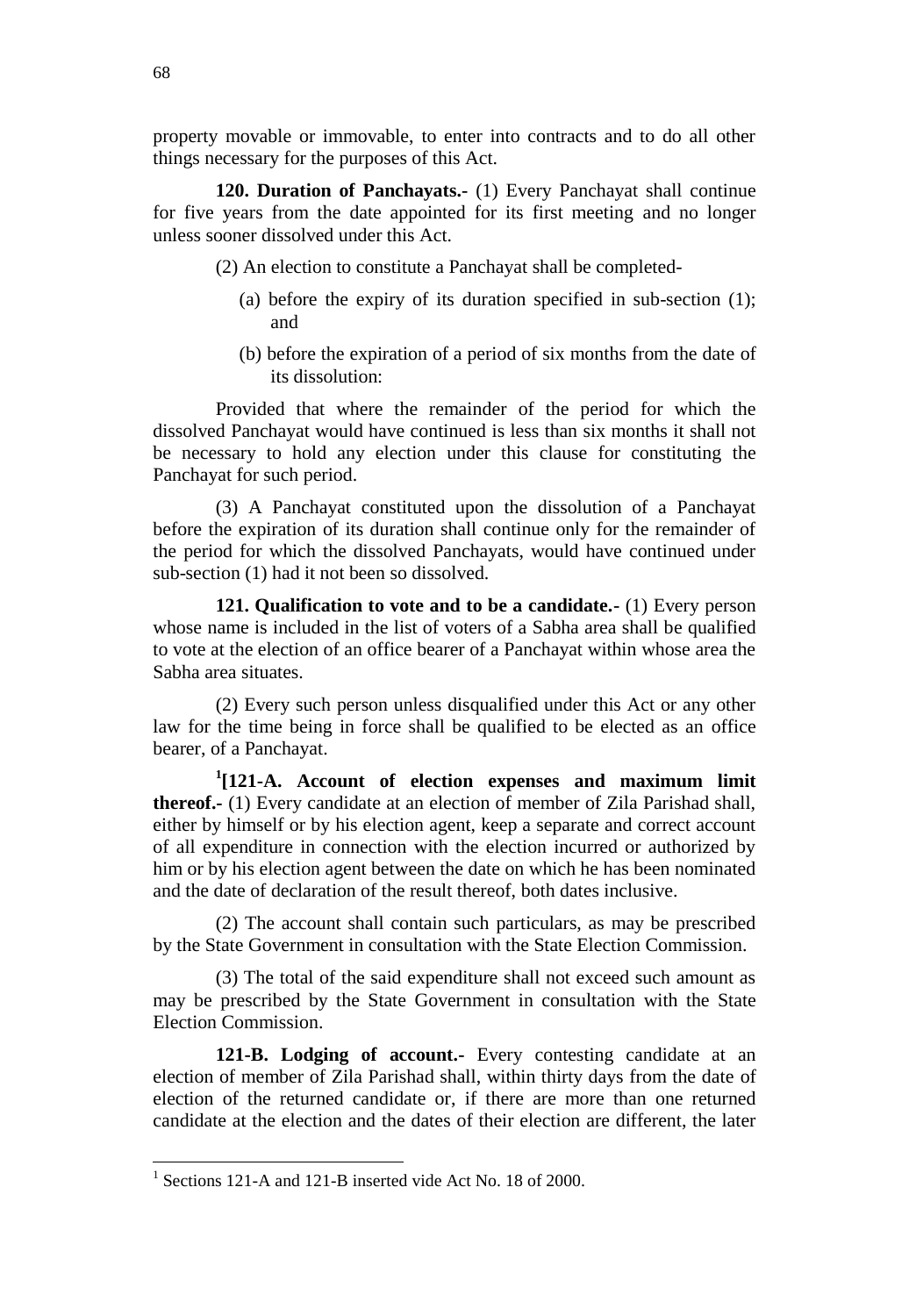of those two dates, lodge with the officer, as may be appointed by the State Election Commission, an account of his election expenses which shall be a true copy of the account kept by him or his election agent, under section 121- A.]

**122. Disqualifications.-** (1) A person shall be disqualified for being chosen as, and for being, an office bearer, of a Panchayat-

> (a) if he is so disqualified by or under any law for the time being in force for the purposes of the election to the State Legislature:

Provided that no person shall be disqualified on the ground that he is less than 25 years, if he has attained the age of 21 years;

- (b) if he has been convicted of any offence involving moral turpitude, unless a period of six years has elapsed since his conviction; or
- $1$ <sup>1</sup>[(bb) if he has been found to have been guilty of any corrupt practices under section 180 of this Act; or]
- $2^{2}$ [(c) if he or any of his family member(s) has encroached upon any land belonging to, or taken on lease or requisitioned by or on behalf of, the State Government, a Municipality, a Panchayat or a Co-operative Society unless a period of six years has elapsed since the date on which he or any of his family member, as the case may be, is ejected therefrom or ceases to be the encroacher.

*Explanation.***-** For the purpose of this clause the expression "family member" shall mean the spouse, their son(s), unmarried daughter(s) and adopted son and unmarried daughter; or

- (d) if he has been convicted of an  ${}^{3}$ [electoral offence under Chapter X-A of this Act or] under any law for the time being in force; or
- (e) if he has been ordered to give security for good behaviour under section 110 of the Code of Criminal Procedure, 1973 (2 of 1974); or
- (f) if he has been  $\textsuperscript{4}$  [removed from public service or] disqualified for appointment in public service, except on medical grounds; or
- (g) if he is in the employment or service under any Panchayat or of any other local authority or Co-operative Society or the State Government or Central Government or any Public Sector Undertaking under the control of the Central or the State Government:

<sup>5</sup>[xxxxxxxxxxxxx]

 $\overline{\phantom{a}}$ 

<sup>1</sup> . Clause (bb) added vide Act No. 18 of 2000. 2

<sup>.</sup> Clause (c) subs. vide Act No. 17 of 2005 w.e.f. 30.5.2005.

<sup>3</sup> . Subs. for the words "election offence" vide Act No. 18 of 2000.

<sup>4</sup> . Ins. vide Act No. 10 of 2002.

<sup>&</sup>lt;sup>5</sup>. Proviso added vide Act No. 18 of 2000 and deleted vide Act No. 9 of 2011..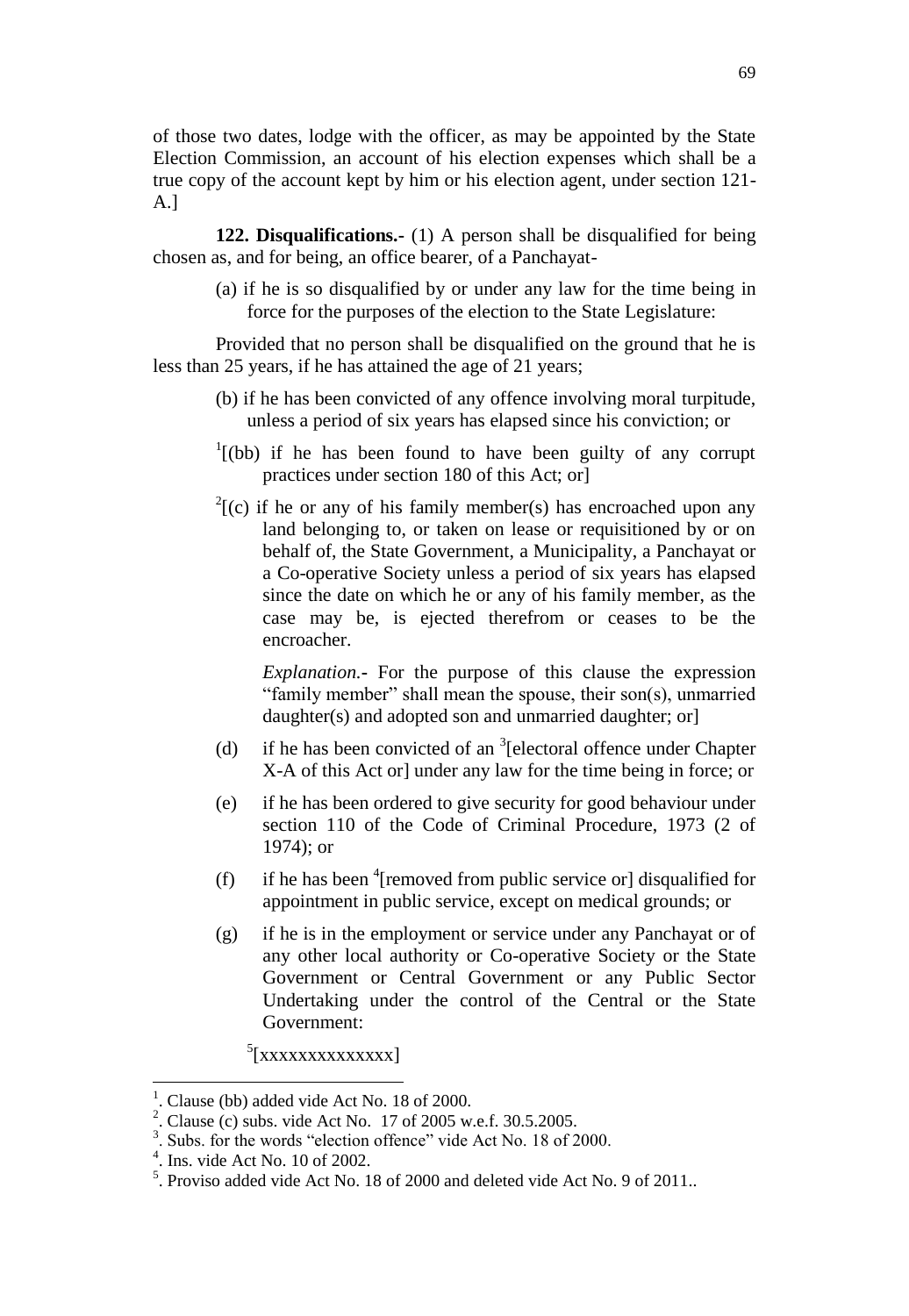<sup>1</sup>[*Explanation*.—For the purposes of this clause the expression "service" or "employment" shall include persons appointed, engaged or employed on whole time, part time, daily or contract basis but shall not include any person who is engaged on casual or seasonal works.]

- (h) if he is registered as a habitual offender under the Himachal Pradesh Habitual Offenders Act, 1969 (8 of 1970); or
- (i) if, save as hereinafter provided, he has directly or indirectly any share or interest in any work done by an order of a Panchayat, or in any contract or employment with, or under, or by, or on behalf of, the Panchayat; or
- (j) if he has not paid the arrears of any tax imposed by a Panchayat or had not paid the arrears of any kind due from him to the Sabha, Samiti or Zila Parishad Fund; or has retained any amount which forms part of, the Sabha, Samiti or Zila Parishad Fund;
- (k) if, he is a tenant or lessee holding a tenancy or lease under a Panchayat is in arrears of rent of lease or tenancy held under the Panchayat;
- (l) if he has been convicted of an offence punishable under the Protection of Civil Rights Act, 1955 (22 of 1955), unless a period of six years has elapsed since his conviction;
- (m) if he is so disqualified by or under any other law made by the State Legislature; and
- $2^{2}$ [(n) if he has made any false declaration as required under this Act of the rules made thereunder:]

 $3$ [Provided that section 11 of the Himachal Pradesh Panchayati Raj (Amendment) Act, 2005 shall not have the effect on the office bearers of existing Panchayats.]

4 [\*\*\*\*\*\*\*\*]

(2) The question whether a person is or has become subject to any of the disqualifications under sub-section (1), shall after giving an opportunity to the person concerned of being heard, be decided-

> (i) if such question arises during the process of an election, by an officer as may be authorized in this behalf by the State Government, in consultation with the State Election Commission; and

 $\overline{\phantom{a}}$ 

<sup>&</sup>lt;sup>1</sup>. Explanation subs. vide Act No. 9 of 2011.

 $2^2$ . Clause (n) added vide Act No. 18 of 2000.

<sup>&</sup>lt;sup>3</sup>. Proviso inserted vide Act No. 17 of 2005 w.e.f. 30.5.2005.

<sup>&</sup>lt;sup>4</sup>. Clause (o) along with proviso added vide Act No. 18 of 2000 deleted vide Act No. 17 of 2005 w.e.f. 30.5.2005.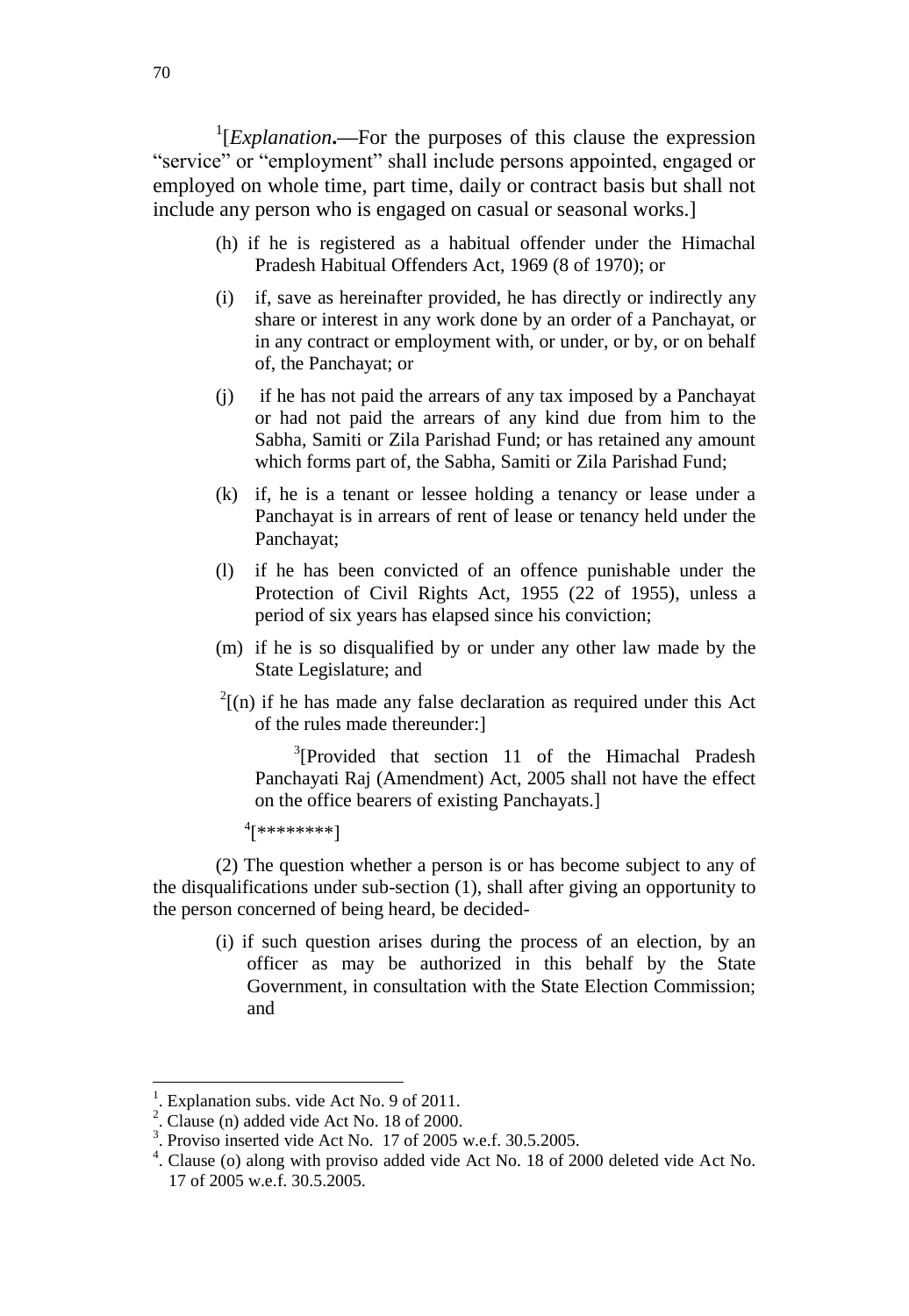(ii) if such question arises after the election process is over, by the Deputy Commissioner.

**123. Bar to hold more than one office.-** (1) If any person is elected to more than one office in a Panchayat he shall within 15 days from the date of declaration of result of such election, inform the prescribed authority in writing about holding one of the office of his choice. If such information is not received with in the said period, he shall be deemed to hold one office only in the following order of priority to the exclusion of the remaining-

(a) a member of Zila Parishad;

(b) a member of Panchayat Samiti;

(c) a Pradhan of Gram Panchayat;

(d) an Up-Pradhan of Gram Panchayat; and

(e) a member of Gram Panchayat.

(2) If a person who is chosen as an office bearer of a Panchayat or becomes a Member of the House of the People, the Council of States, the State Legislative Assembly, or is or becomes an office bearer of a Municipality, then at the expiration of a period of fifteen days from the date of publication of the election result of, as the case may be within fifteen days from the date of the commencement of term of office of a Member of the House of People, the Council of States, the State Legislative Assembly or the office bearer of Municipality, his seat in a Panchayat shall become vacant unless he has previously resigned his seat in the House of People, the Council of States, the State Legislative Assembly or the Municipality, as the case may be.

**1 [124. Territorial Constituencies.-** For the convenience of the election and also after every increase or decrease of the Panchayat area, the Deputy Commissioner shall, in accordance with such rules as may be prescribed in this behalf by the State Government-

- (a) divide the Panchayat area into as many single member territorial constituencies as the number of members are required to be elected ;
- (b) determine the extent of each territorial constituency; and
- (c) determine the territorial constituency or constituencies in which seats are reserved under this Act.]

**125. Reservation for Chairpersons.-** (1) There shall be reserved by the Government, in the prescribed manner such number of offices of Chairpersons in Panchayats at every level in the State for the persons belonging to the Scheduled Castes and Scheduled Tribes and the number of such offices, bearing as may be the same proportion to the total number of

<sup>&</sup>lt;sup>1</sup>. Section 124 subs. vide vide H.P. Act No. 10 of 1997 w.e.f. 16.1.1997.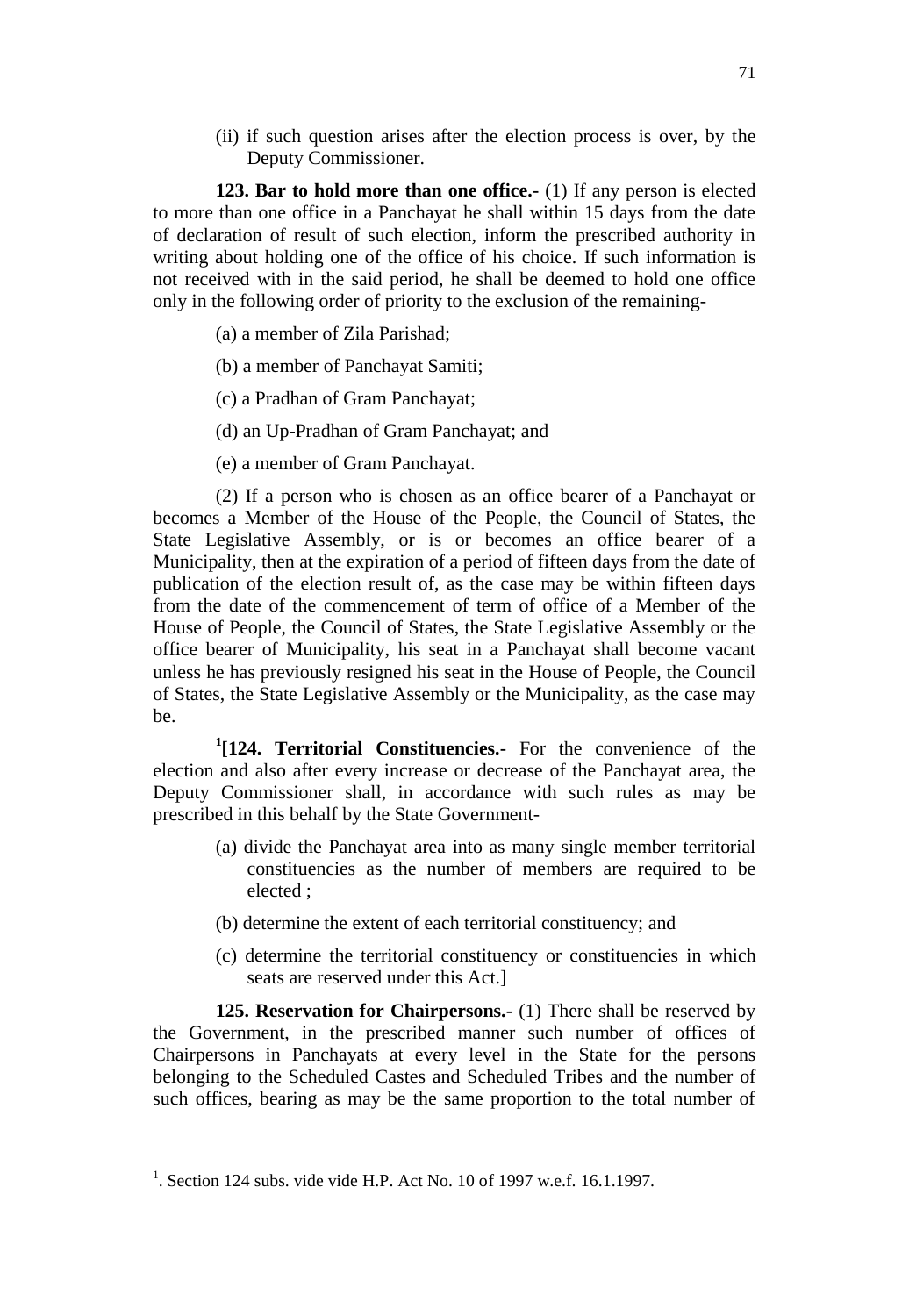offices in the State as the population of the Scheduled Castes in the State or of the Scheduled Tribes in the State bears to the population of the State.

 $(2)$ <sup>1</sup> [One-half] of offices of Chairpersons reserved in each category, for persons belonging to the Scheduled Castes and Scheduled Tribes and of the non-reserved offices in the Panchayats at every level shall be reserved for women.

(3) The State Government may, by general or special order, reserve such number of offices of chairpersons for persons belonging to Backward Classes in Panchayats at every level, not exceeding the proportion to the total number of offices to be filled by direct election in the Panchayat as the population of the persons belonging to Backward Classes in the State bears to the total population of the State and may further reserve  $2$ [one-half] of the total seats reserved under this sub-section for women belonging to Backward Classes.

(4) The offices of Chairpersons reserved under sub-sections (1), (2) and (3) shall be allotted by rotation to different constituencies in the district in such manner as may be prescribed.

*Explanation*.**-** For the removal of doubt it is hereby declared that the principle of rotation for the purposes of reservation of office under this section shall commence from the first election to be held after the commencement of this Act.

**126. Publication of names of office bearers of Panchayats.-** The names of every office bearer of a Panchayat, whether or not chosen by direct election, shall be published by the prescribed authority in such manner as may be prescribed.

**127. Oath or affirmation of allegiance.-** (1) Notwithstanding anything contained in the Oaths Act, 1969 (44 of 1969) no elected office bearer of a Panchayat shall enter upon his office, until he has, in the manner prescribed, taken oath or made affirmation of his allegiance in the form specified in Schedule-V.

(2) If any such person refuses to take or make such oath or affirmation, except on account of such disability for which permission of the prescribed authority is obtained, his election shall be deemed to be invalid and a fresh election shall take place.

(3) No person whose election has been deemed to be invalid under this section shall be eligible for election as the member, Pradhan or Up-Pradhan of Gram Panchayat or the member, Chairman or Vice-Chairman of Panchayat Samiti or Zila Parishad, as the case may be, for a period of two years from the date on which he ought to have taken or made such oath or affirmation.

 $\overline{\phantom{a}}$ 

<sup>&</sup>lt;sup>1</sup>. Subs. for the word "Not less than one-third" vide Act No. 10 10 of 2008 effective w.e.f 13.6.2008.

<sup>&</sup>lt;sup>2</sup>. Subs. for the word "not less than one-third" vide Act No. 10 of 2008 effective w.e.f 13.6.2008.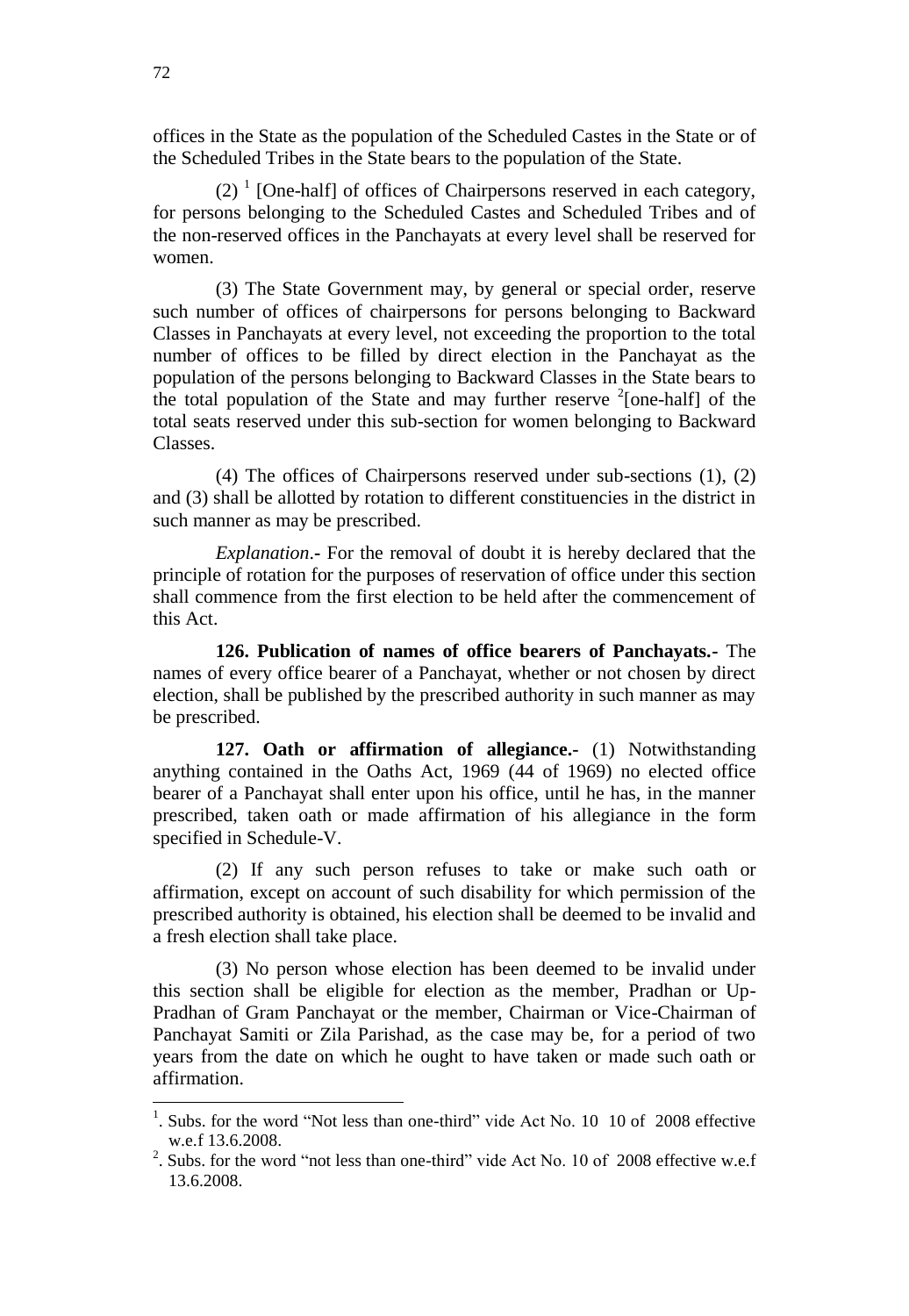**128. First meeting and term of office.-** (1) First meeting of Panchayat shall be held on such date as the State Government may fix by a general or special order.

(2) Unless otherwise provided in the Act the office bearers of Panchayat shall hold office for five years from the date of the first meeting and no longer.

(3) If before the expiry of the period prescribed in sub-section (2), the Panchayat is not re-constituted, it shall stand dissolved on the expiry of the said period and the provisions of section 140 shall apply thereto for a period not exceeding six months within which the Panchayat shall be reconstituted in accordance with the provisions of this Act.

**129. No confidence motion.-** (1) On a motion of no confidence being passed by the Gram Sabha by a resolution passed by a majority of not less than two-thirds of the members present and voting at its general or special meeting and the quorum of which is not less than one-half of the total number of members of the Gram Sabha, <sup>1</sup>[Pradhan or Up-Pradhan] against whom such resolution is passed shall cease to hold office forthwith.

 $2[(1-A)$  The Up-Pradhan of a Gram Panchayat elected before the commencement of the Himachal Pradesh Panchayati Raj (Amendment) Act, 2008 shall continue to be governed by the provisions of the Act and the rules made thereunder as if the Himachal Pradesh Panchayati Raj (Amendment) Act, 2008 has not come into force.]

(2) Where a notice of intention to move a resolution requiring the Chairman or Vice-Chairman of the Panchayat Samiti or Zila Parishad to vacate his office, signed by not less than majority of its total elected members is given and if a motion of no confidence is carried by a resolution passed by a majority of elected members present and voting at its general or special meeting, the quorum of which is not less than one-half of its total elected members, the Chairman or the Vice-Chairman against whom such resolution is passed shall cease to hold office forthwith.

(3) Notwithstanding anything contained in this Act or the rules made thereunder, a Pradhan or Up-Pradhan of Gram Panchayat or a Chairman or Vice-Chairman of the Panchayati Samiti or Zila Parishad shall not preside over a meeting in which motion of no-confidence is discussed against him. Such meeting shall be presided over by such a person, and convened in such manner, as may be prescribed and the person against whom a motion of no confidence is moved, shall have a right to vote and to take part in the proceedings of such a meeting.

<sup>&</sup>lt;sup>1</sup>. The words ", or Up-Pradhan" deleted vide Act No. 17 of 2005 w.e.f. 30.5.2005 again the word "Pradhan" subs. vide Act No. 10 of 2008 effective w.e.f. 13.6.2008.

<sup>&</sup>lt;sup>2</sup>. Sub-section (1-A) inserted vide Act No. 17 of 2005 w.e.f. 30.5.2005 and was subs. vide Act No. 10 of 2008 effective w.e.f. 13.6.2008.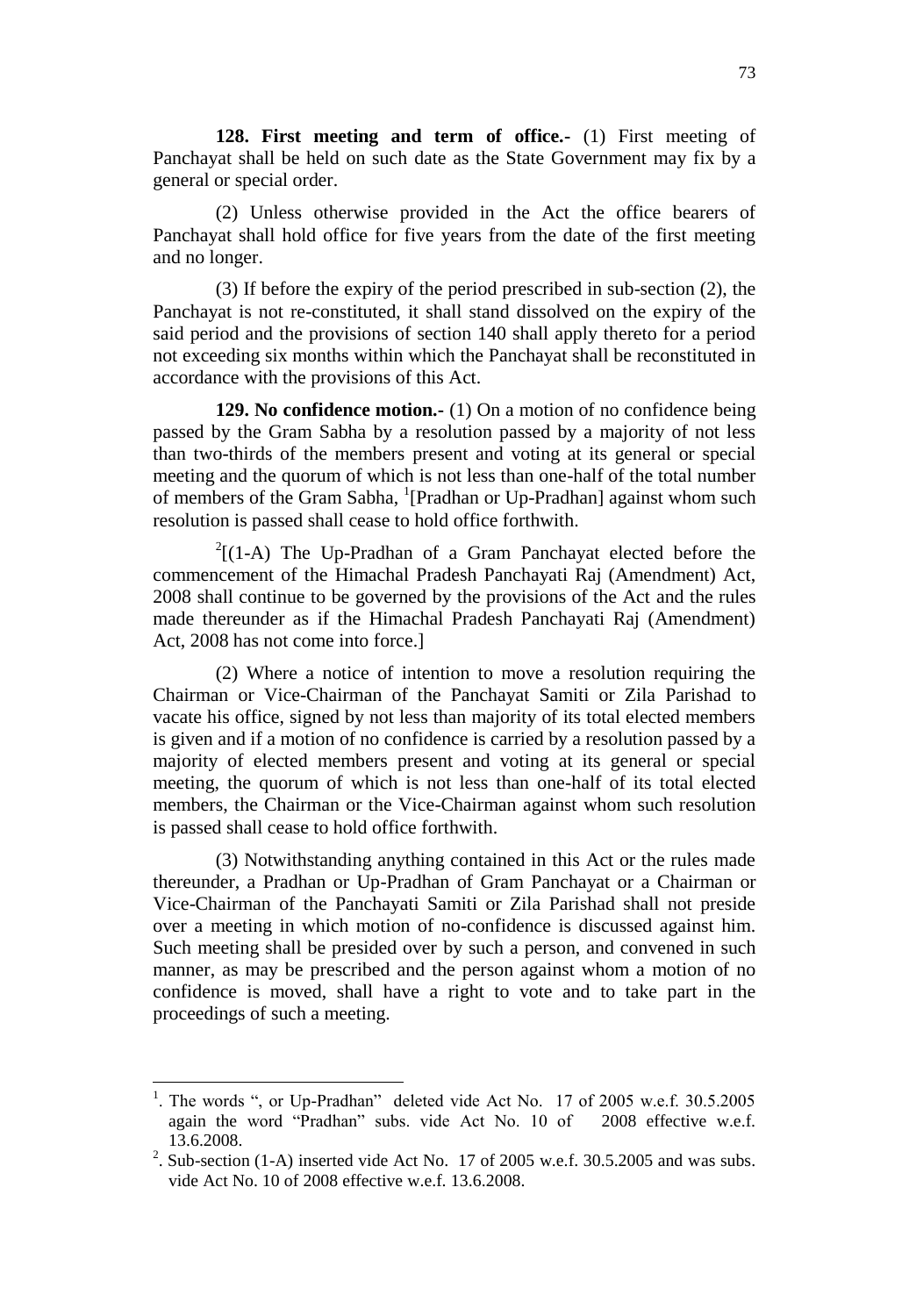(4) Motion of no confidence under sub-section (1) or  $\frac{1}{1}$  (1-A) or 1 (2) shall not be maintainable within two years of the date of his election to such office and any subsequent motion of no confidence shall not be maintainable within the interval of two years of the last motion of no confidence.

**130. Resignation by office bearers.-** (1) An office bearer of a Panchayat may resign his office by giving notice in writing to the prescribed authority.

(2) The manner of giving notice and procedure of tendering resignation and of its becoming effective shall be as may be prescribed:

Provided that a person tendering resignation may withdraw his resignation before it becomes effective.

**131. Casual vacancies.-** (1) If any person having been elected as an office bearer of a Panchayat-

- (a) subsequently becomes subject to any of the disqualification mentioned in section 122 and such disqualifications is not removable or being removable is not removed;
- (b) absents himself from three consecutive meetings of the Panchayat or its Committee or does not attend half the number of meetings held during the period of six months without the leave of the Panchayat;

he shall, subject to the provisions of sub-section (2), cease to be such office bearer and his office shall become vacant:

Provided that where an application is made by an office bearer to the Panchayat for leave to absent himself under clause (b) and the Panchayat fails to inform the applicant of its decision on the application within a period of one month from the date of receipt of the application, the leave applied for, shall be deemed to have been granted by the Panchayat.

(2) In every case the authority competent to decide whether a vacancy has occurred under sub-section (1) shall be the Deputy Commissioner in respect of Gram Panchayat and Panchayat Samiti and the Director in respect of Zila Parishad who may give his decision either on an application made to him by any person or on his own motion. Until the Deputy Commissioner or the Director, as the case may be, decides that the vacancy has occurred, the person shall not cease to be an office bearer:

Provided that no order shall be passed under this sub-section against any office bearer without giving him a reasonable opportunity of being heard.

(3) Any person aggrieved by the decision of the Deputy Commissioner or the Director, as the case may be, under sub-section (2) may, within a period of 30 days from the date of such decision, appeal to the Director or the State Government respectively, whose orders on such appeal shall be final.

<sup>&</sup>lt;sup>1</sup> Inserted vide Act No. 17 of 2005 w.e.f. 30.5.2005.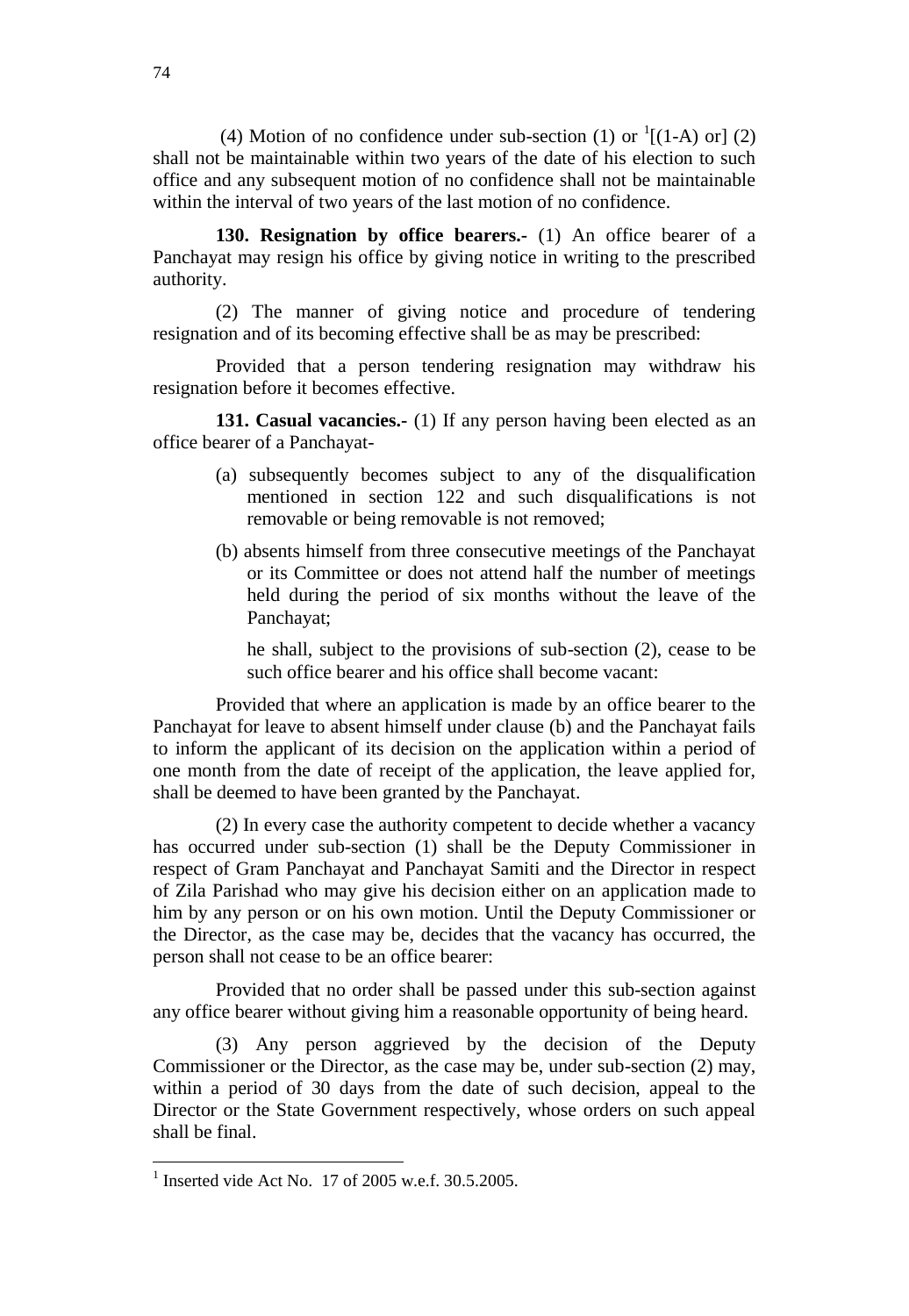(4) In the event of death, resignation or removal of an office bearer or his ceasing to be an office bearer under sub-section (1) or his becoming a Member of State Legislative Assembly or a Member of either House of Parliament before the expiry of his term, a casual vacancy shall be deemed to have occurred in his office and such vacancy shall be filled as soon as may be by election, in accordance with the provisions of the Act and the rules made thereunder. A person elected to fill the vacancy shall take office forthwith for the unexpired term of his predecessor.

(5) In the event of casual vacancy occurring simultaneously in the office of the Pradhan and Up-Pradhan of a Gram Panchayat, Chairman and Vice-Chairman of Panchayat Samiti or Zila Parishad, the Gram Panchayat or the Panchayat Samiti or the Zila Parishad shall elect an office bearer qualified to hold the office of Pradhan or Chairman, as the case may be, till new Pradhan or Chairman is elected in accordance with the provisions of this Act and the rules made thereunder.

 $\frac{1}{1}$ [(6) In the event of occurrence of casual vacancies in a Panchayat to the extent that the number of the remaining elected office bearers do not fulfill the quorum required for convening a meeting of the Panchayat then the State Government or the prescribed authority may nominate persons to fill the casual vacancies occurred in a Panchayat till new members are elected in accordance with the provisions of this Act and the rules made thereunder:

Provided that the State Government will nominate only that person to fill a particular casual vacancy who is eligible to be elected as an office bearer of a Panchayat and to hold office of that particular Panchayat in accordance with the provisions of this Act.]

**132. Defect or irregularity not to vitiate proceedings.-** (1) Notwithstanding anything contained in this Act, but subject to any general or special order of the Government, where two-thirds of the total members of a Panchayat have been elected, the Panchayat shall be deemed to have been duly constituted under this Act.

(2) No act done or proceeding taken by a Panchayat or Standing Committee or any other Committee appointed under this Act shall be questioned on account of any vacancy in membership or any defect in the election or qualification of the Chairman, Vice-Chairman, presiding authority, or member or any defect or irregularity of such act or proceeding or its procedure not affecting the merits of the case.

(3) Until the contrary is proved, every meeting of Panchayat or Standing Committee or any other Committee shall be deemed to have been duly convened and held and all members, attending the meeting, shall be deemed to have been duly qualified when the minutes of the meeting have been duly signed in accordance with the provisions of this Act or the rules made thereunder.

 $1$  Sub-section (6) added vide Act No. 4 of 2001 w.e.f. 15.11.2000.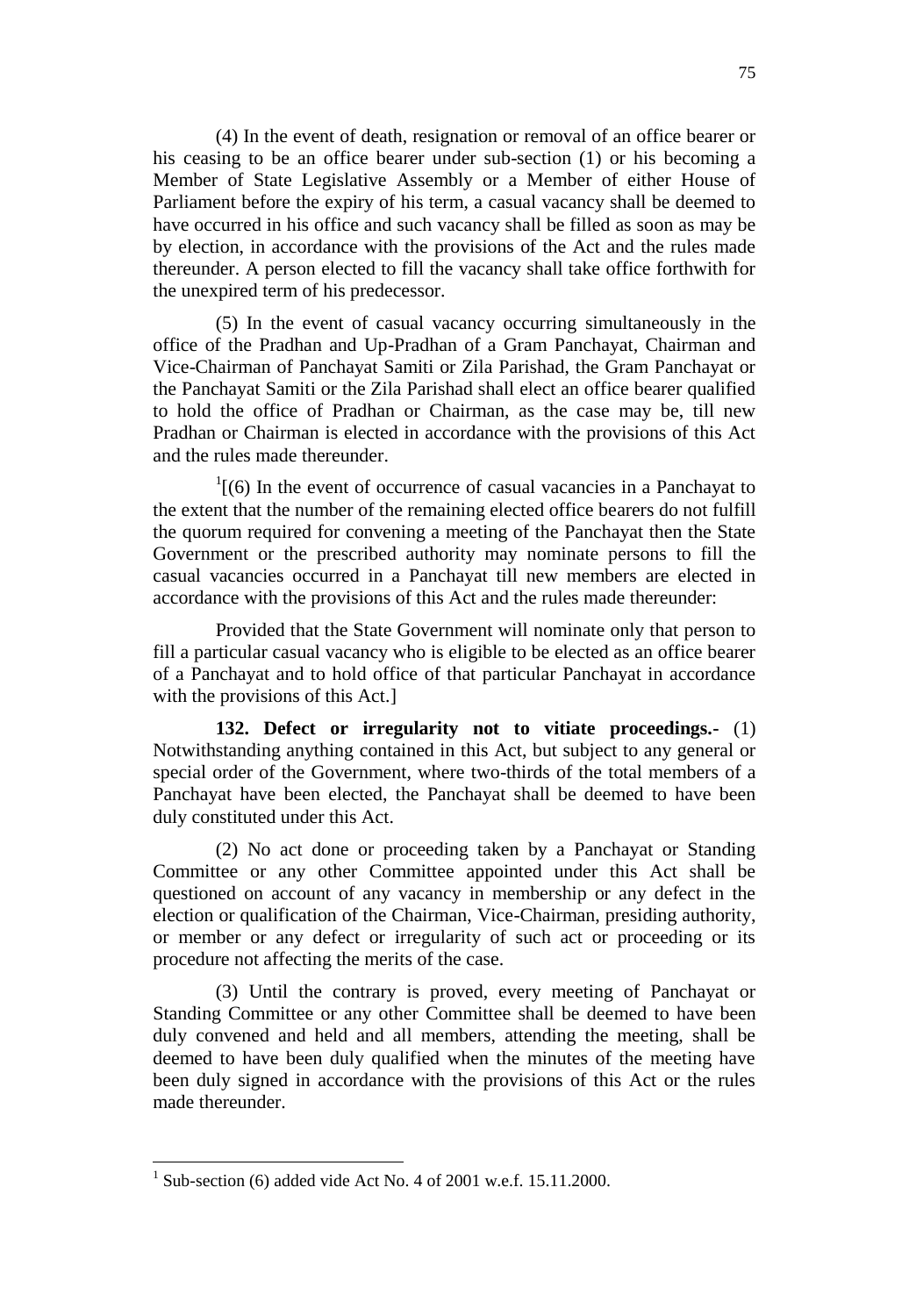## **CHAPTER-IX**

# **OFFICERS AND STAFF OF PANCHAYATS**

**133. Appointment of Secretary of Gram Panchayat.-** (1) There shall be a Secretary for a Gram Panchayat or a group of Gram Panchayats who shall be appointed by the Director.

(2) It shall be the duty of the Secretary to assist the Pradhan or the Up-Pradhan of the Gram Panchayat, as the case may be, in the discharge of their functions under this Act or any other law for the time being in force.

**134. Appointment of Executive Officer of Panchayat Samiti and Zila Parishad.-** (1) In every Panchayat Samiti, the Block Development and Panchayat Officer and in every Zila Parishad, the District Development and Panchayat Officer, shall be its Secretary.

(2) Save as otherwise expressly provided by or under this Act, the Officer referred to in sub-section (1) shall-

- (a) exercise all the powers specifically imposed or conferred upon him by or under this Act or under any other law for the time being in force;
- (b) lay down the duties of and supervise and control officers and officials of, or holding office under the Panchayat Samiti or the Zila Parishad in accordance with the rules made by the Government;
- (c) supervise and control the execution of all works of the Panchayat Samiti or of the Zila Parishad;
- (d) take necessary measures for the speedy execution of all works and developmental schemes of the Panchayat Samiti or of the Zila Parishad;
- (e) have custody of common seal and all papers and documents connected with the proceedings of the meetings of the Panchayat Samiti or the Zila Parishad and of its Standing Committees and other Committees;
- (f) draw and disburse money out of the Panchayat Samiti or the Zila Parishad Fund;
- (g) exercise such other powers and discharge such other functions as may be prescribed; and
- (h) attend every meeting of the Panchayat Samiti or the Zila Parishad and shall have the right to attend the meeting of any committee thereof and to take part in the discussion, but shall not have the right to move any resolution or to vote. If in his opinion any proposal before the Panchayat Samiti or the Zila Parishad is violative of or inconsistent with the provisions of this Act, or any other law, rule or order made thereunder, it shall be his duty to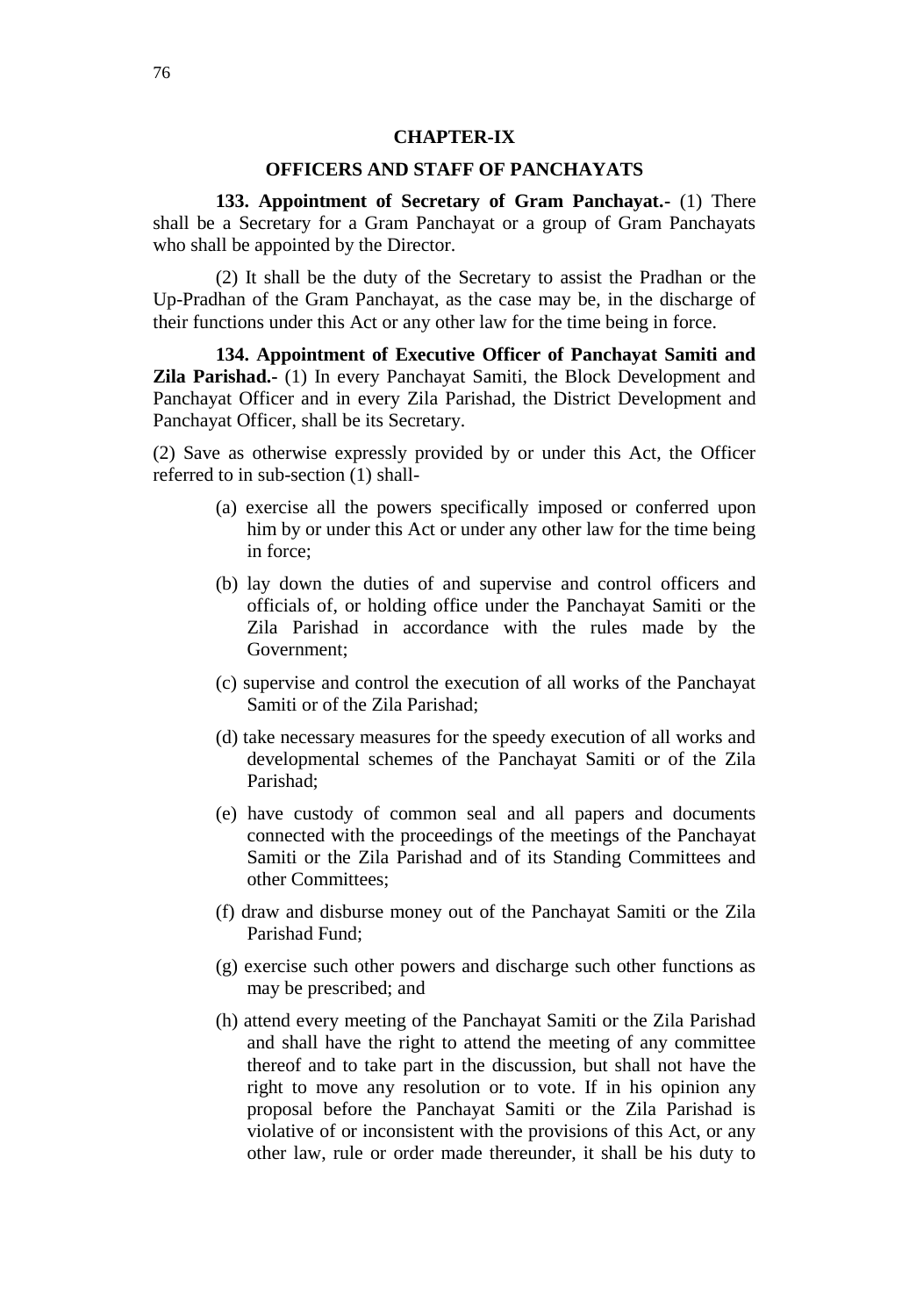bring the same to the notice of the Panchayat Samiti or the Zila Parishad.

(3) Every person in possession of moneys, accounts, records or other property pertaining to a Gram Panchayat or Panchayat Samiti or the Zila Parishad shall on the requisition for this purpose in writing of the Officer referred to in sub-section (1), forthwith hand over such moneys or deliver up such accounts, records or other property to the said officer or the person authorised in the requisition to receive the same.

**135. Other Officers and servants of Panchayats.-** (1) Subject to the provisions of section 134 every Panchayat may, with the previous approval of prescribed authority, appoint such other officers and servants as it considers necessary for the efficient discharge of its duties.

(2) The qualifications, method of recruitment, salaries, leave, allowances and other conditions of service including disciplinary matters of such officers and servants shall be such as may be prescribed.

**136. Deputation of Government servants.-** The State Government may depute to the service of the Panchayat such of its servants as it considers necessary. The service conditions of such deputed servants shall be such as may be prescribed, by the State Government from time to time.

**137. Inspection and access to Panchayat records.-** (1) The officer of the State Government duly authorised by the State Government in this behalf may, subject to such terms as may be prescribed, inspect all books, proceedings and records, and to enter on and inspect any work in progress, of a Panchayat.

(2) The Officers authorised under sub-section (1) shall, for the inspection of the Panchayats, exercise such powers as may be prescribed.

(3) The Office bearers, and the officers and servants of the Panchayat shall be bound to afford access to all such information and records as may be demanded by the inspecting authority.

(4) Nothing contained in this section shall affect the right of parties to any case, suit or proceedings pending before a Gram Panchayat to inspect the records of the cases, suits or proceedings, in the manner prescribed.

**138. Power to suspend execution of orders, etc.-** (1) The State Government or the prescribed authority may, by an order in writing and for reasons to be stated therein, suspend the execution of any resolution passed, order issued, licence or permission granted or prohibit the performance of any act by a Panchayat <sup>1</sup>[or Gram Sabha], if in its opinion-

- (a) such resolution, order, licence, permission or act has not been legally passed, issued, granted or authorized;
- (b) such resolution, order, licence, permission or act is in excess of the powers conferred by this Act or is contrary to any law; or

<sup>77</sup>

 $<sup>1</sup>$ . Ins. vide Act No. 15 of 2010.</sup>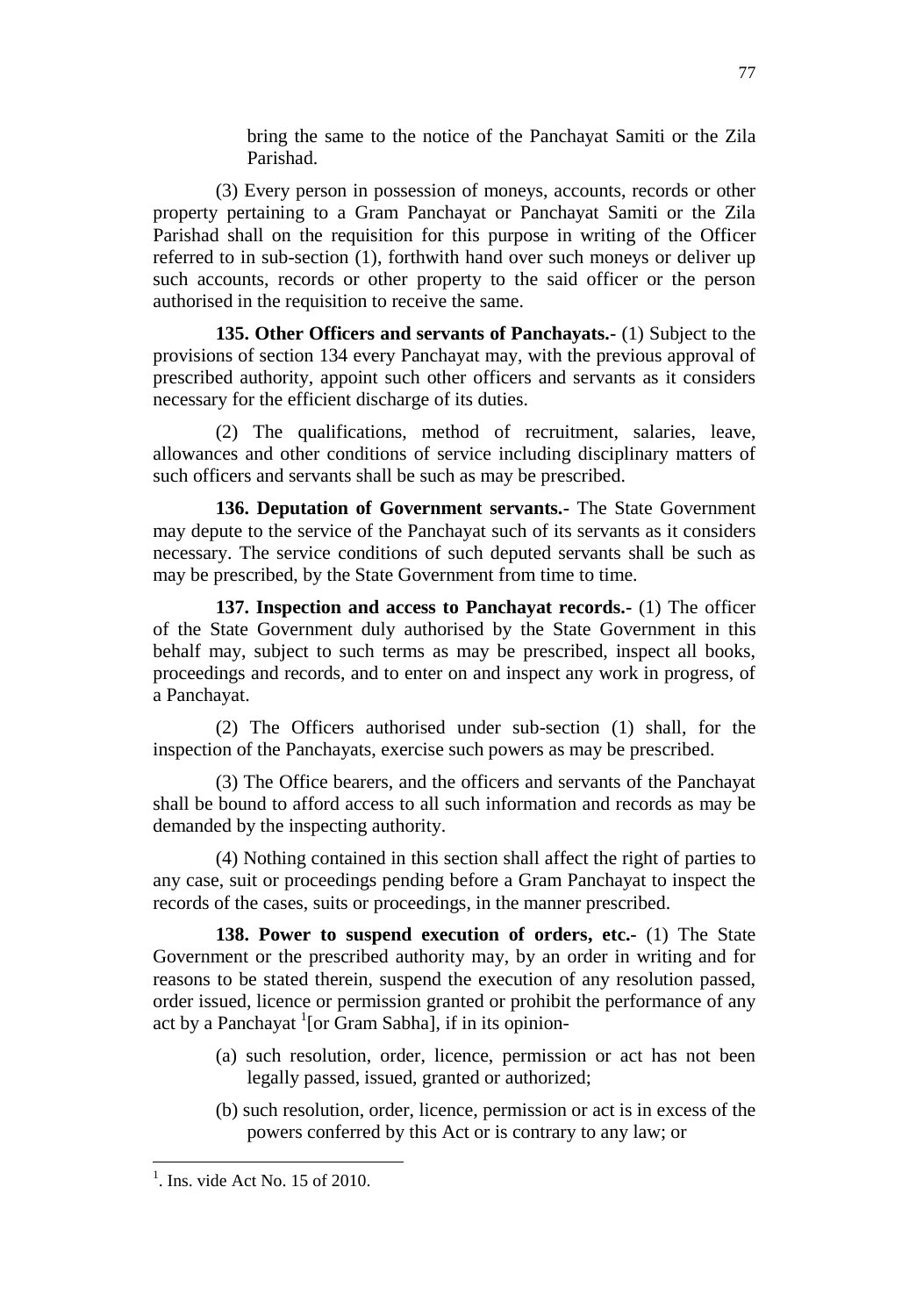- (c) the execution of such resolution or order, or the continuance in force of such licence or permission or the doing of such act is likely-
	- (i) to cause loss, waste or misapplication of any money or damage to any property vested in the Panchayat;
	- (ii) to be prejudicial to the public health, safety or convenience;
	- (iii) to cause, injury or annoyance to the public or any class or body of persons; or
	- (iv) to lead to a breach of peace.

(2) Whenever an order is made by the prescribed authority under subsection (1), it shall forthwith and in no case later than ten days from the date of order, forward to the State Government a copy of the order with the statement of the reasons for making it, and the State Government may <sup>1</sup>[\*\*\*\*\*], set aside or modify such order as it may deem fit.

**139. Power of State Government to issue order directing Panchayat for execution of works in certain cases.-** (1) The State Government or the prescribed authority may, by an order in writing, direct any Panchayat to execute any such work as is not being executed by it and the execution thereof by such Panchayat is, in the opinion of the State Government or prescribed authority, necessary in public interest.

(2) The Panchayat shall be bound to comply with direction issued under sub-section (1) and if it fails to do so the State Government or the prescribed authority shall have all necessary powers to get the work executed at the expense of the Panchayat and in exercising such powers it shall be entitled to the same protection and the same extent under this Act as the Panchayat or its officers or servants whose powers are exercised.

**140. Power of State Government to dissolve Panchayats for**  default, abuse of power, etc.- (1) If at any time it appears to the State Government or the prescribed authority that a Panchayat is persistently making default in the performance of the duties imposed on it by or under this Act or under any other law for the time being in force, or exceeds or abuses its powers or fails to carry out any order of the State Government or the competent authority, the State Government or the prescribed authority, may, after such enquiry as it may deem fit, by an order dissolve such Panchayat and may order a fresh constitution thereof.

(2) No order under sub-section (1) shall be passed unless reasonable opportunity has been given to the Panchayat for furnishing its explanation. The notice calling explanation shall be addressed to the Pradhan of the Gram Panchayat, or Chairman of the Panchayat Samiti or Zila Parishad, as the case may be, and shall be served according to the provisions of section 194. The reply of the Panchayat to the notice shall be supported by the resolution of the Panchayat.

<sup>&</sup>lt;sup>1</sup>. The word "confirm" omitted vide Act No. 4 of 2001 w.e.f. 15.11.2000.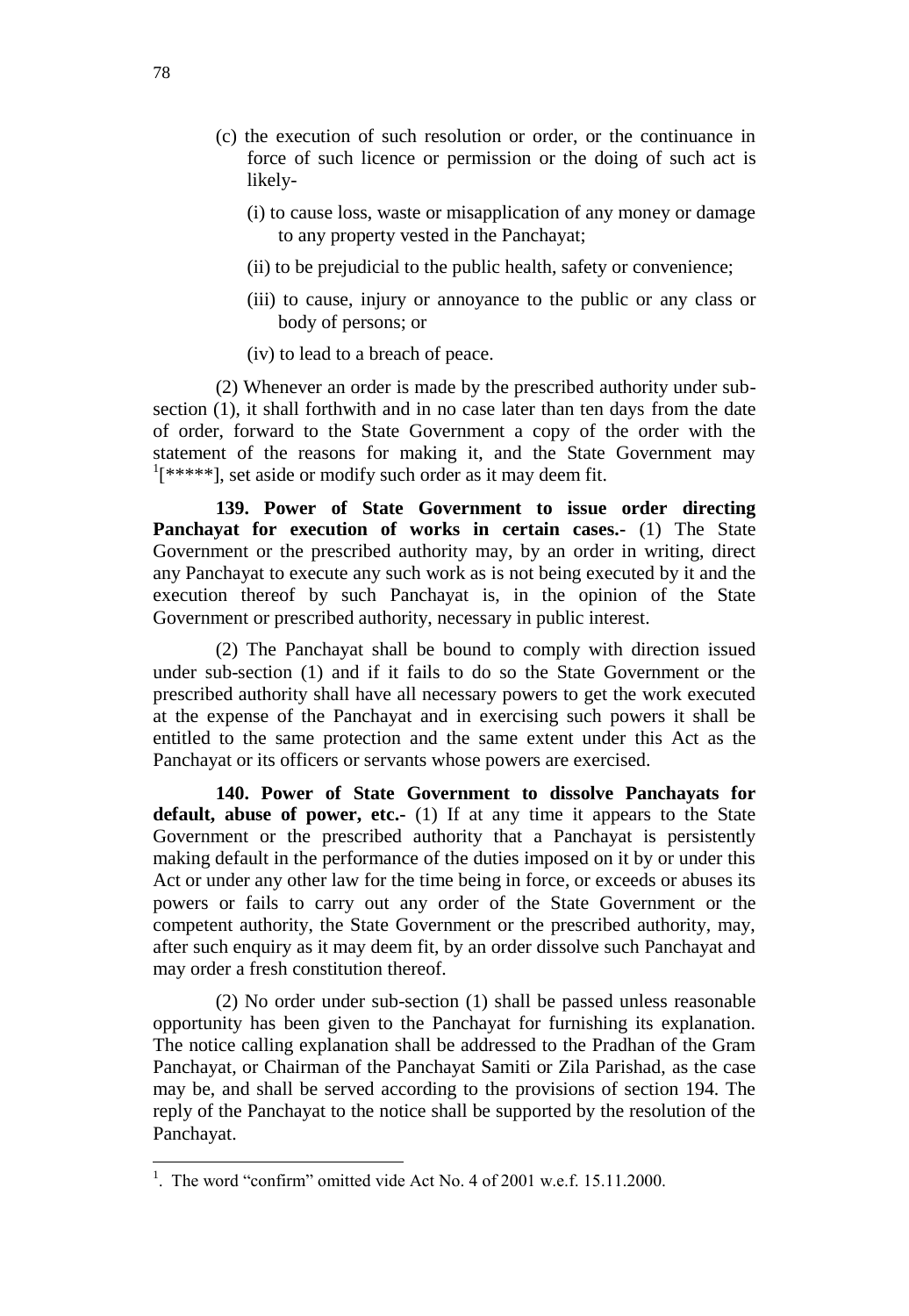(3) On dissolution of Panchayat under sub-section (1), the following consequences shall ensue, namely:-

- (a) all the office-bearers, shall vacate their offices with effect from the date of such order;
- (b) all powers and duties of the Panchayat shall, until the Panchayat is reconstituted, be exercised and performed by such person or committee of persons as the State Government or the prescribed authority may appoint in this behalf and where a committee of persons is so appointed, the State Government or the prescribed authority shall also appoint a head of such committee; and
- (c) where a committee is appointed under clause (b), any member of such committee duly authorised by it may issue or institute or defend any action at law on behalf of or against the Panchayat.

(4) Any person appointed to exercise and perform the powers and duties of a Panchayat during the period of dissolution may receive from the Fund of the Panchayat concerned such payment for his service as the State Government may, by order, determine.

(5) A Panchayat dissolved under sub-section (1) shall be reconstituted in accordance with the provisions of this Act within six months of its dissolution. Such reconstituted Panchayat shall function for the remaining term of the Panchayat:

Provided that if the unexpired period is less than six months the reconstitution of the Panchayat shall not be done for this period.

<sup>1</sup>[(6) Notwithstanding anything contained in this section, when on account of the reason that the whole of the Sabha area of the Gram Panchayat ceases to be the Sabha area either due to its declaration as Municipal area or its inclusion in the existing Municipal area for providing better facilities to the public of the said area and also in the public interest, the State Government shall, by an order published in the Official Gazette, dissolve the Gram Panchayat from a date specified in the order.

(7) The office bearers of the Gram Panchayat which has been dissolved under sub-section (6) shall vacate their offices from the date specified in the order of the Government.]

**141. Inquiry into affairs of Panchayats.-** The State Government may, from time to time, cause an inquiry to be made by any of its officers in regard to any Panchayat on matters concerning it or to any matter with respect to which the sanction, approval, consent or order of the State Government is required by or under this Act or the rules made thereunder or under any law for the time being in force.

**142. Liability of office bearers etc., for loss, misappropriation.-** (1) Every member, office bearer, officer or servant of Panchayat shall be

<sup>&</sup>lt;sup>1</sup> Sub-sections (6) & (7) added vide Act No. 10 of 2002.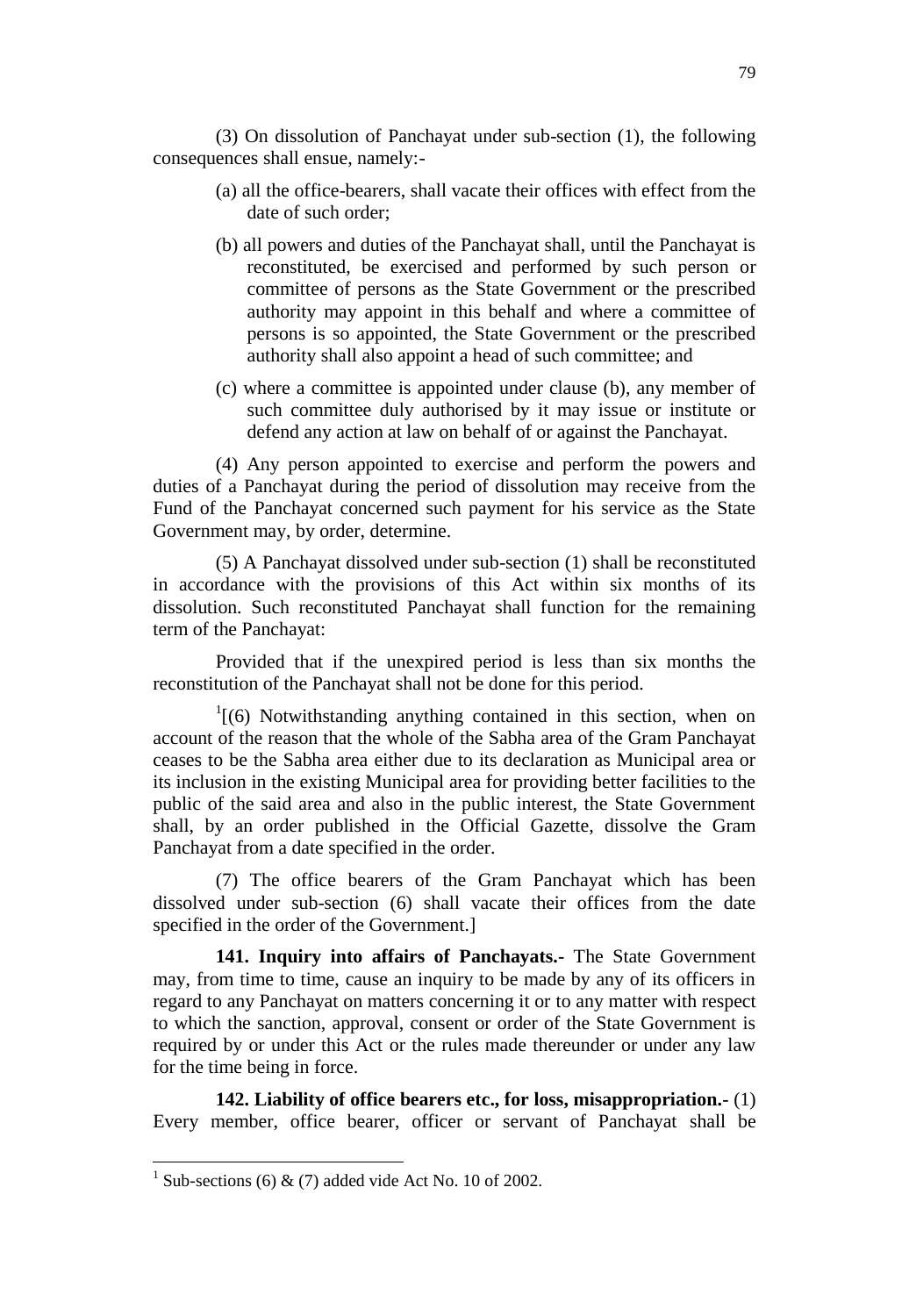personally liable for loss, waste or misapplication of any money or other property of the Panchayat to which he has been a party or which has been caused by him by misconduct or gross neglect of his duties. The amount required for reimbursing such loss, waste, or misapplication shall be recovered by the prescribed authority:

Provided that no recovery shall be made under this section unless the person concerned has been given a reasonable opportunity of being heard.

(2) If the person concerned fails to pay the amount, such amount shall be recovered as arrears of land revenue and credited to the funds of the Panchayat concerned.

**143. Disputes between Panchayats and other local authorities.-** (1) In the event of any dispute arising between two or more Panchayats or Panchayat and any other local authority in any matter in which they are jointly interested such dispute shall be referred to the State Government and the decision of the State Government thereon shall be final:

Provided that if the dispute is between a Panchayat and Cantonment Board the decision of the State Government shall be subject to approval of the Central Government.

(2) The State Government, may, by rules made under this Act, regulate the relations between Panchayats and Panchayat and other local authorities in matters in which they are jointly interested.

**144. Power to recover records <sup>1</sup> [and articles].-** (1) Where the prescribed authority is of the opinion that any person has retained unauthorisedly in his custody any record or article  $2$ [xxxxx] belonging to the Panchayat, he may, by a written order require that the record or article  $\frac{3}{3}$ [xxxx] be delivered or paid forthwith to the Panchayat, in the presence of such officer as may be appointed by the prescribed authority in this behalf.

(2) If any person fails or refuses to deliver the record or article or pay the money as directed under sub-section (1), the prescribed authority may report the matter to the Magistrate and on receipt of such report the Magistrate may cause such a person to be apprehended and may send him in a Judicial lock-up for a period not longer than fifteen days.

- (3) The Magistrate may-
- 4 [(a) xxxxxxxxxxxxxxxxxxxxx]
- (b) for recovering any such record or articles issue a search warrant and exercise all such powers with respect thereto as may lawfully be exercised by a Magistrate under the Provisions of Chapter VII of the Code of Criminal Procedure, 1973 (2 of 1974).

<sup>1</sup> . Subs. for the words ", articles and money" vide Act No. 15 of 2010.

<sup>&</sup>lt;sup>2</sup>. The words "or money" vide Act No. 15 of 2010.

<sup>&</sup>lt;sup>3</sup>. The words "or money" vide Act No. 15 of 2010.

<sup>4</sup> . Clause (a) omitted vide Act No. 15 of 2010.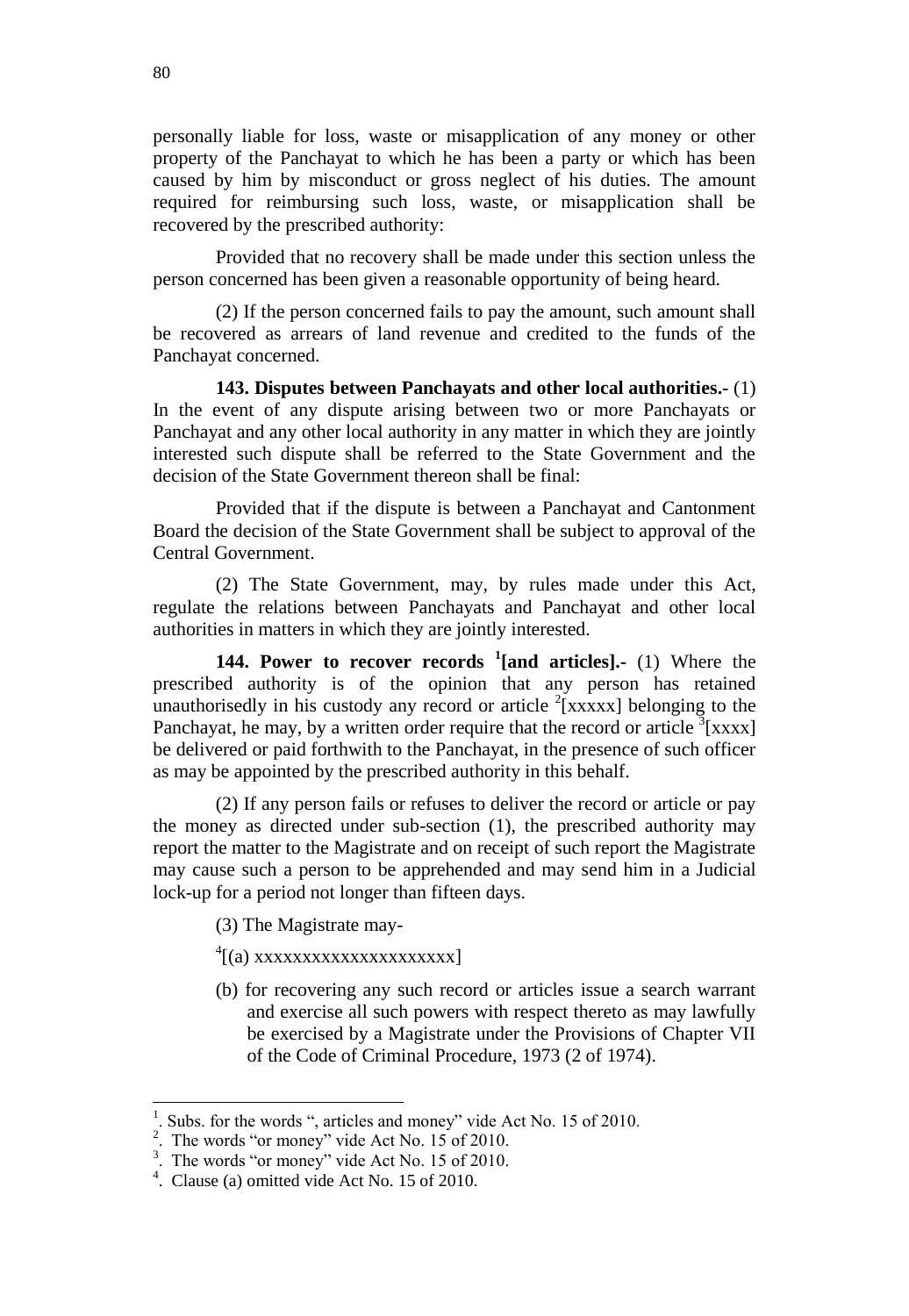(4) No action under sub-sections (1) or (2) or (3) shall be taken unless a reasonable opportunity has been given to the person concerned to show cause why such action should not be taken against him.

(5) A person against whom an action is taken under this section shall be disqualified to be an office bearer of any Panchayat for a period of six years commencing from the initiation of such action.

**145. Suspension of office bearers of Panchayats.-** (1) The prescribed authority may suspend from office any office bearer-

- $1$ [(a) who remained in custody for more than fourteen days on a criminal charge or otherwise or against whom charges have been framed in any criminal proceedings under chapter V-A, VI, IX-A, X, XII, sections 302, 303, 304-B, 305, 306, 307, 312 to 318, 336- A, 366-B, 373 to 377 of Chapter XVI, sections 395 to 398, 408, 409, 420, 436, 458 to 460 of Chapter XVII and Chapter XVIII of the Indian Penal Code, 1860 (45 of 1860) or under the Narcotic Drugs and Psychotropic Substances Act, 1985 (61 of 1985) or under sections 41 and 42 of the Indian Forest Act, 1927 (16 of 1927) or under sub-section (1) of section 61 of the Punjab Excise Act, 1914 or any law for the time being in force for the prevention of adulteration of food stuff and drugs, suppression of immoral traffic in women and children and protection of civil rights; ]
- (b) who has been served with a notice alongwith a charge sheet to show cause under this Act, for his removal from the office;
- $2^{2}$ [(c) where on a complaint made against him the preliminary enquiry prima-facie discloses the misappropriation, misutilization or embezzlement of Panchayat funds or he has been found guilty of misconduct in the discharge of his duties:

Provided that any office bearer, if placed under suspension against whom charges have been framed in any criminal proceedings under clause (a), shall remain under suspension till the final decision of the competent court.]

(2) Where the inspection or an audit report discloses the misappropriation, misutilization or embezzlement of Panchayat funds by an office bearer of a Panchayat and the prescribed authority is satisfied that continuance in office of such a person will prejudice the enquiry under section 146 and apprehends tampering with record and witnesses, may suspend such a persons and in case he is in possession of any record, money or any property of the Panchayat, order him to handover such records, money or property to the Secretary of the Panchayat.

 $3(2-A)$  No office bearer shall be placed under suspension under subsection (1) or (2) unless he has been given an opportunity of being heard.

<sup>1</sup> . Clause (a) subs. Vide Act No. 17 of 2008.

<sup>&</sup>lt;sup>2</sup> Clause (c) and Proviso inserted vide Act No. 17 of 2005 w.e.f. 30.5.2005.

 $3$  Sub-section (2-A) inserted vide Act No. 17 of 2005 w.e.f. 30.5.2005.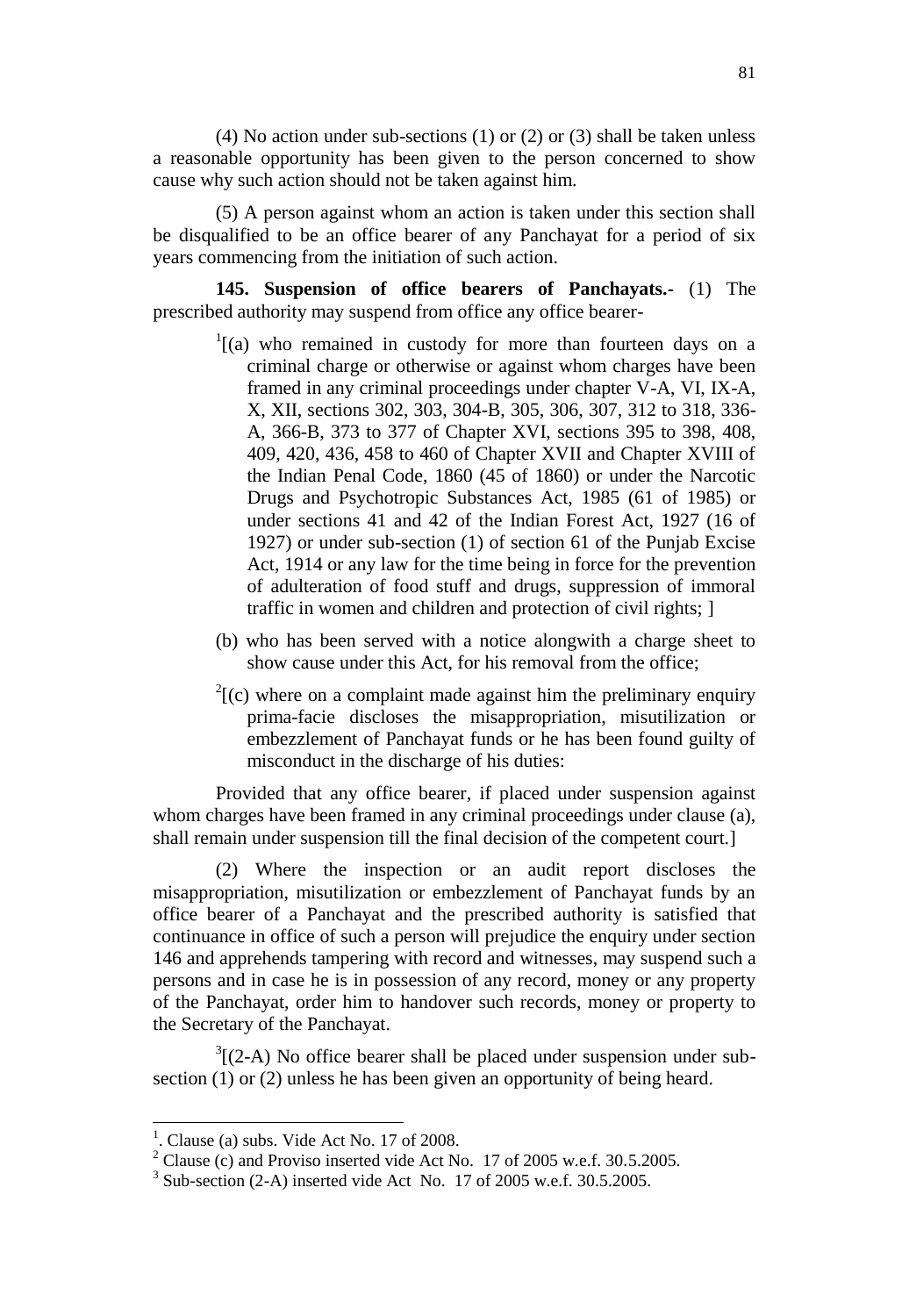$1(3)$  The order of suspension under sub-section (1) or (2) shall be reported, in the case of office bearers of Zila Parishad, to the Divisional Commissioner concerned, and in the case of office bearers of Panchayat Samiti and Gram Panchayat, to the Deputy Commissioner concerned, within a period of ten days from the date of suspension, who shall, thereafter within ten days from the date of receipt of such report, order enquiry under section 146 and shall complete enquiry and action within six months and in case enquiry and action is not completed within stipulated period, the suspension order shall be deemed to have been revoked and formal order shall be issued accordingly.]

(4) In the event of both the Pradhan and Up-Pradhan of Gram Panchayat, Chairman or vice-Chairman of Panchayat Samiti or Zila Parishad being suspended under sub-section (1) or sub-section (2) the Gram Panchayat, Panchayat Samiti or Zila Parishad shall elect an office bearer qualified to hold the office of Pradhan or Chairman, as the case may be, such person shall perform all the duties and exercise all the powers of Pradhan or Chairman, as the case may be, during the period for which suspension continues.

(5) A person who has been suspended under sub-section (1) or subsection (2) shall also forthwith stand suspended from the office of member or office bearer of any other Panchayat of which he is a member or office bearer. Such person shall also be disqualified for being elected, under the Act during his suspension.

#### $^{2}$ [(6) [(6) XXXXXXXXXXXXXXXXXXXXX]

**146. Removal of office bearers of Panchayats.**- (1) <sup>3</sup>[The State Government, in the case of office bearers of Panchayats, the Divisional Commissioner having jurisdiction, in the case of office bearers of Zila Parishad, and the Deputy Commissioner having jurisdiction, in the case of office bearers of Panchayat Samiti and Gram Panchayat, as the case may be,] may after such enquiry as it may deem fit to make at any time, remove an office bearers.-

- (a) if he has incurred any disqualification under this Act; or
- (b) if he has been guilty of misconduct in the discharge of his duties; or
- (c) if he refuses to act or becomes incapable of acting or is adjudged an insolvent; or
- (d) if he without reasonable cause absents himself from more than half of the meetings convened within a period of six months; or

 $<sup>1</sup>$ . Sub-section (3) subs. vide Act No. 18 of 2000 and further subs. vide Act No. 17 of</sup> 2005 w.e.f. 30.5.2005.

<sup>&</sup>lt;sup>2</sup>. Sub-section (6) ins. vide Act No. 18 of 2000 and deleted vide Act No. 17 of 2005 w.e.f. 30.5.2005.

<sup>&</sup>lt;sup>3</sup>. Subs. for the words "The State Government or the prescribed authority" vide Act No. 17 of 2005 w.e.f. 30.5.2005.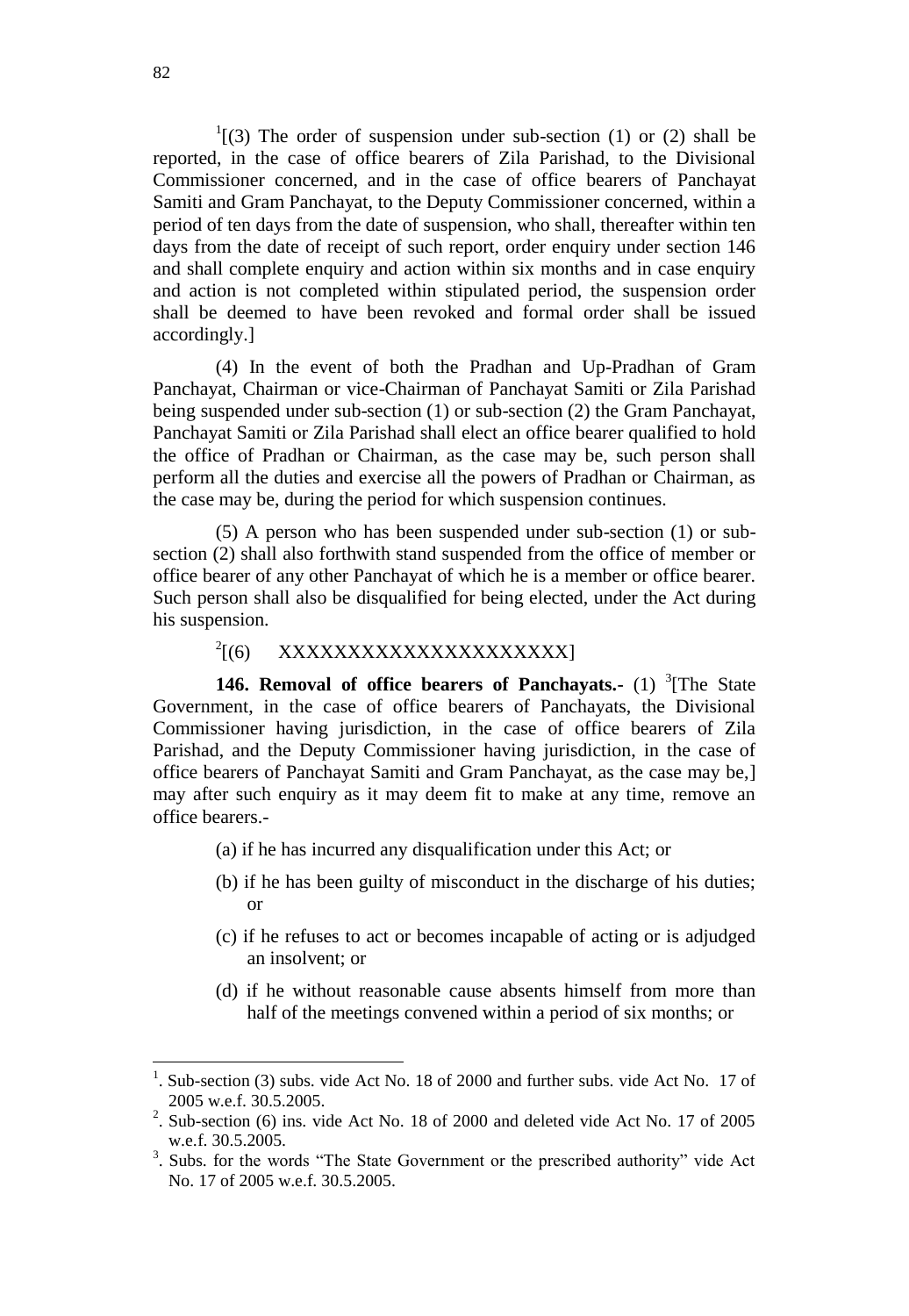(e) if his continuance in office is undesirable in the interest of the public:

Provided that no person shall be removed unless he has been given an opportunity to show cause why he should not be removed from his office.

*Explanation***.-** For the purpose of this sub-section "misconduct" shall include-

(a) any action which adversely affects-

- (i) the sovereignty, unity and integrity of India; or
- (ii) the harmony and the spirit of common brotherhood amongst all the people of State transcending religious, linguistic, regional, caste, or sectional diversities ; or
- (iii) the dignity of women;
- (b) gross negligence in the discharge of the duties under this Act;
- (c) the failure of the Pradhan of a Gram Panchayat, or Chairman of Panchayat Samiti or Zila Parishad, to convene the meeting of the Gram Sabha, Gram Panchayat, Panchayat Samiti or Zila Parishad, as the case may be, at regular intervals as specified under this Act.

 $<sup>1</sup>$ [(1-A) The State Government, the Divisional Commissioner or the</sup> Deputy Commissioner, as the case may be, may, on consideration of the enquiry report or if it thinks proper, for reasons to be recorded in writing, revoke the suspension order and instead of removing an office bearer, warn him to be vigilant in the discharge of his duties or may also debar him from taking part in any act or proceedings of the Panchayat for the period of six months.]

(2) A person who has been removed under sub-section (1) shall forthwith cease to be a member of any other Panchayat of which he is a member, such person shall also be disqualified for a period of six years to be elected as office bearer of a Panchayat under this Act.

**147. Power to call for record.-** The State Government, may at any time for the purpose of satisfying itself as to the legality or the propriety of any resolution passed or order made by a Panchayat or any order purported to have been made under the provisions of this Act or the rules or the bye-laws made thereunder, call for and examine the record relating to such resolution or order, as the case may be, and may pass such order in reference thereto as it thinks fit:

Provided that no resolution or order shall be varied or reversed without affording the reasonable opportunity of being heard to the parties interested, unless the Government is satisfied that such a resolution or order has been vitiated by unlawful considerations.

 $1$  Sub-section (1-A) inserted vide Act No. 17 of 2005 w.e.f. 30.5.2005.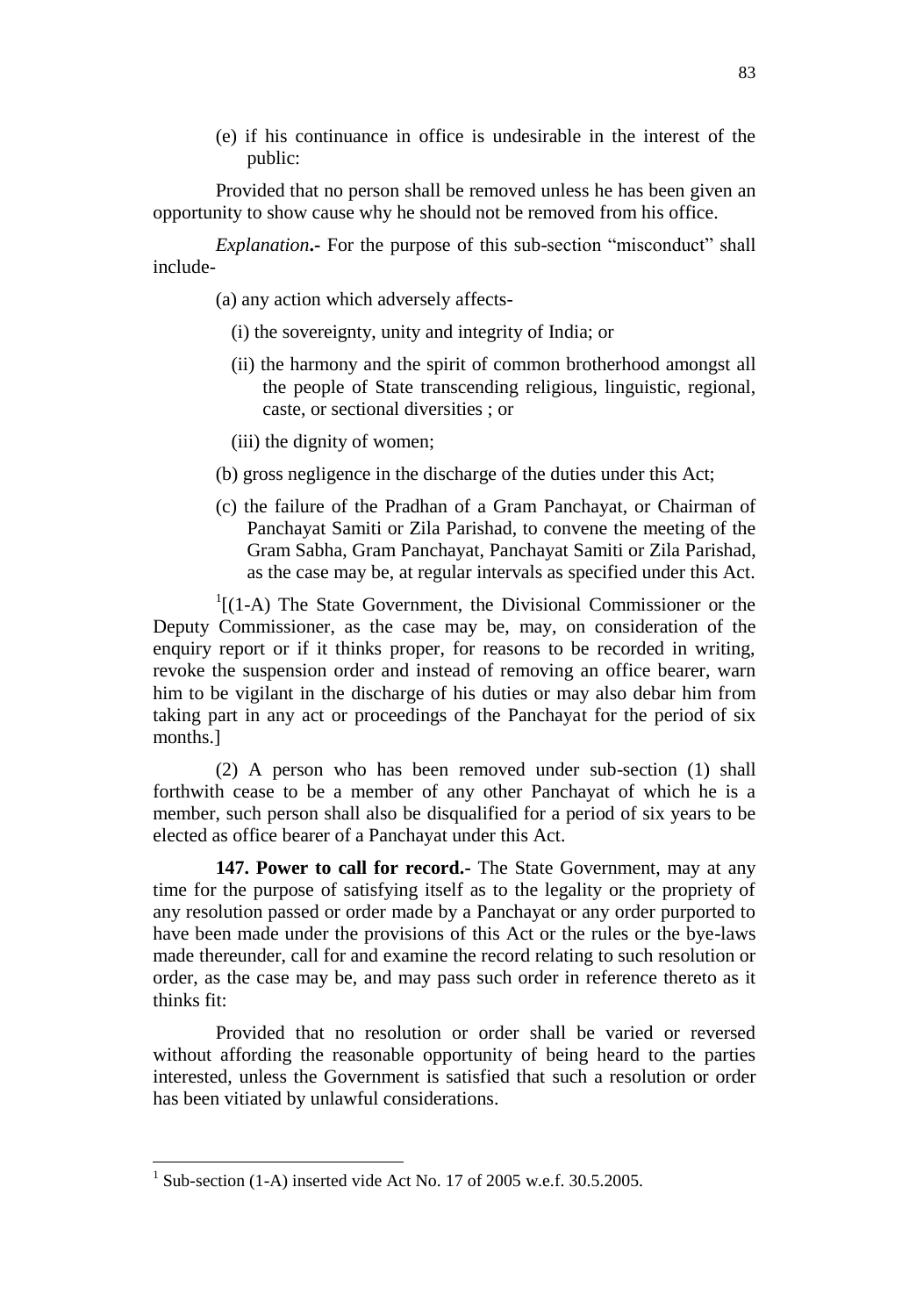**148. Appeal and revision.-** An appeal or revision against the orders or proceedings of a Panchayat and other authorities under this Act, shall lie to such authority and in such manner as may be prescribed.

#### **CHAPTER-X**

### **PENALTY**

**149. Penalty for acting as member, Pradhan, Up-Pradhan, Chairman, Vice-Chairman when disqualified.-** (1) Whosoever acts as a Panch or member of a Panchayat, knowing that he is not entitled to or has ceased to be entitled to hold office as such, shall on conviction be punished with fine which may extend to fifty rupees for every day on which he sits or votes as such panch or member.

(2) whoever acts as Pradhan or Up-Pradhan, Chairman or Vice-Chairman, knowing that he is not entitled or has ceased to be entitled to hold office as such shall, on conviction, be punished with a fine which may extend to one hundred rupees for every day on which he acts or functions as such.

(3) Any person who after the expiry of his term or on resigning from the office or removal from the office of Pradhan, Up-Pradhan, Chairman or Vice-Chairman fails to handover forthwith any document or, of any money or other properties vested in or belonging to the Panchayat, as the case may be, which are in his possession or control, to his successor in office, shall, on conviction, be punished with a fine which may extend to two hundred and fifty rupees.

**150. Penalties for interested members voting.-** Whosoever, having pecuniary interest in any matter under consideration of a Panchayat votes in that matter shall, on conviction, be punished with a fine which may extend to two hundred and fifty rupees.

**151. Penalty for acquisition by a member, office bearer or servant of interest in contracts.-** If a member or office bearer or servant of Panchayat knowingly acquires, directly or indirectly any personal share or interest in any contract or employment with, by or on behalf of a Panchayat without the sanction of or permission of the prescribed authority, he shall be deemed to have committed an offence under section 168 of the Indian Penal Code, 1860 (45 of 1860).

**152. Wrongful restraint of officers etc.-** Any person who prevents any officer or servant of a Panchayat or any person to whom such officer or servant has, lawfully delegated his powers of entering on or into any place building or land from exercising his lawful powers of entering thereon or therein, shall be deemed to have committed an offence under section 341 of the Indian Penal Code, 1860 (45 of 1860).

**153. Prohibition against obstruction of member of Panchayats.-** Any person obstructing any member, office bearer or servant of a Panchayat or any person with whom a contract has been entered into by or on behalf of a Panchayat in the discharge of his duties or authorized to do anything shall on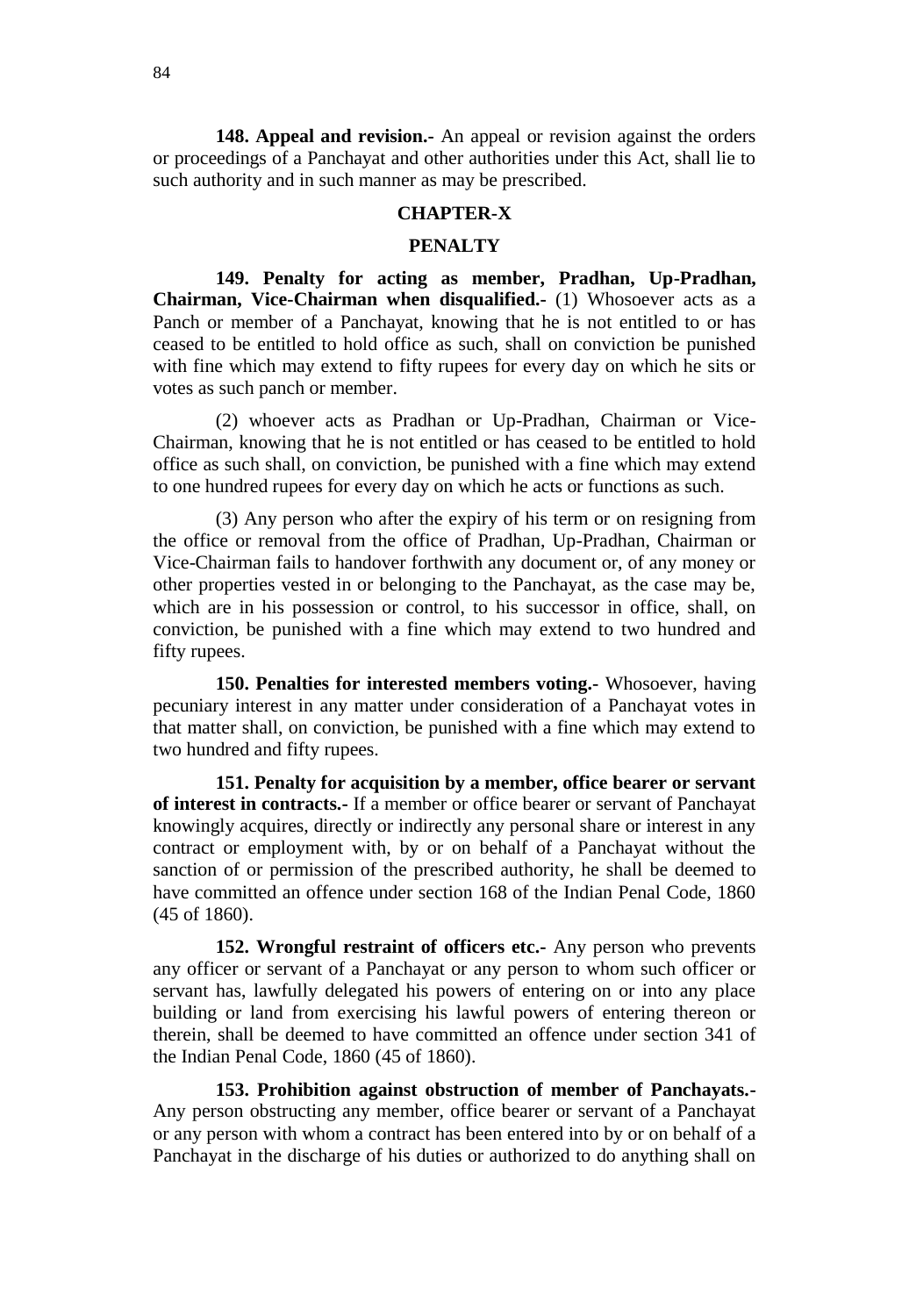conviction be punished with a fine which shall extend to  $\frac{1}{2}$  [one thousand rupees].

**154. Prohibition against removal or obliteration of notice.-** Any person who without authority in that behalf removes, destroys, defaces or otherwise obliterates any notice exhibited or any sign or mark erected by, or under the order of a Panchayat or any of its officers shall on conviction be punished with a fine which may extend to  $2$ [one thousand rupees].

**155. Penalty for not giving information or giving false information.-**Any person required by this Act or the rules made thereunder or notice or other proceedings issued thereunder to furnish any information, omits to furnish such information or knowingly furnishing wrong information shall, on conviction, be punished with a fine which may extend to  $3$ [one thousand rupees].

**156. Prohibition of bidding.-** (1) No member or servant of a Panchayat or any officer having any duty to perform in connection with the sale of movable or immovable property under this Act shall directly or indirectly bid for or acquire interest in any property sold at such a sale.

(2) Any person who contravenes the provisions of sub-section (1) shall, on conviction, be punished with fine which may extend to two hundred and fifty rupees and if he is an officer, or servant of a Panchayat, he shall also be liable to be removed from service.

**157. Procedure to make good the damage to any Panchayat.-** If through any act, neglect or default on account of which any person shall have incurred any penalty imposed by or under this Act and any damage to the property of any Panchayat has been caused by any such person, he shall be liable to make good such damage, as well as to pay such penalty and the value of the damage, shall, in case of dispute, be determined by the Magistrate, by whom the person incurring such penalty has been convicted and non-payment of such value on demand, the same shall be recoverable as arrears of land revenue.

**158. Penalty for tampering with the Panchayat property.-** (1) Whoever removes, displaces or makes an alteration in or otherwise interferes with any pavement, gutter or other material of a public street or any fence, wall or post thereof, or a lamp-post or bracket, direction post, stand post, hydrant, or other such property of the Panchayats, without the written sanction of the Panchayat or other lawful authority, shall be punishable with fine which may extend to fifty rupees.

(2) If, through any act, neglect or default on his part, a person has incurred a penalty imposed by sub-section (1) and has caused any damage to

<sup>&</sup>lt;sup>1</sup>. Subs. for the words "two hundred and fifty rupees" vide Act No. 17 of 2005 w.e.f. 30.5.2005.

<sup>&</sup>lt;sup>2</sup>. Subs. for the words "fifty rupees" vide Act No. 17 of 2005 w.e.f. 30.5.2005.

<sup>&</sup>lt;sup>3</sup>. Subs. for the words "two hundred and fifty rupees" vide Act No. 17 of 2005 w.e.f. 30.5.2005.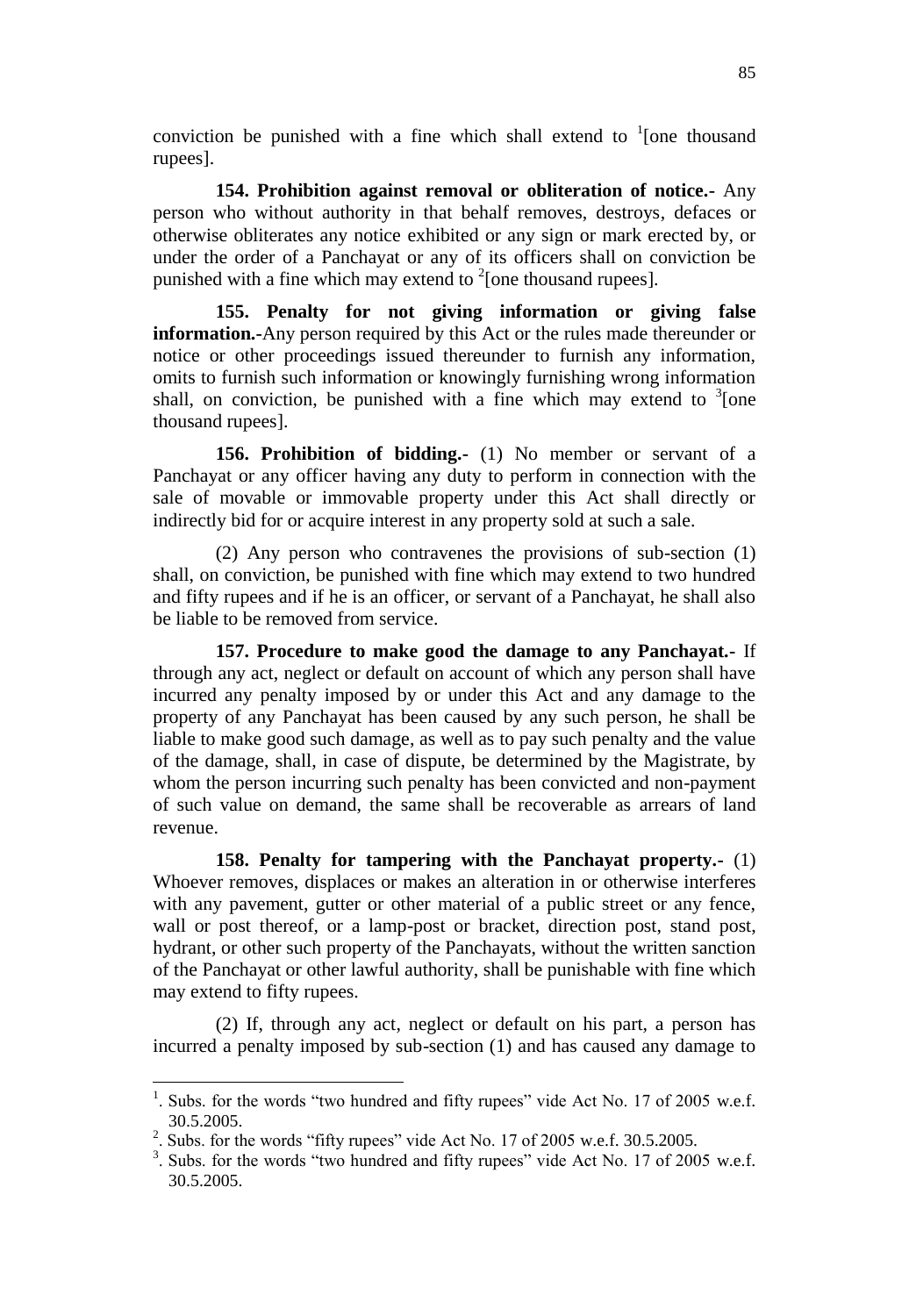the property of the Panchayat, the person incurring such penalty shall be liable to make good such damage as well as to pay such penalty, and the damages may be assessed in the prescribed manner by the prescribed authority and shall be recoverable from the offender as arrear of land revenue.

# **1 [CHAPTER-X-A**

### **ELECTORAL OFFENCES**

**158-A. Promoting enmity between classes in connection with the election.-** Any person who in connection with an election under this Act promotes or attempts to promote on grounds of religion, race, caste, community or language, feelings of enmity or hatred, between different classes of the citizens of India shall be punishable with imprisonment for a term which may extend to three years, or with fine, or with both.

**158-B. Prohibition of public meetings during period of forty-eight hours ending with hour fixed for conclusion of poll.-** (1) No person shall,-

- (a) convene, hold, attend, join or address any public meeting or procession in connection with an election; or
- (b) display to the public any election matter by means of cinematograph, television or other similar apparatus; or
- (c) propagate any election matter to the public by holding, or by arranging the holding of, any musical concert or any theatrical performance or any other entertainment or amusement with a view to attracting the members of the public thereto;

in any polling area during the period of forty-eight hours ending with the hour fixed for the conclusion of poll for any election in that polling area.

(2) Any person who contravenes the provisions of sub-section (1) shall be punishable with the imprisonment for a term which may extend to two years, or with fine, or with both.

(3) In this section, the expression "election matter" means any matter intended or calculated to influence or affect the result of an election.

**158-C. Disturbances at election meetings.-** (1) Any persons who at a public meeting to which this section applies acts or incites others to act, in a disorderly manner for the purpose of preventing the transaction of the business for which the meeting was called together, shall be punishable with imprisonment for a term which may extend to six months, or with fine which may extend to two thousand rupees, or with both.

(2) An offence punishable under sub-section (1) shall be cognizable.

(3) This section applies to any public meeting of a political character held in any constituency between the date of the issue of a notification under this Act calling upon the constituency to elect a member or members and the date on which election is held.

 $<sup>1</sup>$  Chapter X-A inserted vide Act No. 18 of 2000.</sup>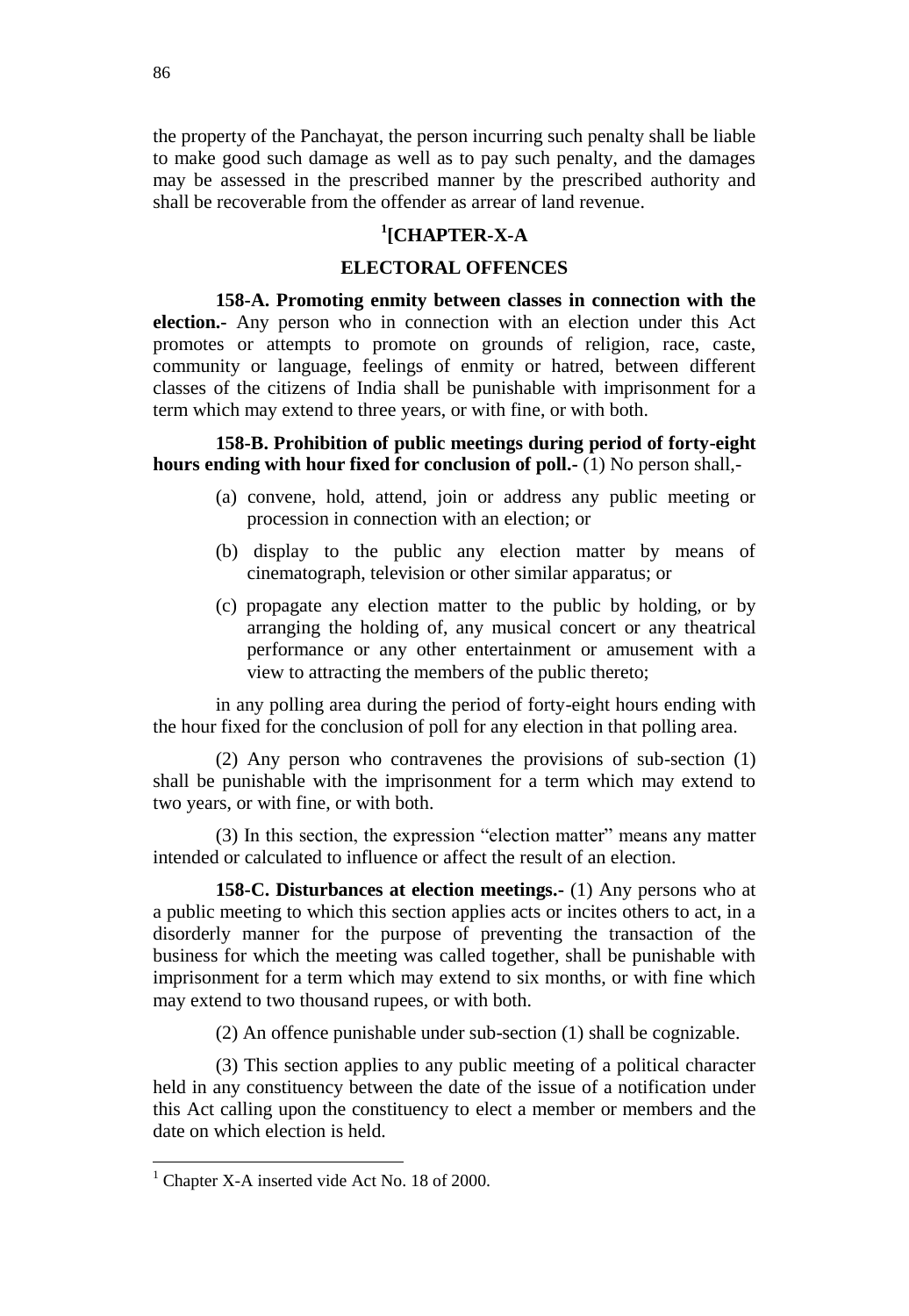(4) If any police officer reasonably suspects any person of committing an offence under sub-section (1), he may, if requested so to do by the Chairman of the meeting, require that person to declare to him immediately his name and address and, if that person refuses or fails so to declare his name and address, or if the police officer reasonably suspects him of giving a false name or address, the police officer may arrest him without warrant.

**158-D. Restrictions on the printing of pamphlets, posters, etc.-** (1) No person shall print or publish, or cause to be printed or published, any election pamphlet or poster which does not bear on its face the names and addresses of the printer and the publisher thereof.

(2) No person shall print or cause to be printed any election pamphlet or poster-

- (a) unless a declaration as to the identity of the publisher thereof, signed by him and attested by two persons to whom he is personally known, is delivered by him to the printer in duplicate; and
- (b) unless within reasonable time after the printing of the document, one copy of the declaration is sent by the printer, together with one copy of the document,-
	- (i) where it is printed in the capital of the State, to the State Election Commissioner; and
	- (ii) in any other case, to the Deputy Commissioner of the district in which it is printed.
- (3) For the purposes of this section,-
- (a) any process for multiplying copies of a document, other than copying it by hand, shall be deemed to be printed and the expression "printer" shall be construed accordingly; and
- (b) "election pamphlet or poster" means any printed pamphlet, handbill or other document distributed for the purpose of promoting or prejudicing the election of a candidate or group of candidates or any placard or poster having reference to an election, but does not include any hand-bill placard or poster merely announcing the date, time, place and other particulars of an election meeting or routine instructions to election agents or workers.

(4) Any person who contravenes any of the provisions of sub-section (1) or sub-section (2) shall be punishable with the imprisonment for a term which may extend to six months, or with fine which may extend to two thousand rupees, or with both.

**158-E. Maintenance of secrecy of voting.-** (1) Every officer, clerk, agent or other person who performs, any duty in connection with the recording or counting of votes at an election shall maintain, and aid in maintaining, the secrecy of the voting and shall not (except for some purpose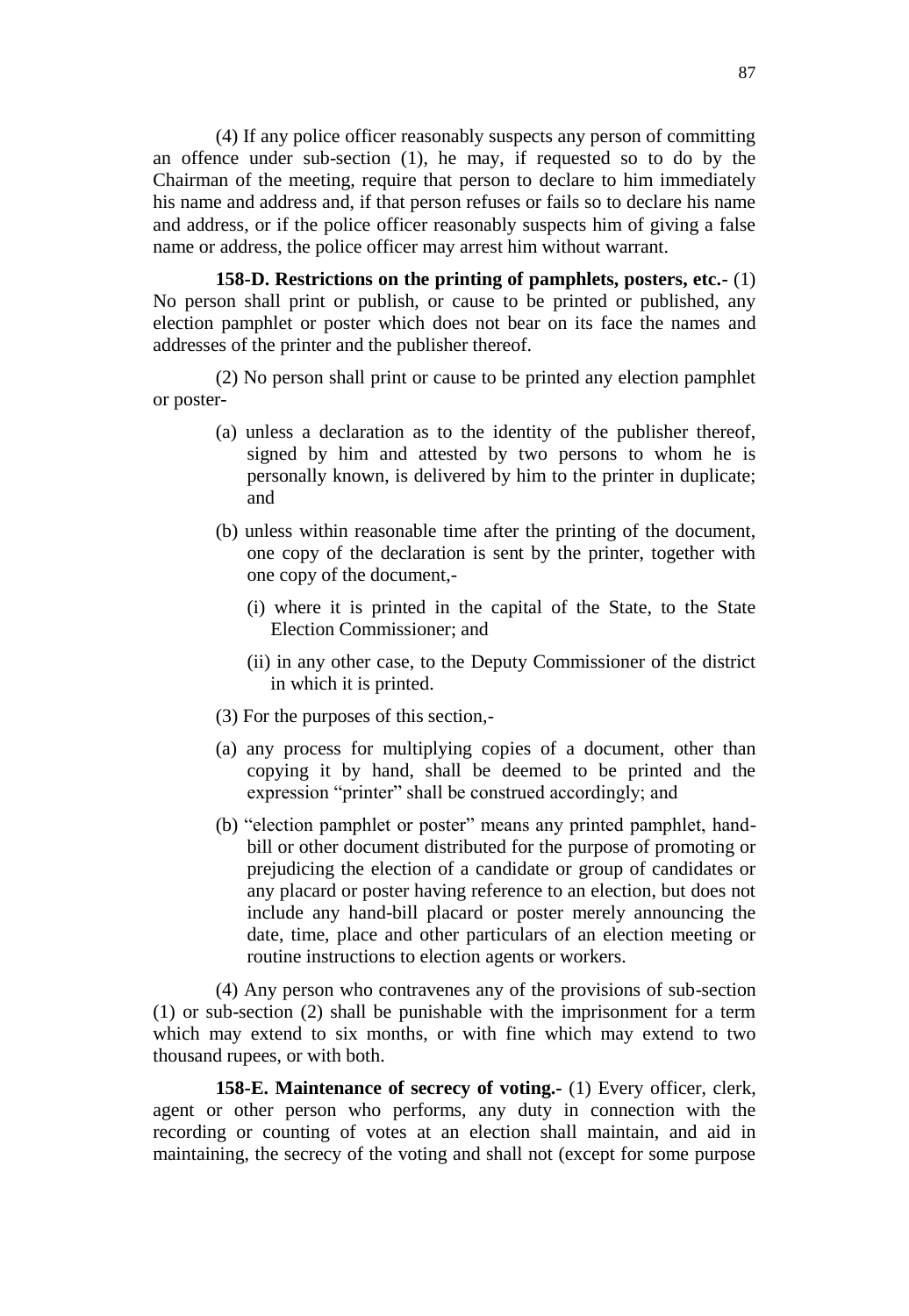authorized by or under any law) communicate to any person any information calculated to violate such secrecy.

(2) Any person who contravenes the provisions of sub-section (1) shall be punishable with imprisonment for a term which may extend to three months, or with fine, or with both.

**158-F. Officers etc., at elections not to act for candidates or to influence voting.**- (1) No person who is a district election officer or a returning officer, or an assistant returning officer, or a presiding or polling officer at an election, or an officer or clerk appointed by the returning officer or the presiding officer to perform any duty in connection with an election shall in the conduct or the management of the election to any act (other than the giving of vote) for the furtherance of the prospects of the election of a candidate.

(2) No such person as aforesaid, and no member of a police force, shall endeavour-

(a) to persuade any person to give his vote at an election ; or

(b) to dissuade any person from giving his vote at an election; or

(c) to influence the voting of any person at an election in any manner.

(3) Any person who contravenes the provisions of sub-section (1) or sub-section (2) shall be punishable with imprisonment which may extend to six months, or with fine, or with both.

(4) An offence punishable under sub-section (3) shall be cognizable.

**158-G. Prohibition of canvassing in or near polling stations.-** (1) No person shall, on the date or dates on which a poll is taken at any polling station, commit any of the following acts within the polling station or in any public or private place within a distance of one hundred metres of the polling station, namely:-

- (a) canvassing for votes; or
- (b) soliciting the vote of any elector; or
- (c) persuading any elector not to vote for any particular candidate; or
- (d) persuading any elector not to vote at the election; or
- (e) exhibiting any notice or sign (other than an official notice) relating to the election.

(2) Any person who contravenes the provisions of sub-section (1) shall be punishable with fine which may extend to two hundred and fifty rupees.

(3) An offence punishable under this section shall be cognizable.

**158-H. Penalty for disorderly conduct in or near polling stations.-** (1) No person shall, on the date or dates on which a poll is taken at any polling station-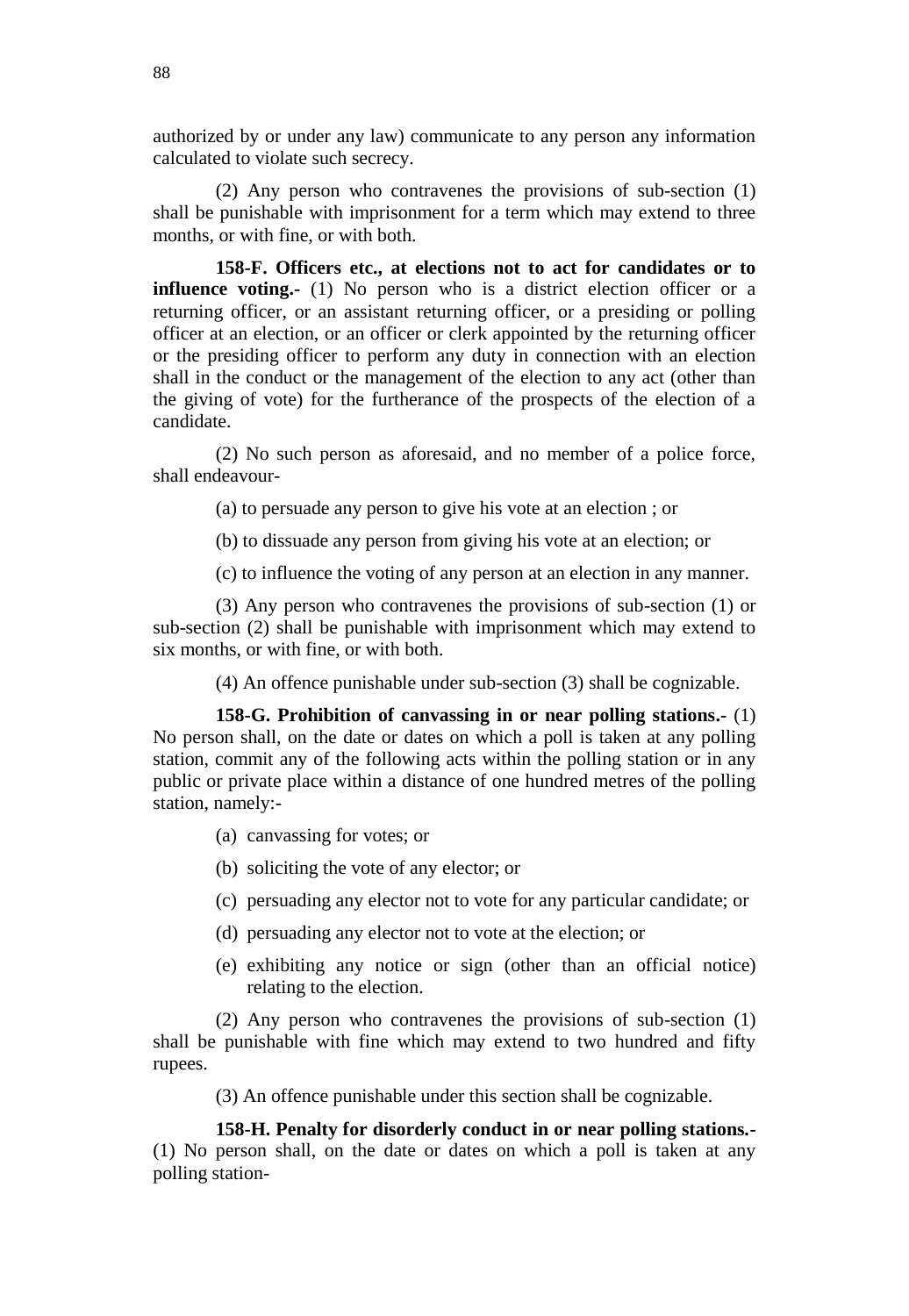- (a) use or operate within or at the entrance of the polling station, or in any public or private place in the neighbourhood thereof, any apparatus for amplifying or reproducing the human voice, such as a megaphone or a loudspeaker; or
- (b) shout, or otherwise act in a disorderly manner, within or at the entrance of the polling station or in any public or private place in the neighborhood thereof,

so as to cause annoyance to any person visiting the polling station for the poll, or so as to interfere with the work of the officers and other persons on duty at the polling station.

(2) Any person who contravenes, or willfully aids or abets the contravention of, the provisions of sub-section (1) shall be punishable with imprisonment which may extend to three months, or with fine, or with both.

(3) If the presiding officer of a polling station has reason to believe that any person is committing or has committed an offence punishable under this section, he may direct any police officer to arrest such person, and thereupon the police officer shall arrest him.

(4) Any police officer may take such steps, and use such force, as may be reasonably necessary for preventing any contravention of the provisions of sub-section (1), and may seize any apparatus used for such contravention.

**158-I. Penalty for misconduct at the polling station.-** (1) Any person who during the hours fixed for the poll at any polling station misconducts himself or fails to obey the lawful directions of the presiding officer may be removed from the polling station by the presiding officer or by any police officer on duty or by any person authorized in this behalf by such presiding officer.

(2) The powers conferred by sub-section (1) shall not be exercised so as to prevent any elector who is otherwise entitled to vote at a polling station from having an opportunity of voting at that station.

(3) If any person who has been so removed from a polling station reenters the polling station without the permission of the presiding officer, he shall be punishable with imprisonment for a term which may extend to three months, or with fine, or with both.

(4) An offence punishable under sub-section (3) shall be cognizable.

**158-J. Penalty for failure to observe procedure for voting.-** If any elector to whom a ballot paper has been issued, refuses to observe the procedure prescribed for voting the ballot paper issued to him shall be liable for cancellation.

**158-K. Penalty for illegal hiring or procuring of conveyance at elections.-** If any person is guilty of any such corrupt practice as is specified in clause (6) of section 180 of this Act, at or in connection with an election he shall be punishable with imprisonment which may extend to three months, or with fine.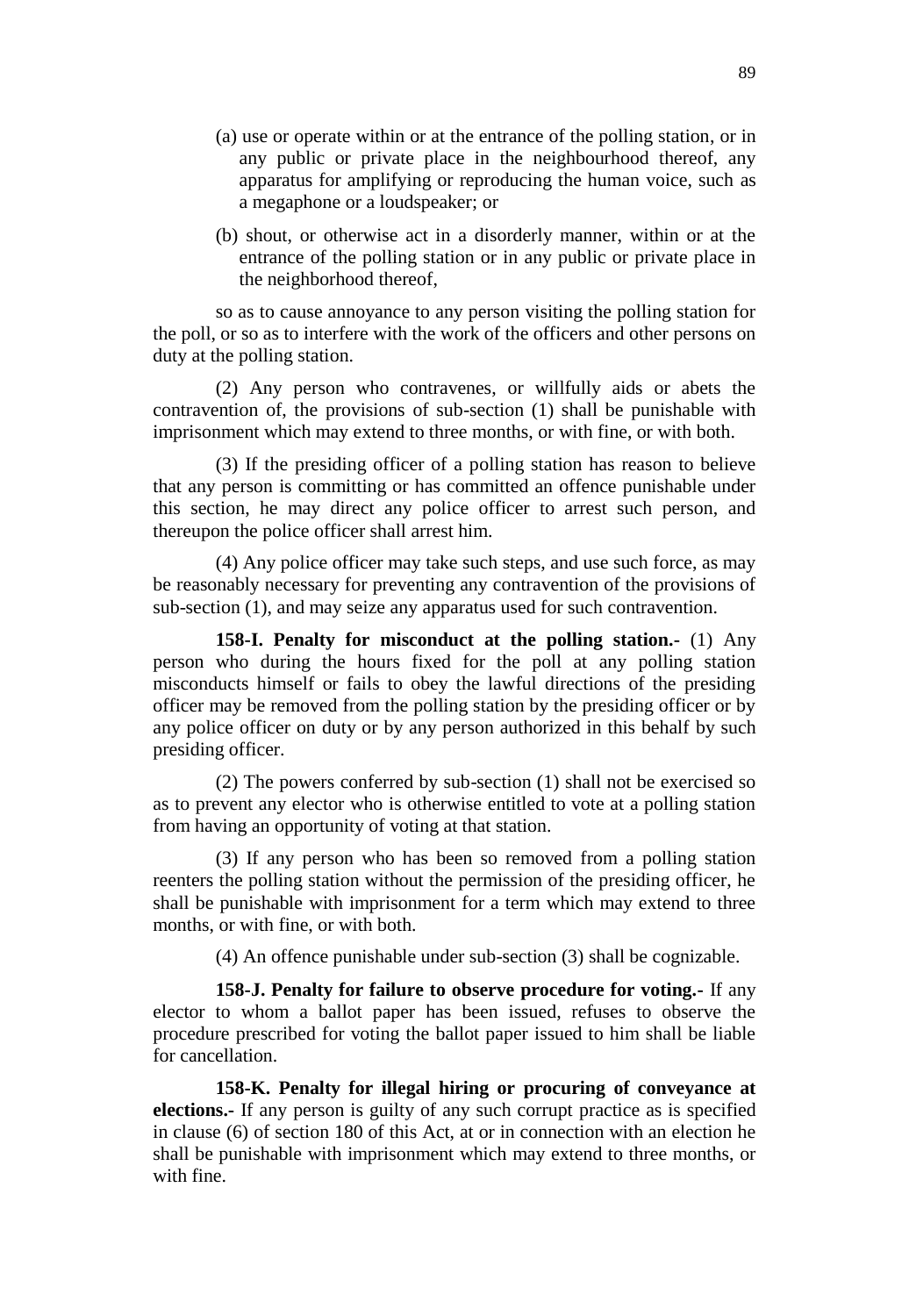**158-L. Breaches of official duty in connection with election.-** (1) If any person to whom this section applies is without reasonable cause guilty of any act or omission in breach of his official duty he shall be punishable with fine which may extend to five hundred rupees.

(2) An offence punishable under sub-section (1) shall be cognizable.

(3) No suit or other legal proceedings shall lie against any such person for damages in respect of any such act or omission as aforesaid.

(4) The persons to whom this section applies are the district election officers, returning officers, assistant returning officers, presiding officers, polling officers and any other person appointed to perform any duty in connection with the receipt of nominations or withdrawal of candidatures or the recording or counting of votes at an election; and the expression "official duty" shall for the purposes of this section be construed accordingly, but shall not include duties imposed otherwise than by or under this Act.

**158-M. Penalty for Government Servants for acting as election agent, polling agent or counting agent.-** If any person in the service of the Government acts as an election agent or a polling agent or a counting agent of a candidate at an election, he shall be punishable with imprisonment for a term which may extend to three months, or with fine, or with both.

**158-N. Prohibition of going armed to or near a polling station.-** (1) No person, other than the returning officer, the presiding officer, any police officer and any other person appointed to maintain peace and order at a polling station who is on duty at the pooling station, shall, on a polling day, go armed with arms, as defined in the Arms Act, 1959 (54 of 1959), of any kind within the neighbourhood of a polling station.

(2) If any person contravenes the provisions of sub-section (1), he shall be punishable with imprisonment for a term which may extend to two years, or with fine, or with both.

(3) Notwithstanding anything contained in the Arms Act, 1959 (54 of 1959), where a person is convicted of an offence under this section, the arms as defined in the said Act found in his possession shall be liable to confiscation and the licence granted in relation to such arms shall be deemed to have been revoked under section 17 of that Act.

(4) An offence punishable under sub-section (2) shall be cognizable.

**158-O. Removal of ballot papers from polling station to be an offence.-** (1) Any person who at any election unauthorisedly takes, or attempts to take, a ballot paper out of a polling station, or wilfully aids or abets the doing of any such act, shall be punishable with the imprisonment for a term which may extend to one year, or with fine which may extend to five hundred rupees, or with both.

(2) If the presiding officer of a polling station has reason to believe that any person is committing or has committed an offence punishable under sub-section (1), such officer may, before such person leaves the polling station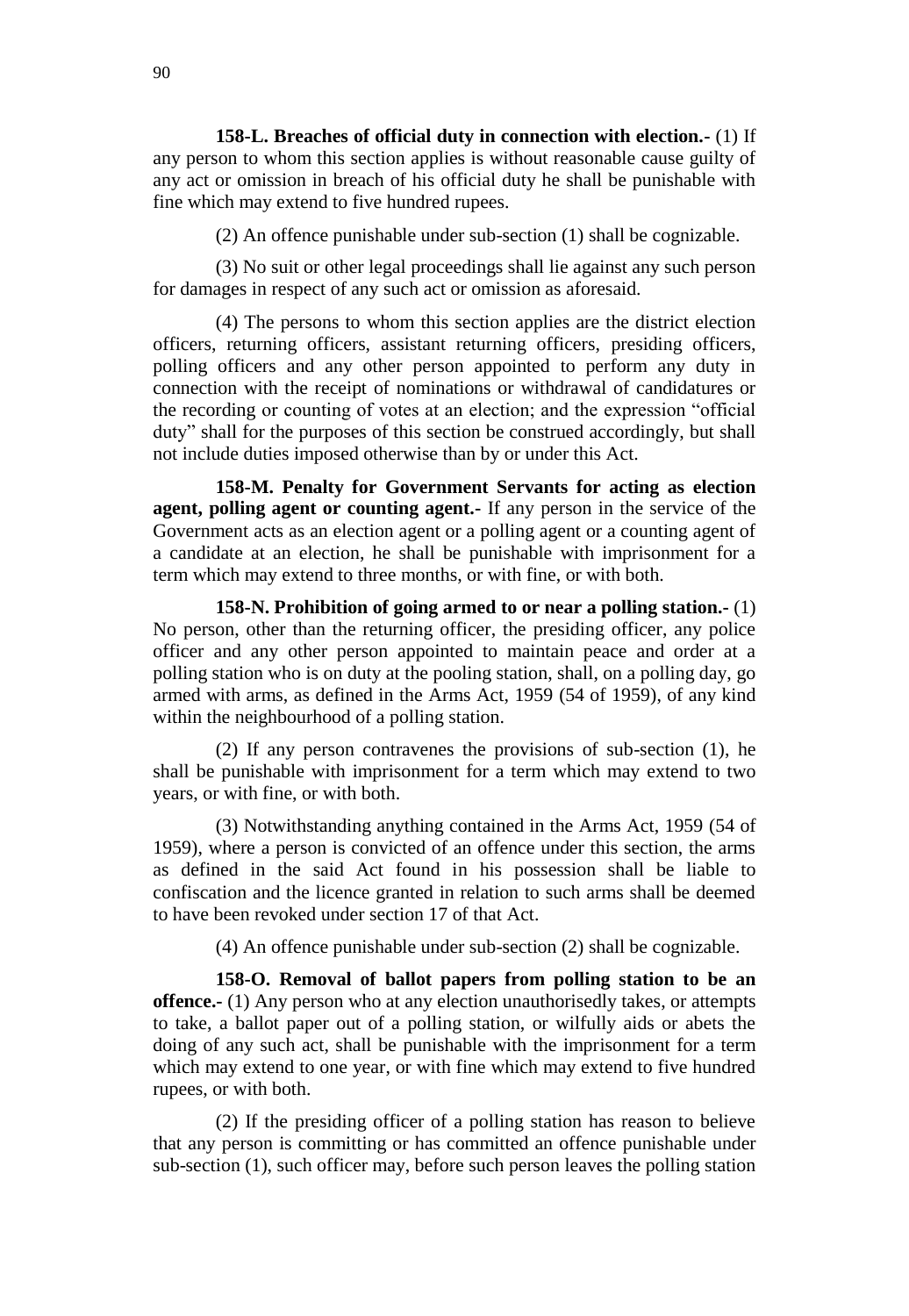arrest or direct a police officer to arrest such person and may search such person or cause him to be searched by a police officer:

Provided that when it is necessary to cause a woman to be searched, the search shall be made by another woman with strict regard to decency.

(3) Any ballot paper found upon the person arrested on search shall be handed over for safe custody to a police officer by the presiding officer, or when the search is made by a police officer, shall be kept by such officer in safe custody.

(4) An offence punishable under sub-section (1) shall be cognizable.

**158-P. Offence of booth capturing.-** Whoever commits an offence of booth capturing shall be punishable with imprisonment for a term which shall not be less than one year but which may extend to three years, and with fine, and where such offence is committed by a person in the service of the Government, he shall be punishable with imprisonment for a term which shall not be less than three years but which may extend to five years, and with fine.

*Explanation.***-** For the purposes of this section "booth capturing" includes among other things, all or any of the following activities, namely:-

- (a) seizure of a polling station or a place fixed for the poll by any person or persons making poling authorities surrender the ballot papers or voting machines and doing of any other act which affects the orderly conduct of elections;
- (b) taking possession of a polling station or a place fixed for the poll by any person or persons and allowing only his or their own supporters to exercise their right to vote and prevent others from free exercise of their right to vote;
- (c) coercing or intimidating or threatening directly or indirectly any elector and preventing him from going to the polling station or a place fixed for the poll to cast his vote;
- (d) seizure of a place for counting of votes by any person or persons, making the counting authorities surrender the ballot papers or voting machines and the doing of anything which affects the orderly counting of votes; and
- (e) doing by any person in the service of Government of all or any of the aforesaid activities or aiding or conniving at, any such activity in the furtherance of the prospects of the election of a candidate.

**158-Q. Grant of paid holiday to employees on the day of poll.-** (1) Every person employed in any business, trade, industrial undertaking or any other establishment and entitled to vote at election to the Panchayat bodies shall, on the day of poll, be granted a holiday.

(2) No deduction or abatement of the wages of any such person shall be made on account of a holiday having been granted in accordance with subsection (1) and if such person is employed on the basis that he would not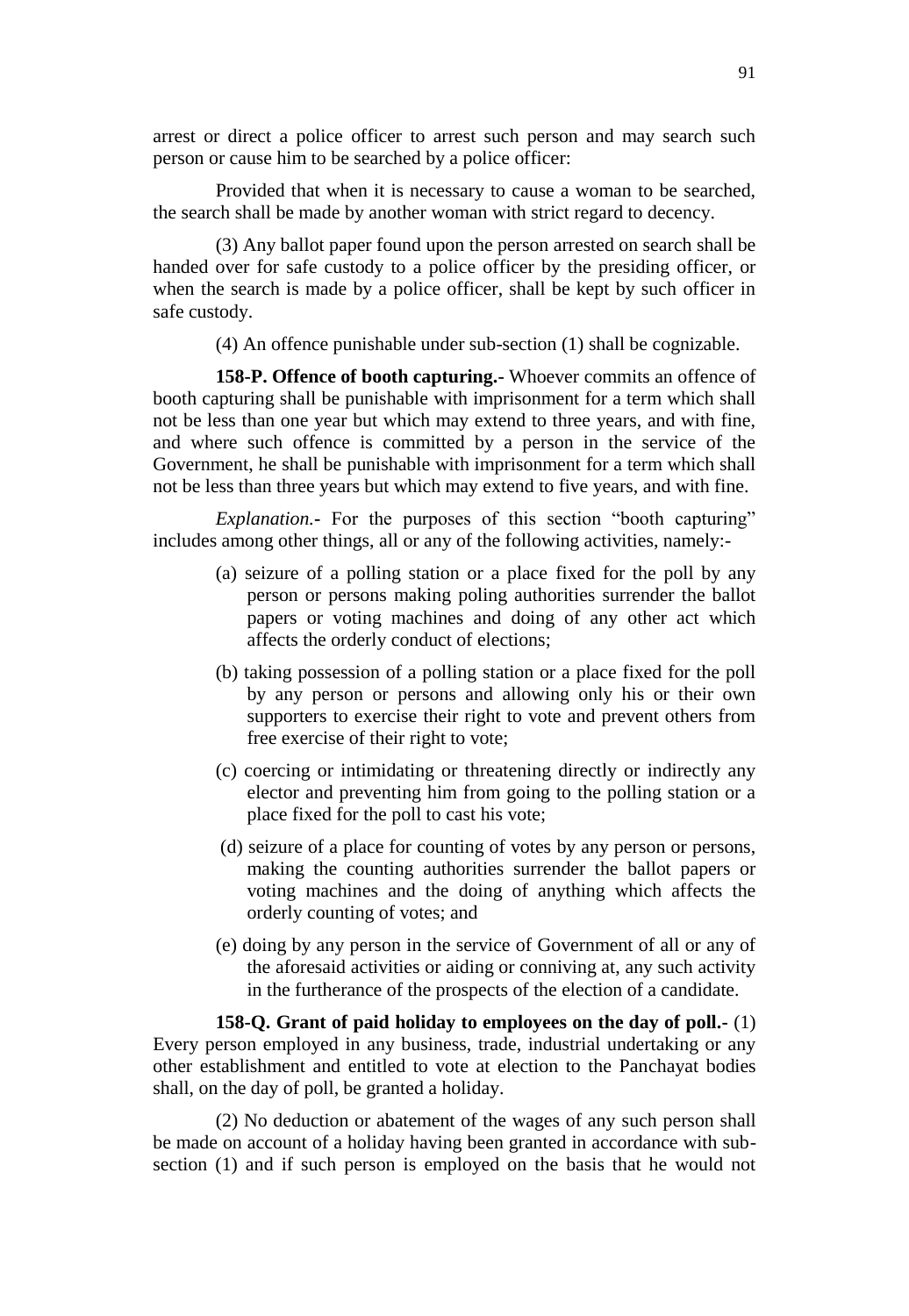ordinarily receive wages for such a day, he shall nonetheless be paid for such day the wages he would have drawn had not a holiday been granted to him on that day.

(3) If an employer contravenes the provisions of sub-section (1) or sub-section (2), then such employer shall be punishable with fine which may extend to five hundred rupees.

(4) This section shall not apply to any elector whose absence may cause danger or substantial loss in respect of the employment in which he is engaged.

**158-R. Liquor not to be sold, given or distributed on Polling day.-** (1) No spirituous, fermented or intoxicating liquors or other substances of a like nature shall be sold, given or distributed at a hotel, catering house, tavern, shop or any other place, public or private, within a polling area during the period of forty eight hours ending with the hour fixed for the conclusion of the poll for any election in that polling area.

(2) Any person who contravenes the provisions of sub-section (1), shall be punishable with imprisonment for a term which may extend to six months, or with fine which may extend to two thousand rupees, or with both.

(3) Where a person is convicted of an offence under this section, the spirituous, fermented or intoxicating liquors or other substances of a like nature found in his possession shall be liable to confiscation and the same shall be disposed off in such manner as may be prescribed.

**158-S. Other offences and penalties therefor.-** (1) A person shall be guilty of an electoral offence if at any election he-

- (a) fraudulently defaces or fraudulently destroys any nomination paper; or
- (b) fraudulently defaces or fraudulently destroys or removes any list, notice or other document affixed by or under the authority of returning officer; or
- (c) fraudulently defaces or fraudulently destroys any ballot paper or the official mark on any ballot paper or any declaration of identity or official envelope used in connection with voting by postal ballot; or
- (d) without due authority supplies any ballot paper to any person or receives any ballot paper from any person or is in possession of any ballot paper; or
- (e) fraudulently puts into any ballot box anything other than the ballot paper which he is authorised by law to put in; or
- (f) without due authority destroys, takes, opens or otherwise interferes with any ballot box or ballot papers then in use for purposes of the election; or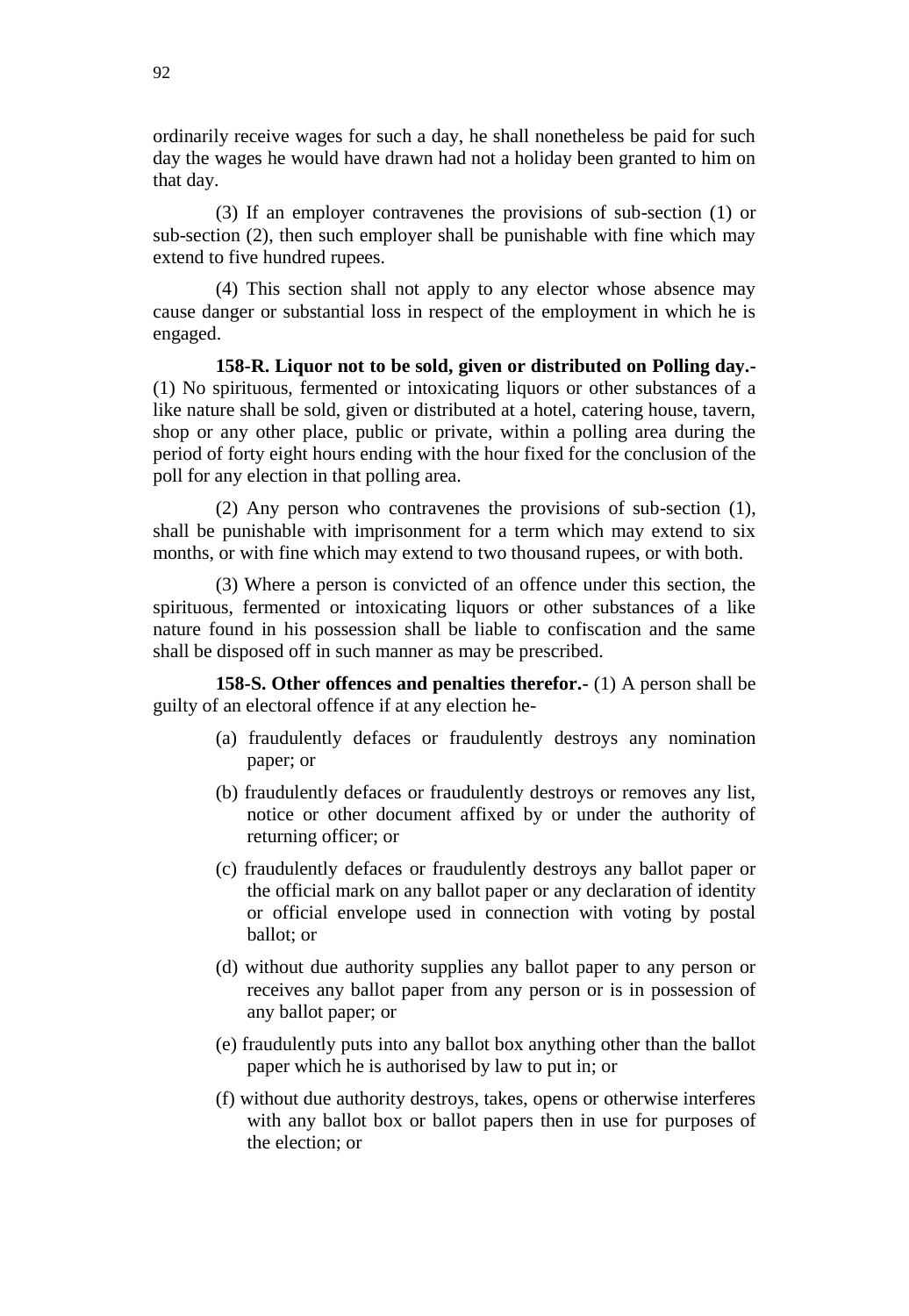- (g) fraudulently or without due authority as the case may be, attempts to do any of the foregoing acts or wilfully aids or abets the doing of any such acts.
- (2) Any person guilty of an electoral offence under this section shall-
- (a) if he is a returning officer or an assistant returning officer or a presiding officer at a polling station or any other officer or clerk employed on official duty in connection with the election, be punishable with imprisonment for a term which may extend to two years, or with fine, or with both; and
- (b) if he is any other person, be punishable with imprisonment for a term which may extend to six month, or with fine, or with both.

(3) For the purposes of this section, a person shall be deemed to be on official duty if his duty is to take part in the conduct of an election on part of an election including the counting of votes or to be responsible after an election for the used ballot papers and other documents in connection with such election, but the expression "official duty" shall not include any duty imposed otherwise than by or under this Act.

(4) An offence punishable under sub-section (2) shall be cognizable.]

#### **CHAPTER-XI**

### **DISPUTES RELATING TO ELECTION**

**159. Definitions.-** In this Chapter, unless the context otherwise requires,-

- (a) 'agent' means any person appointed in writing by a candidate at an election to be his agent for the purposes of his election with the written consent of such person;
- (b) 'authorised officer' means the officer authorised under section 161 to hear election petitions;
- (c) 'candidate' means a persons who has been, or claims to have been duly, nominated as a candidate at an election, and any such person shall be deemed to have been a candidate as from the time when, with the election in prospect, he began to hold himself out as a prospective candidate;
- (d) 'corrupt practice' means any of the practices specified in section 180 ;
- (e) 'costs' means all costs charges and expenses of, or incidental to, a trial of an election petition;
- (f) 'election' means an election to fill an office under the provisions of this Act;
- (g) 'electoral right' means the right of a person to stand or not to stand as, or to withdraw from being, a candidate or to vote or refrain from voting at an election.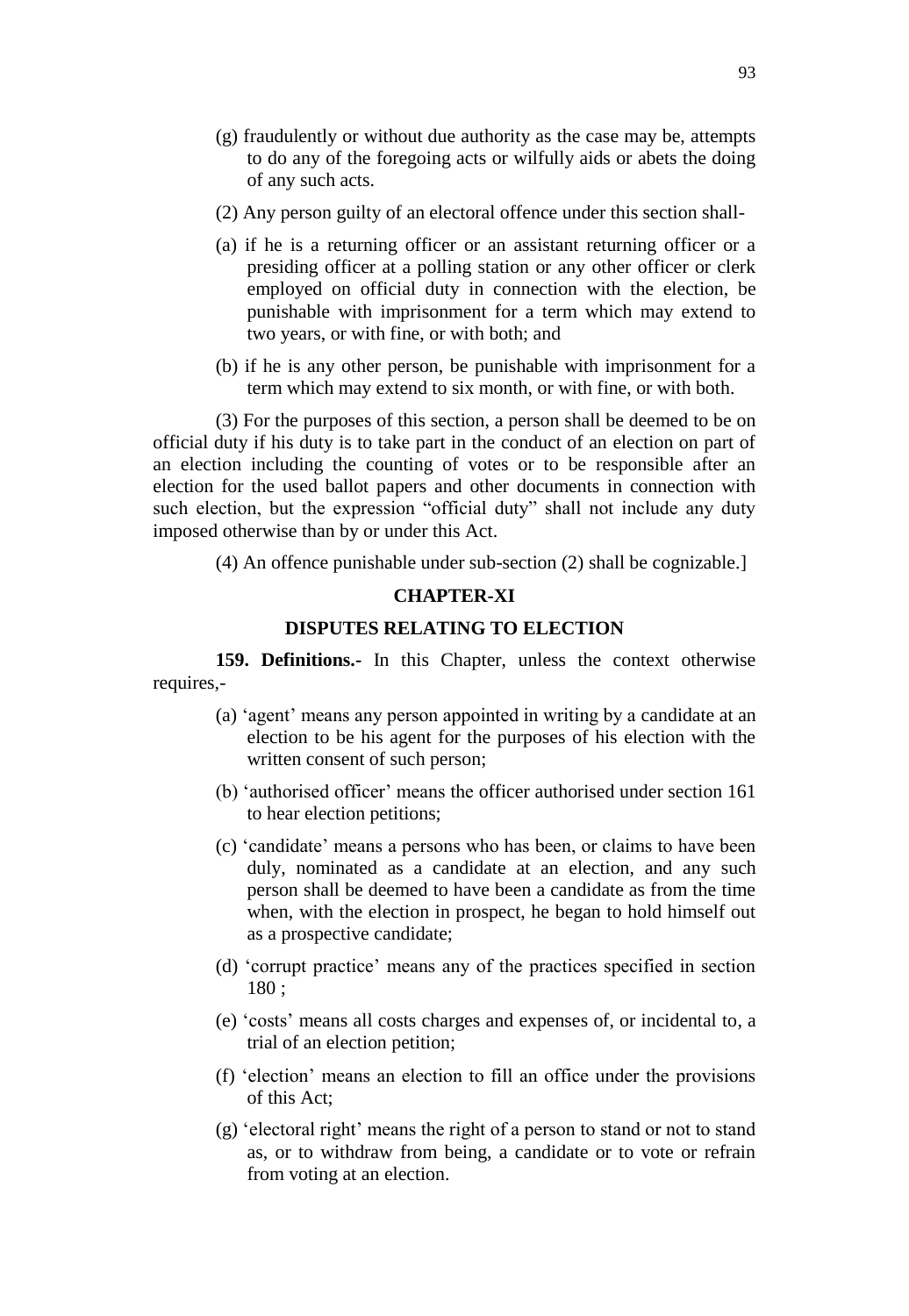**160. State Election Commission.-** (1) There shall be a State Election Commission constituted by the Governor for superintendence, direction and control of the preparation of electoral rolls for, and the conduct of all elections to the Panchayat bodies in the State under this Act and the rules made thereunder. The Commission shall consist of a State Election Commissioner to be appointed by the Governor.

(2) The salary and allowances payable to, tenure of office and conditions of service of the State Election Commissioner shall be such as the Governor may by rule determine:

Provided that the State Election Commissioner shall not be removed from his office except in the like manner and on the like grounds as a judge of the High Court and the conditions of service of the State Election Commissioner shall not be varied to his disadvantage after his appointment.

(3) The Governor shall, when so requested by the State Election Commissioner make available to him such staff as may be necessary for the discharge of the functions conferred on him under this Act.

**1 [160-A. Requisitioning of premises, vehicles, etc., for election purposes.-** (1) If it appears to the State Government that in connection with an election to the Panchayat bodies,-

- (a) any premises are needed or are likely to be needed for the purpose of being used as a polling station or for the storage of ballot boxes after a poll has been taken; or
- (b) any vehicle, vessel or animal is needed or is likely to be needed for the purpose of transport of ballot boxes to or from any polling station, or transport of members of the police force for maintaining order during the conduct of such election, or transport of any officer or other person for performance of any duties in connection with such election;
- the State Government may by order in writing requisition such premises, or such vehicle, vessel or animal, as the case may be, and may make such further orders as may appear to it to be necessary or expedient in connection with the requisitioning:

Provided that no vehicle, vessel or animal which is being lawfully used by a candidate or his agent for any purpose connected with the election of such candidate shall be requisitioned under this sub-section until the completion of the poll at such election.

(2) The requisition shall be effected by an order in writing addressed to the person deemed by the State Government to be the owner or person in possession of the property, and such order shall be served in the prescribed manner on the person to whom it is addressed.

<sup>&</sup>lt;sup>1</sup> Sections 160-A, 160-B, 160-C, 160-D and 160-E inserted vide Act No. 18 of 2000.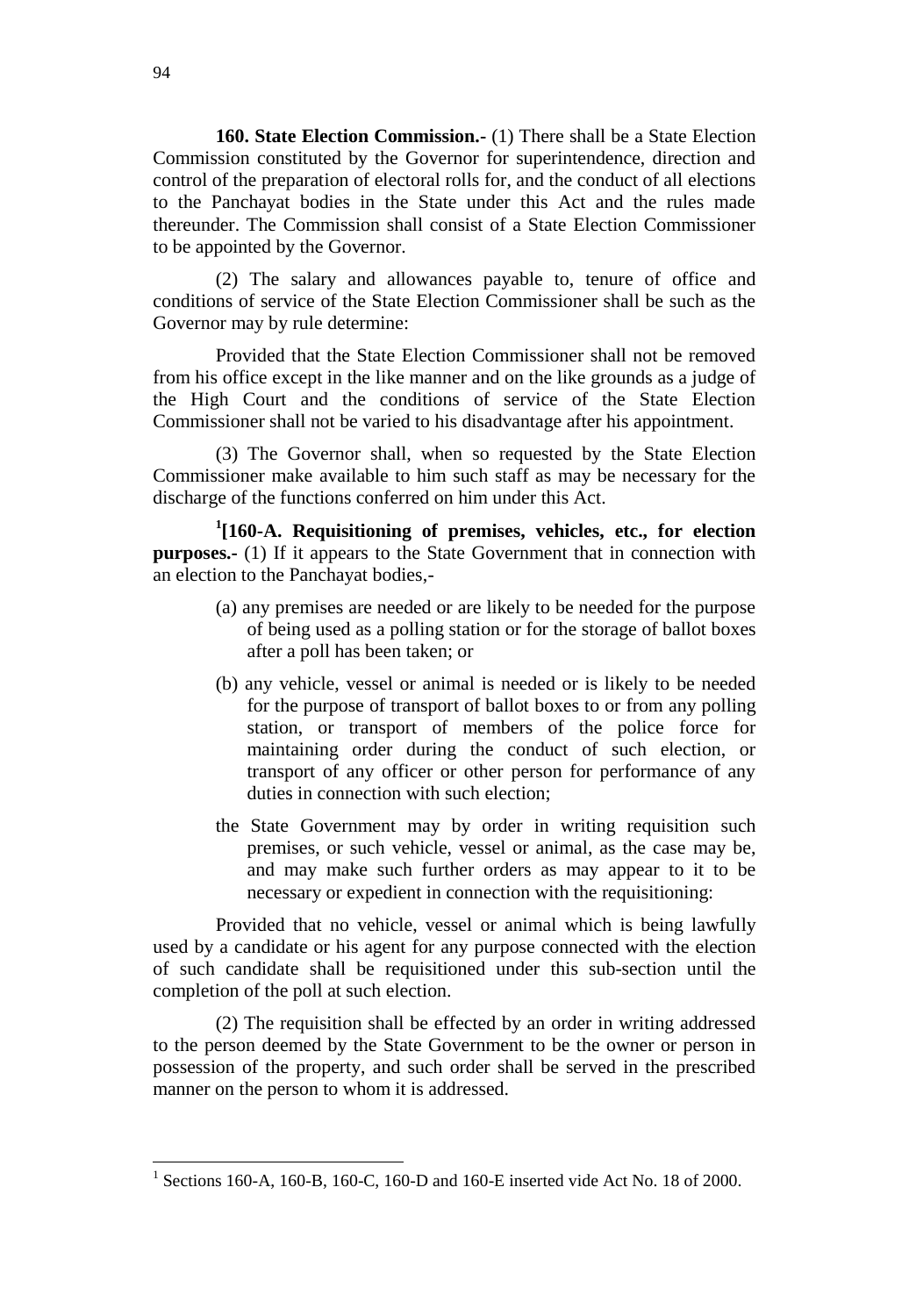- (4) In this section-
- (a) "premises" means any land, building or part of a building and includes a hut, shed or other structure or any part thereof; and
- (b) "vehicle" means any vehicle used or capable of being used for the purpose of road transport, whether propelled by mechanical power or otherwise.

**160-B. Payment of compensation.-** (1) Whenever in pursuance of section 160-A the State Government requisitions any premises, there shall be paid to the persons interested compensation the amount of which shall be determined by taking into consideration the following, namely:-

- (i) the rent payable in respect of the premises or if no rent is so payable, the rent payable for similar premises in the locality;
- (ii) if in consequence of the requisition of the premises the person interested is compelled to change his residence or place of business, the reasonable expenses (if any) incidental to such change:

Provided that where any person interested being aggrieved by the amount of compensation so determined makes an application within the prescribed time to the State Government for referring the mater to an arbitrator, the amount of compensation, to be paid shall be such as the arbitrator appointed in this behalf by the State Government may determine:

Provided further that where there is any dispute as to the title to receive the compensation or as to the apportionment of the amount of compensation, it shall be referred by the State Government to an arbitrator appointed in this behalf by the State Government for determination, and shall be determined in accordance with the decision of such arbitrator.

*Explanation*. In this sub-section, the expression "person interested" means the person who was in actual possession of the premises requisitioned under section 160-A immediately before the requisition, or where no person was in such actual possession, the owner of such premises.

(2) Whenever in pursuance of section 160-A the State Government requisitions any vehicle, vessel or animal, there shall be paid to the owner thereof compensation the amount of which shall be determined by the State Government on the basis of the fares or rates prevailing in the locality for the hire of such vehicle, vessel or animal:

Provided that where the owner of such vehicle, vessel or animal being aggrieved by the amount of compensation so determined makes an application within the prescribed time to the State Government for referring the matter to an arbitrator, the amount of compensation to be paid shall be such as the arbitrator appointed in this behalf by the State Government may determine: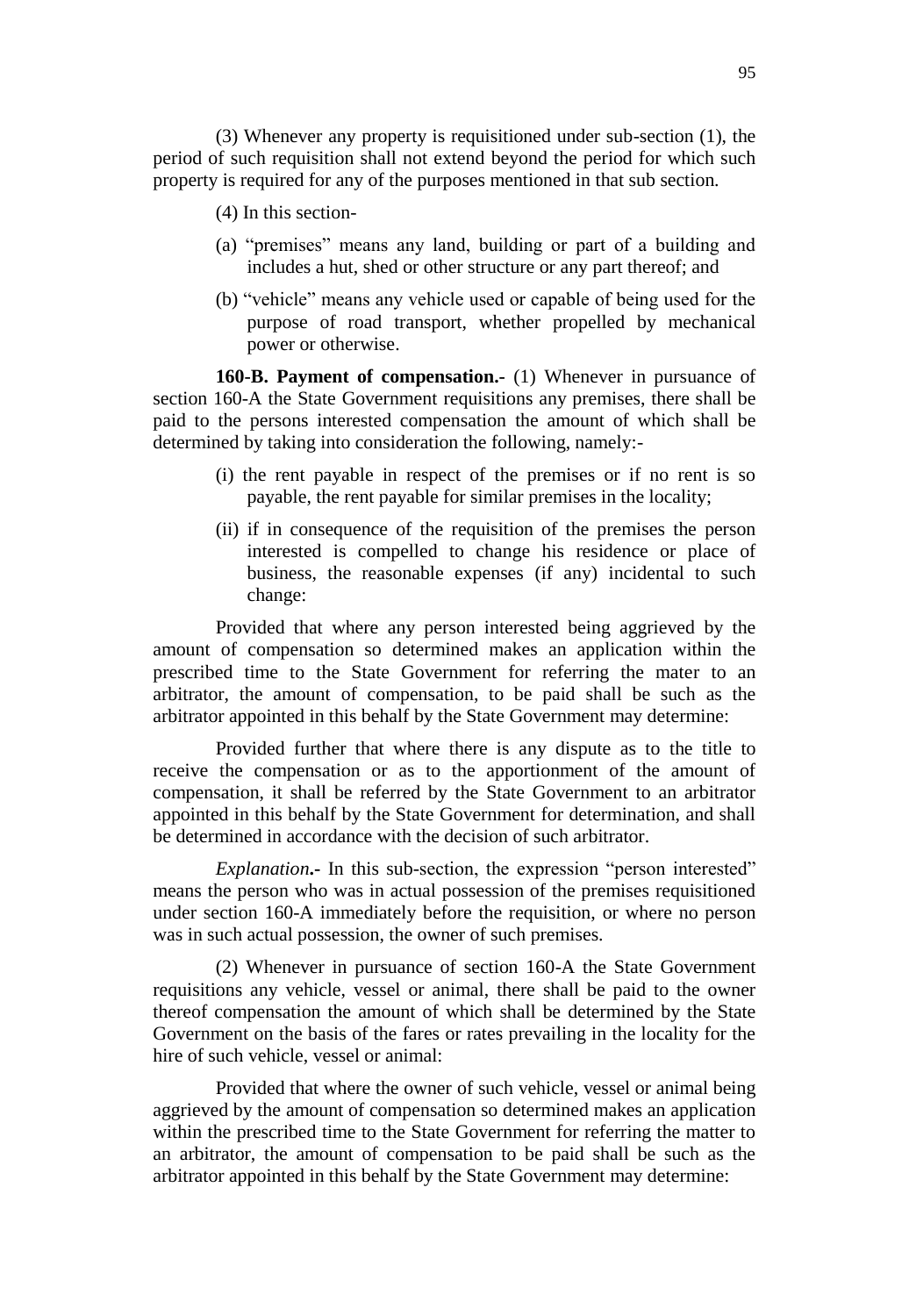Provided further that where immediately before the requisitioning the vehicle or vessel was by virtue of a hire-purchase agreement in the possession of a person other than the owner, the amount determined under this subsection as the total compensation payable in respect of the requisition shall be apportioned between that person and the owner in such manner as they may agree upon, and in default of agreement, in such manner as an arbitrator appointed by the State Government in this behalf may decide.

**160-C. Release of premises from requisition.-** (1) When any premises requisitioned under section 160-A are to be released from requisition, the possession thereof shall be delivered to the person from whom possession was taken at the time when the premises were requisitioned, or if there were no such person, to the person deemed by the State Government to be the owner of such premises, and such delivery of possession shall be a full discharge of the State Government from all liabilities in respect of such delivery, but shall not prejudice any rights in respect of the premises which any other person may be entitled by due process of law to enforce against the person to whom possession of the premises is so delivered.

(2) Where the person to whom the possession of any premises requisitioned under section 160-A is to be given under sub-section (1) cannot be found or is not readily ascertainable or has no agent or any other person empowered to accept delivery on his behalf, the State Government shall cause a notice declaring that such premises are released from requisition to be affixed on some conspicuous part of such premises and publish the notice in the Official Gazette.

(3) When a notice referred to in sub-section (2) is published in the Official Gazette, the premises specified in such notice shall cease to be subject to requisition on and from the date of such publication and be deemed to have been delivered to the person entitled to possession thereof; and the State Government shall not be liable for any compensation or other claim in respect of such premises for any period after the said date.

**160-D. Delegation of functions of the State Government with regard to requisitioning.-** The State Government may, by notification in the Official Gazette, direct that any powers conferred or any duty imposed on it by any of the provisions of section 160-A to 160-C shall, under such conditions, if any, as may be specified in the direction, be exercised or discharged by such officer or class of officers as may be so specified.

**160-E. Deputation of staff and punishment on breach of official duty.-** (1) The State Government shall depute staff from Government or Semi Government Organizations of the State Government for the conduct of all elections to the Panchayat bodies, and the officers or staff employed in connection with the preparation, revision and correction of the electoral rolls for, and the conduct of all elections shall be deemed to be on deputation with the State Election Commission for the period during which they are so employed and such officers and staff shall, during that period, be subject to the control, superintendence and discipline of the State Election Commission.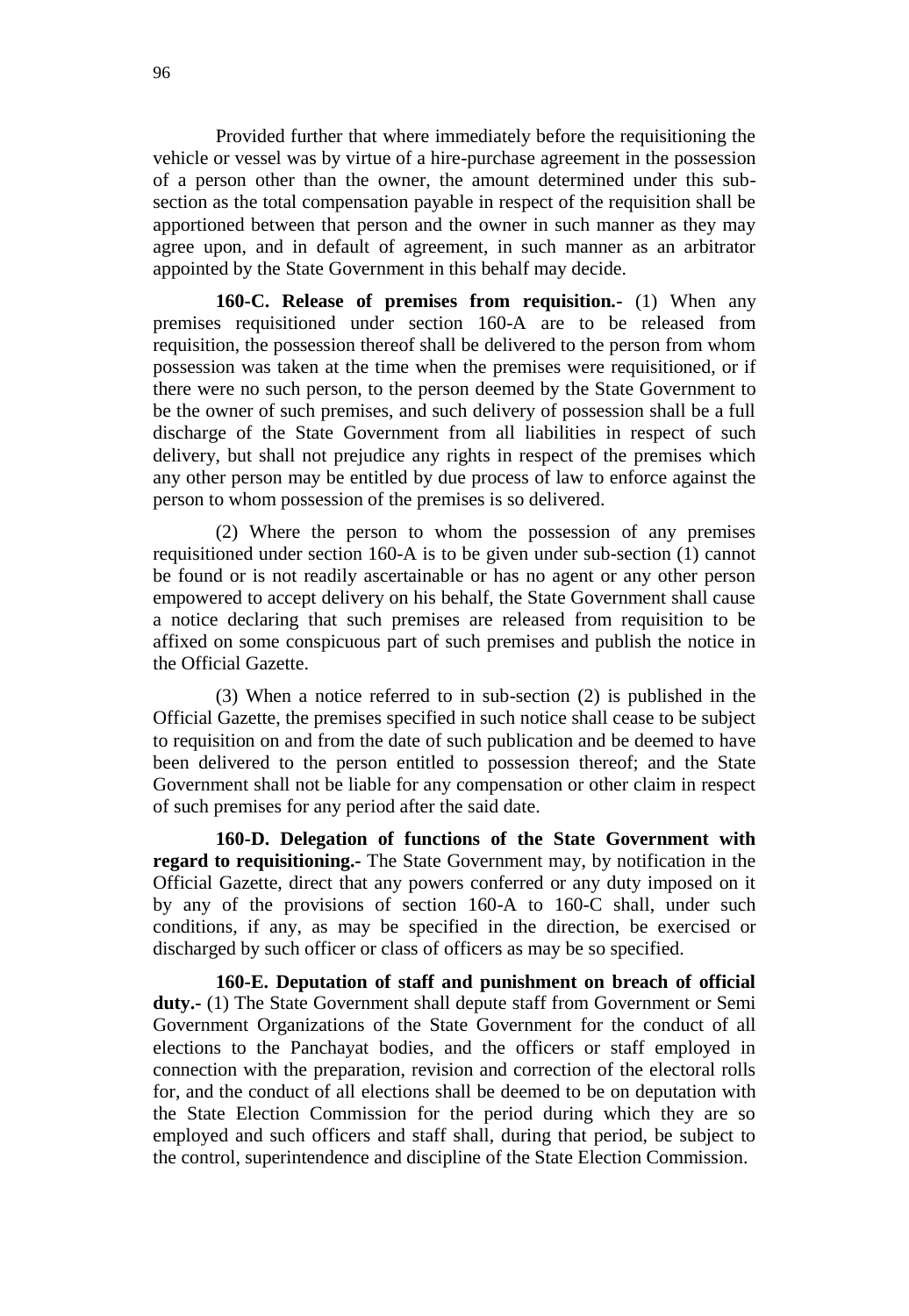(2) If any person deputed on election duty under sub-section (1), disobeys any orders issued by an officer appointed to conduct the election under this Act regarding the performance of an election duty or deliberately abstains himself from duty or contravenes any provisions of this Act and the rules made thereunder, he shall be punishable with fine which may extend to five hundred rupees.]

**161. Officer authorised to hear election petitions.-** The election petitions under this Act shall be heard-

- (i) in the case of Gram Panchayats and Panchayat Samitis, by the Sub-Divisional Officer; and
- (ii) in the case of  $\frac{1}{2}$  [members of] Zila Parishads, by the Deputy Commissioner; and
- $2^2$ [(iii) in the case of Chairman and Vice-Chairman of Zila Parishad, by the Commissioner.]

**162. Election petitions.-** No election under this Act shall be called in question except by an election petition presented in accordance with the provisions of this Chapter.

**163. Presentation of petition.-** (1) Any elector of a Panchayat may, on furnishing the prescribed security in the prescribed manner, present within thirty days of the publication of the result, on one or more of the grounds specified in sub-section (1) of section 175, to the authorised officer an election petition in writing against the election of any person under this Act:

 $3$ [Provided that if any office bearer of a Panchayat was not qualified, or was disqualified to be elected under this Act, prior to his election and such disqualification continues even after his election to such office, in such cases, the limitation period of thirty days shall not apply.]

(2) The election petition shall be deemed to have been presented to the authorised officer-

- (a) when it is delivered to him-
	- (i) by the person making the petition; or
	- (ii) by a person authorized in writing in this behalf by the person making petition; or
- (b) when it is sent by registered post and is delivered to the authorized officer or any other person empowered to receive it.

**4 [163-A. Parties to the petition.-** A petitioner shall join as respondent to his petition-

<sup>&</sup>lt;sup>1</sup>. Inserted vide Act No. 22 of 2001.

 $2^2$ . Clause (iii) inserted vide Act No. 22 of 2001.

<sup>3</sup> . Proviso ins. vide Act No. 17 of 2008.

<sup>4</sup> . Section 163-A inserted vide Act No. 18 of 2000.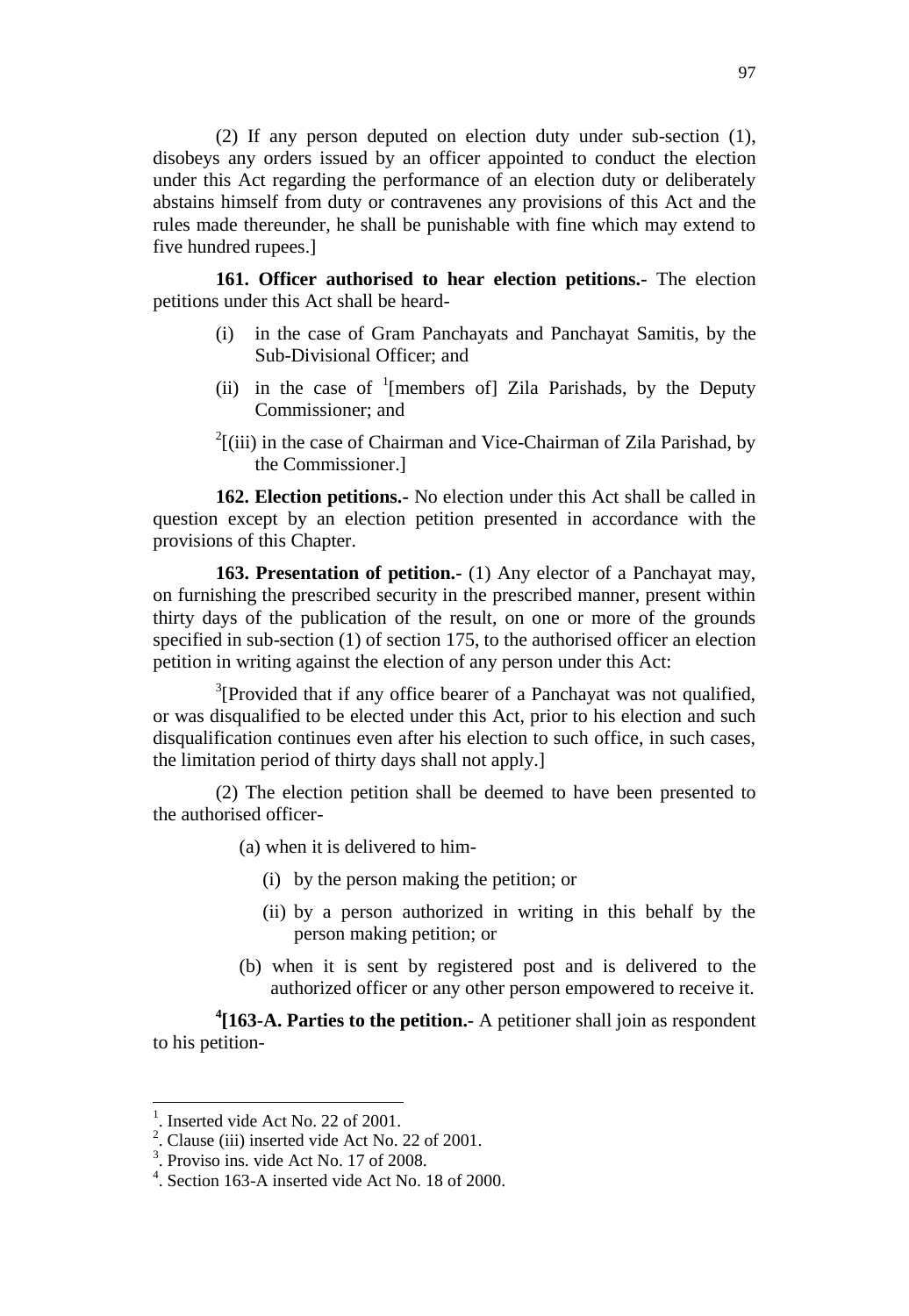- (a) where the petitioner, in addition to claiming declaration that the election of all or any of the returned candidates is void, claims a further declaration that he himself or any other candidate has been duly elected, all the contesting candidates other than the petitioner, and where no such further declaration is claimed, all the returned candidates; and
- (b) any other candidate against whom allegations of any corrupt practice are made in the petition.]

**164. Contents of petition.-** (1) An election petition-

- (a) shall contain concise statement of the material facts on which the petitioner relies,
- (b) shall set forth full particulars of any corrupt practice that the petitioner alleges, including as full a statement as possible of the names of the parties alleged to have committed such corrupt practice and the date and place of the commission of each such practice, and
- (c) shall be signed by the petitioner and verified in the manner laid down in the Code of Civil Procedure, 1908 (5 of 1908) for the verification of pleading:

Provided that where the petitioner alleges any corrupt practice, the petition shall also be accompanied by an affidavit in the prescribed form in support of the allegation of such corrupt practice and the particulars thereof.

(2) Any schedule or annexure to the petition shall also be signed by the petitioner and verified in the same manner as the petition.

**165. Procedure on receiving election petition.-** If the election petition is not furnished in the prescribed manner, or the petition is not presented within the period specified in section 163 the authorised officer shall dismiss the petition:

Provided that the petition shall not be dismissed without giving the petitioner an opportunity of being heard.

**166. Withdrawal and transfer of petitions.-** The Divisional Commissioner may, at any stage, after notice to parties and for reasons to be recorded, withdraw any election petition pending before an authorised officer and transfer it for trial to another authorised officer within his Division and upon such transfer, that authorised officer shall proceed with the trial from the stage at which it was withdrawn:

Provided that such authorised officer may, if he thinks fit, recall and re-examine any of the witnesses already examined.

**167. Procedure before the authorised officer.-** (1) Subject to the provisions of this Act and of any rules made thereunder every election petition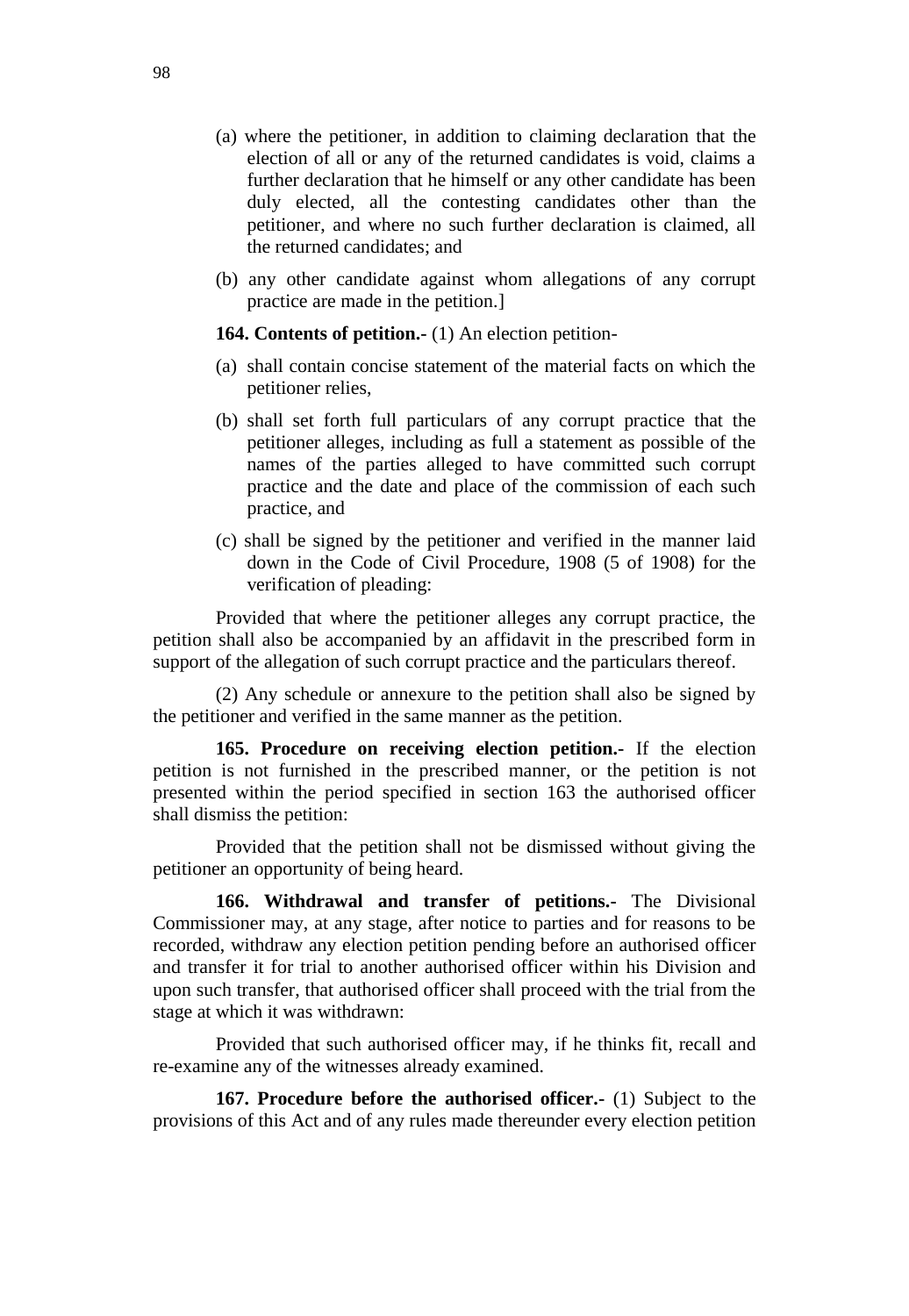shall be decided by the authorised officer  $\frac{1}{1}$  as expeditiously as possible and ordinarily] within a period of six months from the date of its presentation under section 163 in accordance with the procedure applicable under the code of Civil Procedure, 1908 ( 5 of 1908) to the trial of suits:

Provided that the authorised officer shall have the discretion to refuse, for reasons to be recorded in writing, to examine any witness or witnesses if he is of the opinion that their evidence is not material for the decision of the petition or that the party tendering such witness or witnesses in doing so on frivolous grounds or with a view to delay the proceedings.

(2) The provisions of the Indian Evidence Act, 1872 (1 of 1872) shall, subject to the provisions of this Act, be deemed to apply in all respects to the trial of an election petition.

**168. Appearance before the authorised officer.-** Any appearance, application or act before the authorised officer may be made or done by the party in person or by a pleader duly appointed to act on his behalf:

Provided that it shall be open to the authorised officer to direct any party to appear in person whenever the authorised officer considers it necessary.

**169. Power of the authorized officer.-** The authorised officer shall have the powers which are vested in a Court under the Code of Civil Procedure, 1908 ( 5 of 1908) when trying a suit in respect of the following matters:-

- (a) discovery and inspections;
- (b) enforcing the attendance of witnesses and requiring the deposit of their expenses;
- (c) compelling the production of documents;
- (d) examining witnesses on oath;
- (e) granting adjournments;
- (f) reception of evidence taken on affidavit; and
- (g) issuing commissions for the examination of witnesses;

and may summon and examine suo-motu any person whose evidence appears to him to be material and shall be deemed to be a Court within the meaning of sections 345 and 346 of the Code of Criminal Procedure, 1973 (2 of 1974).

*Explanation.-* For the purpose of enforcing the attendance of witnesses, the local limits of the jurisdiction of the authorised officer shall be the limits of the State of Himachal Pradesh.

**170. Documentary evidence.-** Notwithstanding anything contained in any enactment to the contrary, no document shall be inadmissible in evidence

<sup>&</sup>lt;sup>1</sup>. Added vide H.P. Act No. 10 of 1997 w.e.f. 16.1.1997.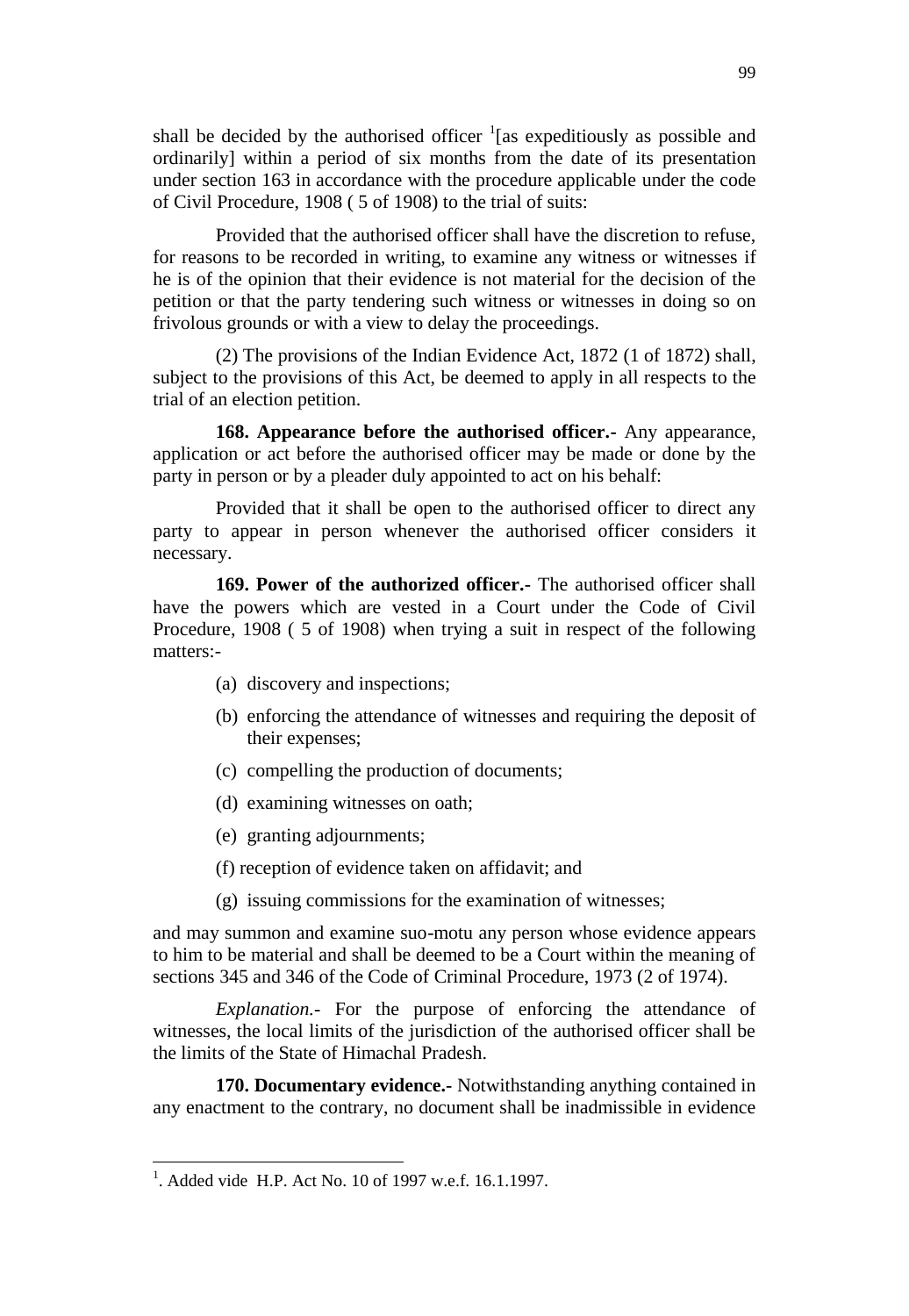at the trial of an election petition on the ground that it is not duly stamped or registered.

**171. Secrecy of voting not to be infringed.-** No witness or other person shall be required to state for whom he has voted at an election.

**172. Answering of incriminating questions and certificate of indemnity.** (1) No witness shall be excused from answering any question to any matter relevant to a matter in issue in the trial of an election petition upon the ground that the answer to such question may criminate or may tend to criminate him, or that it may expose or may tend to expose him to any penalty or forfeiture:

Provided that-

- (a) a witness who answers truly all questions which he is required to answer shall be entitled to receive a certificate of indemnity from the authorised officer; and
- (b) an answer given by a witness to a question put by or before the authorised officer shall not, except in the case of any criminal proceedings for perjury in respect of the evidence, be admissible in evidence against him in any civil or criminal proceeding.

(2) When a certificate of indemnity has been granted to any witness, it may be pleaded by him in any Court and shall be a full and complete defence to or upon any charge under chapter IX-A of the Indian Penal Code, 1860 (45 of 1860), arising out of the matter to which such certificate relates, but it shall not be deemed to relieve him from any disqualification, in connection with an election, imposed by this act or any other law.

**173. Expenses of witnesses.-** The reasonable expenses incurred by any person in attending to give evidence may be allowed by the authorised officer to such person, and shall, unless he otherwise directs, be deemed to be part of the costs.

**174. Decision of the authorised officer.-** (1) Where an election petition has not been dismissed under section 165, the authorized officer shall inquire into the election petition and at the conclusion of the inquiry shall make an order-

- (a) dismissing the election petition; or
- $\frac{1}{1}$ (b) declaring the election of all or any of the elected persons to be void; or]
- $2^{2}$ [(c) declaring the election of all or any of the elected persons to be void and the petitioner or any other candidate to have been duly elected.]

<sup>1</sup> . Subs. for existing clause (b) vide Act No. 22 0f 2001.

 $2^2$ . Clause (c) added vide Act No. 22 0f 2001.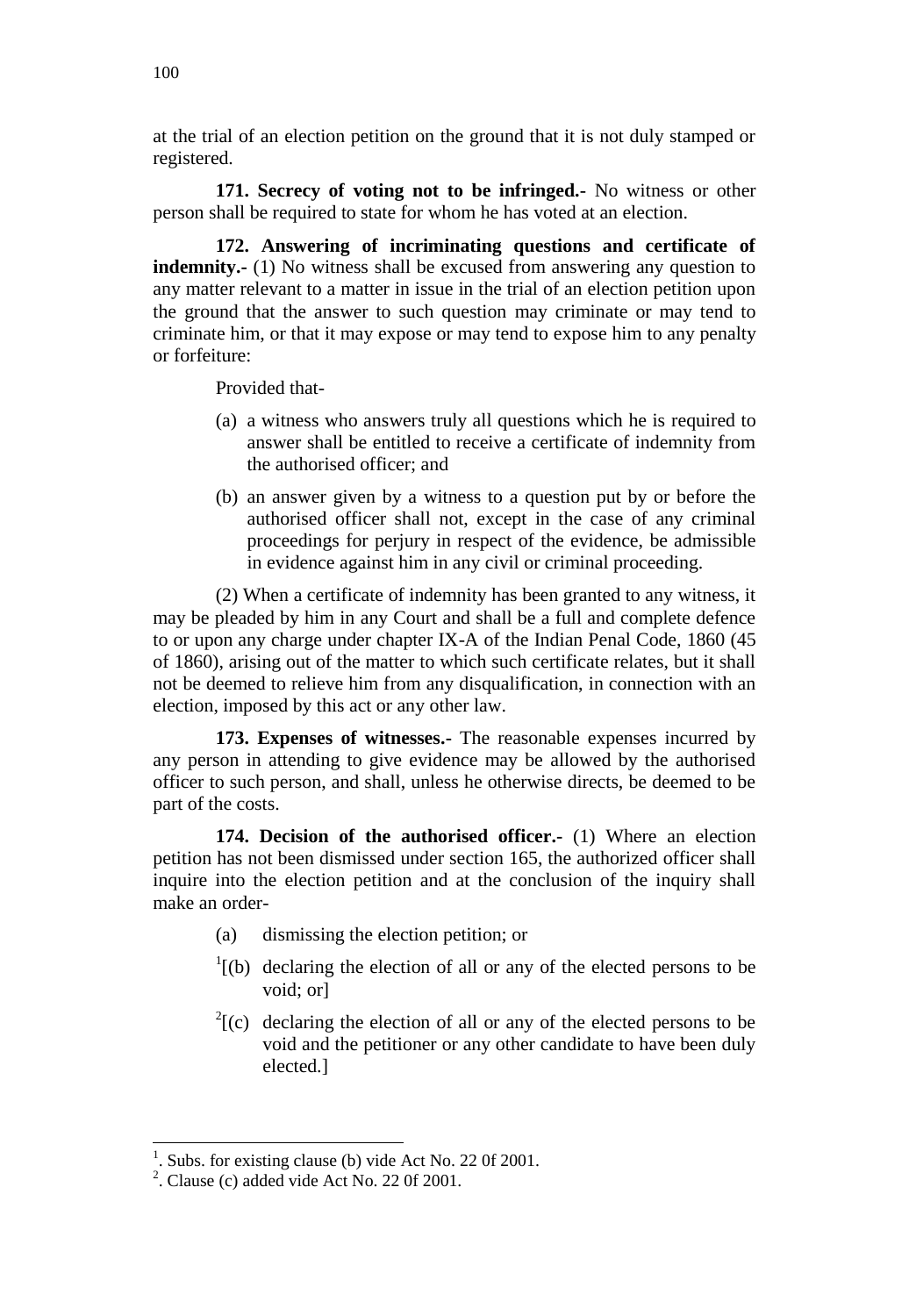(2) At the time of making an order under sub-section (1) the authorized officer shall also make an order,-

- (a) where any charge is made in the petition of any corrupt practice having been committed at the election, recording-
	- (i) a finding whether any corrupt practice has or has not been proved to have been committed at the election and the nature of that corrupt practice; and
	- (ii) the name of all persons, if any, who have been proved at the trial to have been guilty of any corrupt practice and the nature of that practice; and
- (b) fixing the total amount of costs payable, and specifying the persons by and to whom costs shall be paid:

Provided that a person who is not a party to the petition shall not be named in the order under sub-clause (ii) of clause (a) unless-

- (i) he has been given notice to appear before the authorised officer and to show cause why he should not be so named; and
- (ii) if he appears in pursuance of the notice, he has been given an opportunity of cross-examining any witness, who has already been examined by the authorised officer and has given evidence against him, of calling evidence in his defence and of being heard.

**175. <sup>1</sup> [Grounds for declaring election to be void].-** (1) If the authorized officer is of the opinion-

- (a) that on the date of his election the elected person was not qualified, or was disqualified to be elected under this Act; or
- (b) that any corrupt practice has been committed by the elected person or his agent or by any other person with the consent of the elected person or his agent; or
- (c) that any nomination has been improperly rejected; or
- (d) that the result of the election, in so far as it concerns the elected person, has been materially affected-
	- (i) by the improper acceptance of any nomination, or
	- (ii) by the improper reception, refusal or rejection of any vote or the reception of any vote which is void, or
	- (iii) by any non-compliance with the provisions of this Act or of any rule made under this Act,

the authorized officer shall <sup>2</sup>[declare the election of the elected persons to be void.]

<sup>1</sup> . Subs. for the words "Grounds for setting aside election " vide Act No. 22 of 2001.

<sup>&</sup>lt;sup>2</sup>. Subs. for the words "set aside the election of the elected person" vide Act No. 22 of 2001.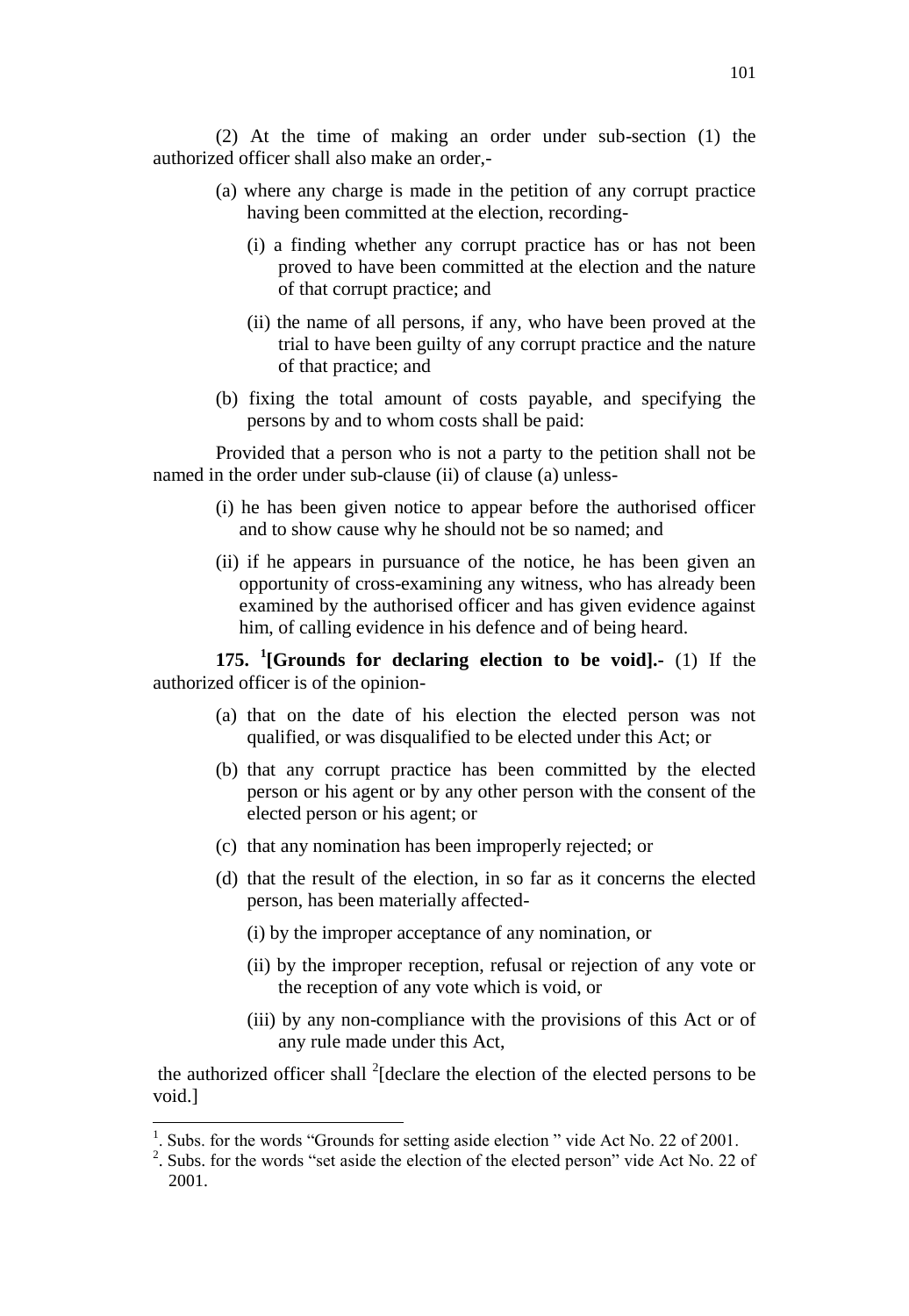$1(2)$  Subject to the provisions of section 175-A, when an election of an elected person has been declared to be void under sub-section (1), a fresh election shall be held under the provisions of this Act and the rules made thereunder.]

**2 [175-A. Grounds for which a candidate other than the elected person may be declared to have been elected.-** If any person who has lodged a petition has, in addition to calling in question the election of the elected person, claimed a declaration that he himself or any other candidate has been duly elected and the authorised officer is of opinion,-

- (a) that in fact the petitioner or such other candidate received a majority of valid votes; or
- (b) that but for the votes obtained by the elected person by corrupt practices, the petitioner or such other candidate would have obtained a majority of the valid votes,

the authorised officer shall after declaring the election of the elected person to be void declare the petitioner or such other candidate, as the case may be, to have been duly elected.

**175-B. Procedure in case of equality of votes.-** If during the trial of an election petition, it appears that there is an equality of votes between any candidates at the election and that the addition of a vote would entitle any of those candidates to be declared elected, then-

- (a) any decision made by the returning officer under the provisions of this Act shall, in so far as it determines the question between those candidates, be effective also for the purposes of the petition; and
- (b) in so far as that question is not determined by such a decision, the authorised officer shall decide between them by lot and proceed as if the one on whom the lot then falls had received an additional vote.]

**176. Abatement of election petitions.-** An election petition shall abate only on the death of a sole petitioner or of the survivor of several petitioners.

**177. Costs and payment thereof out of security deposits and return of such deposits.-** (1) Costs including pleader's fees shall be in the discretion of authorised officer.

(2) If in any order as to costs under the provisions of this chapter, there is a direction for payment of costs by any party to any person, such costs shall, if they have not been already paid, be paid in full or so far as possible, out of the security deposit made by such party under this chapter, on an application made in writing in that behalf, within a period of one year from

<sup>&</sup>lt;sup>1</sup>. Existing sub-section (2) subs. vide Act No. 22 of 2001.

<sup>&</sup>lt;sup>2</sup>. Sections175-A and 175-B inserted vide Act No. 22 of 2001.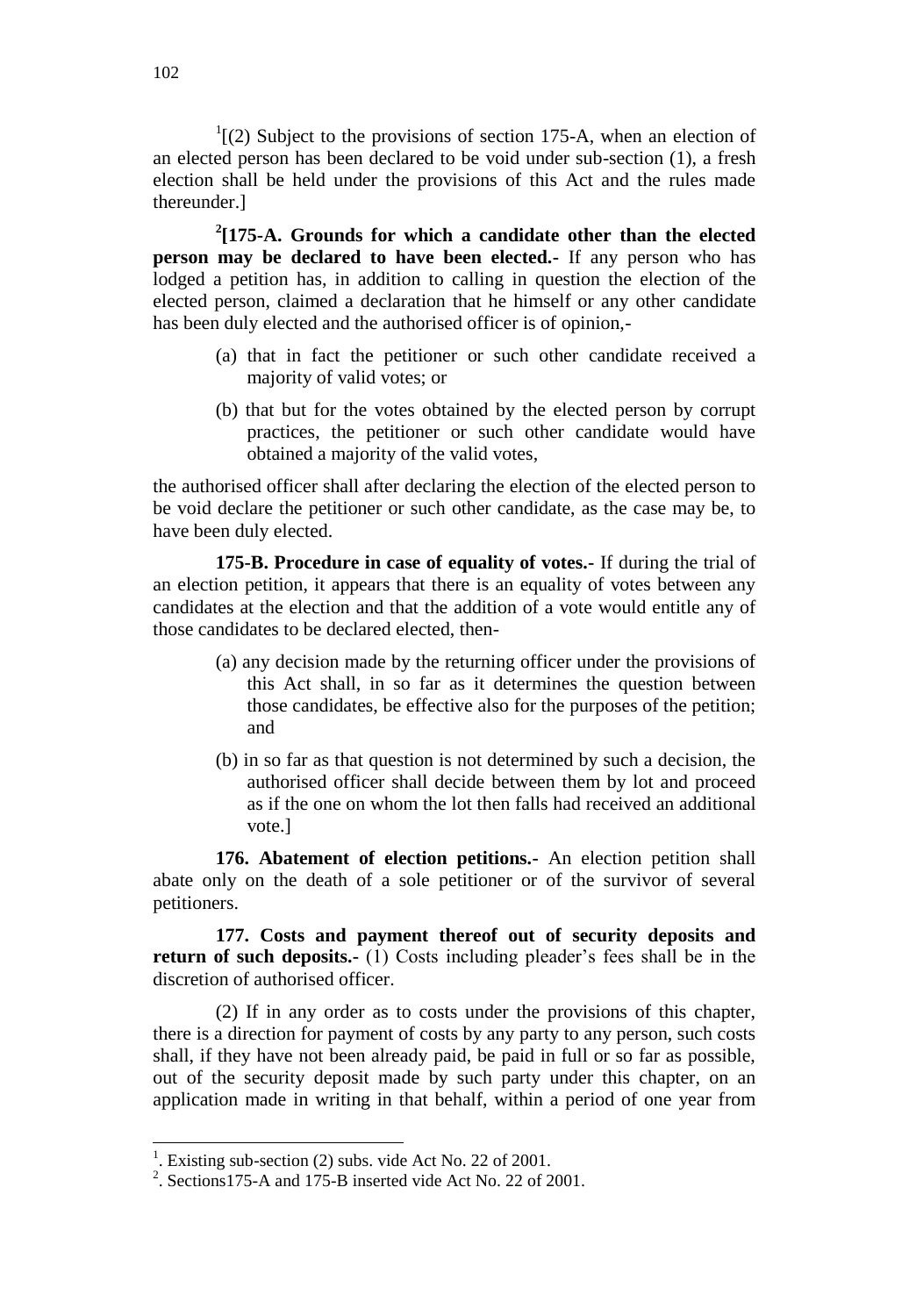the date of such order, to the Collector by the person in whose favour the costs have been awarded.

(3) If there is any balance left of the security deposit under this chapter after payment under sub-section (1) of the costs referred to in that subsection, such balance or where no costs have been awarded or no application as aforesaid has been made within the said period of one year, the whole of the said security deposit may, on an application made in that behalf in writing to the Collector by the persons by whom the security has been deposited or if such person dies after making such deposit, by the legal representative of such person, be returned to the said person or to his legal representative, as the case may be.

**178. Execution of orders as to costs.-** Any order as to costs under the provisions of this chapter may be produced before the principal Civil Court within the local limits of jurisdiction any person directed by such order to pay any sums of money has a place of residence or business and such Court shall execute the order or cause the same to be executed in the same manner, and by the same procedure as if it were a decree for the payment of money made by itself in a suit:

Provided that where any such costs or any portion thereof, may be recovered by an application made under sub-section (2) of section 177, no application shall lie under this section within a period of one year from the date of such order unless it is for the recovery of the balance of any costs which has been left unrealised after an application has been made under that sub-section owing to insufficiency of the amount of the security deposit referred to in that sub-section.

**179. <sup>1</sup>** [xxxxxxxxxxxxxxxxxx]

**180. Corrupt practices.-** The following shall be deemed to be corrupt practices for the purposes of this Chapter-

(1) Bribery, that is to say-

- (A) any gift, offer or promise by candidate or his agent or by any other person with the consent of a candidate or his agent of any gratification, to any person whomsoever, with the object, directly or indirectly of inducing-
	- (a) a person to stand or not to stand as, or to withdraw from being a candidate at an election; or
	- (b) a elector of the Panchayat area to vote or refrain from voting at an election; or as a reward to-
		- (i) a person for having so stood or not stood, or for having withdrawn his candidature; or
		- (ii) an elector of the Panchayat area for having voted or refrained from voting;

<sup>&</sup>lt;sup>1</sup> Section 179 deleted vide Act No. 18 of 2000.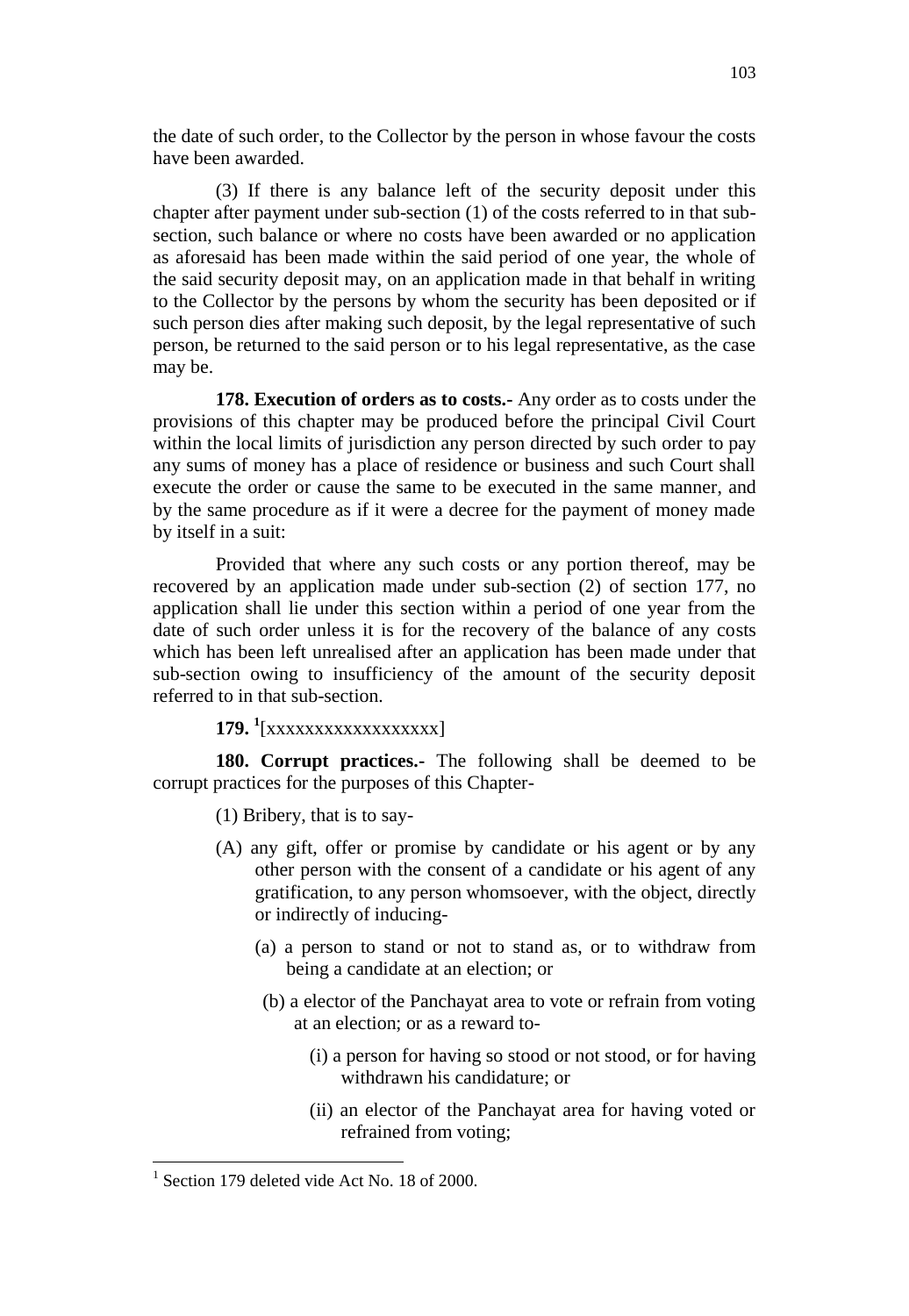- (B) the receipt of or agreement to receive any gratification, whether as a motive or a reward-
	- (a) by a person for standing or not standing as, or for withdrawing from being, a candidate; or
	- (b) by any person whomsoever for himself or any other person for voting or refraining from voting, or inducing or attempting to induce an elector of the Panchayat area to vote or refrain from voting, or any candidate to withdraw his candidature.

*Explanation*. For the purposes of this clause, the term "gratification" is not restricted to pecuniary gratification or gratifications estimable in money and it includes all forms of entertainment and all forms of employment for reward but it does not include the payment of any expenses bonafide incurred at, or, for the purpose of, any election.

(2) Under influence, that is to say, any direct or indirect interference or attempt to interfere on the part of the candidate or his agent, or of any other person with the consent of the candidate or his agent, with the free exercise of any electoral right:

Provided that-

- (a) without prejudice to the generality of the provisions of this clause, any such person as is referred to therein who-
	- (i) threatens any candidate or a member of the Sabha, or any person in whom a candidate or such member is interested, with injury of any kind including social ostracism and excommunication or expulsion from any caste or community; or
	- (ii) induces or attempts to induce a candidate of an elector of the Panchayat area to believe that he, or any person in whom he is interested, will become or will be rendered an object of divine displeasure or spiritual censure;

shall be deemed to interfere with the free exercise of the electoral right of such candidate or an elector of the Panchayat area within the meaning of this clause;

(b) a declaration of public policy, or a promise of pubic action, or the mere exercise of a legal right without intent to interfere with an electoral right, shall not be deemed to be interference within the meaning of this clause.

(3) The appeal by a candidate or his agent or by any other person with the consent of a candidate or his agent to vote or refrain from voting for any person on the ground of his religion, race, caste, community or language or the use of, or appeal to religious symbols or the use of, or appeal to, national symbols, such as the national flag or the national emblem, for the furtherance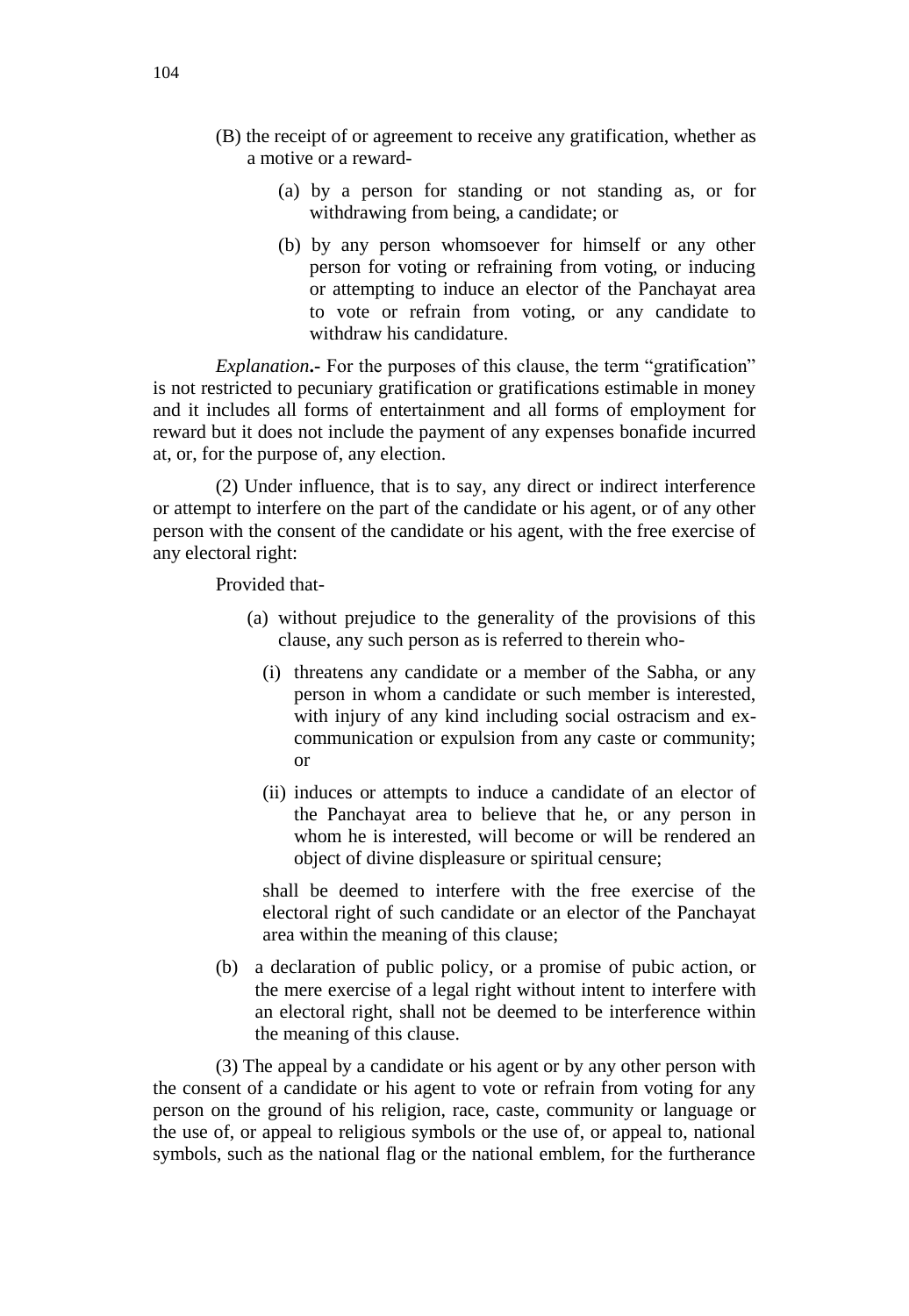of the prospects of the election of that candidate or for prejudicially affecting the election of any candidate.

(4) The promotion of or attempt to promote, feelings of enmity or hatred between different classes of the citizens of India on grounds of religion, race, caste, community or language, by a candidate or his agent or any other person with the consent of a candidate or his agent for the furtherance of the prospects of the election of that candidate or for prejudicially affecting the election of any candidate.

(5) The publication by a candidate or his agent or by any other person, with the consent of a candidate or his agent, of any statement of fact which is false and which he either believes to be false or does not believe to be true, in relation to the personal character or conduct of any candidate, or in relation to the candidature or, withdrawal, of any candidate, being a statement, reasonably, calculated to prejudice the prospects of the candidates election.

(6) The hiring or procuring, whether on payment or otherwise, of any vehicle by a candidate or his agent or by any other person with the consent of a candidate or his agent, for the conveyance of an elector of the Panchayat area (other than the candidate himself, the members of his family or his agent) to or from any polling station or a place fixed for the poll.

*Explanation***.-** In this clause, the expression 'vehicle' means any vehicle used or capable of being used for the purpose of road transport, whether propelled by mechanical power for otherwise and whether used for drawing other vehicles or otherwise.

 $1[(6-A)$  The incurring or authorising of expenditure in contravention of section 121-A.]

(7) The obtaining or procuring or abetting or attempting to obtain or procure by a candidate or his agent, or by any other person with the consent of a candidate or his agent, any assistance (other than the giving of vote) for the furtherance of the prospects of that candidate's election, from any person in the service of the Government, the Government of India or the Government of any other State or a local authority.

**2 [181. Appeals**.- Notwithstanding anything contained in this Act, any person aggrieved by an order made by the authorised officer under this chapter may, within the prescribed time and in the prescribed manner, appeal—

- (i) in case the order is passed by the Sub-Divisional Officer, to the Deputy Commissioner;
- (ii) in case the order is passed by the Deputy Commissioner, to the Divisional Commissioner; and

 $\overline{a}$ <sup>1</sup> Inserted vide Act No. 18 of 2000.

 $2^2$ . Section 181 subs. vide Act No. 15 of 2010.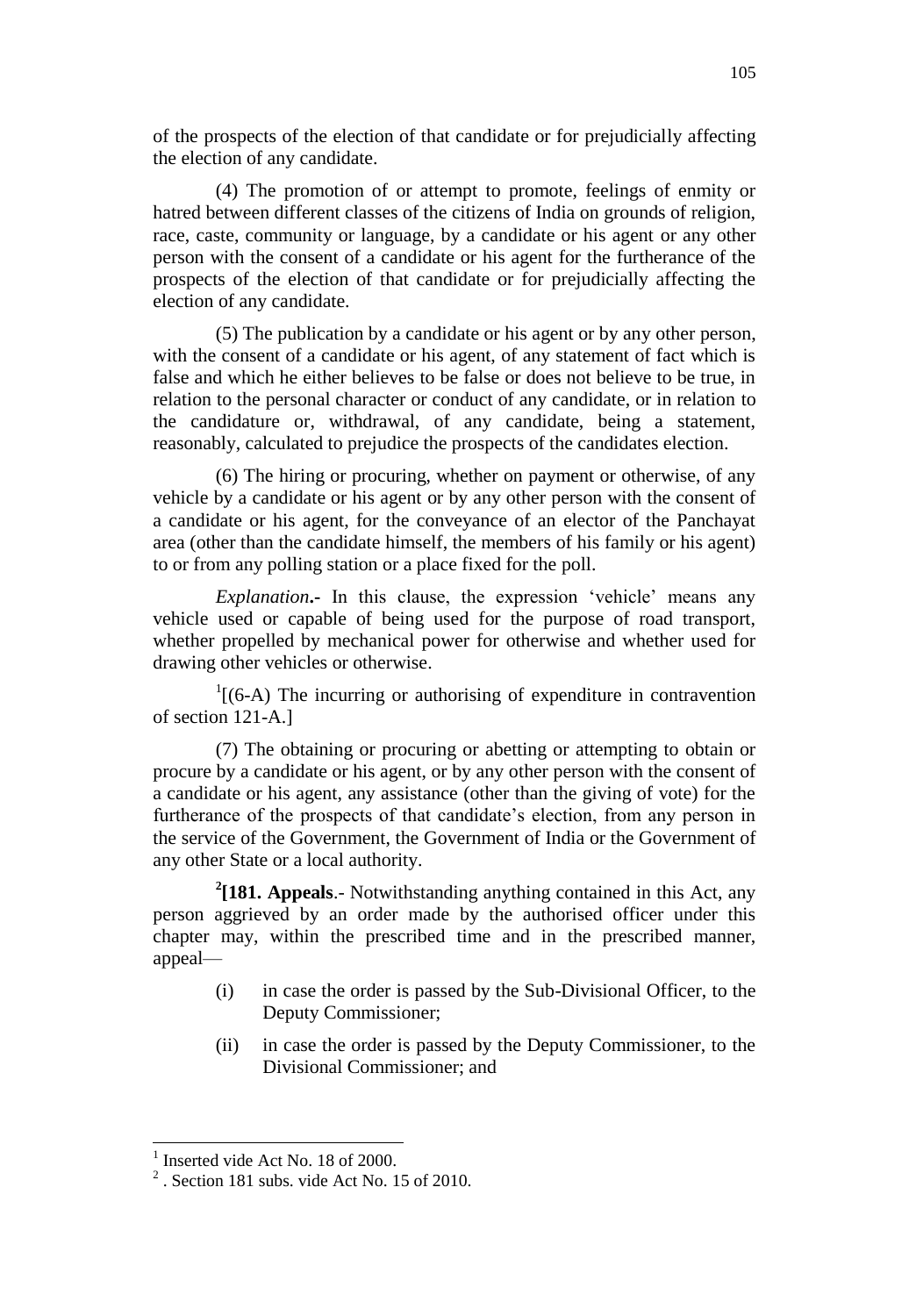(iii) in case the order is passed by the Divisional Commissioner, to the Financial Commissioner (Appeals);

and he shall hear and dispose of the appeal within a period of 90 days and his decision shall be final.]

**182. Bar of interference by Courts in election matters.-** <sup>1</sup>[Notwithstanding anything contained in this Act, the validity] of any law relating to the delimitation of constituencies, or the allotment of seats in such constituencies, made or purported to be made under this Act shall not be called in question in any Court.

**183. Power to make rules for conduct of elections.**- The State Government may, by notification in the Official Gazette and in consultation with the State Election Commission, make rules for the composition of Panchayats, conducting the election, issue of symbols and all matters relating to or in connection with elections to the Panchayats.

#### **CHAPTER-XII**

# **DEVELOPMENT PLANS AND DISTRICT PLANNING COMMITTEE**

**2 [184. Preparation of Development Plans.**- (1) Every Panchayat shall prepare every year a development plan to perform functions specified in Schedule-I and Schedule-II and such other functions as may be specified by the State Government, in so far as the Panchayat funds allow to perform such functions within its respective area.

(2) Every Panchayat shall prepare every year a development plan of schemes for economic development and social justice for their respective area and submit it to the District Planning Committee constituted under this Act.]

**185. District Planning Committee.-** (1) The Government shall constitute in every district a District Planning Committee to consolidate the plans prepared by the Zila Parishad, Panchayat Samitis, Gram Panchayats, Municipalities in the district and to prepare a draft development plan for the district as a whole.

(2) The District Planning Committee shall consist of:-

- $3$ [(a) A Minister  $3$ <sup>4</sup>[or Speaker or Deputy Speaker] to be chosen by the State Government who shall also be the Chairperson of the District Planning Committee;]
- $5$ [(aa) Members of the House of People who represent the whole or part of the district; ]
- (b) the Chairman of the Zila Parishad;

<sup>&</sup>lt;sup>1</sup> Subs. for the words "The validity" vide Act No. 18 of 2000.

<sup>2</sup> Section 184 subs. vide Act No. 4 of 2001 w.e.f. 15.11.2000.

<sup>3</sup> Clause (a) inserted vide Act No. 4 of 2001 w.e.f. 15.11.2000.

<sup>4</sup> . Ins. vide Act No. 15 of 2007.

<sup>&</sup>lt;sup>5</sup> Existing Clause (a) renumbered as (aa) vide Act No. 4 of 2001 w.e.f. 15.11.2000.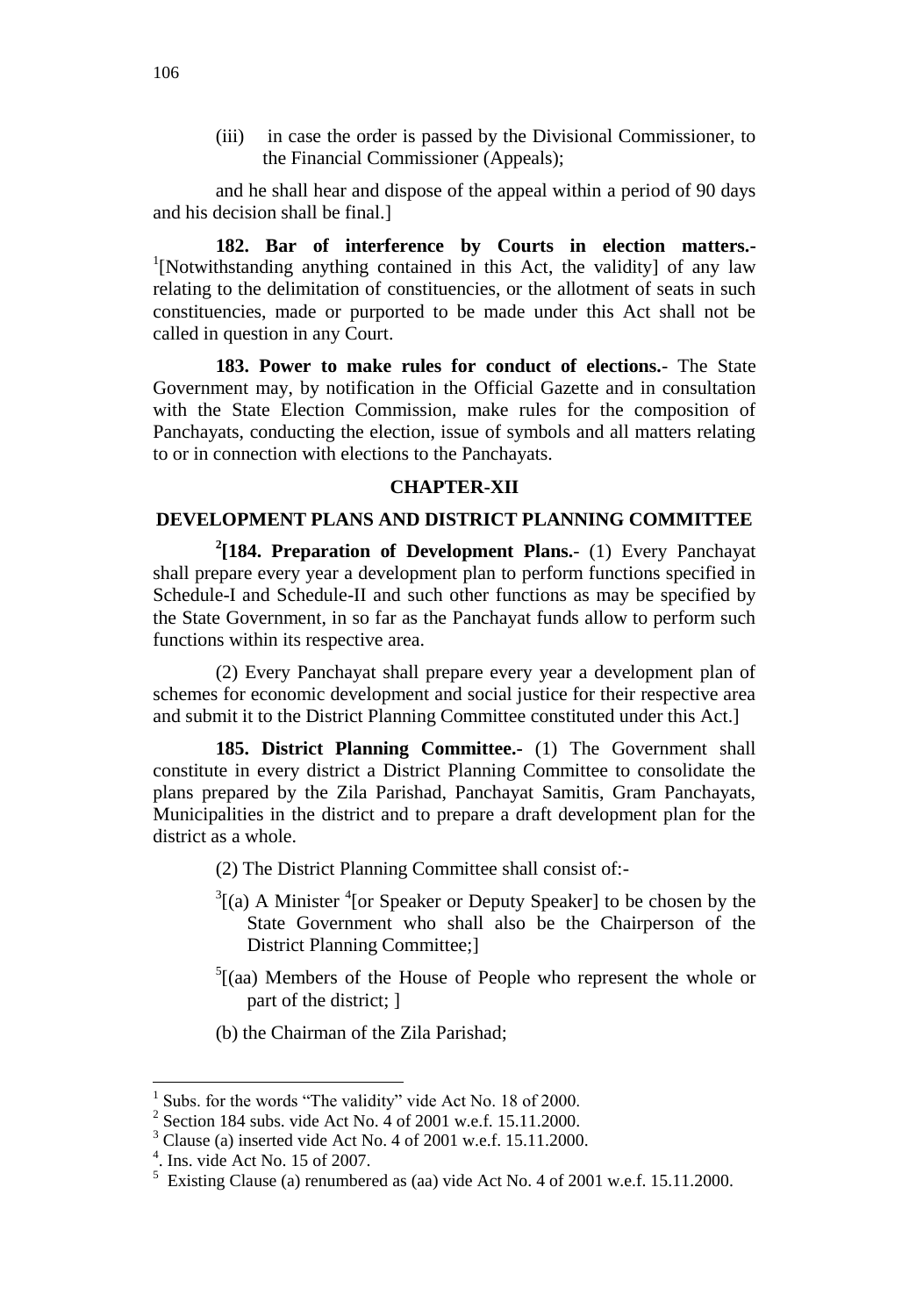- (c) Mayor or the President of the Municipality having jurisdiction over the headquarters of the district;
- (d) such number of persons not less than four-fifth of the total number of members of the Committee as may be specified by the Government, elected by, in the prescribed manner from amongst, the elected members of the Zila Parishad and Municipalities in the district in proportion to the ratio between the population of the rural areas and of the urban areas in the district.

(3) All the members of the State Legislative Assembly whose constituencies lie within the district, and who are registered as electors in the district  $\frac{1}{x}$ <sup>1</sup>[\*\*\*\*\*\*\*\*\*\*\*\*\*\*\*\*\*\*\*\*\*\*\*\*\*] and the representatives of the Co-operative Bank and Land Development Bank shall be permanent invitees of the Committee.

 $2^{2}$ [(4) The Deputy Commissioner of the District concerned shall be the Secretary of the Committee.]

 $^{3}(5)$  [\*\*\*\*\*\*\*\*\*\*\*\*\*].

(6) The District Planning Committee shall consolidate the plans prepared by the Zila Parishad, Panchayat Samitis, Gram Panchayats and Municipalities in the district and prepare a draft development plan for the district as a whole.

(7) Every District Planning Committee shall in preparing the draft development plan-

(a) have regard to-

- (i) the matters of common interest between the Zila Parishad, Panchayat Samitis, Gram Panchayats and Municipalities in the district including spatial planning, sharing of water and other physical and natural resource, the integrated development of infrastructure and environmental conservation;
- (ii) the extent and type of available resources whether financial or otherwise;
- (b) consult such institutions and organizations as the Government may by order specify.

(8) The Chairman of every District Planning Committee shall forward the development plan, as recommended by such Committee, to the Government.

#### **CHAPTER-XIII**

# **RULES AND BYE-LAWS**

<sup>&</sup>lt;sup>1</sup>. The words "and the Deputy Commissioner/District Magistrate" deleted vide Act No. 15 of 2007.

<sup>&</sup>lt;sup>2</sup>. Sub-section (4) subs. vide Act No. 15 of 2007.

 $3$  Sub-section (5) omitted vide Act No. 4 of 2001 w.e.f. 15.11.2000.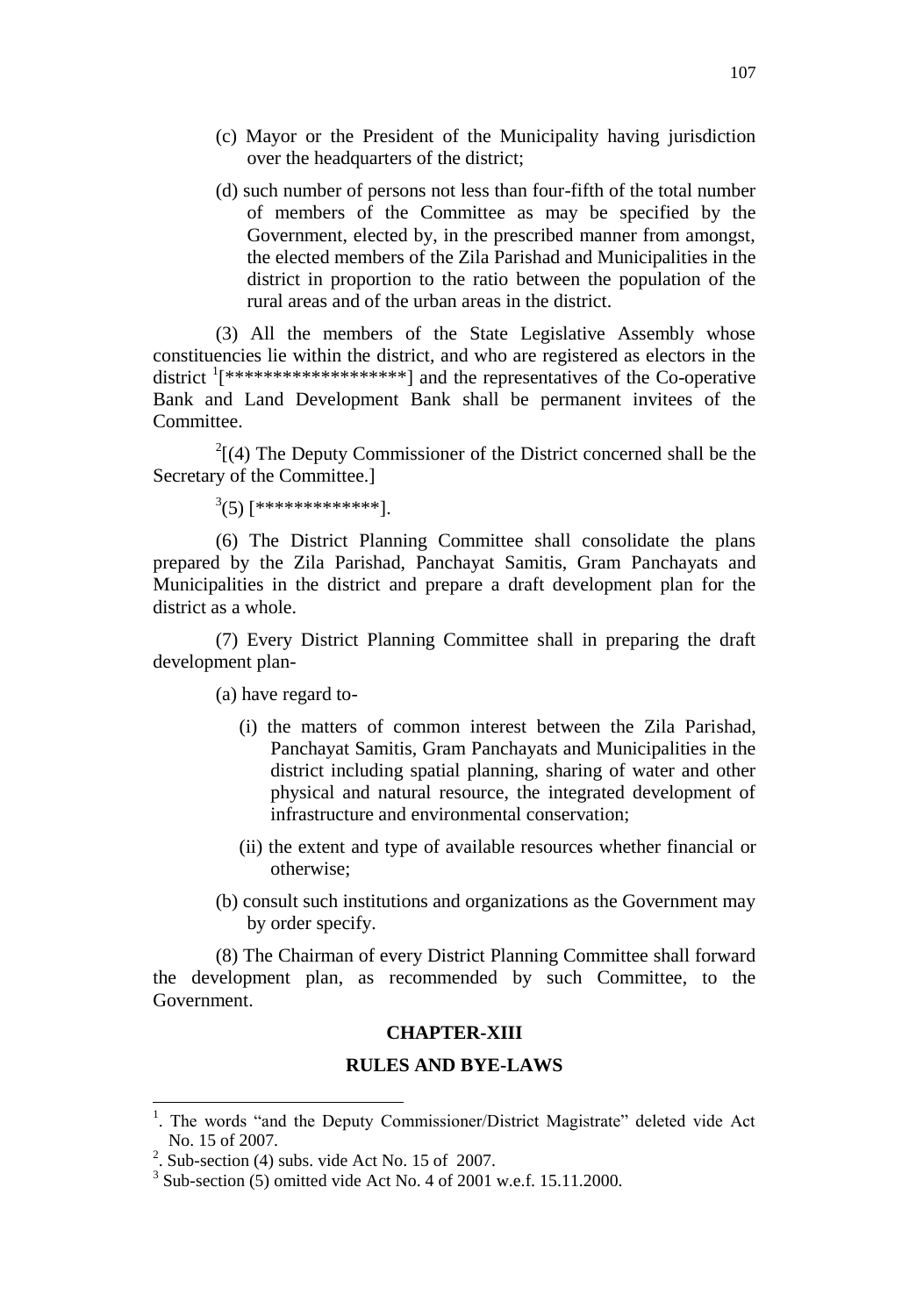**186. Power to make rules.-** (1) The State Government may make rules for carrying out the purposes of this Act.

(2) In particular and without prejudice to the generality of the foregoing powers, such rules may provide for all or any of the matters which under any provisions of this Act, are required to be prescribed or to be provided for by rules.

(3) All rules shall be subject to the condition of previous publication.

(4) All rules shall be laid on the Table of Legislative Assembly.

(5) In making any rule, the State Government may direct that a breach thereof shall be punishable with fine which may extend to two hundred and fifty rupees and in the case of continuing breach with a further fine which may extend to five rupees for every day during which the breach continues after the first conviction.

**187. Bye-laws.-** (1) A Panchayat may make bye-laws consistent with this Act and rules made thereunder.

(2) In making bye-laws under sub-section (1) the Panchayat may direct that a breach thereof shall be punishable with a fine which may extend to two hundred and fifty rupees and in the case of the continuing breach with a further fine which may extend to five rupees for every day during which the breach continues after the first conviction.

(3) A bye-law shall not come into force until it has been confirmed by the prescribed authority.

(4) The manner of making bye-laws and their approval shall be such as may be prescribed.

**188. Model bye-laws.-** (1) The State Government may from time to time make model bye-laws for the guidance of Panchayats.

(2) The State Government may direct Panchayats to adopt a model bye-laws after modifying the same to suit to the local conditions.

(3) If a Panchayat fails to comply with a direction under sub-section (2), within six months, the State Government may apply to such Panchayat such model bye-laws.

(4) The provisions of sub- section (4) of section 187 shall apply to the adoptions or application of bye-laws under this section.

**189. Delegation of powers.-** (1) The State Government may, by notification, delegate to or confer on any officer subordinate to it or to any Panchayat all or any of the powers conferred upon it by or under this Act, except the powers relating to framing of rules.

(2) The Director or the Deputy Commissioner, as the case may be, may delegate any of his powers under this Act, other than those delegated to or conferred upon him under sub-section (1), to an officer not below the rank of a Gazetted Officer.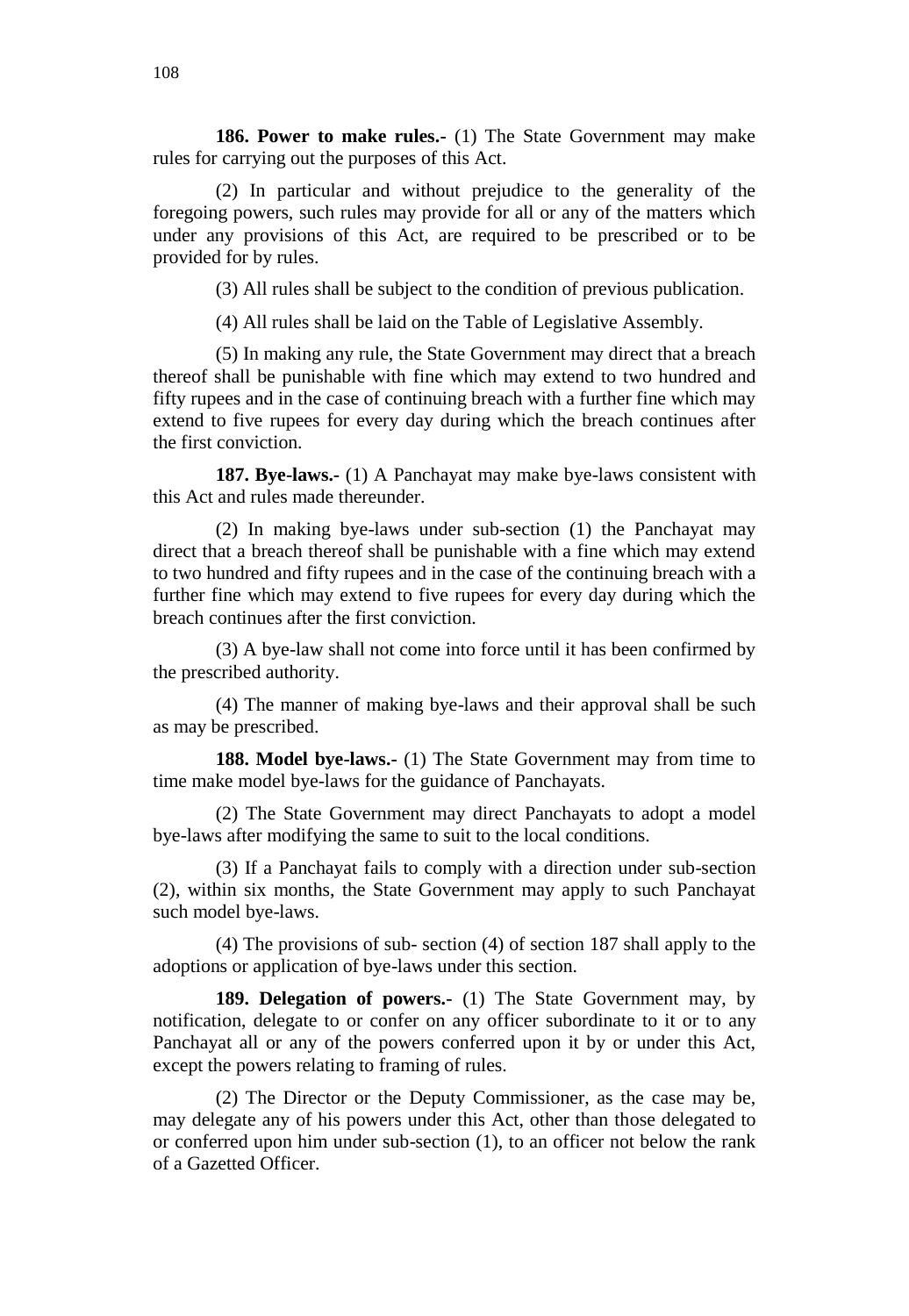### **CHAPTER-XIV**

#### **MISCELLANEOUS**

**190. Members and servants of Panchayat to be public servants.-** Every office bearer of a Panchayat and every officer or servant thereof shall be deemed to be a public servant within the meaning of section 21 of the Indian Penal Code, 1860 (45 of 1860).

**191. Indemnity for acts done in good faith.-** No suit shall be maintainable against any Panchayat or any of its committees or any office bearer, officer or servant thereof or any person acting under the direction of any such Panchayat, its committee, office bearer, officer or servant, in respect of anything in good faith done or intended to be done under this Act or under any rules or bye-laws made thereunder.

**192. Certain suits against members, office bearers etc. to be defended at the cost of Panchayat.-** With the previous permission of the Collector suit against any office bearer, officer or servant of a Panchayat arising out of anything done or any action taken by him under this Act or the rules or bye-laws made thereunder, shall be defended by the Panchayat concerned on behalf of such person and the expenses incurred on such defence shall be paid out of the funds of the Panchayat concerned.

**193. Bar for suit in absence of notice.-** No suit shall lie against any Panchayat or any office bearer, officer or servant thereof or any person acting under the direction of any of the authorities, mentioned in this Act for anything done or purporting to be done under this Act unless a notice under section 80 of the Civil Procedure Code, 1908 (5 of 1908) has been duly served.

**194. Method of service.-** Save as otherwise provided in this Act the service of any notice or other documents under this Act or under any rule, bye-law or order made thereunder shall be affected in the prescribed manner.

**195. Proceedings and record of Panchayats open to inspection.-** Minutes of the proceedings at each meeting of a Panchayat or its committees shall be drawn up and recorded in a book to be kept for the purpose and shall, in the prescribed manner, be signed by the authority presiding the meeting and confirmed in the next meeting; and subject to rules made under this Act and on the payment of such fee as may be prescribed, the records of Panchayat or any committee thereof, shall be open to inspection to the person who may desire it and certified copies thereof shall be given to the person who may apply for them on payment of such fee as may be prescribed.

**196. Prohibition of remuneration to members.-** No member of a Panchayat shall be granted any remuneration or allowance of any kind whatsoever by the Panchayat except in accordance with the rules made in this behalf.

**197. Panchayat in default of owner or occupier may execute work and recover expenses.-** Whenever under the provisions of this Act any work is required to be executed by the owner or occupier of any building or land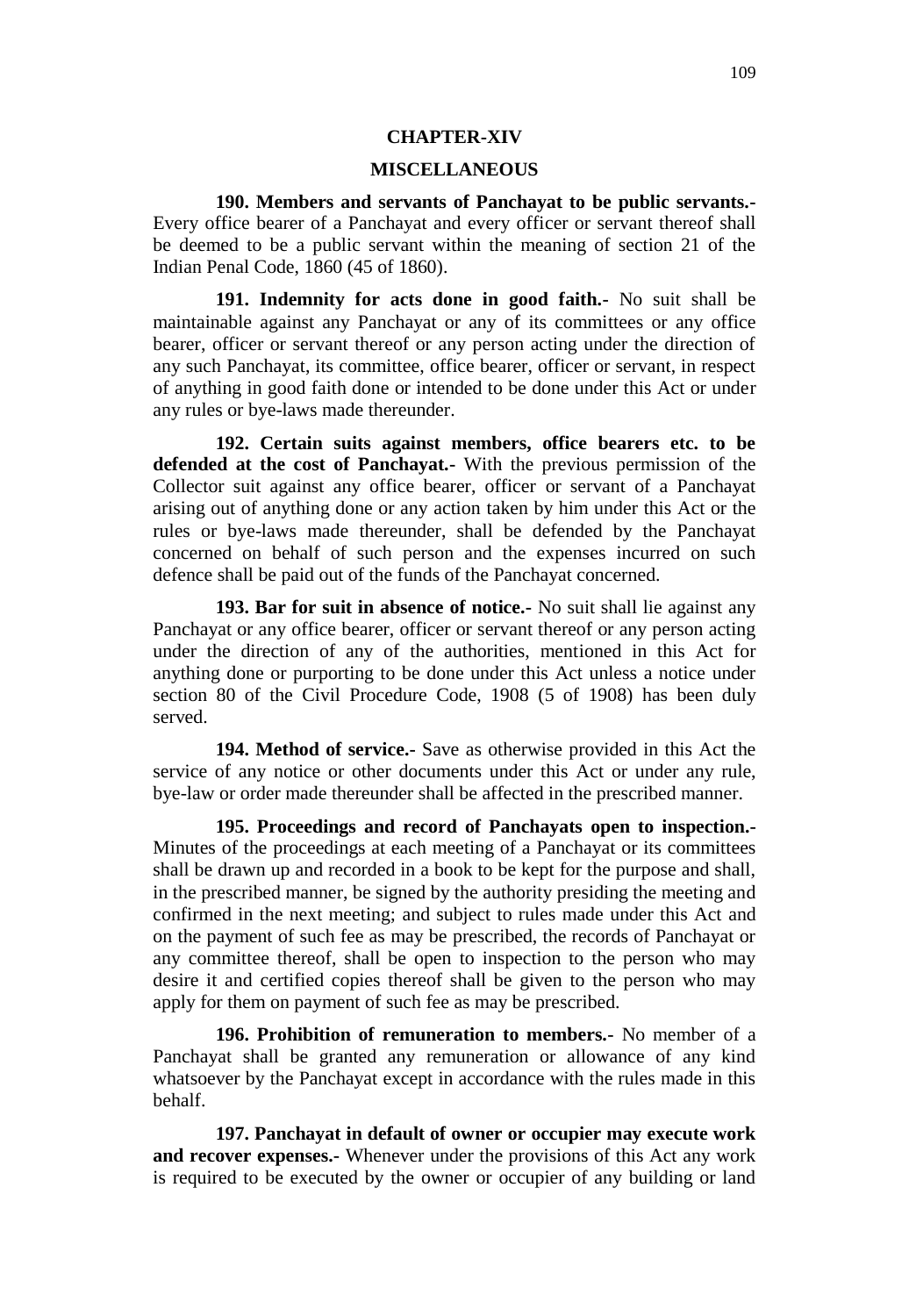and default is made in the execution of such work the Panchayat, whether any penalty is or is not provided for such default, may cause such work to be executed, and the expenses thereby incurred shall, unless otherwise expressly provided in this Act, be paid to it by the person by whom such work ought to have been executed and in case of default of payment, it shall be recoverable as arrears of land revenue.

**198. Acquisition of land.-** Where any land is required for carrying out the purposes of this Act and the Panchayat is unable to acquire it by agreement, the State Government may at the request of the Panchayat and on the recommendation of the Collector proceed to acquire it under the provisions of the land Acquisition Act, 1894 (10 of 1894) and on payment by the Panchayat of compensation awarded under that Act, and all other charges incurred by the State Government in connection with the proceedings, the land shall vest in the Panchayat on whose account it has been so acquired.

(2) The Panchayat shall not without the previous sanction of the State Government transfer any land which has been acquired under sub-section (1) or divert such land to a purpose other than the purpose for which it has been acquired.

**199. Power to remove difficulties.-** (1) If any difficulty arises in giving effect to the provisions of this Act, the State Government may, by order, do anything not inconsistent with the provisions thereof which appears to it to be necessary or expedient for the purpose of removing the difficulty:

Provided that no such order shall be made under this section after the expiry of two years from the commencement of this Act.

(2) Every order made under this section shall be laid on the Table of the Legislative Assembly.

**200. Repeal and savings.-** (1) On and from the date of commencement of this Act, the Himachal Pradesh Panchayat Raj Act, 1968 (19 of 1968), shall stand repealed (hereinafter referred to as the repealed Act):

Provided that the repeal shall not affect,-

- (a) the previous operation of the repealed Act, or anything duly done or suffered thereunder, or
- (b) any right, privilege, obligation or liability acquired, accrued or incurred under the repealed Act, or
- (c) any penalty, forfeiture or punishment incurred in respect of any offence committed against the repealed Act, or
- (d) any investigation, legal proceeding or remedy in respect of any such right, privilege, obligation, liability, penalty, forfeiture or punishment as aforesaid and any such investigation, legal proceeding or, remedy may be instituted, continued or enforced, and any such penalty, forfeiture or punishment may be imposed as if this Act has not been enforced: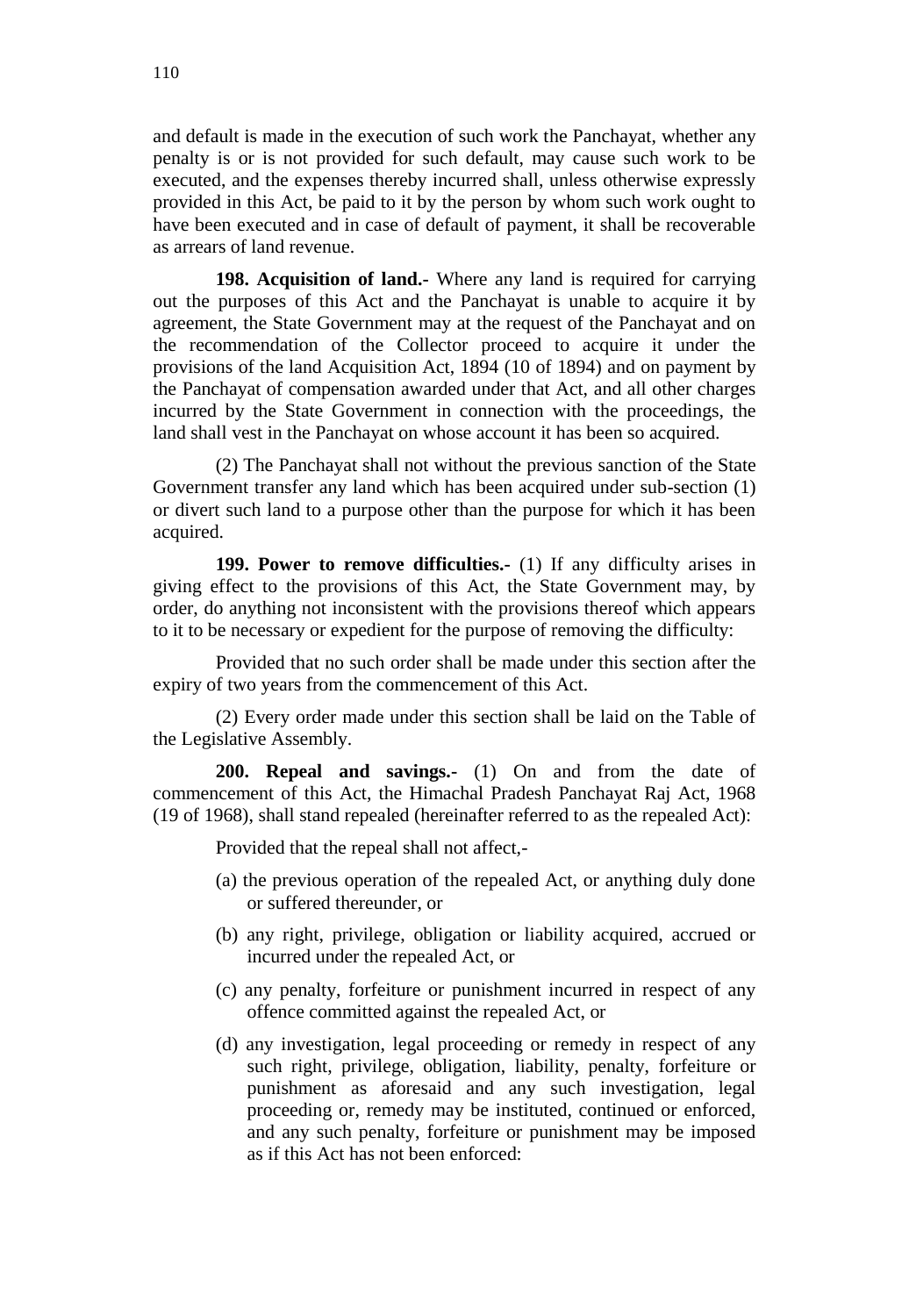Provided further that subject to the preceding proviso anything done or any action taken (including any appointment, or delegation made notification, notice, order, instruction or direction issued, rule, regulation, byelaws, form, or scheme framed, certificate obtained, permit or licence granted, registration affected, tax imposed or fee or rate levied), under the repealed Act shall, in so far as it is in force immediately before the coming into force of this Act and is not inconsistent with the provisions of this Act, be deemed to have been done or taken under the corresponding provisions of this Act and shall continue to be in force accordingly, unless and until superseded by anything done or any action taken under this Act.

(2) The existing Panchayats shall continue till the expiration of their duration, unless sooner dissolved under the provisions of this Act or by a resolution passed to that effect by the Legislative Assembly.

(3) The arrangement existing for the Gram Panchayat, Panchayat Samiti and Zila Parishad under the repealed Act shall continue, until the corresponding Gram Panchayat, Panchayat Samiti and Zila Parishad, as the case may be, is constituted under this Act.

(4) The Deputy Commissioner shall apportion the assets and liabilities of the existing Gram Panchayats, amongst the corresponding Gram Panchayats constituted under this Act, according to the guidelines issued by the State Government for the purpose.

 $<sup>1</sup>$ [(5) The Deputy Commissioner shall apportion the assets and</sup> liabilities of the Panchayat Samitis and the Director shall apportion the assets and liabilities of the Zila Parishad, in the event of their bifurcation or reorganization, as the case may be.

(6) The assets and liabilities shall be apportioned in accordance with the guidelines issued by the State Government from time to time for this purpose.]

### **2 [SCHEDULE-I**

[See section 11(1)]

#### **FUNCTIONS OF GRAM PANCHAYATS**

- (1) sanitation, conservancy and prevention and abatement of nuisance;
- (2) construction, repair and maintenance of public wells, ponds, tanks and conventional/traditional sources of water;

 $\overline{a}$ 

<sup>1</sup> Sub-sections (5) and (6) added vide Act No. 18 of 2000.

 $2$  Existing Schedule-I subs. vide Act No. 22 of 2001.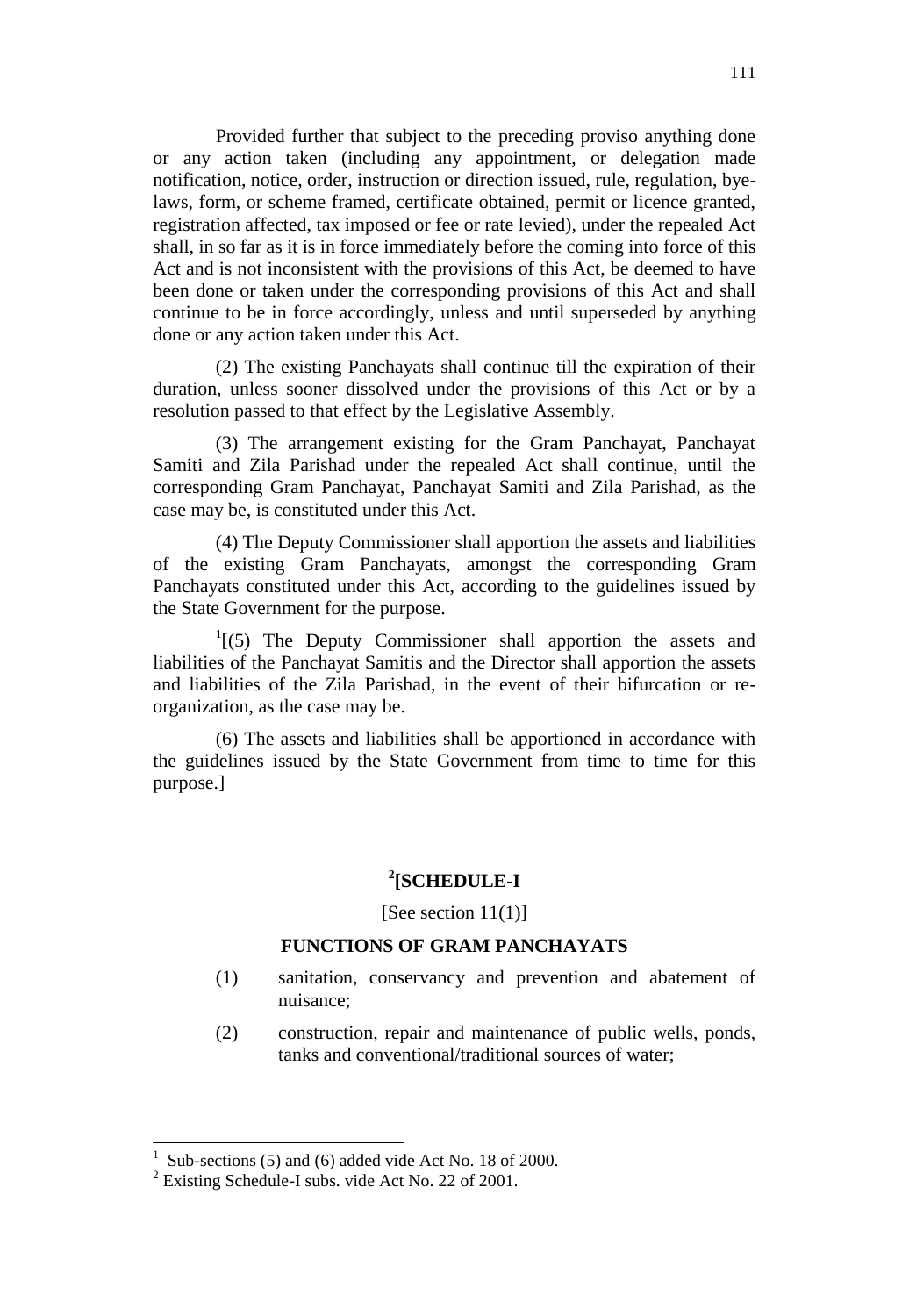- (3) construction and maintenance of village paths, mule roads and rural roads, culverts, bridges and bunds which are not constructed or maintained by the Public Works Departments;
- (4) construction, maintenance and cleaning of public streets, latrines, drains, tanks, wells and other public places;
- (5) regulating the construction of buildings, latrines, urinals, drains and water closets;
- (6) collection and disposal of refuse and earmarking places for dumping of refuse;
- (7) filling of disused wells, in sanitary ponds, pools, ditches and pits and conversion of step wells into sanitary wells;
- (8) lighting of village streets and other public places;
- (9) removing of obstructions and projections in public streets or places and in sites not being private property or which are open to use of public, whether such sites are vested in the Panchayat or belong to the State Government;
- (10) management of public land and management and development of village site, grazing lands and other lands vested in or under the control of the Gram Panchayat;
- (11) maintenance of ancient and historical monuments other than those declared by or under law made by Parliament to be of national importance;
- (12) maintenance of Gram Panchayat property;
- (13) plantation and preservation of Panchayat Forests;
- (14) regulating places for disposal of dead bodies, carcasses and other offensive matters;
- (15) disposal of unclaimed corpuses and carcasses;
- (16) regulation of sale and preservation of meat;
- (17) establishment and management of cattle ponds and maintenance of records relating to cattle;
- (18) establishment, management and regulation of markets and fairs; and
- (19) maintenance of records of births, deaths and marriages.]

**-----------**

### **SCHEDULE-II**

[See sections 11(2), 83 and 94]

- 1. Agriculture, including agricultural extension.
- 2. Land improvement and soil conservation.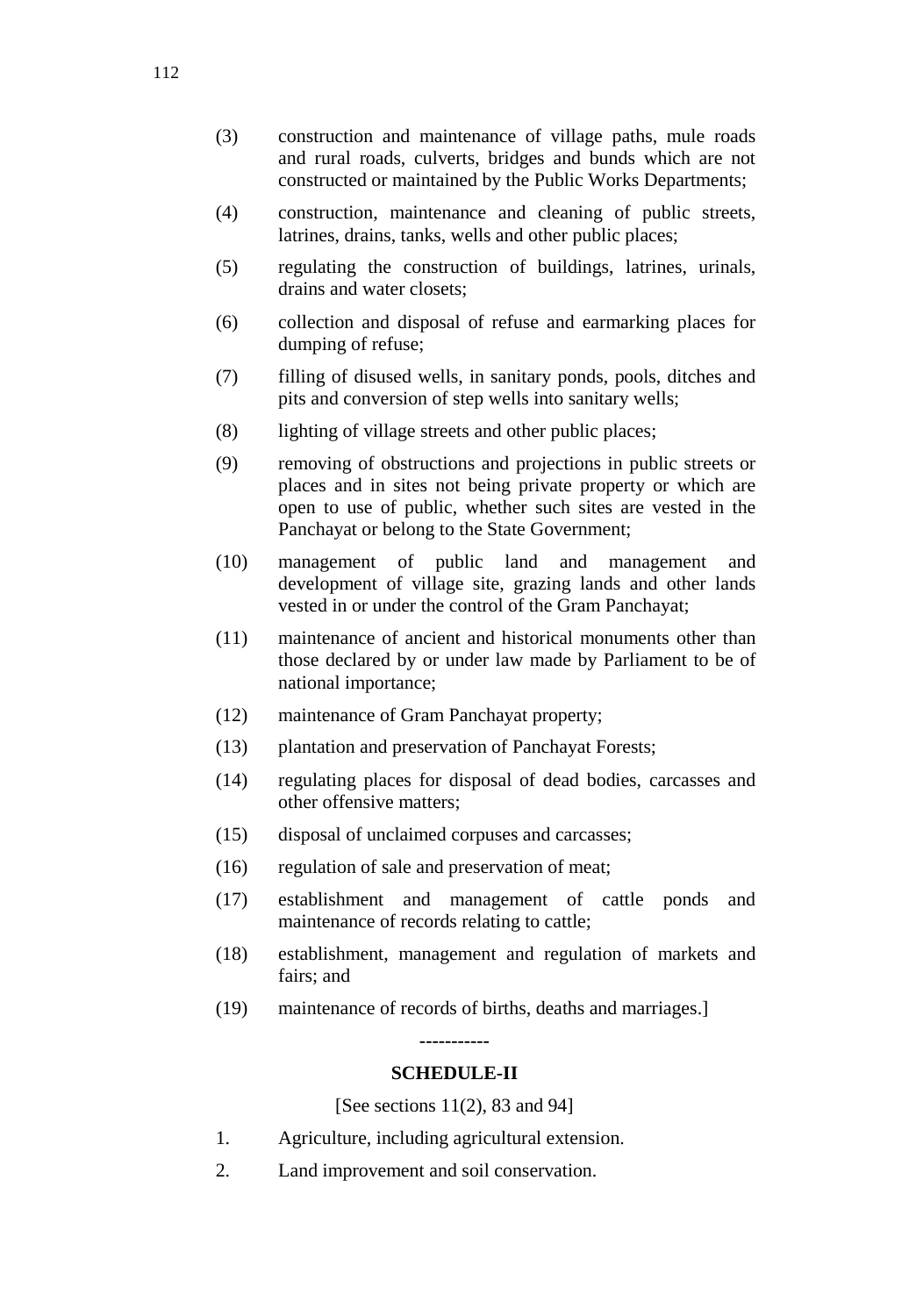- 3. Minor irrigation, water management and watershed development.
- 4. Animal husbandry, dairying and poultry.
- 5. Fisheries.
- 6. Social forestry and farm forestry.
- 7. Minor forest produce.
- 8. Small scale industries, including food processing industries.
- 9. Khadi Village and Cottage Industries.
- 10. Rural housing.
- 11. Drinking water.
- 12. Fuel and fodder.
- 13. Roads, culverts, bridges, ferries, waterways and other means of communication.
- 14. Rural electrification, including distribution of electricity.
- 15. Non-conventional energy sources.
- 16. Poverty alleviation programme.
- 17. Education, including primary and secondary schools.
- 18. Technical training and vocational education.
- 19. Adult and non-formal education.
- 20. Libraries.
- 21. Cultural activities.
- 22. Markets and fairs.
- 23. Health and sanitation, including hospitals, primary health centres and dispensaries.
- 24. Family welfare.
- 25. Women and child development.
- 26. Social welfare, including welfare of the handicapped and mentally retarded.
- 27. Welfare of the weaker sections, and in particular of the Scheduled Castes and Scheduled Tribes.
- 28. Public distribution system.
- 29. Maintenance of community assets.

# **----------- SCHEDULE-III**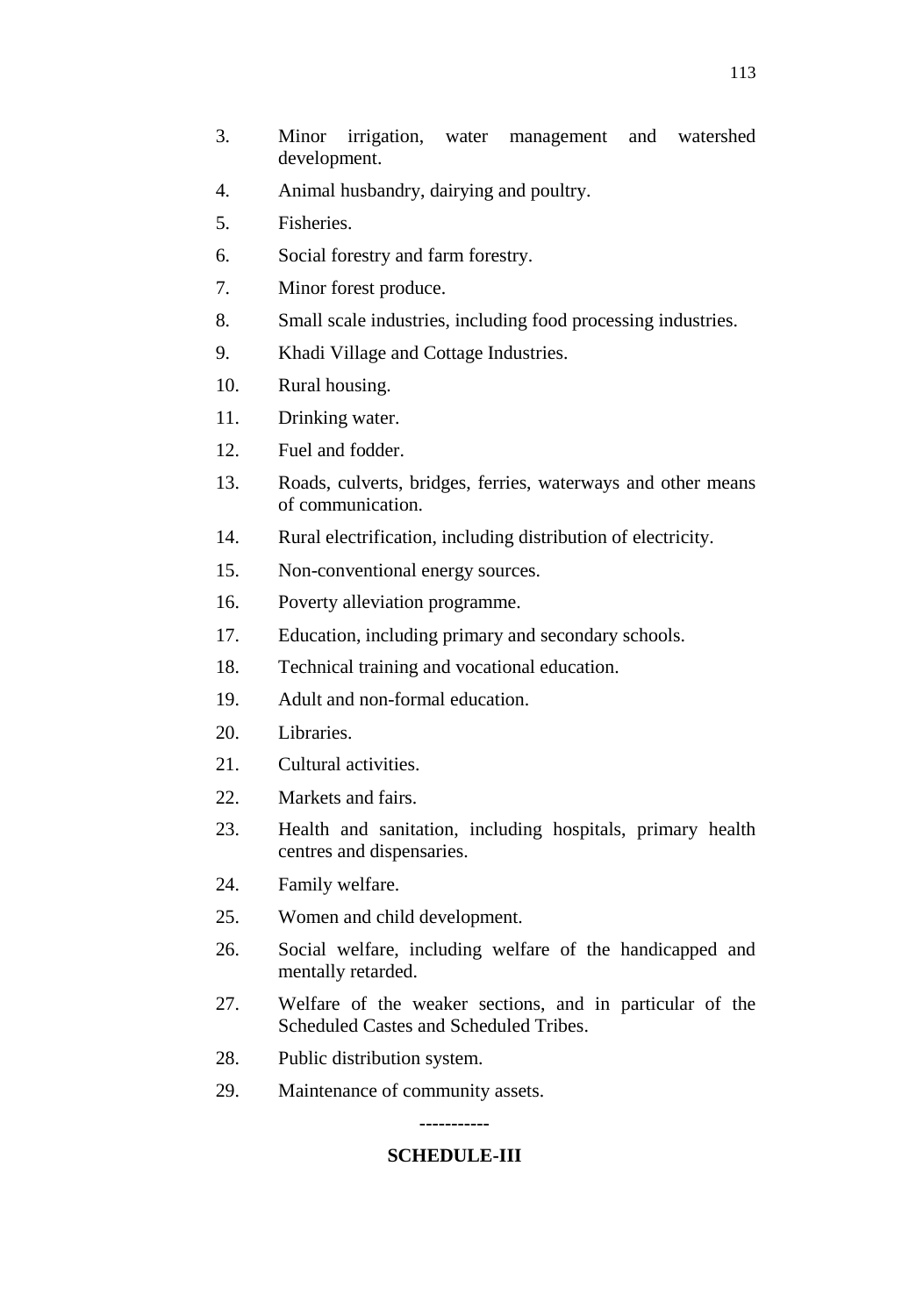| No.              | Name of Act/Code         | OFFERCES COGRIZADLE DI A GRAM LARCHATAT<br>Offence                                                                                       | Section          |
|------------------|--------------------------|------------------------------------------------------------------------------------------------------------------------------------------|------------------|
| $\mathbf{1}$     | 2.                       | 3                                                                                                                                        | 4                |
| 1.               | <b>Indian Penal Code</b> | Committing affray                                                                                                                        | .160             |
| 2.               | $-do-$                   | Absconding to avoid service of<br>summons or other proceedings                                                                           | 172              |
| 3.               | -do-                     | Obstructing service or publicising<br>of summons issued by lawful<br>authority                                                           | 173              |
| $\overline{4}$ . | $-do-$                   | Refusing oath or affirmation when<br>duly required by a public servant                                                                   | .178             |
| 5.               | $-do-$                   | Refusing to answer a public<br>servant authorised to question                                                                            | 179              |
| 6.               | $-do-$                   | Refusing to sign statement                                                                                                               | 180              |
| 7.               | $-do-$                   | Intentional insult or interruption<br>to a public servant sitting in<br>judicial proceeding                                              | 228              |
| 8.               | $-do-$                   | Offences relating to weights and<br>measures mentioned in Chapter<br>XШ                                                                  | $.264$ to<br>267 |
| 9.               | $-do-$                   | Negligently doing an act<br>dangerous to human life                                                                                      | .269             |
| 10.              | $-do-$                   | Defilling the water or public<br>spring or reservoir                                                                                     | 277              |
| 11.              | -do-                     | Danger of obstruction in public<br>way or line of navigation                                                                             | 283              |
| 12.              | $-do-$                   | Dealing with fire or any<br>combustible matter as to endanger<br>human life etc.                                                         | .285             |
| 13.              | $-do-$                   | Dealing with any explosive<br>substance as to endanger human<br>life etc.                                                                | 286              |
| 14.              | $-do-$                   | Omitting to guard against<br>probable danger to human life<br>from a building over which a<br>person has right to pull down or<br>repair | 288              |
| 15.              | $-do-$                   | Negligent conduct with respect to                                                                                                        | 289              |

# **(See section 32)**

**OFFENCES COGNIZABLE BY A GRAM PANCHAYAT**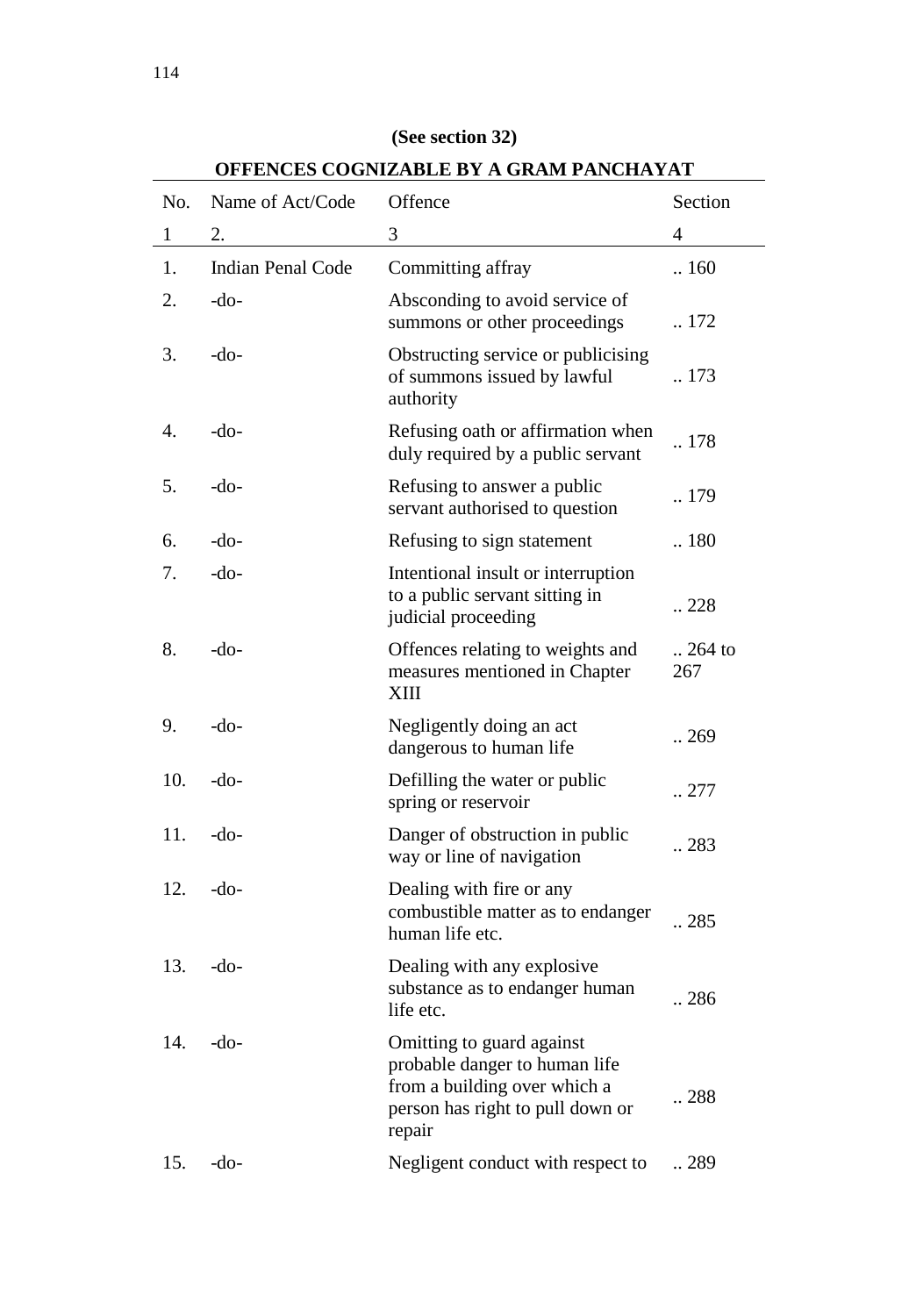| 16. | $-do-$ | Committing a public nuisance                                                                                                                                                                                      | 290              |
|-----|--------|-------------------------------------------------------------------------------------------------------------------------------------------------------------------------------------------------------------------|------------------|
| 17. | $-do-$ | Obscene acts and songs                                                                                                                                                                                            | 294              |
| 18. | $-do-$ | Voluntarily causing hurt                                                                                                                                                                                          | .323             |
| 19. | $-do-$ | Voluntarily causing hurt on<br>provocation                                                                                                                                                                        | .334             |
| 20. | $-do-$ | Wrongfully restraining any person                                                                                                                                                                                 | $\therefore$ 341 |
| 21. | $-do-$ | Assault or use of criminal force<br>otherwise than on grave<br>provocation                                                                                                                                        | .352             |
| 22. | $-do-$ | Theft where the value of the<br>property stolen does not exceed<br>Rs.250/-; provided that no Gram<br>Panchayat shall take cognizance<br>of any such complaint if the<br>accused-                                 | 379              |
|     |        | (i) has been previously convicted<br>of an offence under Chapters<br>XII or XVII of the Indian<br>Penal Code punishable with<br>imprisonment of either<br>description for a term of three<br>years or upwards; or |                  |
|     |        | (ii) has previously been fined for<br>theft or receiving or retaining<br>stolen property by any<br>Panchayat; or                                                                                                  |                  |
|     |        | (iii) is a registered habitual<br>offender under any law for the<br>time being in force; or                                                                                                                       |                  |
|     |        | (iv) has been bound over to be of<br>good behaviour in<br>proceedings instituted under<br>section 109 or 110 of Criminal<br>Procedure Code, 1973 (V of<br>$1974$ ; or                                             |                  |
|     |        | (v) has had an order or restriction<br>passed against him under the<br><b>Himachal Pradesh Restriction</b><br>of Habitual Offenders Act,<br>1973 (9 of 1974); or                                                  |                  |
|     |        | (vi) has been previously convicted                                                                                                                                                                                |                  |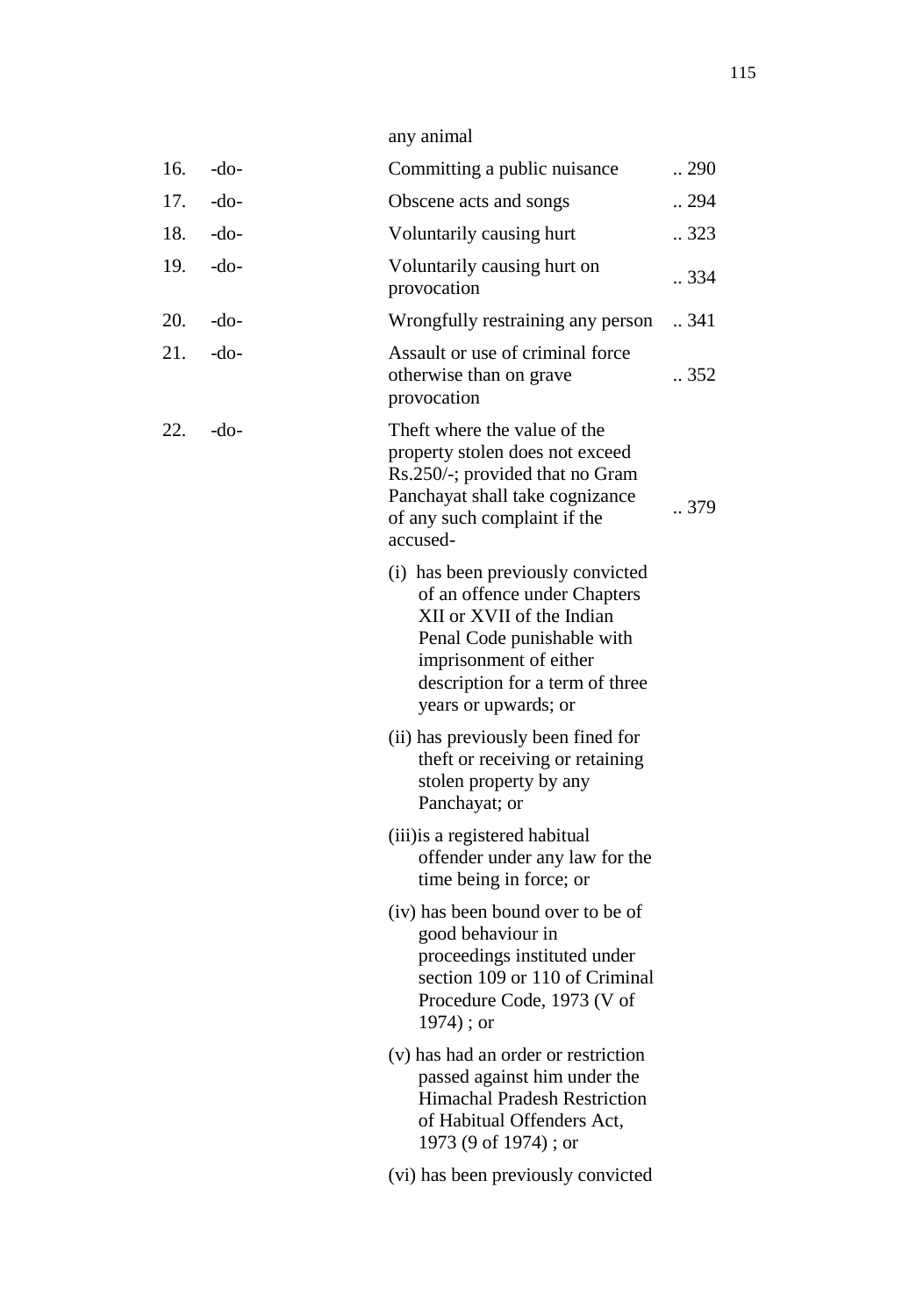for gambling.

| 23. | $-do-$                                                     | Dishonest misappropriation                                                                           | $\therefore 403^*$                      |
|-----|------------------------------------------------------------|------------------------------------------------------------------------------------------------------|-----------------------------------------|
| 24. | $-do-$                                                     | Criminal breach of trust                                                                             | $\therefore 406^*$                      |
| 25. | $-do-$                                                     | Dishonestly receiving or retaining<br>stolen property                                                | $\sim$ 411 $^{*}$                       |
| 26. | $-do-$                                                     | Cheating                                                                                             | $\therefore$ 417 <sup>*</sup>           |
| 27. | $-do-$                                                     | Mischief when the damage or loss<br>caused does not exceed fifty<br>rupees in value                  | .426                                    |
| 28. | $-do-$                                                     | Mischief and thereby causing<br>damage to property or loss of Rs.<br>50 or exceeding Rs.50 in value  | 427                                     |
| 29. | $-do-$                                                     | Maiming of animal of the value of<br>Rs. 10                                                          | $\ldots$ 482                            |
| 30. | $-do-$                                                     | Mischief by killing or maiming a<br>cattle etc. of any value or any<br>animal of the value of Rs. 50 | 429                                     |
| 31. | $-do-$                                                     | Criminal trespass                                                                                    | 447                                     |
| 32. | $-do-$                                                     | Insult intended to provoke breach<br>of the peace                                                    | .504                                    |
| 33. | $-do-$                                                     | Punishment for criminal<br>intimidation etc.                                                         | .506                                    |
| 34. | -do-                                                       | Uttering any word or making any<br>gesture intended to insult the<br>modesty of a woman              | .509                                    |
| 35. | $-do-$                                                     | Misconduct in public by a<br>drunken person                                                          | .510                                    |
| 36. | The Vaccination<br>Act, 1880 (Act XIII<br>of 1880)         | Punishment of offences covered<br>by clauses $(a)$ , $(b)$ and $(d)$ of<br>section 22                | $\ldots$ 22<br>except<br>clause $(c)$ . |
| 37. | The Cattle Trespass<br>Act, 1871.                          | Forcibly opposing the seizure of<br>cattle or re-securing the same.                                  | $\cdot$ 24                              |
| 38. | -do-                                                       | Causing damage to land or crops<br>or public roads by pigs                                           | $\cdot$ 26                              |
| 39. | The Himachal<br><b>Pradesh Juveniles</b><br>(Prevention of | Penalty for selling tobacco to<br>children                                                           | 3                                       |

 \* Provided that the amount of property does not exceed Rs. 250/-.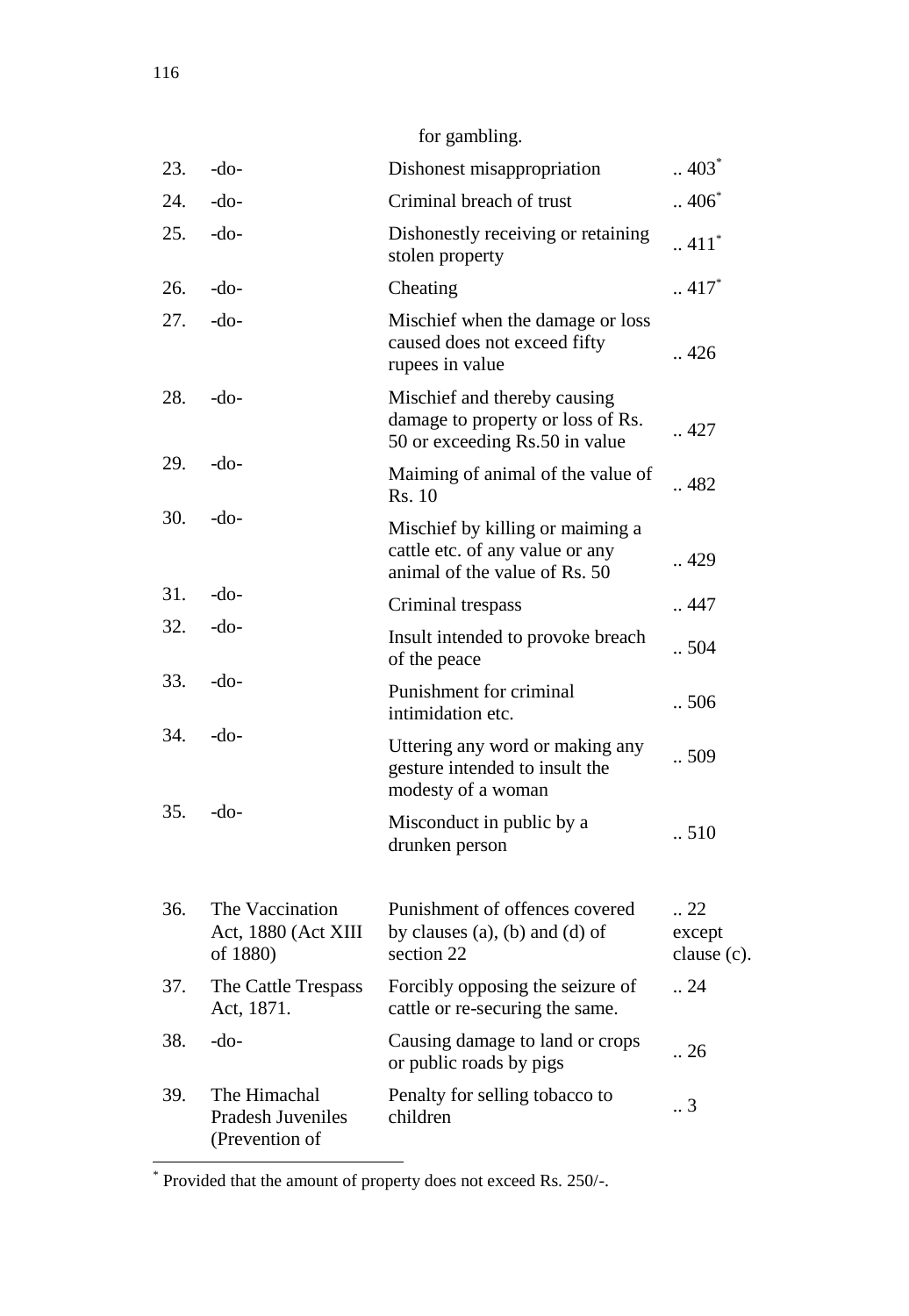|     | Smoking) Act,<br>1952.                            |                                                                     |                 |
|-----|---------------------------------------------------|---------------------------------------------------------------------|-----------------|
| 40. | -do-                                              | Seizure of tobacco from juveniles<br>in a public place              | $\cdot$ 4       |
| 41. | The Public<br>Gambling Act, 1867<br>(II of 1867). | Penalty for owning or keeping or<br>having charge of gambling house | $\cdot \cdot$ 3 |
| 42. | -do-                                              | Penalty for being found in a<br>gambling house                      | $\cdot$ . 4     |
| 43. | -do-                                              | Penalty on persons arrested for<br>giving false names and address   | $\cdot$ . 7     |
| 44. | -do-                                              | Offences under sections 22, 158<br>and 187 under this Act.          |                 |

# **--------- SCHEDULE-IV**

## **(See Section 46)**

| Description of suits                                                                           | Period of Limitation | Time from which<br>period begins to run                                                   |
|------------------------------------------------------------------------------------------------|----------------------|-------------------------------------------------------------------------------------------|
|                                                                                                | $\mathfrak{D}$       | 3                                                                                         |
| 1. For money due on a<br>contract                                                              | Three Years          | When the money<br>became due to the<br>plaintiff.                                         |
| 2. For the recovery of<br>movable property or<br>value thereof.                                | Three Years          | When the plaintiff<br>became entitled to the<br>delivery of the movable<br>property.      |
| 3. For compensation for Three Years<br>wrongfully taking or<br>injuring a movable<br>property. |                      | When the movable<br>property was<br>wrongfully taken or<br>when injury was done<br>to it. |
| 4. For damages caused<br>by cattle trespass.                                                   | One Year             | When the damage was<br>caused by the cattle<br>trespass.                                  |

## **PERIOD OF LIMITATION FOR CERTAIN CLAIMS**

### **------------**

**SCHEDULE-V**

**(See Section 127)**